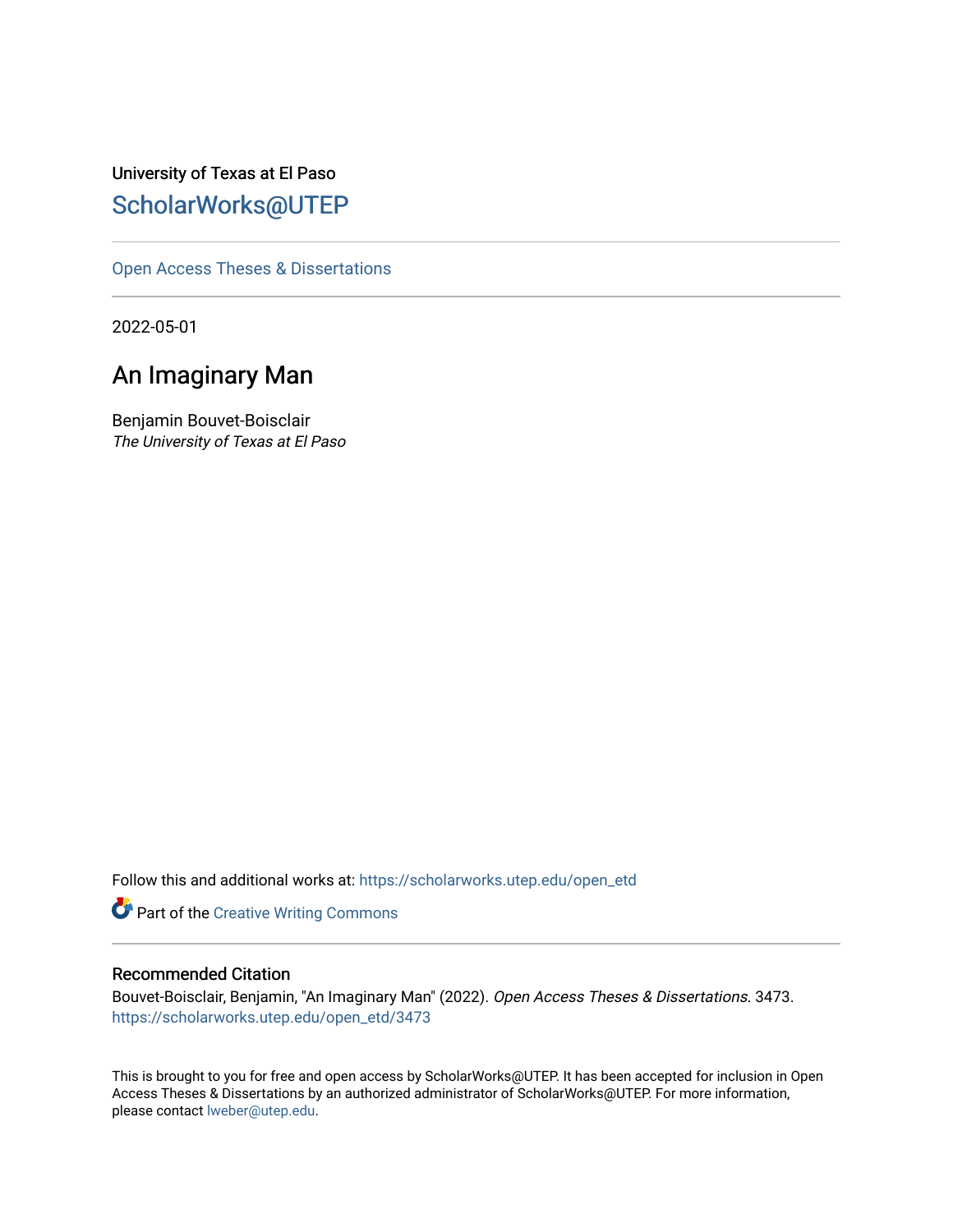## AN IMAGINARY MAN

## BENJAMIN BOUVET-BOISCLAIR

Master's Program in Creative Writing

APPROVED:

Sasha Pimentel, M.F.A., Chair

\_\_\_\_\_\_\_\_\_\_\_\_\_\_\_\_\_\_\_\_\_\_\_\_\_\_\_\_\_\_\_\_\_\_

\_\_\_\_\_\_\_\_\_\_\_\_\_\_\_\_\_\_\_\_\_\_\_\_\_\_\_\_\_\_\_\_\_\_

 $\overline{\phantom{a}}$  , and the contract of the contract of the contract of the contract of the contract of the contract of the contract of the contract of the contract of the contract of the contract of the contract of the contrac

Lex Williford, M.F.A.

Jane Evans, Ph.D.

Stephen Crites, Ph.D. Dean of Graduate School

\_\_\_\_\_\_\_\_\_\_\_\_\_\_\_\_\_\_\_\_\_\_\_\_\_\_\_\_\_\_\_\_\_\_\_\_\_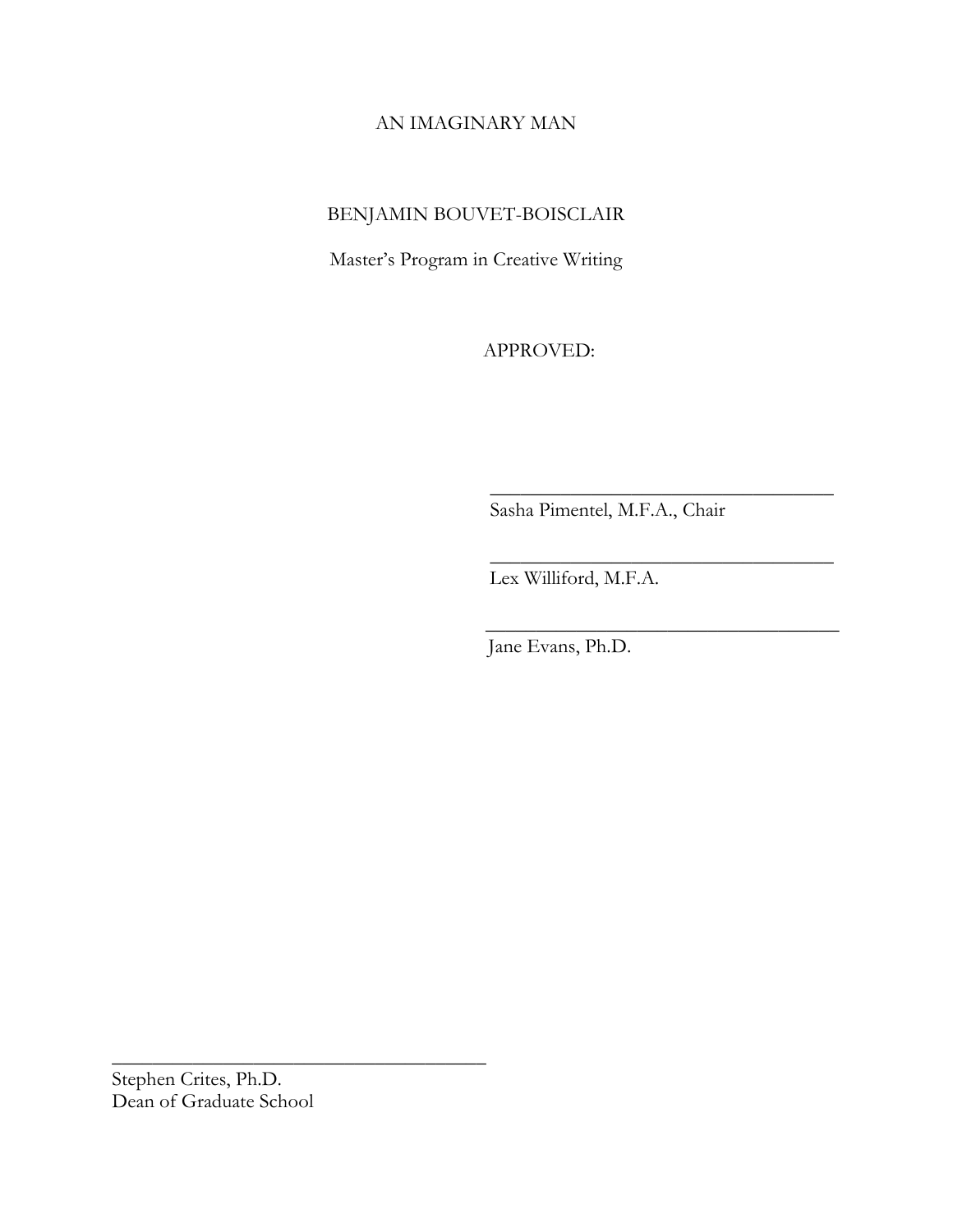Copyright ©

by

Benjamin Bouvet-Boisclair

2022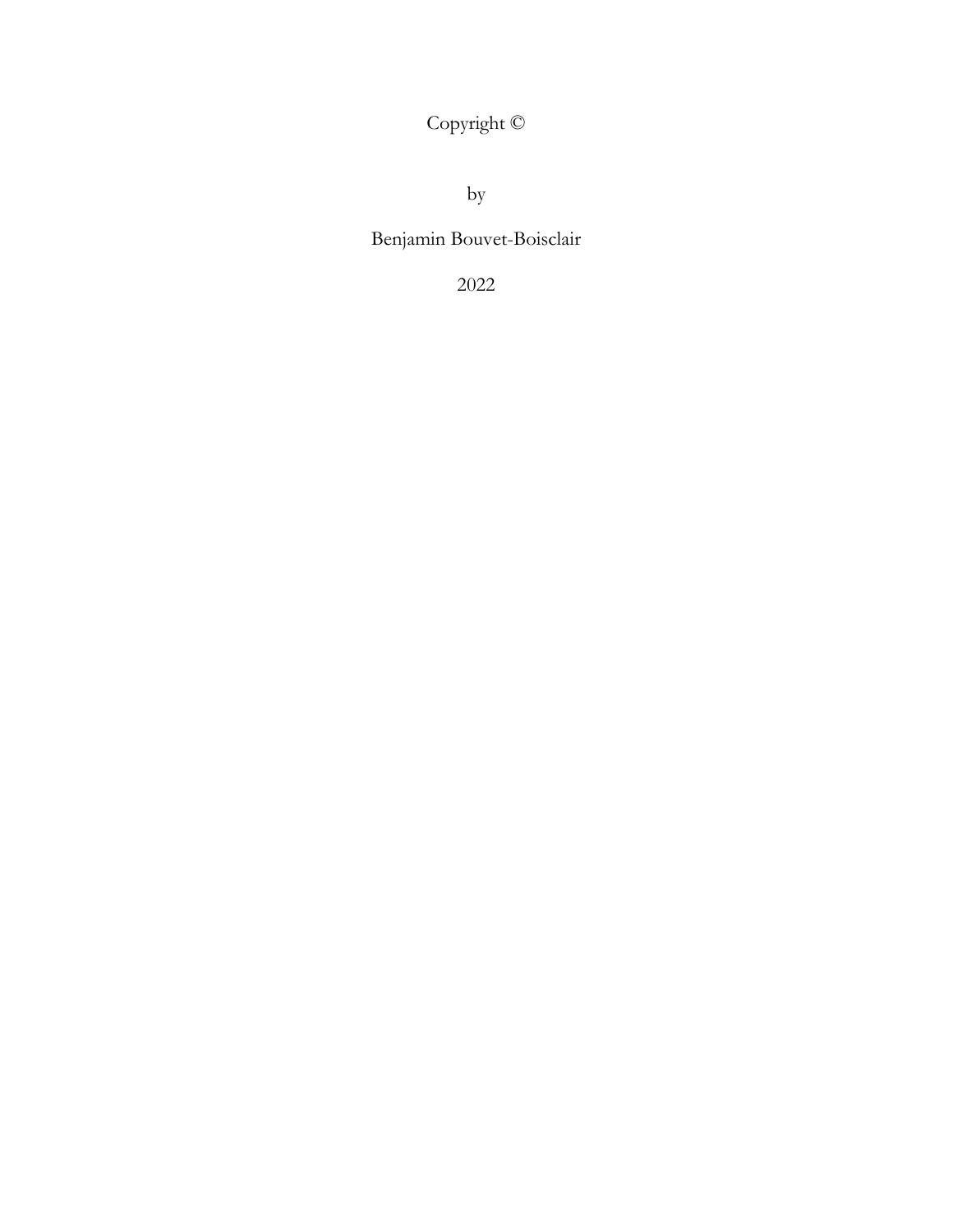# **Dedication**

For Sofía.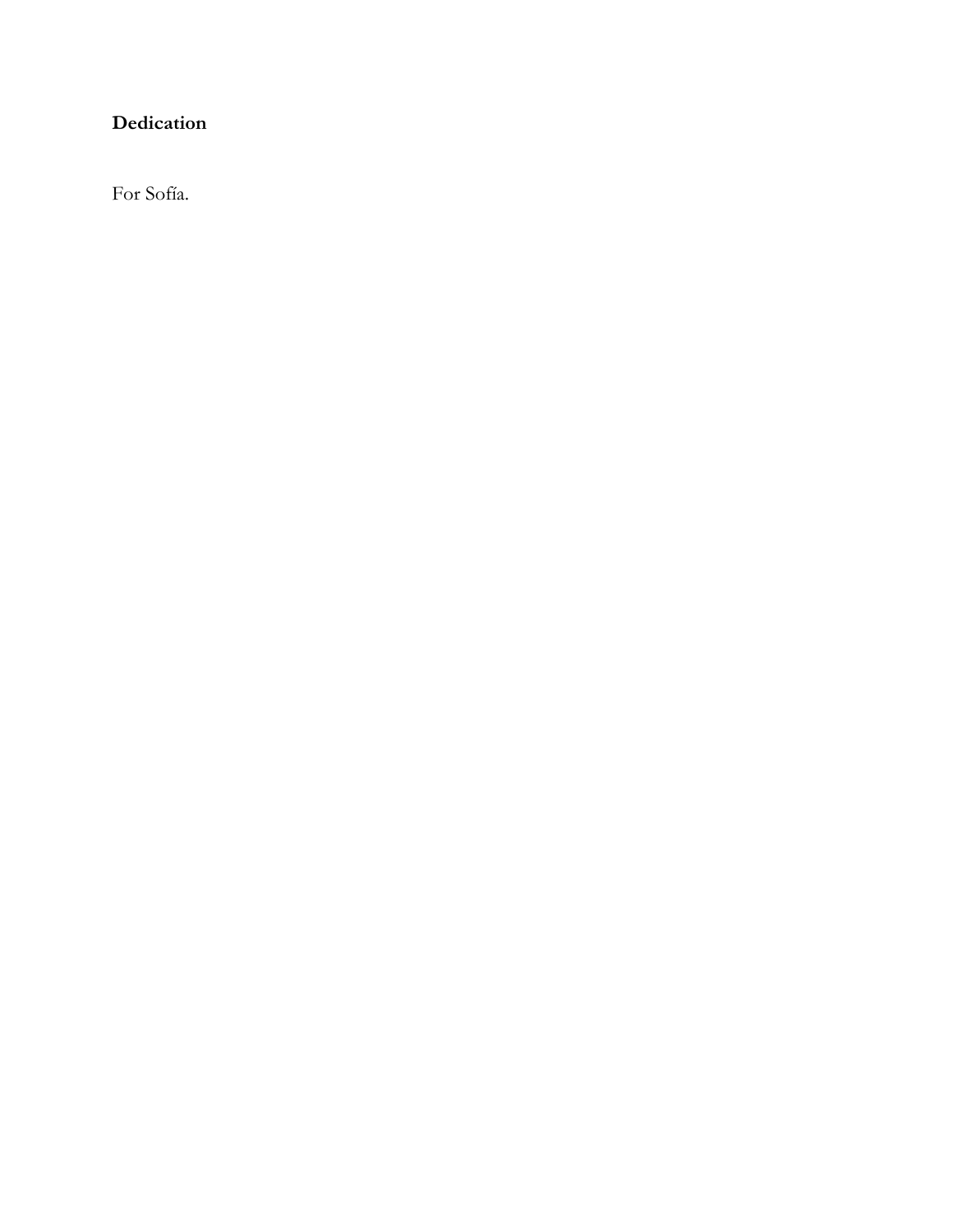## AN IMAGINARY MAN

by

## BENJAMIN BOUVET-BOISCLAIR, B.A.

## **THESIS**

Presented to the Faculty of the Graduate School of

The University of Texas at El Paso

in Partial Fulfillment

of the Requirements

for the Degree of

### MASTER OF FINE ARTS

Department of Creative Writing

THE UNIVERSITY OF TEXAS AT EL PASO

MAY 2022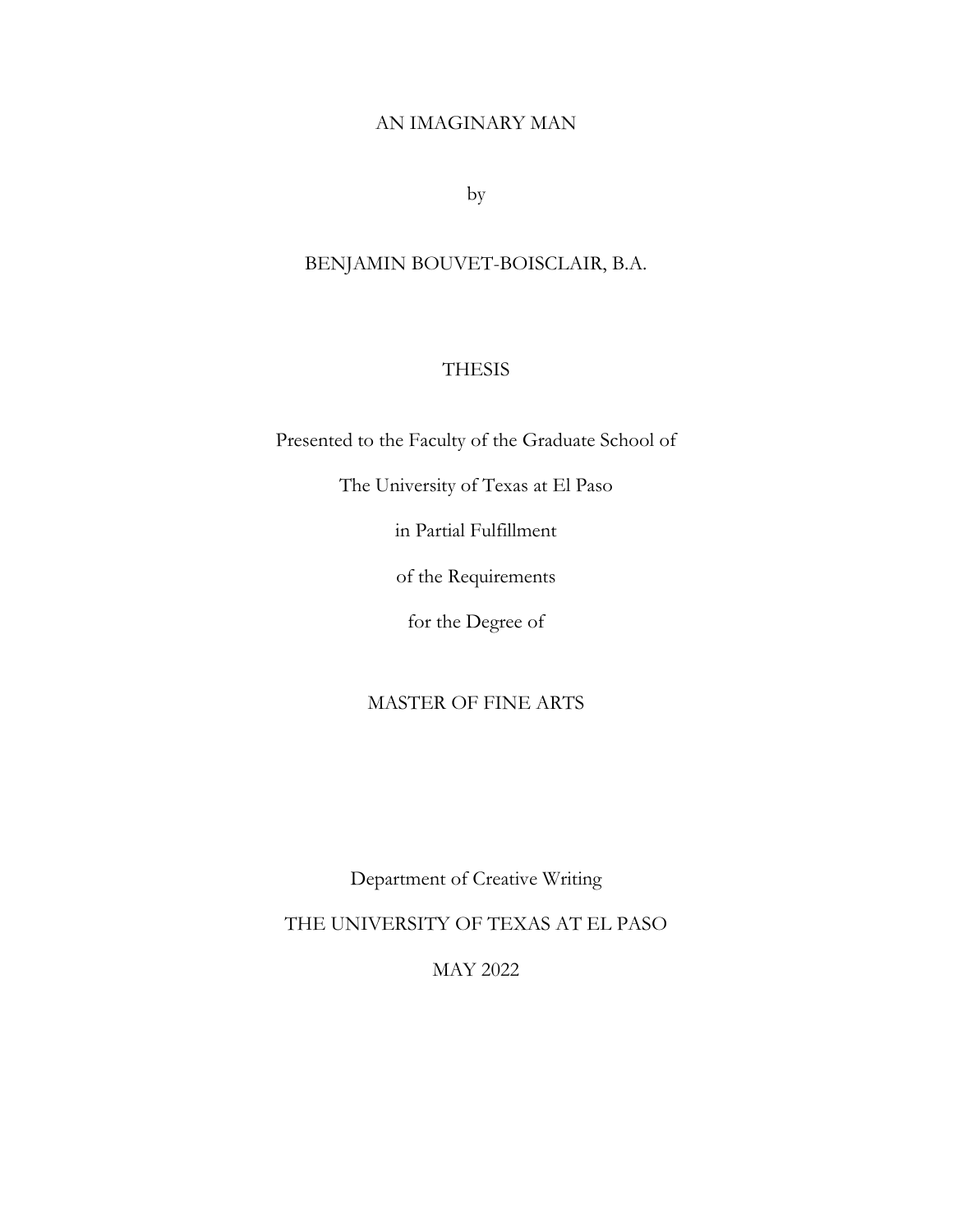#### **Preface**

If I had to summarize *An Imaginary Man*, I would describe an empty piñata hanging over the stairs of a two-story apartment building. It might not make for a great pitch, to forget the American expat living upstairs, the end of his long-distance relationship, and the rest of the plot. But for the last year, that image haunted me as only an image can haunt a writer, because I knew the writing of my manuscript depended on my understanding, and my portrayal, of that hollow star of papier-mâché and frills.

In *Six Memos for the Next Millennium*, Italo Calvino writes: "In devising a story, therefore, the first thing that comes to my mind is an image that for some reason strikes me as charged with meaning, even if I cannot formulate this meaning in discursive or conceptual terms" (88). In a sense, Calvino trusts imagery before he trusts words. It sounds counterintuitive considering our medium as writers: at the beginning language remains elusive, though trapped, inside that first image. I've always feared starting with the big ideas—the themes, the conflicts, and so on—perhaps because they seem without origin. For me, it's reassuring to know that the significance of a story, and the language to say it, already exists in the real world. And this is also why the purest form of my novella lies in the image of that piñata, in its eerie sway over the steps.

Robert Bresson's characters and plot, and ultimately his subject matter, came after focusing on the very materials a camera can capture: "sights, sounds, movements, silences, spaces and rhythms" (Gariff 4). Something similar happens to me as a spectator of his films— I don't walk away talking about what happened, but rather about what was shown, and the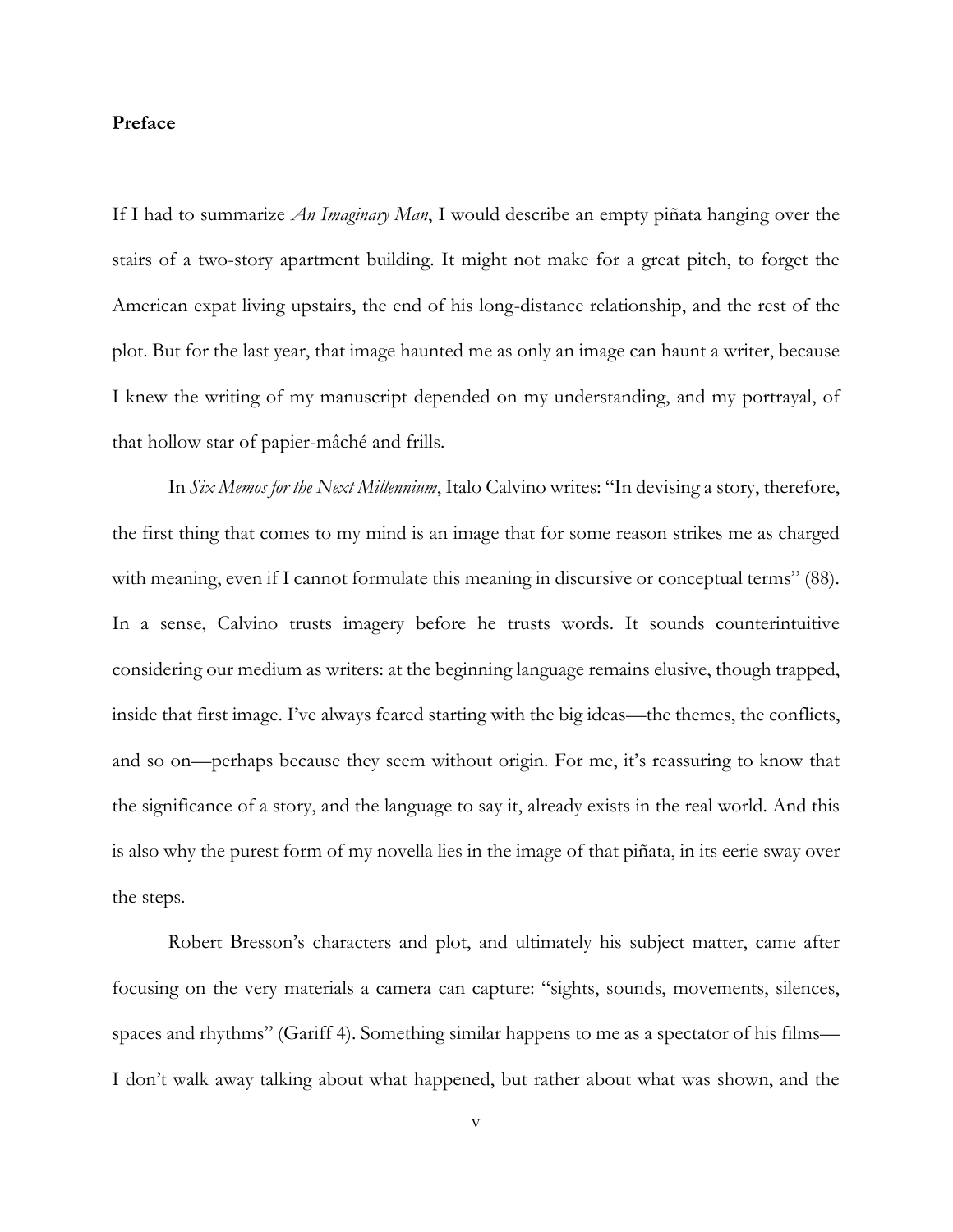possible meanings lodged deep within those images. In *L'Argent*, the closeup shot of the red gloves worn by Yvonn as he untwists an oil hose continues to burn in my mind today, because something about those gloves, thick and stained and red, express something I cannot put into words. Beyond the symbolism of fate, and the foreshadowing of the blood he spills, there remains an electricity, a charge in the image that escapes explanation. Only a meditation on the sensorial experience, I believe, can bring an author this close to the creation of images that sear with meaning.

For a long time, I stubbornly believed—after turning it over and over in my mind that the meaning of the piñata would reveal itself. Now, my instincts have hardened into a logic, an anatomy of this image that I hope is palpable across the novella. It consist of three essential parts: the state of suspension; the friction of tangibility and intangibility; and, finally, the containment of emptiness. Along with minor, yet relevant digressions into a few other concerns, the diffusion of these three essential parts frame the remainder of this preface.

### *Suspension*

Limbo may be another word to express this element, the sense of unfinishedness in the suspension of a piñata, never filled, and never broken. Paul Valéry notes: "Il faut être léger comme l'oiseau, et non comme la plume" (485). The rendering of a heavy object light can bring an ethereal quality to that object, making it seem almost airy and thus, suspended. Valéry insinuates the converse: one must be heavy like the feather, and not like the bird. To make that which is light heavy can also vest a similarly eerie quality in that object. In the original scene from which my novella developed, the narrator looks out the window: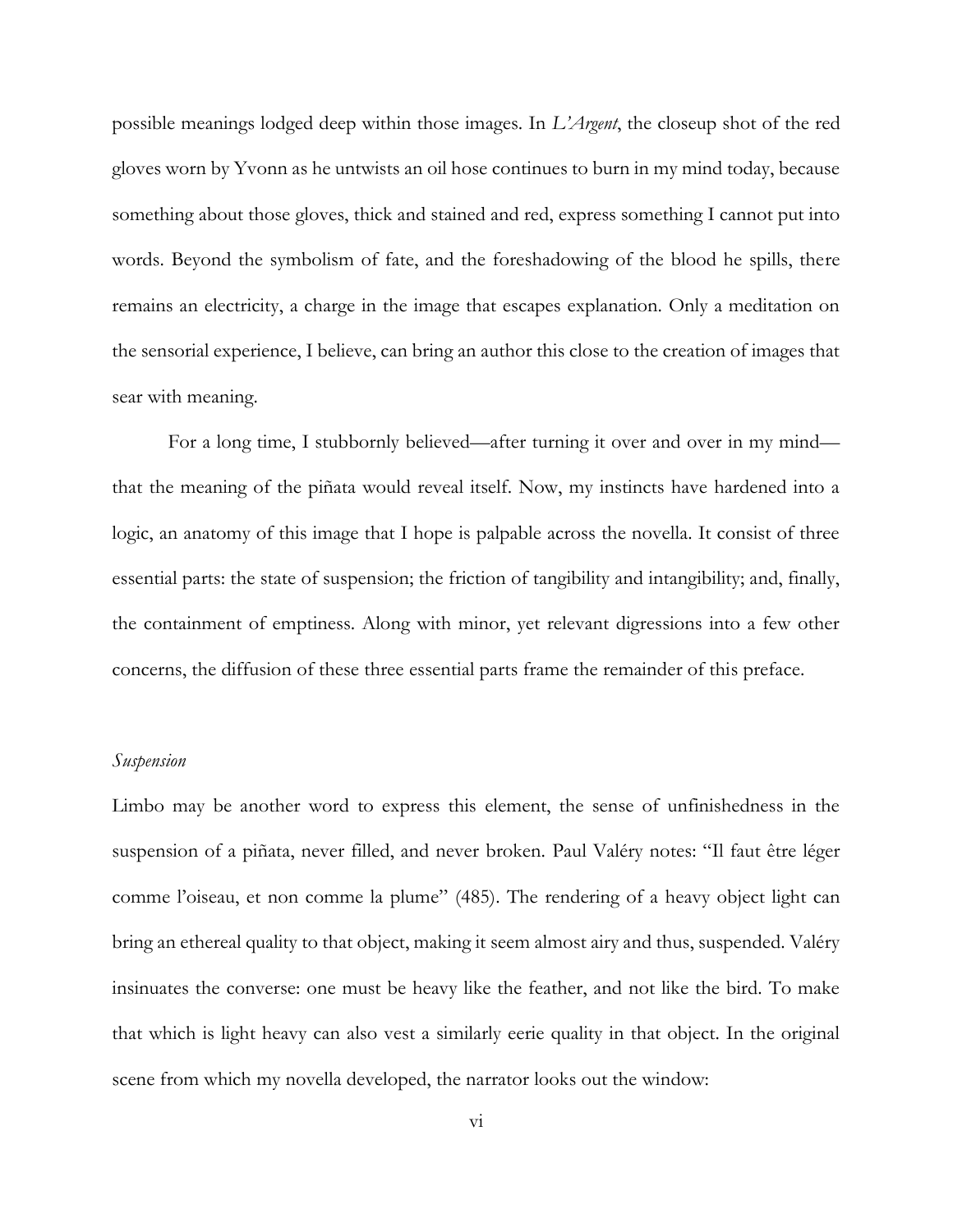The sky had a mechanical hum, the noise of city traffic carrying through the countryside, up to the coastal towns, where it then probably vanished in the slap of waves. Along the sidewalk, lampposts glowed weakly in the dark like the helmets of miners marching down an endless tunnel. Some clods of soil remained on the ledge from where a few days ago a gust of wind pushed the geraniums. Two floors down the clay pot tilted over the grass, somehow unbroken, as if it had yet to land. (85)

Here, I wanted the unfinishedness of the objects to create an ambiance of limbo. The noise in the sky is machinelike, weighty, and has yet to disappear. The glow of lampposts becomes heavy in the comparison to helmets, the wind strengthened, and finally, a flowerpot is lightened, made to seem midfall. I strove to make everything persist in a vacuum, one without laws of gravity. Such a composition of setting can also reflect the interior of the narrator: his inability to process the end of his relationship filters through his vision of a seemingly infinite world, suggesting his refusal to accept the breakup.

The narrator routinely applies Valéry's instructions to his observations, reinforcing an internal conflict between the imaginary and the real. Instead of confronting the concreteness of reality, he tries to make things unreal, airy, and inconsequential. I wanted my character to avoid his shame and pain by mitigating the things around him. Although he may not be fully conscious of the dreamlike world he fabricates in order to shrug off responsibilities, I hope the reader will see through it, and through him.

If a reader knows something a character doesn't, this can incite moments of tension. So, whenever my narrator refuses to face his feelings, and attempts to diminish the things, people, or both, that channel those feelings, there may be an extra layer of tension. For example, at his jealousy over Ela's sexual partner the narrator remarks: "Anyway, for me, he was less than solid. Even less than liquid. He was like the chartreuse floating like a green gas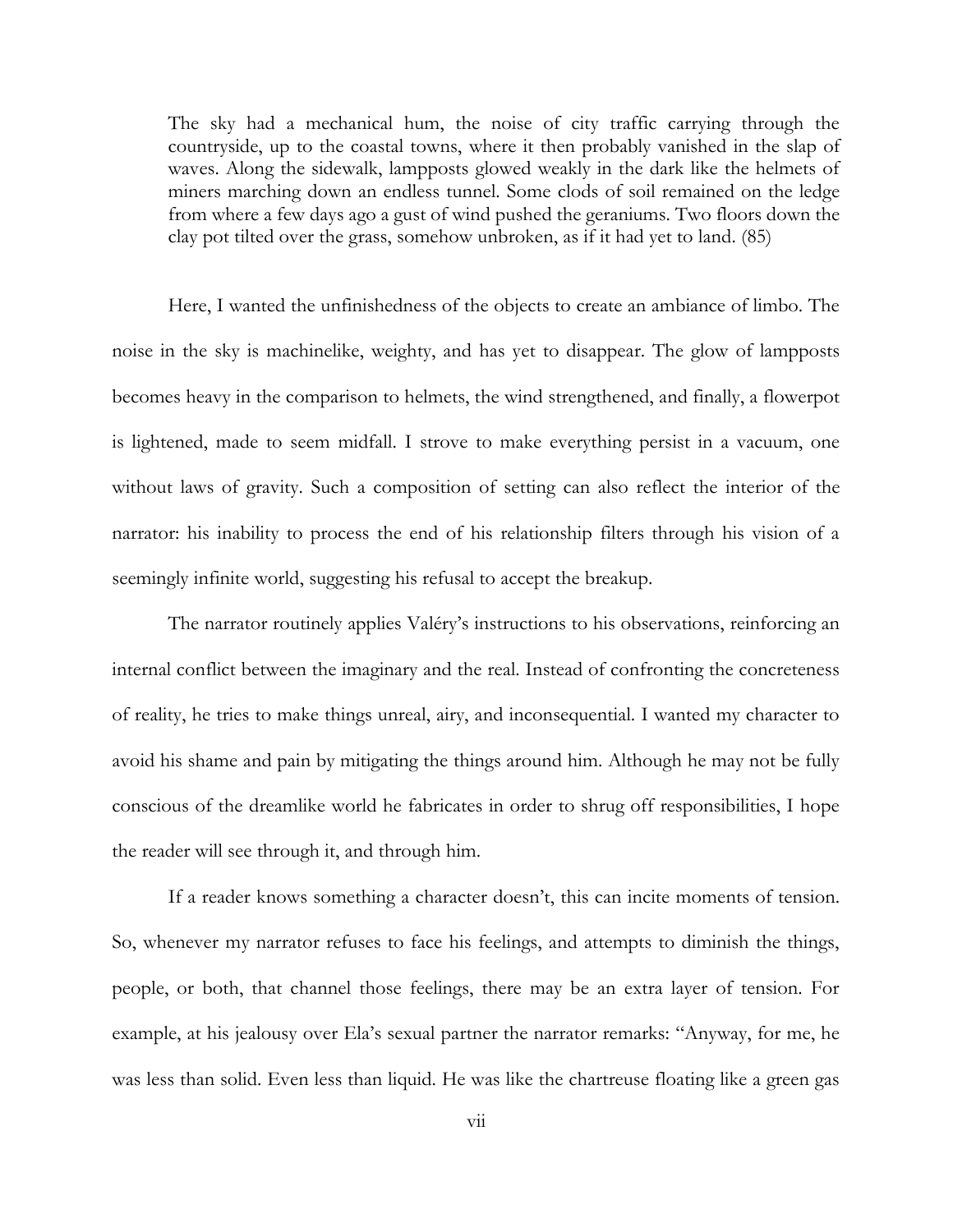in the bottle. He hissed into her apartment. How could she touch a man barely heavier than air?" (69). In a sense, the narrator does the opposite of what I try to do with imagery: he tries to vaporize the origin of his feelings. However, I hope that his negation makes apparent his true feelings lurking within this image of suspension, this lightening of a body into a green gas. There, I also wanted to double-down on the elements inherent to the piñata. Aside from suspension, the narrator makes the tangible (the man) intangible (a gas). I figured if I could express the central image in more than one way in another image, the more unified the piñata would feel across the novella. My intention was to gain an effect of repetition without having to repeat a word, so to concentrate the reader's attention on this object, or rather, therein, the ideas.

### *Digression*

When Calvino continues, "Around each image others come into being, forming a field of analogies, symmetries, confrontations" (88), he emphasizes the importance of the multiplicity of a single image. Kazuo Ishiguro, the author of *A Pale View of Hills*, roots the central image of this novel in the suicide of the narrator's daughter. Images of rope, lassos, and objects that dangle, such as swing sets, recall her hanging. Even in minor domestic disputes, a tension runs beneath the text, setting the reader on edge. In the following scene, the husband's father has yet to appear for breakfast, and his absence, matched with the husband's missing tie, leads to this exchange:

My husband gave a shrug. "It's nothing to make a fuss about," he said. Then he looked up at me and said: "I wanted my black silk tie today, but you seem to have done something with it. I wish you wouldn't meddle with my ties."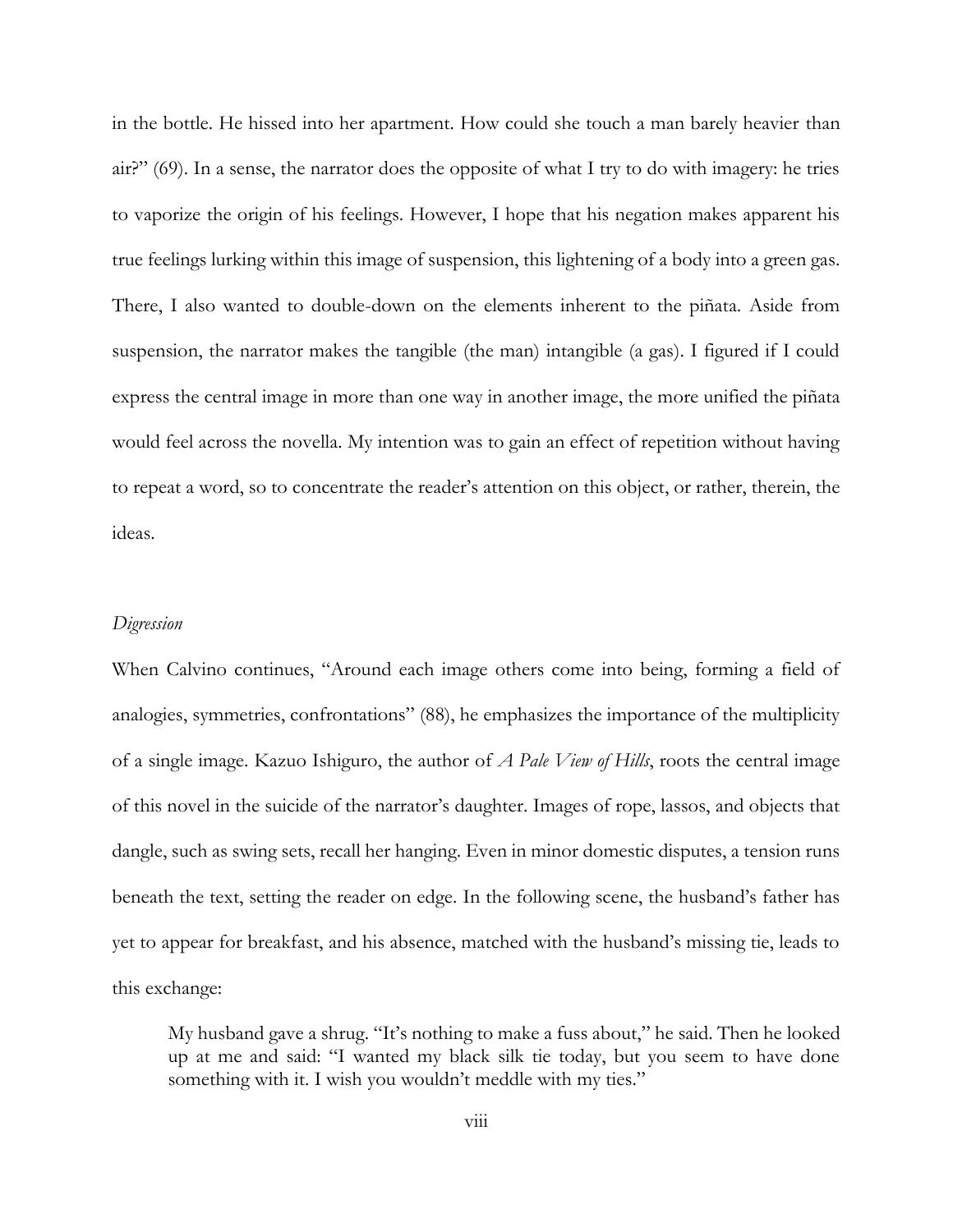"The black silk one? It's hanging on the rail with your other ties." "It wasn't there just now. I wish you'd stop meddling with them all the time." (132)

Given the significance of rope, the context forces the reader to think of the worst: the husband's father took the tie to hang himself. Taken alone, the dialogue may seem mundane, but in the imagistic field created by Ishiguro this scene touches the nerve of the narrator's story: her daughter's suicide. Finally, the tie, merely misplaced, engages with the reader's imagination, and permits a discursive storytelling.

Ishiguro's intentions behind these digressions, and the narrator's avoidance of the painful subject matter ("The Art of Fiction No. 196"), served as a revelation during the writing of my novella: people rarely talk about their suffering in straightforward ways. Sometimes they tell other stories instead of the one that most matters. I sought to also create an unreliable narrator—one who hides his true feelings, and rambles, all the while pinching the nerve of his story. To do so, I tried to make pairs of images, in the hopes that even the most disparate images trigger tensions, or other scenes in the novella. This way, even if my narrator goes off the beaten path, I hope, it feels as if he's still on track.

For example, Ancient Egypt comes up twice in my novella. The first time is wedged between the narrator's thoughts about both Ela and Consuelo, the other woman he might be in love with. The second time, some thirty pages later, the narrator imagines speaking directly to Ela. He tries to tell her how he finally left her, but ricochets into tangents, on page 99: "Even though at the Louvre I stared at the sphinx statues, at that jagged flatness where their noses tumbled off centuries ago, and thought of you." An isolated reference to Ancient Egypt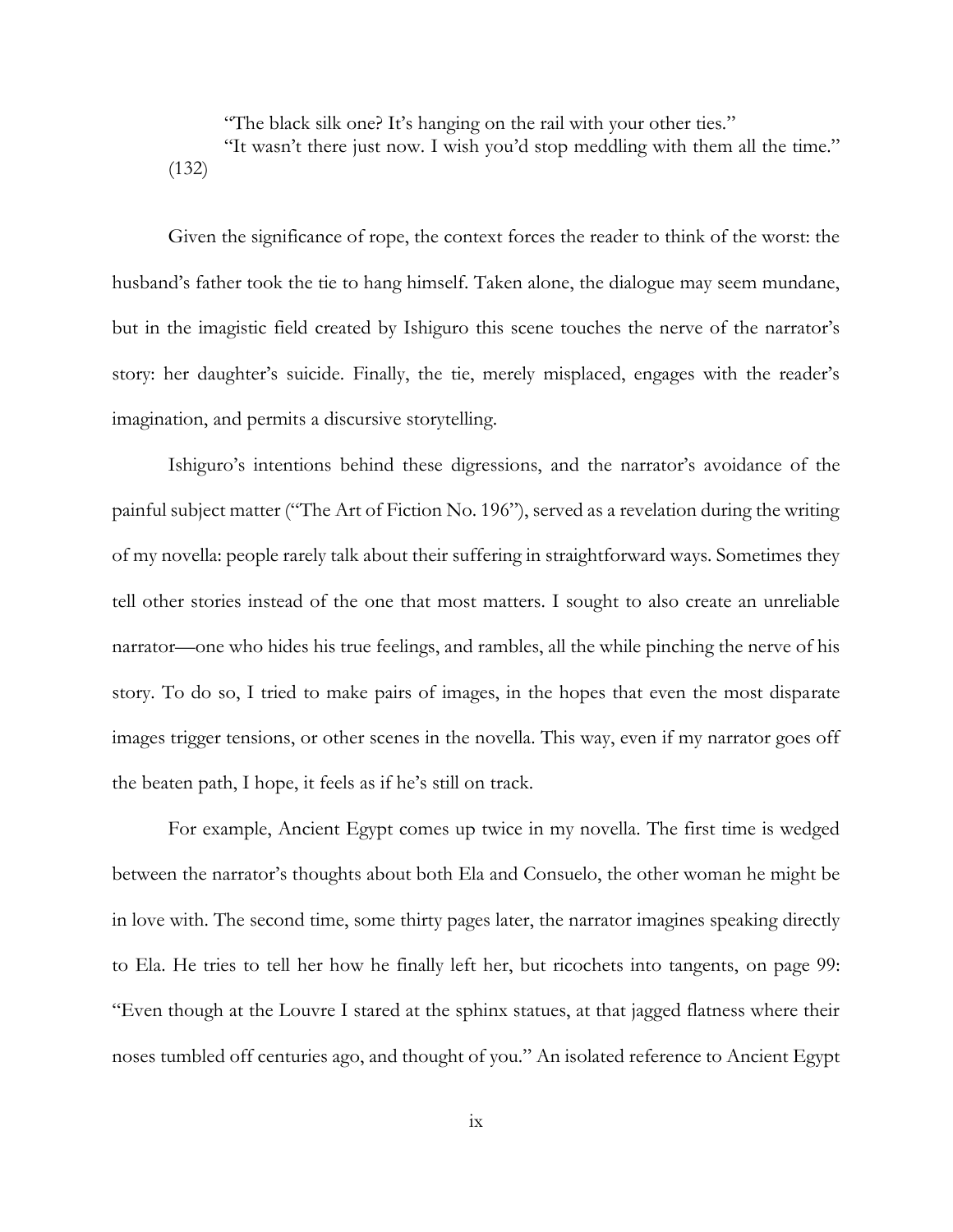could feel like an unnecessary foray. But here it can spark the tension pertinent to its first reference, thus warranting this digression.

Moreover, through the repetition of imagery, I tried to take advantage of the affect "the increasing connectedness of things" (Gardner, 192) can have on readers. Pairs of images can work like satellite dishes, sending radio waves in space, making a ping for the reader. I strove to transmit those pings, or connectedness, through images, to unify the text, despite the narrator's unwillingness to tell the story straight.

#### *Tangibility and Intangibility*

Apart from hanging by a string, something else about the piñata that struck me as significant was what can, and cannot be, touched. The papier-mâché and frills are concrete, but the nothingness inside is ungraspable. One of the forms taken by this friction is the cigarette, appearing fifty times throughout the novella, often between the fingers of the narrator. In *Reading Like a Writer*, Francine Prose says that if a character smokes a cigarette, it should mean something, because gestures "are like windows opening to let us see a person's soul" (213). I wanted the narrator's cigarettes to represent his desires, and also his obstacles. Its constant gesture, I thought, could chain together a series of glimpses into this conflict.

For example, following his grandfather's death from lung cancer, the narrator buys his first pack, citing curiosity as the reason: "Curiosity because my grandfather was my first dead guy. Nothing the doctors said could explain his death, and the only way I could even begin to understand it was by taking up the cause" (30). Here, my intentions behind this glimpse into his reasons is to show his need to physically process his grief, to be able to hold onto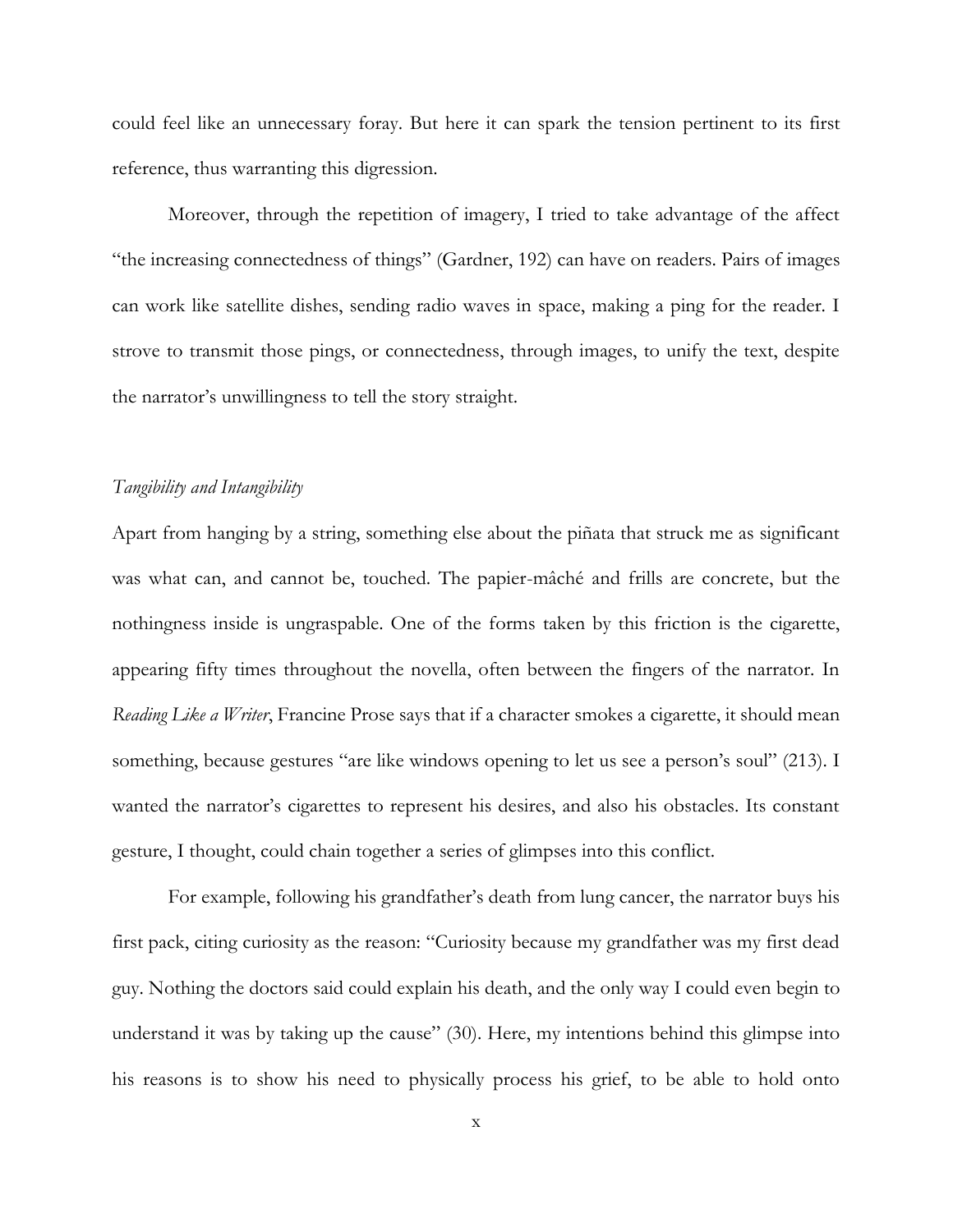something in face of the void of death. But even the cigarette disappears during its usage, its physicality like a brief illusion.

As I learned about my character, and his tendency to diminish the concrete world, I also wanted the objects of his desire to be inherently doomed to fade. It seemed like a way to deepen his inner turmoil, to thwart his desires in the same way he tries to thwart reality, by denying its concreteness. So, the letter he sends to Ela, a thing wrought from his own hands, gets lost in the mail. Ela herself seems like an illusion of physicality, as the narrator broods over his feelings for her, on page 35: "Even if I could've smashed her to pieces, I realized, no chunk of her would contain the source of my agony." For me, an inner conflict is one that also feels like a set of nesting dolls, because often, within a conflict there hides another, waiting to be hatched. During my writing process, I tried to continue opening my narrator, to locate the small, solid source of this conflict.

The tangibility versus intangibility played out more and more in the narrator's response to his surroundings: "Whenever I went out, I had to duck under it, like all the other space I avoided." (6) This is followed by a list of places wherein the narrator has desired Ela, absent from Bayonne, Biscarrosse, Paris, etcetera. In many early drafts of *An Imaginary Man*, I hesitated to make visible these places. In an attempt to underline suspension, or weightlessness, I hid the names of places behind letters: Biscarrosse was A, Paris was G, and so forth. I was convinced my narrator was purely someone who longed to erase the world, so to erase his pains, and shame. But he was also someone who maps the world—otherwise, he wouldn't have even bothered to use those letters. At the bottom of this character, I sensed a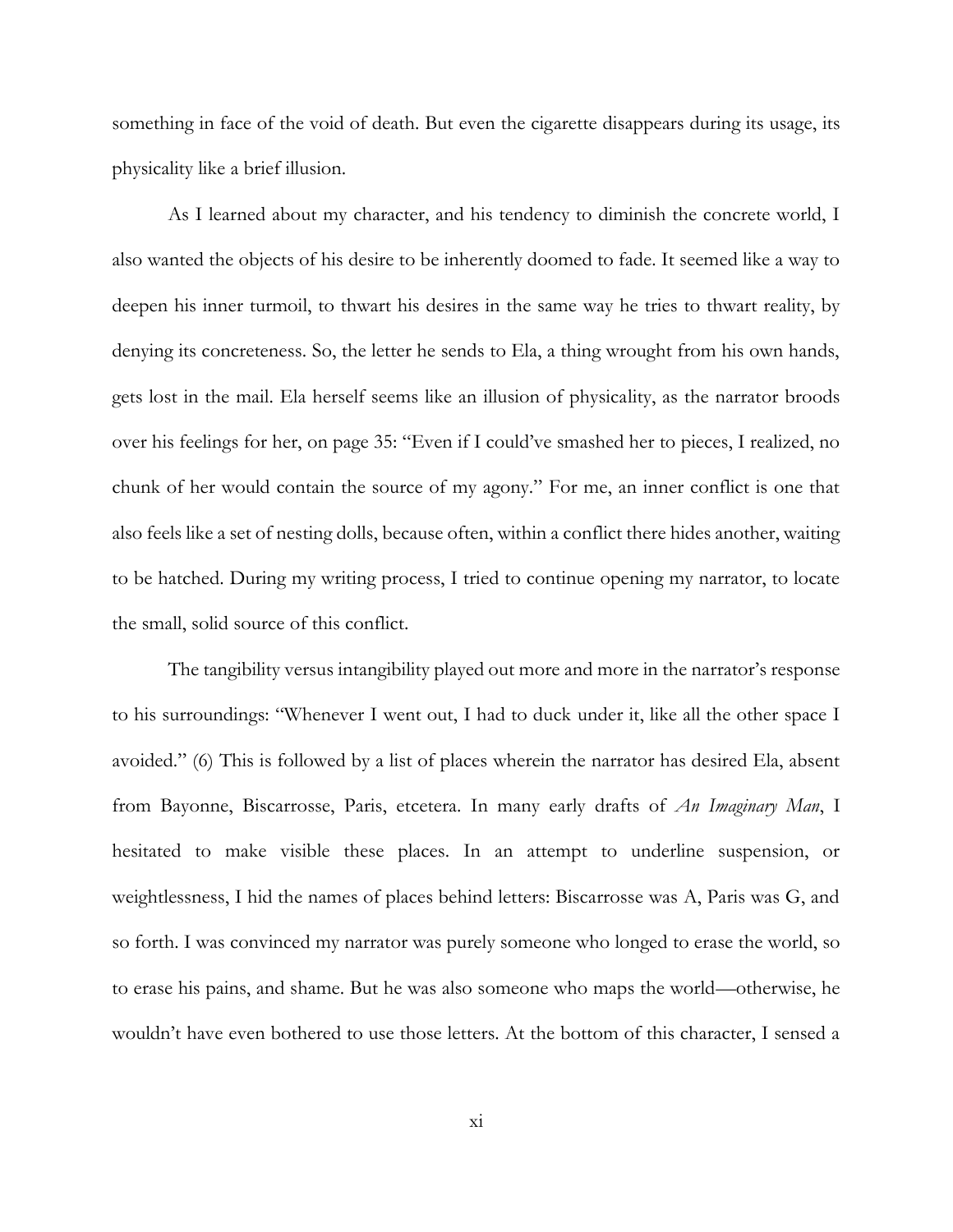need to be tangible, a fear of himself disappearing. The only way to make sure he exists anywhere, finally, is to name those places.

Moreover, it became clear that the names of villages, cities, countries, and historical sites, could operate as shells in which the narrator moved, thus imitating the outer layer of the central image. To contrast the absence of Ela, it became necessary to establish the whereabouts of her absence, so to heighten the friction between the tangible and the intangible. This realization led to a breakthrough, and the geography surrounding the narrator began to have a new purpose in the narrative: to influence the narrator, and thus the story. So much related to France—the French language, the terrorist attacks of 2015, the Atlantic ocean—began to function like a character in this novella, one who imposes its presence, and who the narrator cannot escape.

#### *Place*

The relationship between setting and narrator is nearly inextricable. As Garry Disher says in *Writing Fiction*, characters and setting must interact, and must be changed by one another (134). Biscarrosse, the village where the narrator lives, has the particular history of a site of the first airmail service in the world, information which spurs the narrator to write the letter. But its military base may better highlight the friction of tangibility and intangibility.

The possibility of violence straddles these two concepts when, while watching children in the schoolyard from his window, he hears the rattle of machine guns in the distance: "For a moment, the kids seemed to intercept those faraway bullets. For a brief, absurd moment, the village lost space and time" (50). This confusion leads to a macabre reinterpretation of the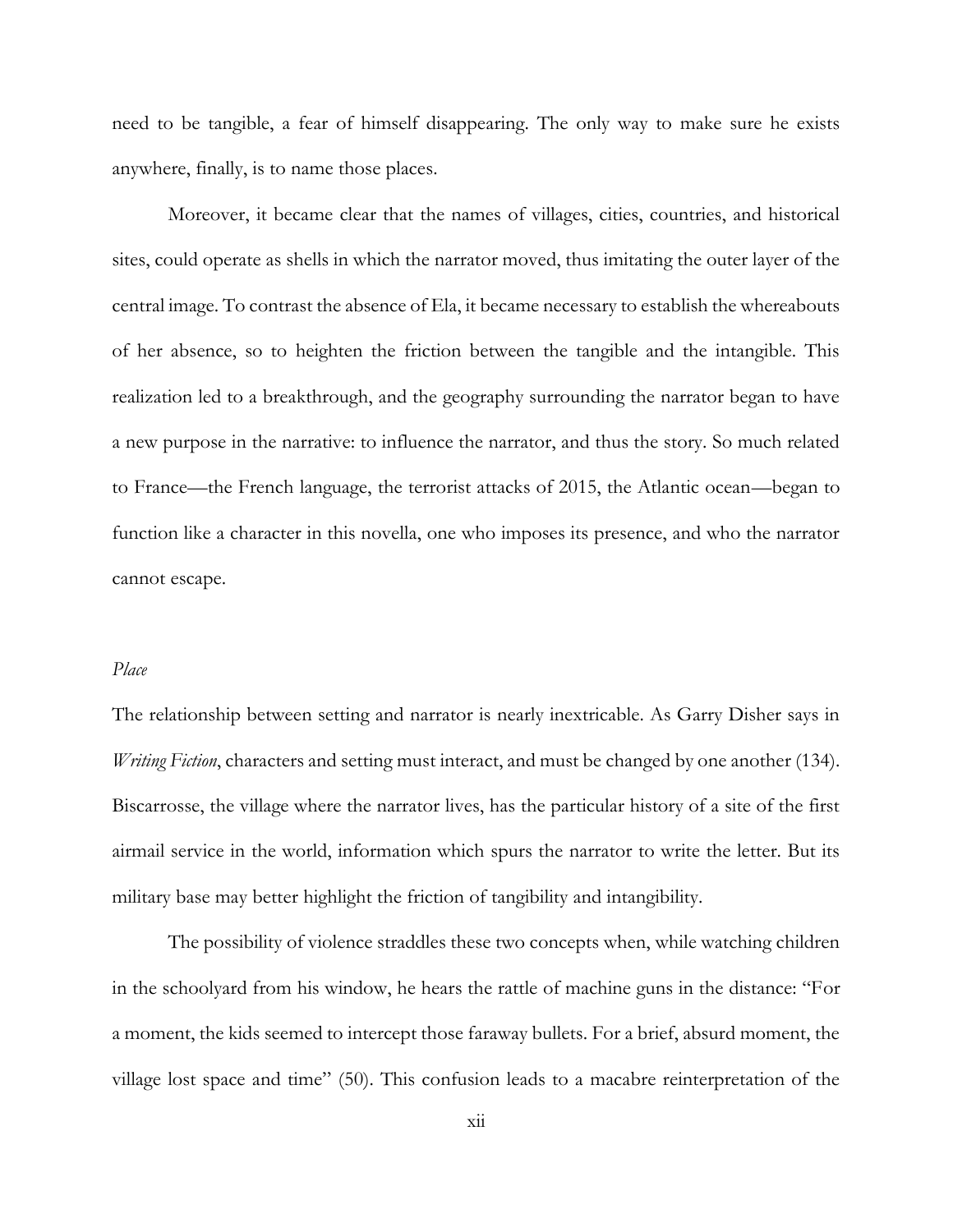events unfolding in his mind, and yet, none of it is real. The gunshots come from miles off, and the children are safe, joyous. This possibility of violence versus the actual peacefulness of his surroundings pits my narrator between the imaginary and reality. I thought this theme could be more acutely felt in the fear of bodily harm, because of how palpable the mere suggestion of physical pain can be. It's not necessary to have a scene of violence, I thought, if the narrator creates the same tension through his fears.

Mark Polizzoti, translator of *Suspended Sentences*, echoes this sentiment when he says its narrators, "maintain a slight remove, as if full engagement with one's surroundings carried the threat of great pain, or mortal danger" (vii). This tense engagement can create an ambiance that not only overwhelms the character, but also the reader, as if at any moment, something devastating may happen.

In light of the November 2015 Paris Attacks, the possibility of violence has a specific and unignorable role in this city. My narrator visits two weeks before this atrocity, and sits in Comptoir Voltaire, one of the cafés struck by terrorists. This fact, I hope, creates a disturbing atmosphere between the tangible and intangible, between the actual moment and the terrifying future. There, my narrator tries to vicariously love Ela through Giovanna, a brokenhearted Italian woman, the absurdity of which he admits, on page 23:

In little more than a week, a man would walk into the Comptoir Voltaire wearing an explosive vest, windows exploding. And though we sat now, unscathed in our tiny wicker chairs, unaware of what would soon happen, avoiding the splintering wood, the shriek of broken glass, we could only misunderstand each other.

In this case, the violence later concretizes itself, and is part of a pattern of the many grazes with danger experienced by the narrator. The menace of spatially faraway gunshots or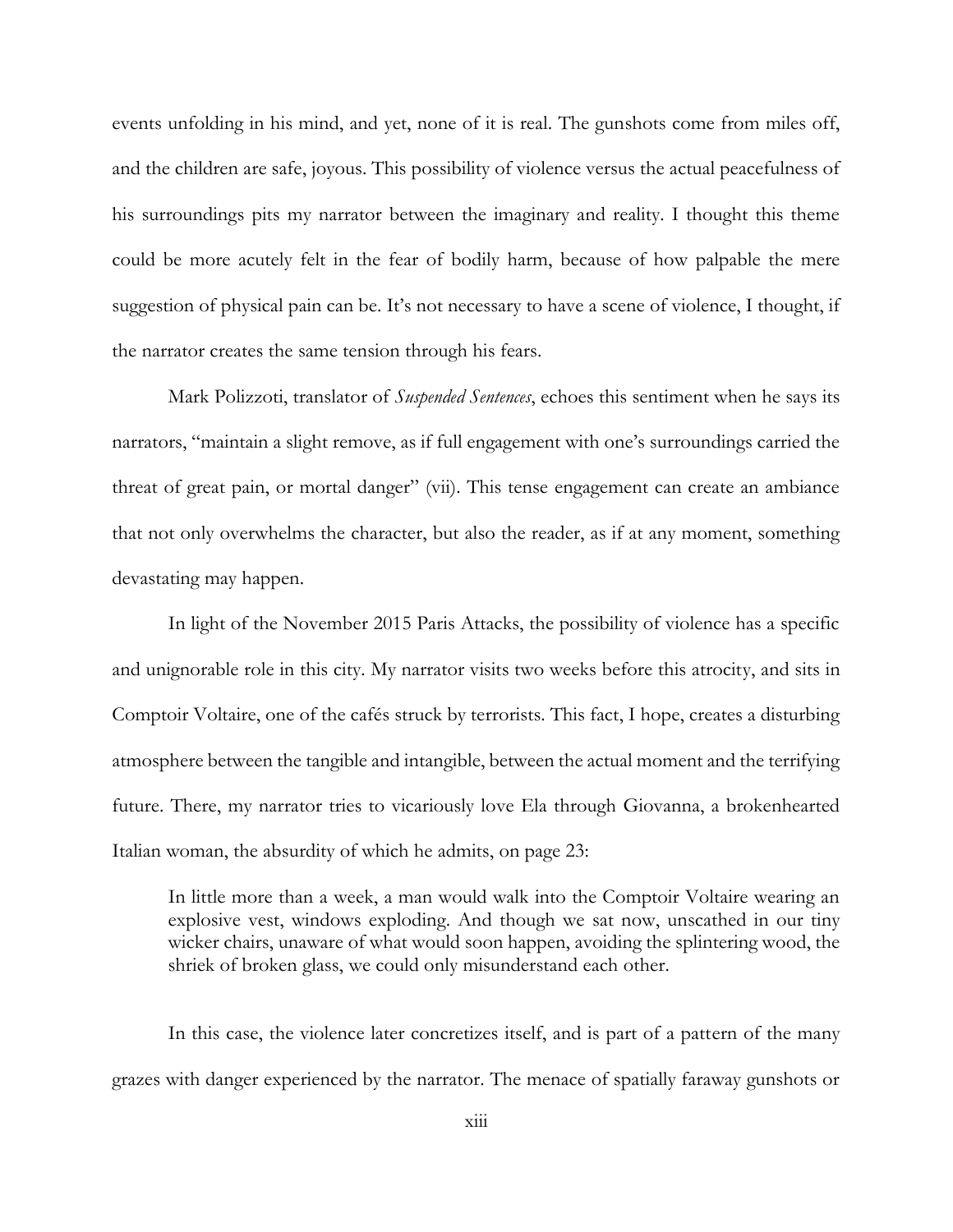a temporally faraway bomb grates against the actual places and times of the story. Even in static scenes, wherein the narrator is standing in his room, or sitting at a café table, I wanted a tension to grind against the edges of the narrative frame, to keep my readers at the edge of their seats, just in case. In a way, if danger is the elephant in the room, my intention was to keep the elephant outside the room, chafing against the walls, thumping around on the other side of the door. The possibility that the elephant barges into the room, I hope, maintains tension.

#### *Containment of Emptiness*

The third and final element of the piñata is not unique to this novella. One of the ways I learned of the containment of emptiness was through Haruki Murakami's short story, "U.F.O. in Kushiro", when the protagonist, Komura, must transport a weightless box to Hokkaido in the middle of the winter. His wife has just left him, and in a letter states that living with him is like living with a "chunk of air". This chunk of air, this weightless box, ping during the progression of the narrative in other manifestations as an empty noodle shop, as a salmon made of nothing but skin, or a room in a love hotel for the now single Komura. These are all contained spaces of emptiness, amplified by other descriptions, especially in that of Hokkaido:

No snow had been allowed to accumulate on the streets in Kushiro, but dirty, icy mounds stood at random intervals on both sides of the road. Dense clouds hung low and, although it was not yet sunset, everything was dark and desolate. The wind tore through the city in sharp squeals. There were no people out walking. Even the traffic lights looked frozen. (13)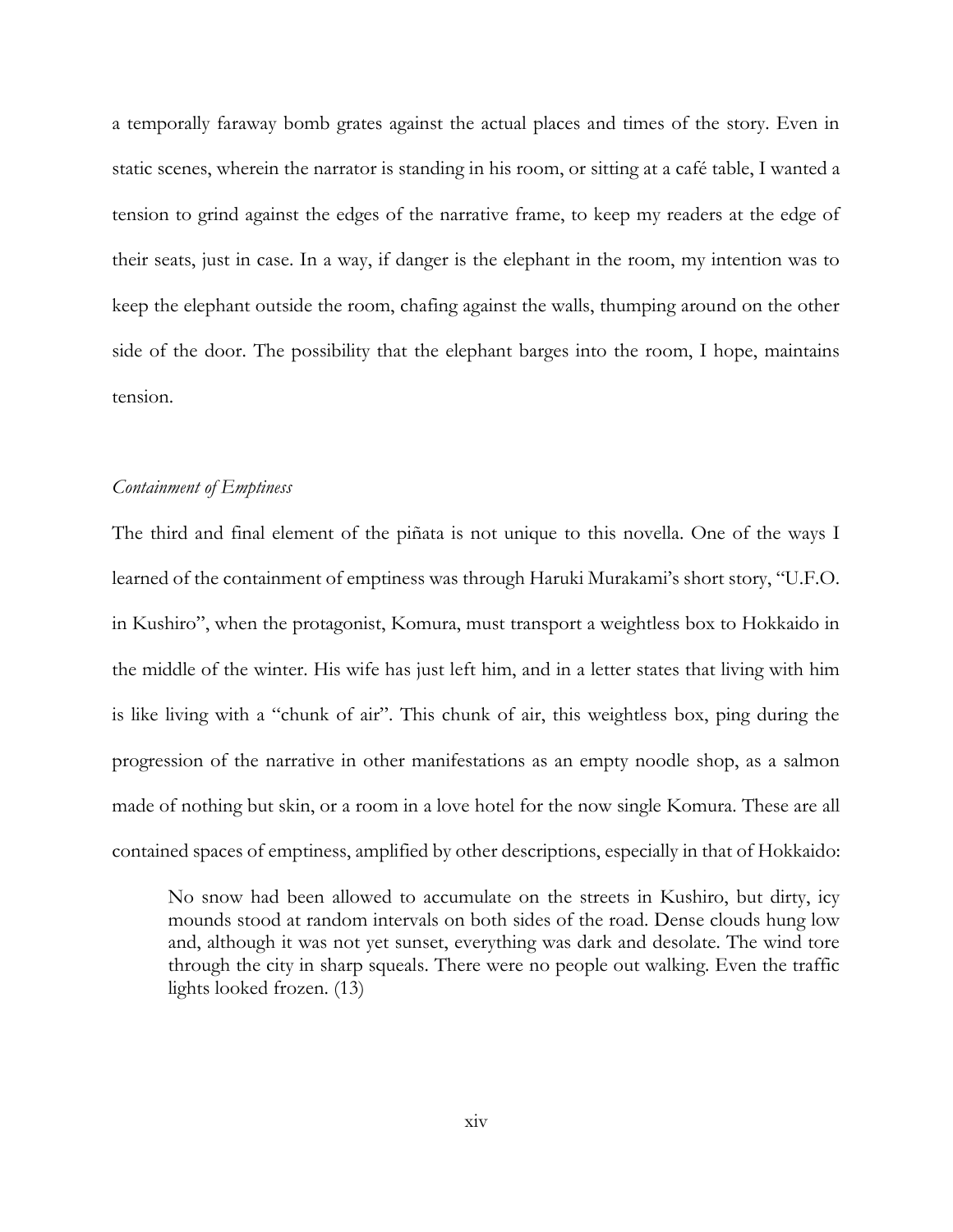The city—dark, cold, snowless, abandoned—contains an emptiness. This compels the reader to compare the setting to the interior world of Komura, and although the result is mysterious, it's a powerful way to suggest, rather than tell, the reader what may be happening within the character. In fact, Murakami abstains from referring to Komura's emotions, as if the character himself were also an empty vessel. The reader is limited to perceptions of things outside of Komura, another example being the Kobe earthquake, its reoccurring imagery enveloping this character, layer after layer, until it is hard to disentangle him from that destruction. In a sense, the arrangement of the images around this seemingly hollow character allows the reader to fill him with their own conclusions.

My narrator also encounters many empty spaces, and yet, I hope that an image can be one that ultimately changes, and surprises in its power, hence why I tried to adapt this containment of emptiness. The narrator, for example, often notes his own interruption to these spaces. On page 68, in a chambre de bonne in Paris, while sleeping on the couch, he remarks:

The ceiling was alarmingly close, so when I got up, I had to be careful not to bang my head. This was probably how the pharaohs felt in their tombs, I thought. Then again, they were dead. But those tombs were big, weren't they? Just in case they were alive, or some part of them was alive, so they could move around, and enjoy their lives in the underworld.

This—the first reference to Ancient Egypt—is an image of a space sealed off from the rest of the world, and one of eternal vacancy: death. And yet, similar to the saying about Chekhov's gun—if it hangs on the wall, it must be shot—I believe an empty space holds the potential to be filled. The way readers bring substance to Komura, I hope my readers also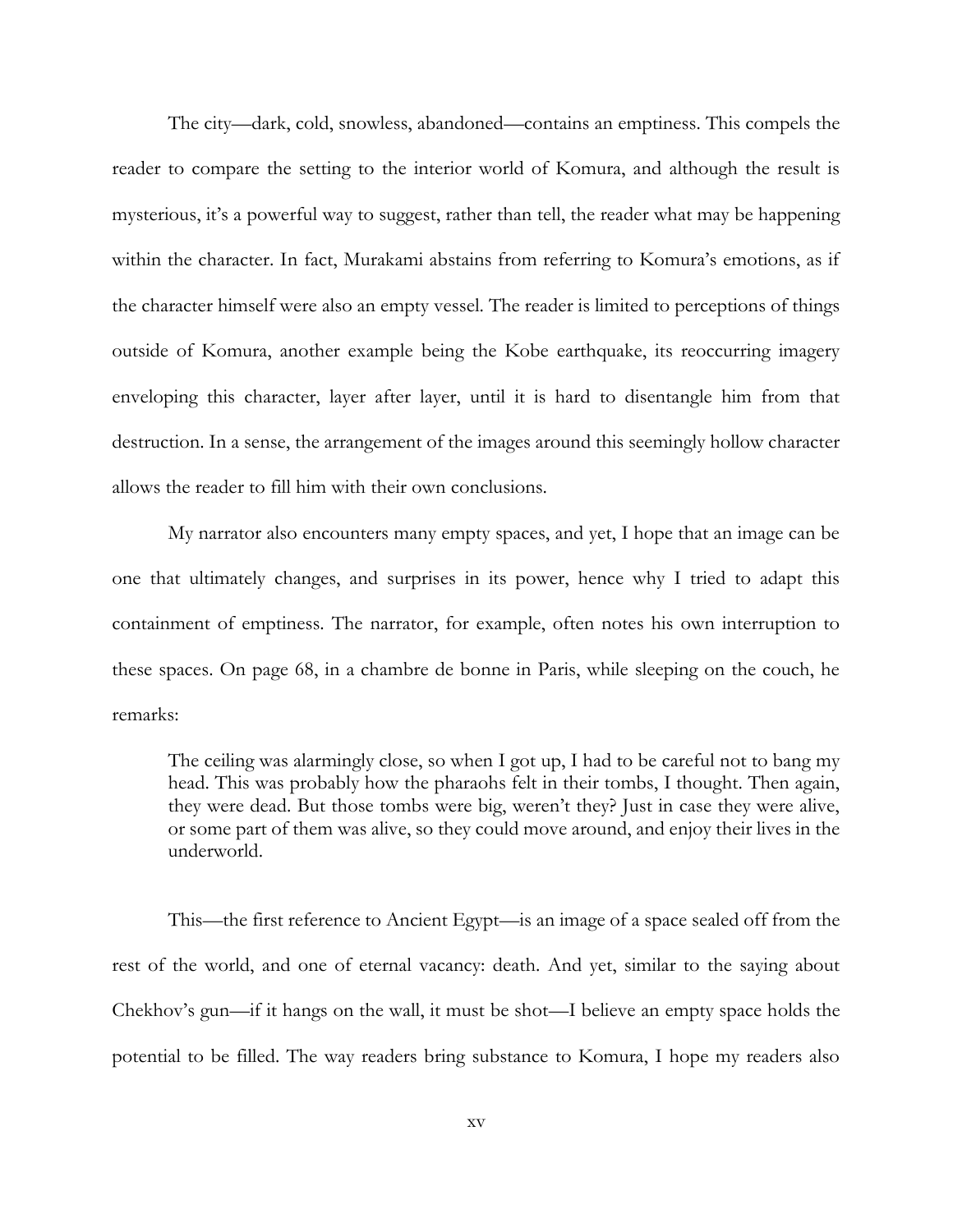make their own conclusions about these empty spaces, and ultimately about my narrator. Elsewhere, I try to tap this potential through other interruptions of empty spaces: beetles fly in through an open window, bits of soil are stored in pockets, and finally, the narrator, without trash bags, and needing to go to the recycling depot, he stuffs the piñata with wine bottles.

#### *Character*

In past creative work, I often wrote about characters to whom bad things happen, as opposed to characters who do bad things. This novella has allowed me to take a risk as a writer, and to plunge into the psyche of a man with problematic ways of interacting with language, sexuality, women, and place. Over the past year, he has transformed from a lovey-dovey American expat to a manipulative loner who must come to terms with his false expectations about the world. Showing this way of thinking has been a constant challenge.

Young writers are often groomed to show, and to resist telling, the interior world of a character. Perhaps for this reason I have relied so heavily on the sights, sounds, movements, silences, spaces, and rhythms of this novella. However, I fear this has led to an imbalance in the scales of show and tell, and in future drafts, I wish to work at establishing an equilibrium between the two. During the process, to cope with this challenge, I drew a parallel between the comic book character, Tintin, and the narrator.

In bearing the nickname of Tintin, the narrator creates a correlation with the Belgian reporter. While reading *Cigars of the Pharoah*, I was struck by certain aspects about the comic book character in relation to the narrator: his incessant movement from place to place; his ability to escape scot-free the most dire situations; and in particular, his constant entourage of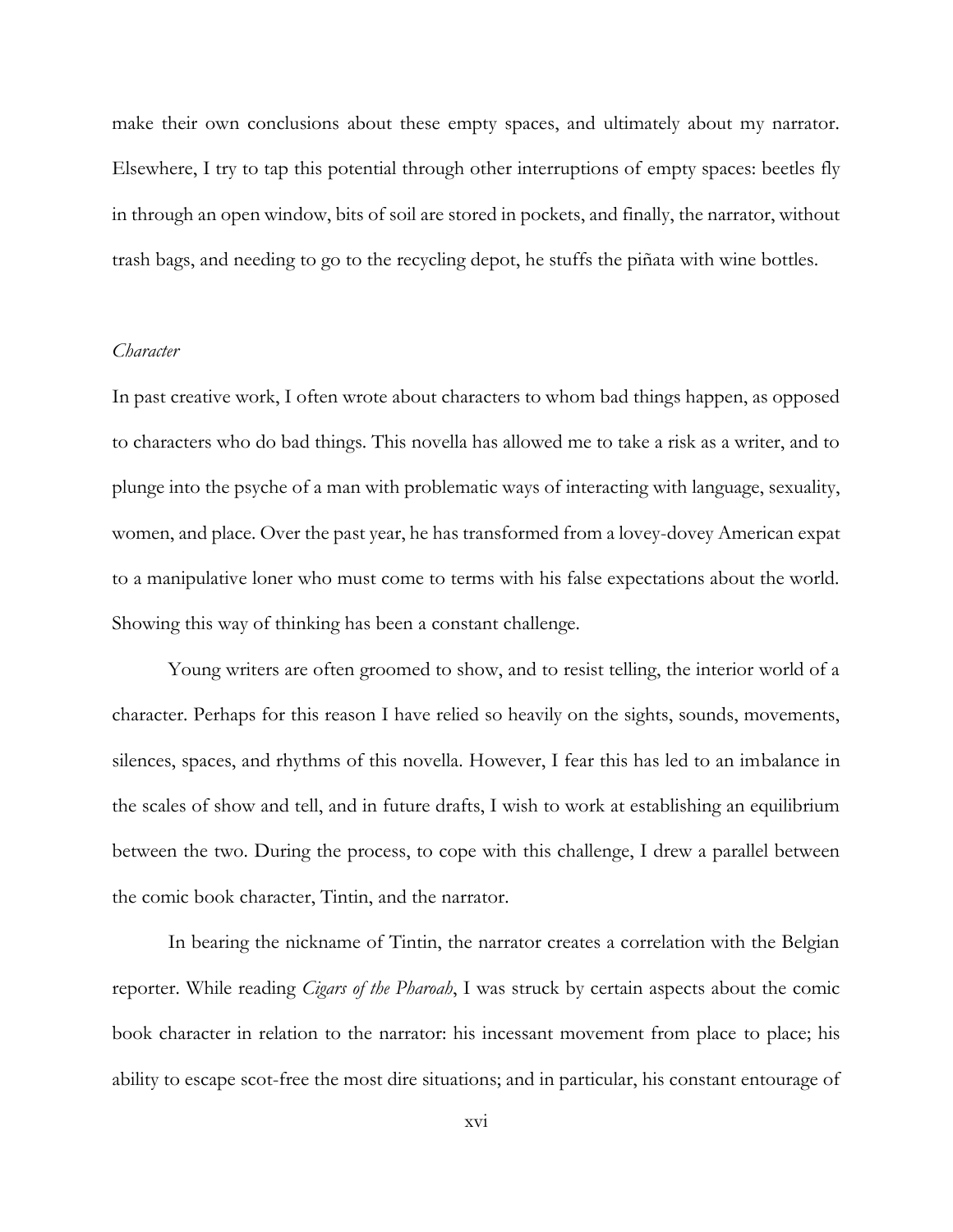other men. To further make this point, Hergé's near exclusion of women from his comics should be examined more closely.

The reader—the intended audience of these books—was unsurprisingly masculine. Hergé's belief that women are linked to the boring, quotidian world, led him to create fantastic worlds to which Tintin, and by association, the reader, escaped (Mountfort 636). My own narrator, constantly seeking the imaginary, the unreal, and inconsequential, embodies this twisted logic. Despite his search for intimacy, he constantly sidelines the women in his life, and finds himself surrounded by a cast of other lonely men. This parallel between the comic book character and my narrator allows him to use Tintin as a sort of mouthpiece, so to speak directly:

But Tintin was invincible, and never suffered more than a red scratch, or some dizzy stars over his head, forever escaping the bad guys, just what I wanted: to feel nothing, to escape forever.

I was disappointed that after going through so much trouble to get a Schengen visa, the life I'd left behind still belonged to me. I missed Ela for a month, but after more than two months, the word, Schengen, seemed like the name of a made-up place Tintin went to, where a million things happened, and nothing since Tintin wasn't real. (10)

This is far more explicit than I usually am with my narrators. His free expression of wanting to feel nothing, to escape, were only possible for me to write through these visual tropes common to Tintin. It was as if my narrator were wearing a costume, and could suddenly speak in a way I otherwise wouldn't permit. The alter-ego of Tintin, thus, allows my narrator to talk openly about his desires and disappointments.

Another way to expose the narrator's conflicts was through the cast of men. Only a few months ago, I had ten other significant male characters: childhood friends, a math teacher,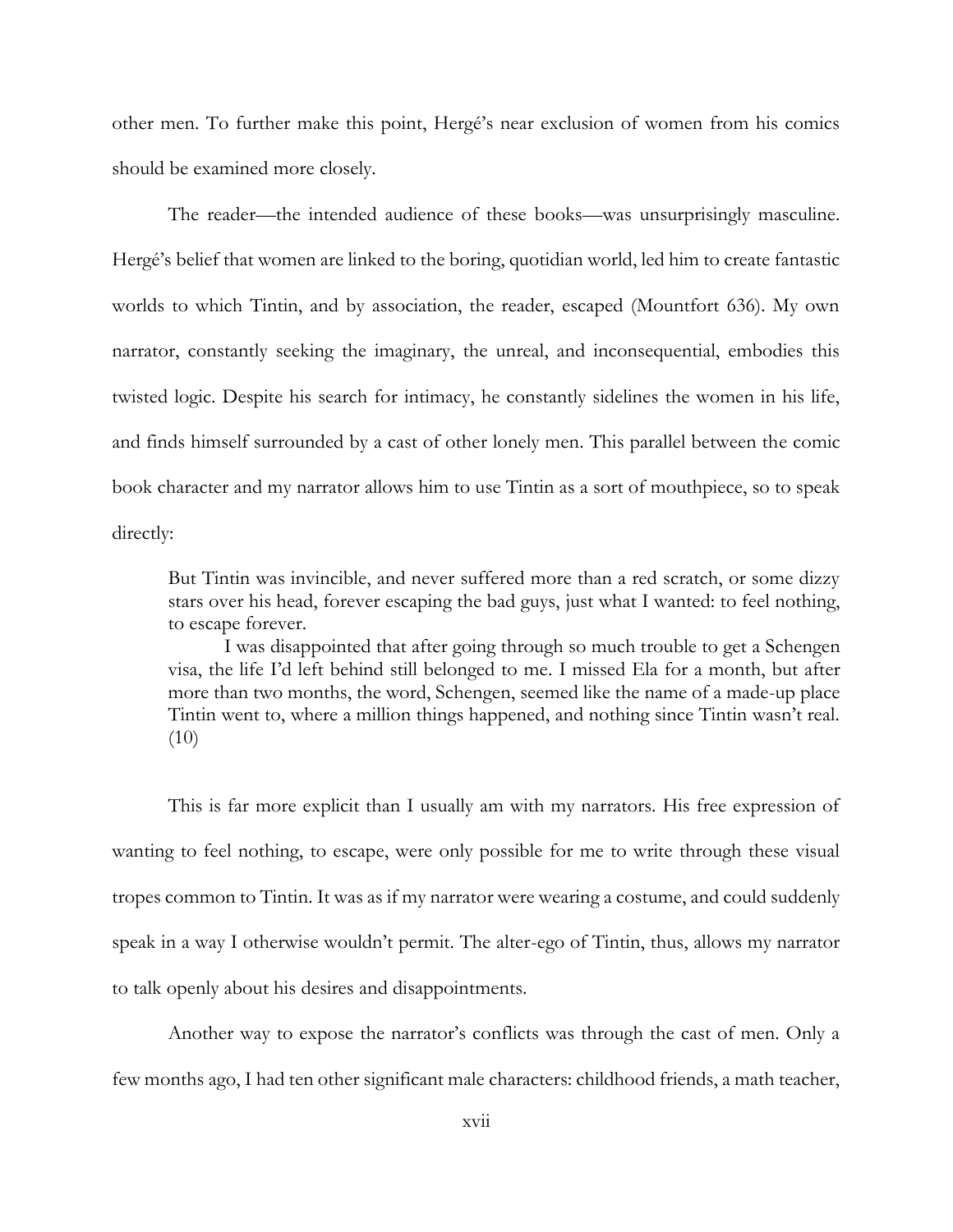Consuelo's brother, an acquaintance in Paris, etcetera, all of whom since boiled down to two: Franz and Alphonse. This decision came from the feeling that the novella felt like a party wherein the narrator was trying to introduce everyone to the reader. In other words, I feared the reader wouldn't have patience for so many characters, and would just end up forgetting their names. Moreover, I finally understood that the relationship these men have to the narrator was what most mattered: what they represent, as ideas, compared to him.

Margarita García Robayo, in *Waiting for a Hurricane*, created characters who each represent a different means of escape from the narrator's hometown. In the first few pages, the narrator states: "When people asked me, what do you want to be when you grow up? I'd reply: a foreigner" (11). It follows that the first essential character the narrator meets is, in fact, well-travelled. Other characters also represent means of escape: a boyfriend in Miami, a brother in Las Angeles, the captain of a plane. This delicate condensation of character into a firm idea drove me to try to construct my characters in a similar fashion.

Franz, for instance, has a nihilistic perspective on place. He contradicts my narrator, because he believes that place is pointless. Although he informs my narrator about the first airmail service, he underlines the accidents, the sinking of the seaplanes, the impossibility of overcoming distance. I hope this slanted perspective brings nuance to my narrator's beliefs about place. On the other hand, I tried to illustrate the physical involvement with spaces taken by Alphonse. If the narrator is constantly uncomfortable with his environment, the young Frenchman is capable of filling those spaces, whether with himself, or with other objects.

When the narrator tries to make an excuse to leave his friend's apartment, Alphonse invites him to play chess: "I didn't know how to say no to Alphonse, who was already dragging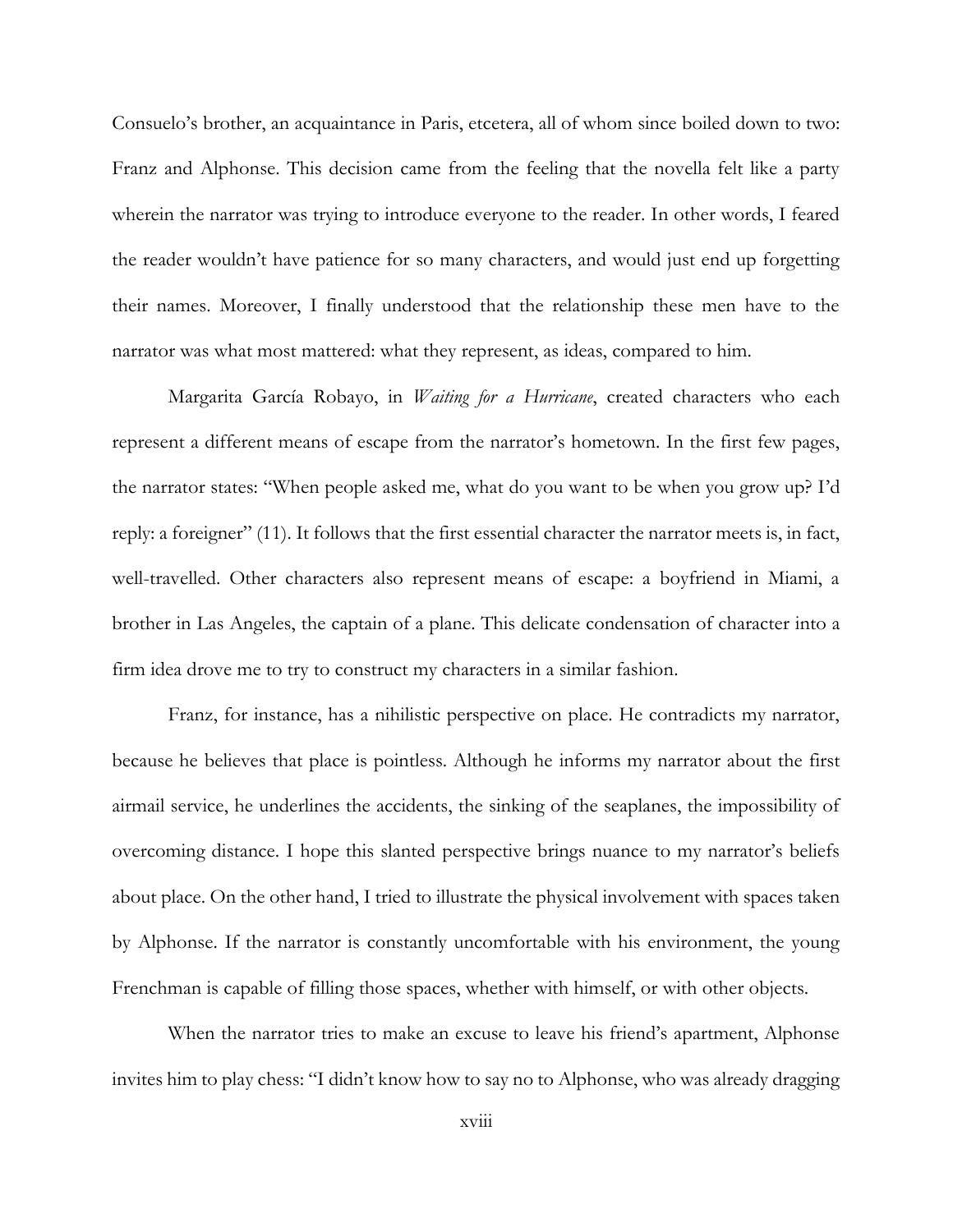his desk to the middle of the room. He tossed a bag of peanut M&Ms on the table, and prepared a mocha pot" (52). A desk, a bag of candy, a coffee: Alphonse generates instead of, as the narrator is prone to doing, subtracting. He has a confidence with the world that is missing in the narrator, a way of seizing it, concretely, that the narrator fails to do. Ultimately, I included these characters to reflect, like mirrors, his naivety and disorientation insofar as place.

#### *Piñata*

Suspension, tangibility versus intangibility, and the containment of emptiness: though I have dissected the central image, and tried to scatter its elements throughout my novella, I've just begun Calvino's step wherein the writing, "guides the story toward the most felicitous verbal expression, and the visual imagination has no choice but to tag along" (89). At this moment, I sense that the piñata and its surrounding images have only just settled onto the page. I also sense that, when I sit down again in front of this manuscript, I will likely cut many pages.

The other day, I came across a severely compressed version of *Waiting for a Hurricane*, and marveled at García Robayo's paring down of her novella into a short story of barely more than a couple thousand words. Then again, whether the novella came before the short story, or vice versa, I don't know, but in the latter the characters and scenes jut like rocks from the sea. When all is said and done, I want only the essential parts of my story to emerge over the page, and for the rest to lay below. Of course, in order for this to happen, I need to know what is and isn't essential for the reader to know. What can be summarized, so to move onto the rocks of the story.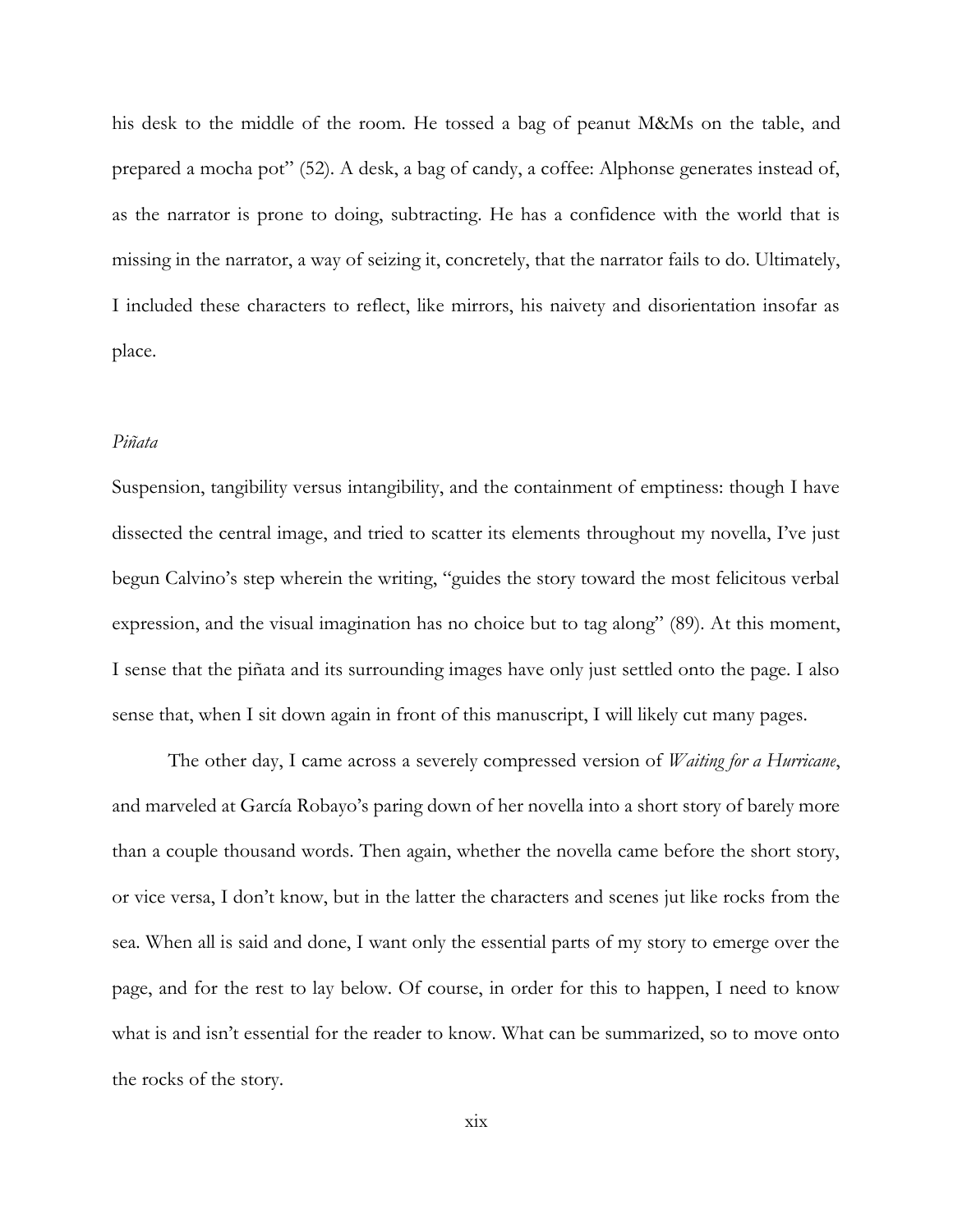Over the last year, a single image has led me through the writing of a novella. As I continue to revise and edit this manuscript, I will keep in mind that piñata midair over the stairs, its eeriness, and how upstairs, there's a man who wants to sometimes be imaginary, or makes things imaginary, but who feels undeniably real.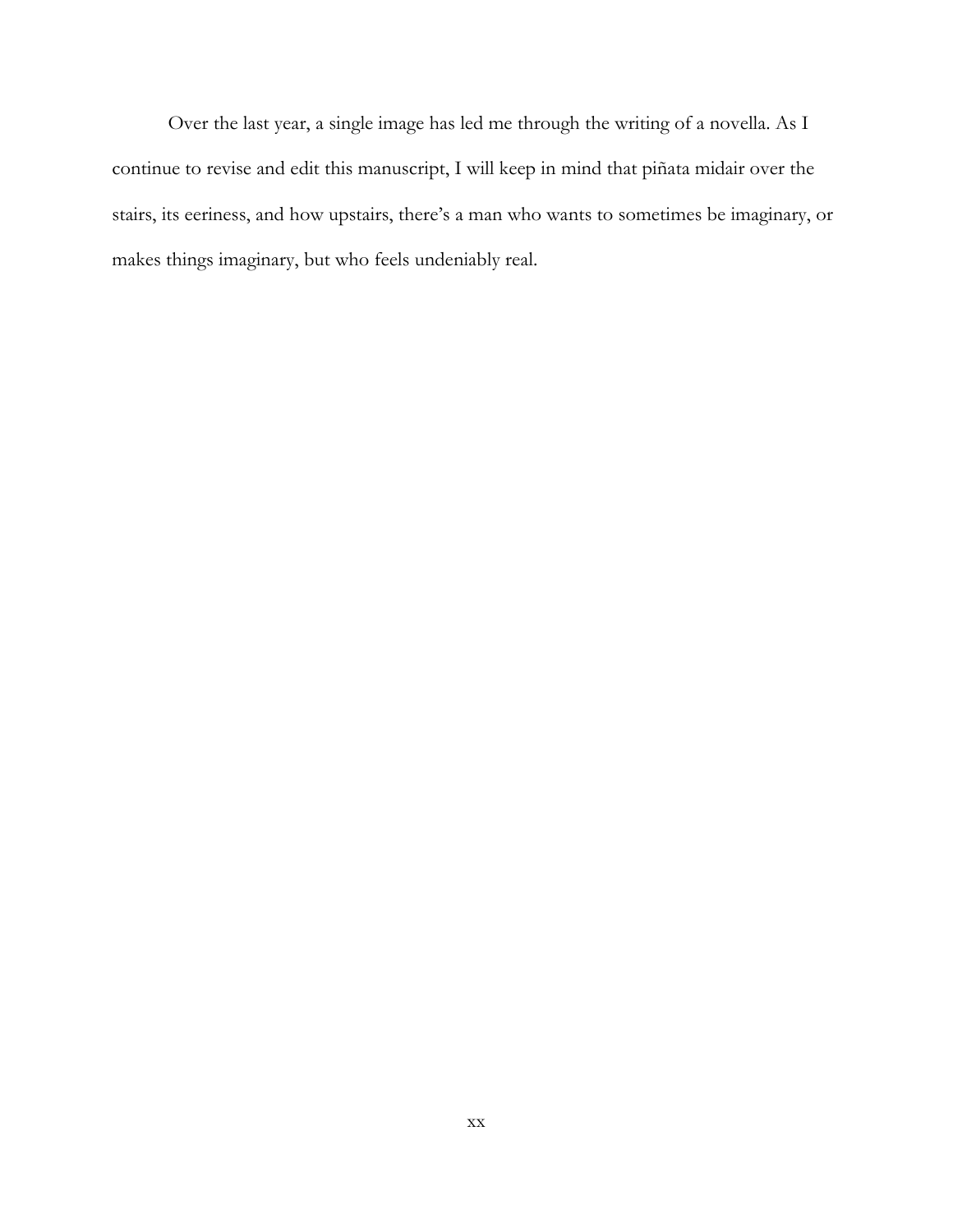#### **References**

Bresson, Robert, director. *L'Argent*. MK2 Diffusion, 1983.

Calvino, Italo. *Six Memos for the Next Millennium*. Penguin UK, 2013.

Disher, Garry. *Writing Fiction: An Introduction to the Craft*. Allen & Unwin, 2001.

García Robayo, Margarita. *Fish Soup*. Charco Press, 2018.

- Garcia Robayo, Margarita. "Until a Hurricane Sweeps Through." *Asymptote*, Jan. 2014, [https://doi.org/https://www.asymptotejournal.com/fiction/margarita-garcia](https://doi.org/https:/www.asymptotejournal.com/fiction/margarita-garcia%09robayo-) [robayo-u](https://doi.org/https:/www.asymptotejournal.com/fiction/margarita-garcia%09robayo-)ntil-a-hurricane-sweeps-through/.
- Gardner, John. *The Art of Fiction: Notes on Craft for Young Writers*. Knopf Doubleday Publishing Group, 2010.
- Gariff, David. "Moments of Grace: The Films of Robert Bresson." National Gallery of Art 2012, <https://www.nga.gov/>[.https://www.nga.gov/research/film](https://www.nga.gov/research/film) archive/notes.html.
- Hergé. *Cigars of the Pharaoh*. Casterman, 2003.
- Hunnewell, Susannah. "Kazuo Ishiguro, The Art of Fiction No. 196." Paris Review, no. 184, 2008.
- Ishiguro, Kazuo. *A Pale View of Hills*. Faber & Faber, 2010.
- Modiano, Patrick. *Suspended Sentences*. Translated by Mark Polizzotti, Yale University Press, 2014.
- Mountfort, Paul. "Tintin, Gender and Desire." *Journal of Graphic Novels and Comics*, vol. 12, 23 Feb. 2020, pp. 631–646., https://doi.org/10.1080/21504857.2020.1729829.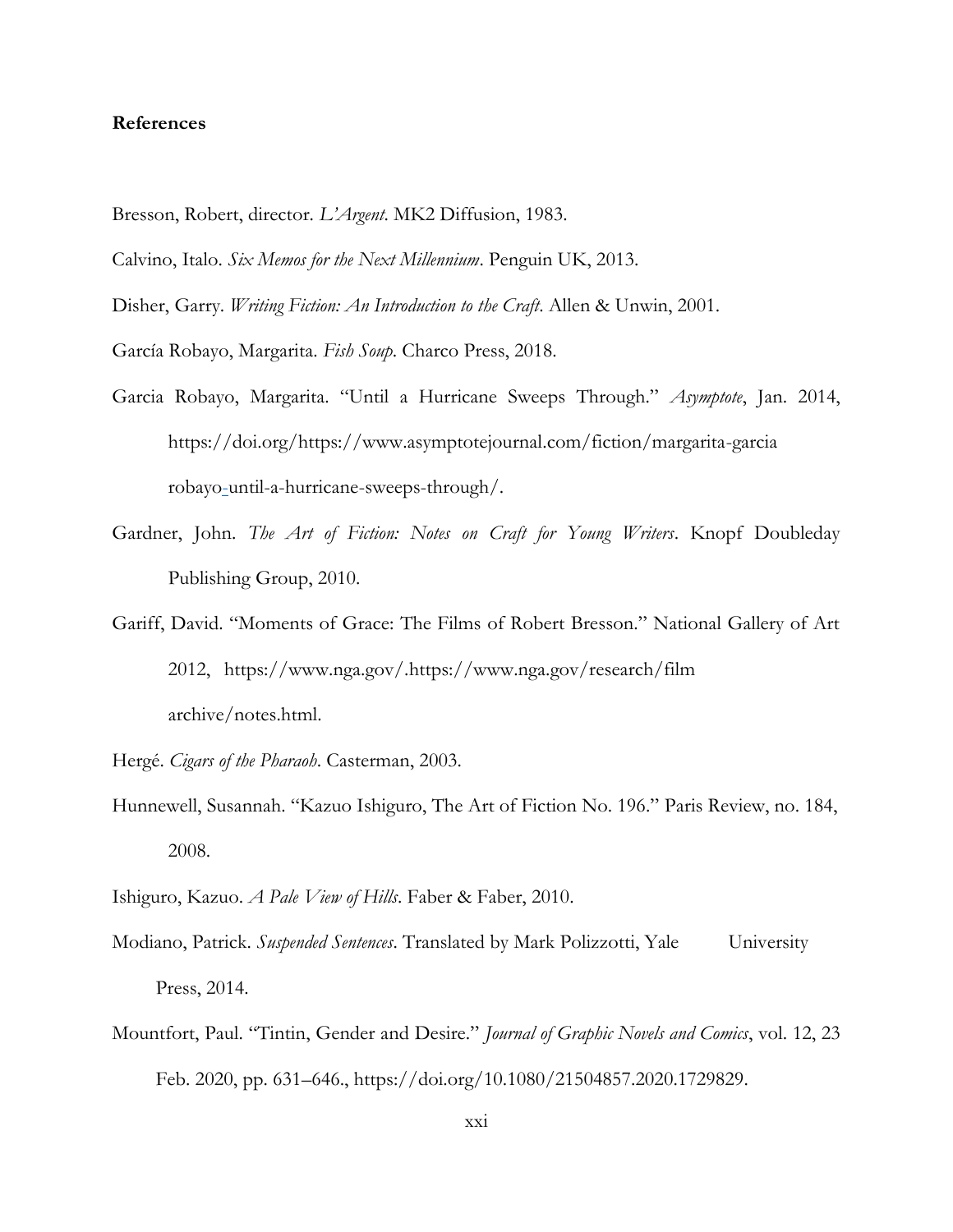Murakami, Haruki. *After the Quake: Stories*. Knopf Doubleday Publishing Group, 2007.

Prose, Francine. *Reading Like a Writer: A Guide for People Who Love Books and for Those Who Want to Write Them*. Harper Collins, 2009.

Valéry, Paul. *Tel quel*. Editions Gallimard. 2016.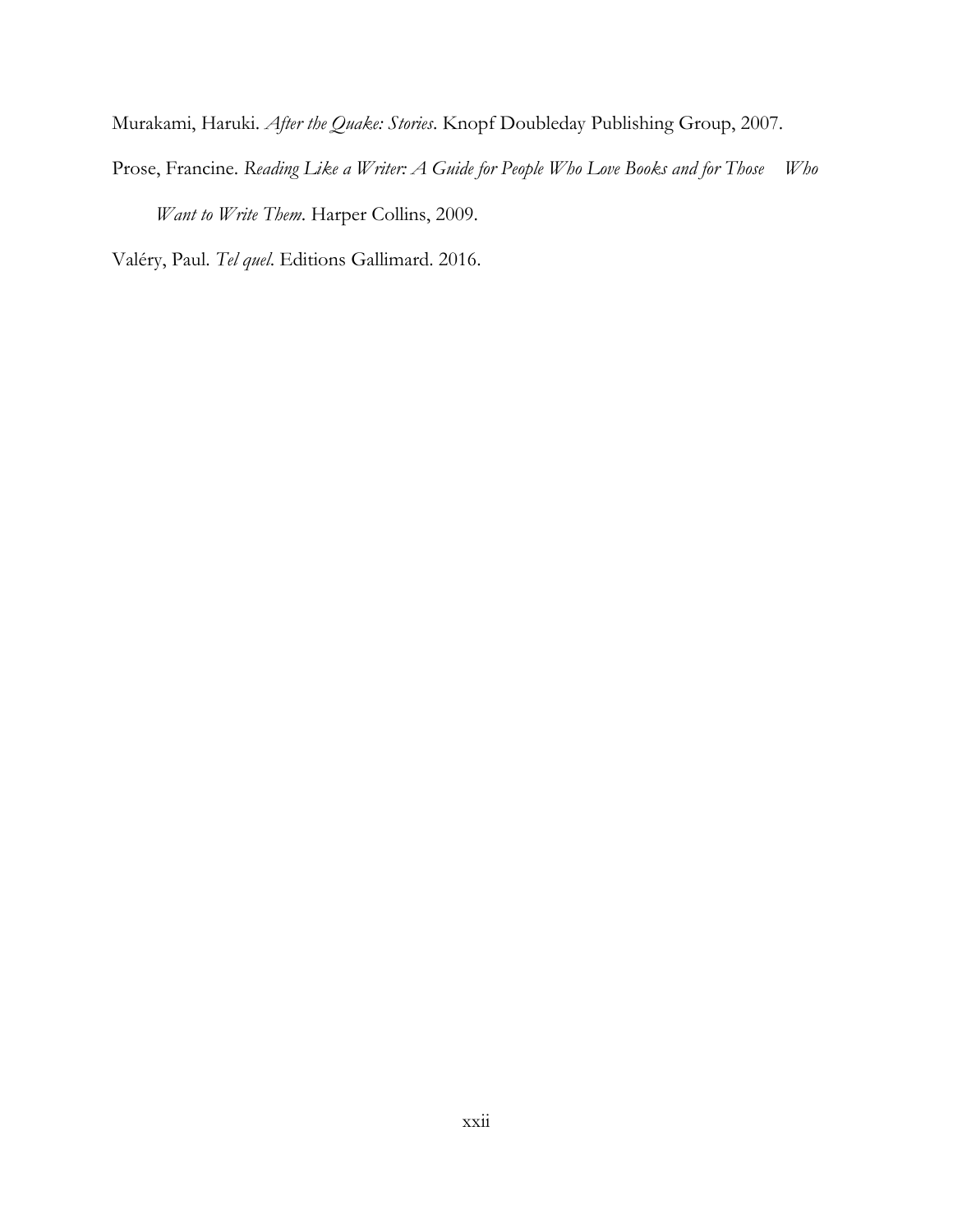## **Table of Contents**

| 15<br>$4$ |  |  |  |
|-----------|--|--|--|
|           |  |  |  |
|           |  |  |  |
|           |  |  |  |
|           |  |  |  |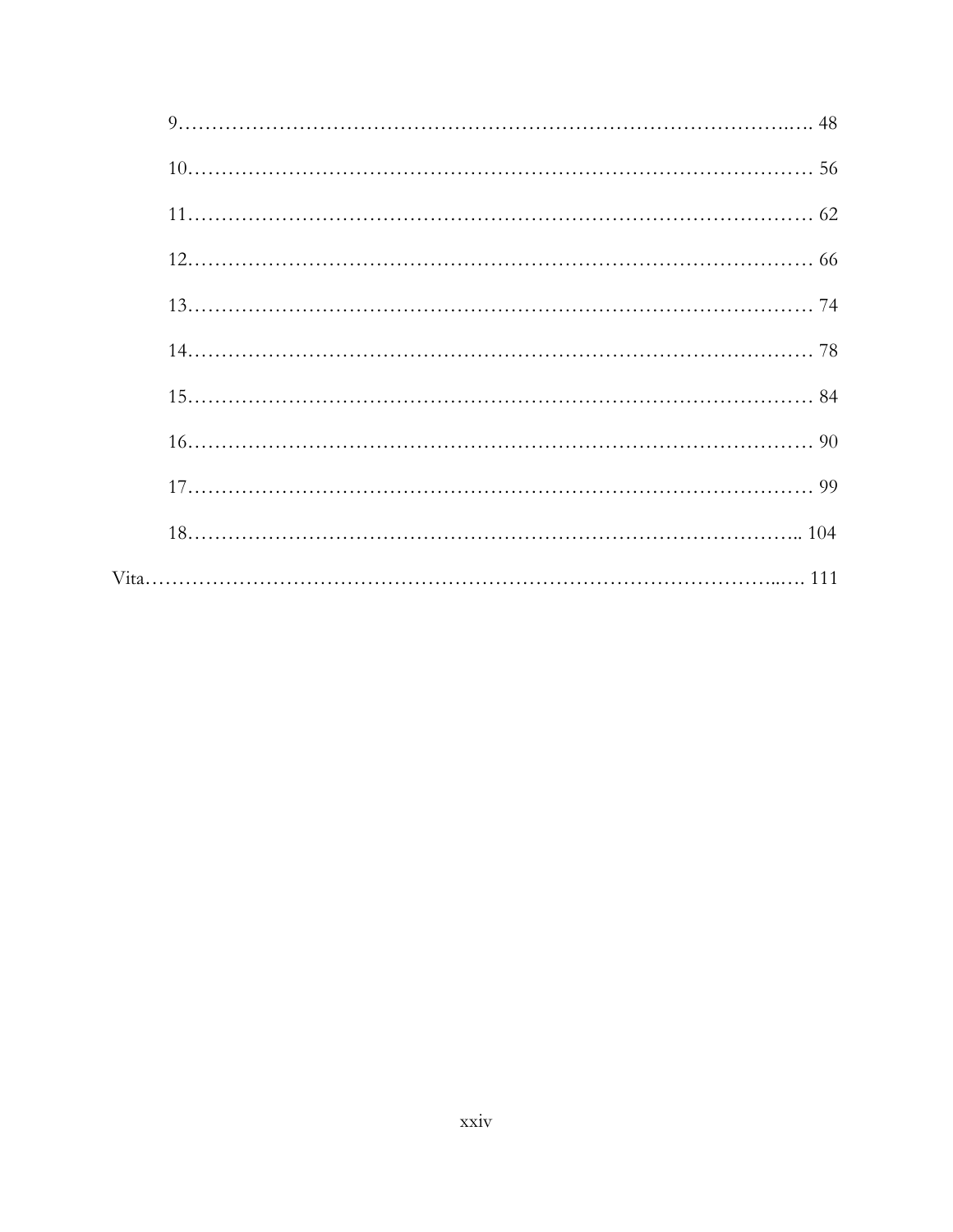**An Imaginary Man**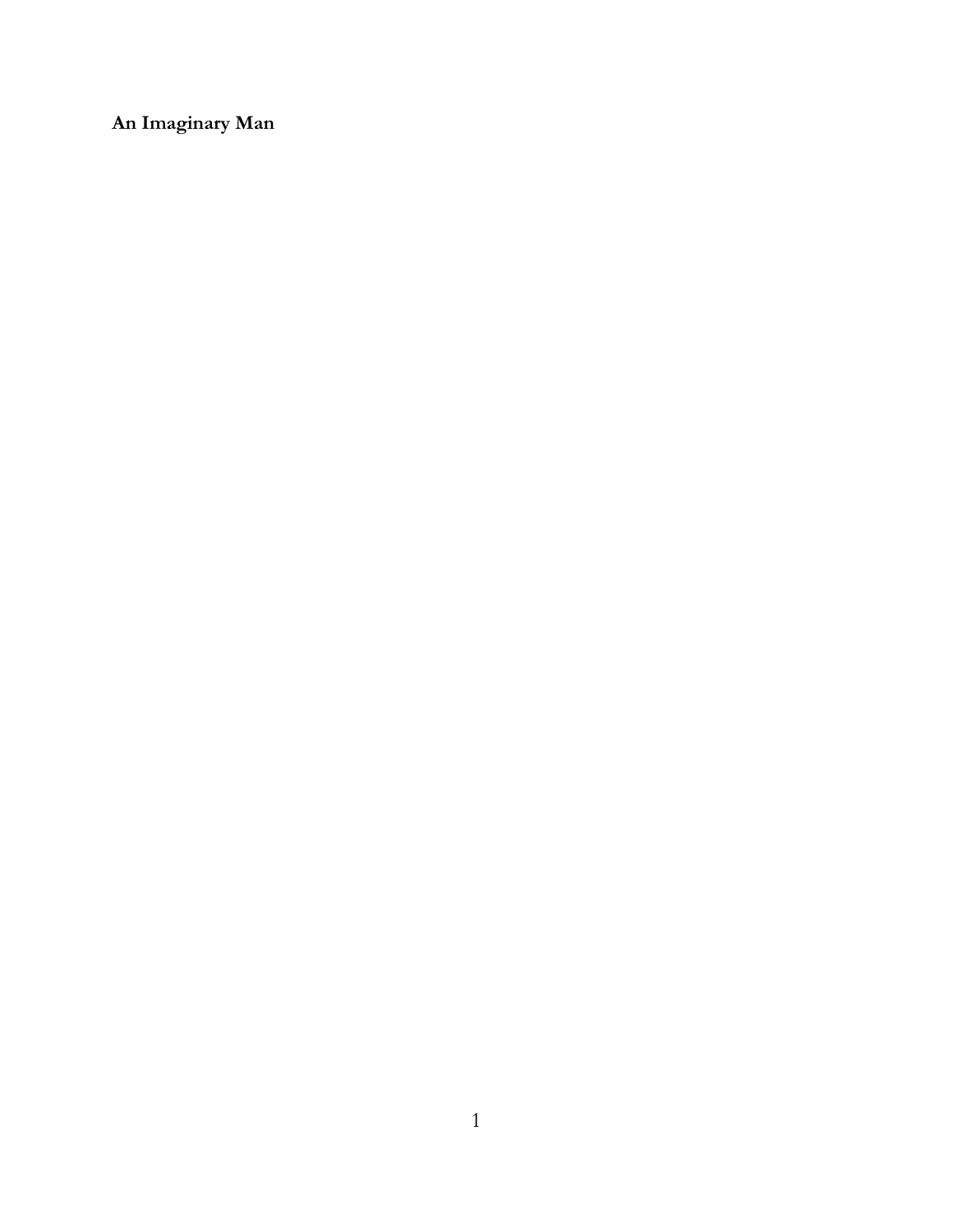A couple of weeks after moving to Biscarrosse, I saw the Atlantic Ocean for the first time in my life, and finally understood why people once thought the world was flat. I stood in the water, jeans rolled up to my knees, squinting like an idiot, looking for a lighthouse or a sign of New York, but seeing only a boat scudding along the skyline, until it too fell out of view. It would've been easier to forget Ela that way. To think of the horizon as a ledge her keyboard piano, and brick apartment, were pushed off.

To turn away, stumble across the beach, find my brown suede shoes, and never know her again.

I'd run there from an old Peugeot parked on the boardwalk, the girls pushing down their dresses and readjusting their bras, and four Italian tomato-pickers strutting up the road. A little while ago, downtown, they'd stopped for our thumbs. Their newsboy caps, and rusty Peugeot, gave them the look of men stuck in the twentieth century. They told us in broken French that we could all fit, especially the ladies. The doors swung open.

I stood on the curb while three German teachers, a fellow English teacher, and two Spanish teachers clambered in, including the Argentinean woman, Consuelo, who took a last swig of wine, then set the bottle on the sidewalk. The car bulged with bodies, writhing with hands, all waving me in. As badly as I wanted to see the ocean, I preferred not to squish in. But just as I bid them a goodnight, Consuelo, teetering on a pair of knees at shotgun, said there was space for me.

Right there, on her lap.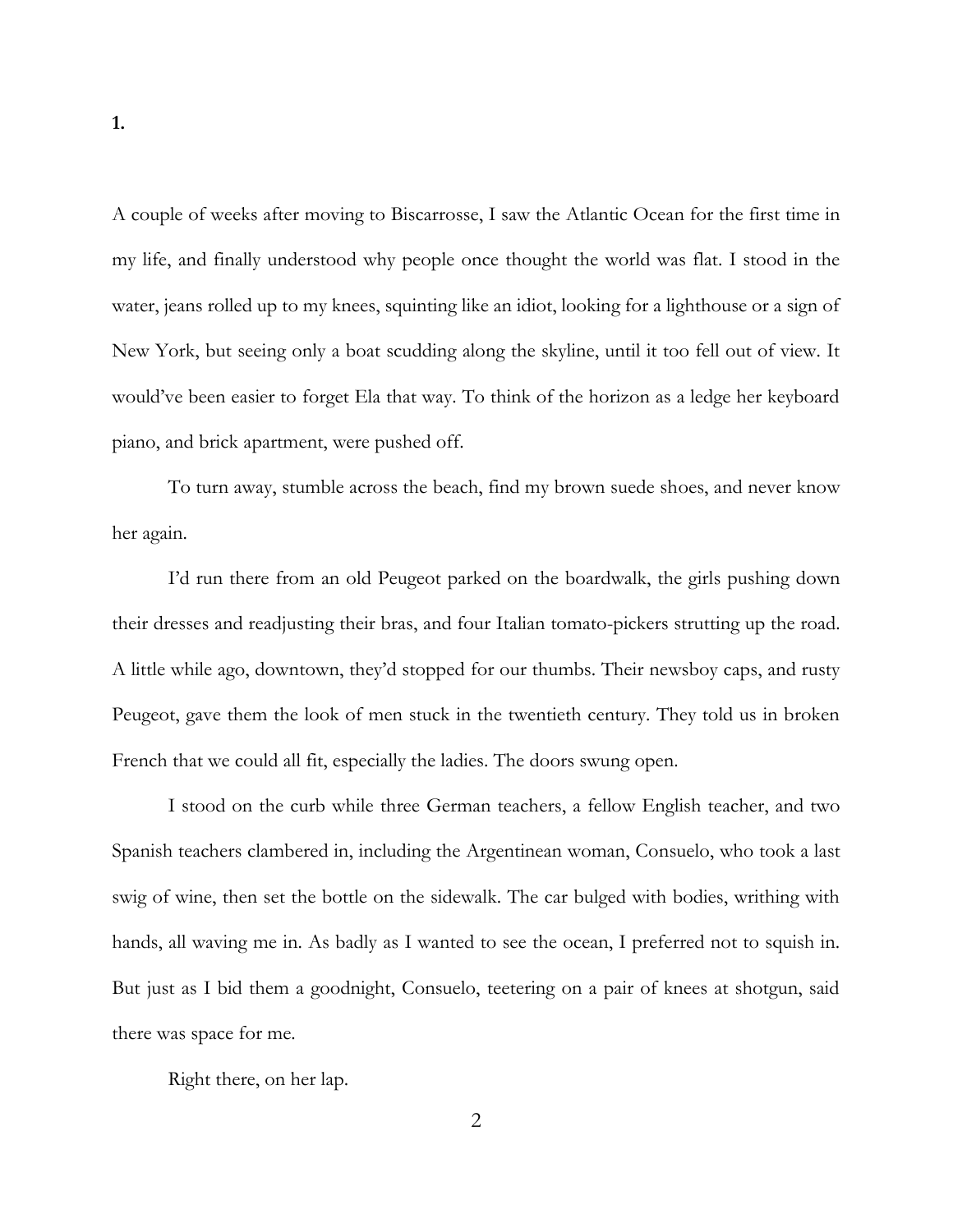My face crammed against the windshield, I had a close-up view of the cigarette burning between the fingers of the driver, whose hands smelled of dirt, and the yellow line slithering under the tires like the spine of a flattened snake. Consuelo spoke in Spanish, the driver in Italian, and they understood each other well enough for her to figure out the summer had ended, and come morning the Italian tomato-pickers would leave the Bordeaux region. I laughed the whole ten-minute drive. I didn't want to die, but the possibility of broken glass in my hair, with Consuelo's hands wrapped around my stomach, on my way to the Atlantic, struck me as a perfect end. Who could've ever predicted me dying in the arms of an Argentinean woman? It was the furthest I'd ever gotten from my life. So far, even if I wanted to go back, I couldn't.

Outside the car, I knocked the sand out of my shoes.

Consuelo stood beside me, her straight, dark hair cut to her shoulders, her forehead glazed by the lamplight. She stared ahead, then turned away, as if she'd seen the ocean a thousand times.

Do you know the constellations? she said. She had her back to me, head tilted up to the sky, an unlit Gauloise between her fingers.

No, I said.

You should. I know my own stars by heart, but this is your hemisphere, she said, lowering her gaze. At night, her blue eyes had the bright chalkiness of pool cues.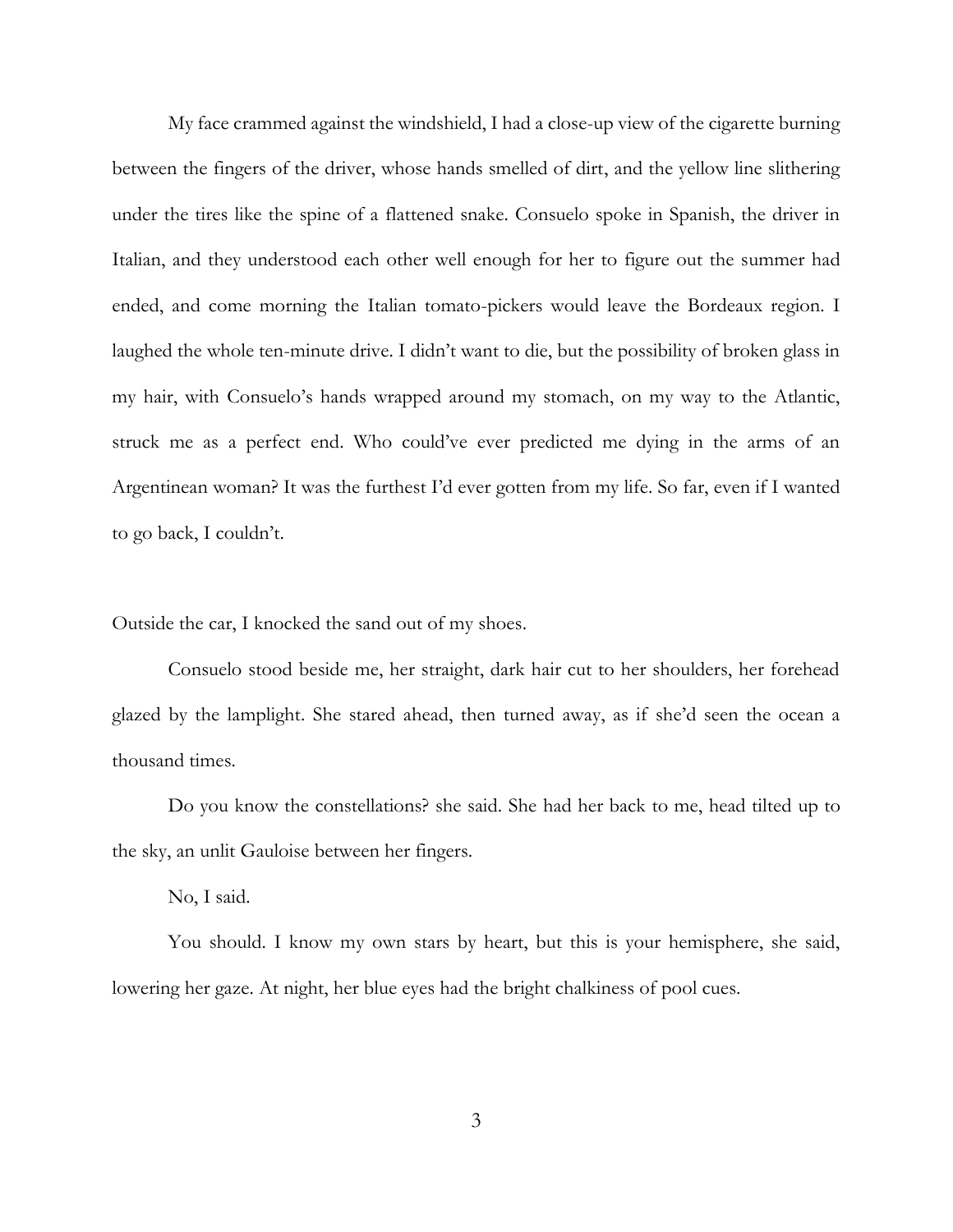I've never been starwatching, I said, though the truth was, I'd never had the patience. I wasn't an astronaut, everything in space unattainable. We walked towards the Océana nightclub to catch up with the others.

You should learn them, Consuelo said. Constellations are maps. I'm a little lost here, but in my hemisphere, you can drop me into a jungle, and I'll find my way home.

Maybe you can invent a new constellation to get back to your apartment, I said. I stopped and looked up to find a scatter of stars that might resemble something obvious, like the Big Dipper. But they seemed just as randomly spread about as all the decisions I'd taken to arrive at that boardwalk, on a warm night in October. If I were to connect the dots up to the moment when I'd applied to teach English as a foreign language, I'd have one of those drawings done by angry, unartistic kids.

That's the loneliest thing I've ever heard, Consuelo said.

Why?

Because nobody else can follow it. Constellations are communal. They have stories and names referred to by whole societies. To invent a constellation solely to navigate my way to my apartment would be purely egotistical, Consuelo said, waving her burning cigarette dangerously close to my face.

But you could invent a story and a name, I said.

In the essay for my application, I'd written about my Quebecois heritage, and my experience as a camp counselor in the Adirondacks. I'd spun them together until my essay shined like an open suitcase of gold bars. And, sure, it was true, I'd had a lot of dead Quebecois people in my past, and I'd rubbed sunblock on bony chests of children for ten bucks an hour,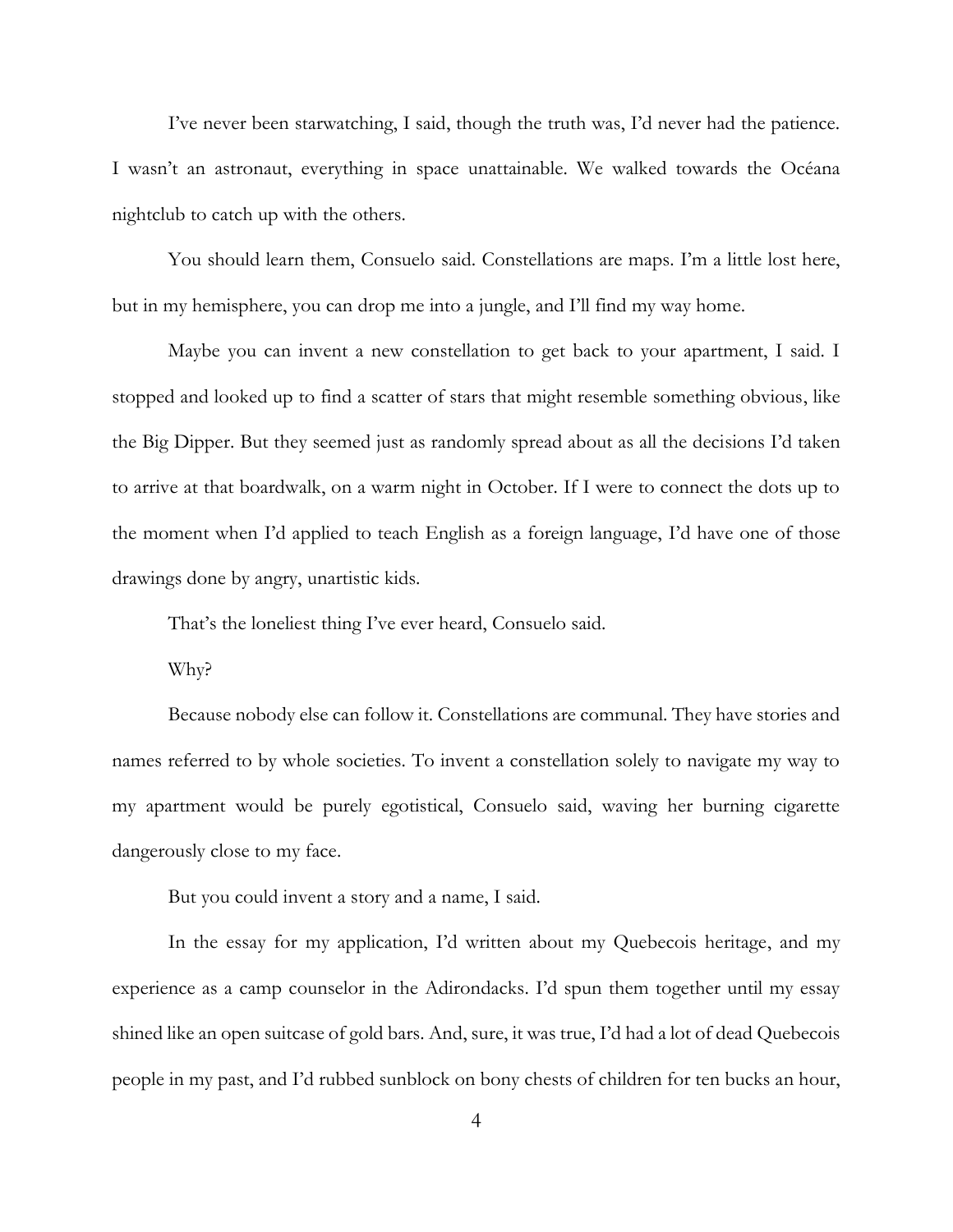but it wasn't the truth about why I wanted to come to France. If I'd told the truth—that I simply wanted to escape—the Ministry of Education would've sent me to a psychologist than give me a visa to come across all this land and water, all this land and water that seemed weightless, as if despite all the men and maps before me, and all the compasses and ink, I was in uncharted territory.

Good luck convincing the rest of the world of that, Consuelo replied.

Océana was empty, except for the Italian tomato-pickers at the bar. They watched us from under their hat brims as we took to the dance floor. Perhaps they saw us for what we were: a bunch of lucky foreigners paid to teach twelve hours a week in Biscarrosse. Perhaps they saw the friction between us all, so careful to avoid grazing each other under that flashing disco ball.

Consuelo danced with her eyes closed. I couldn't help hoping that when she opened them, they'd be hazel. But everyone's eyes were the same color in that dark nightclub.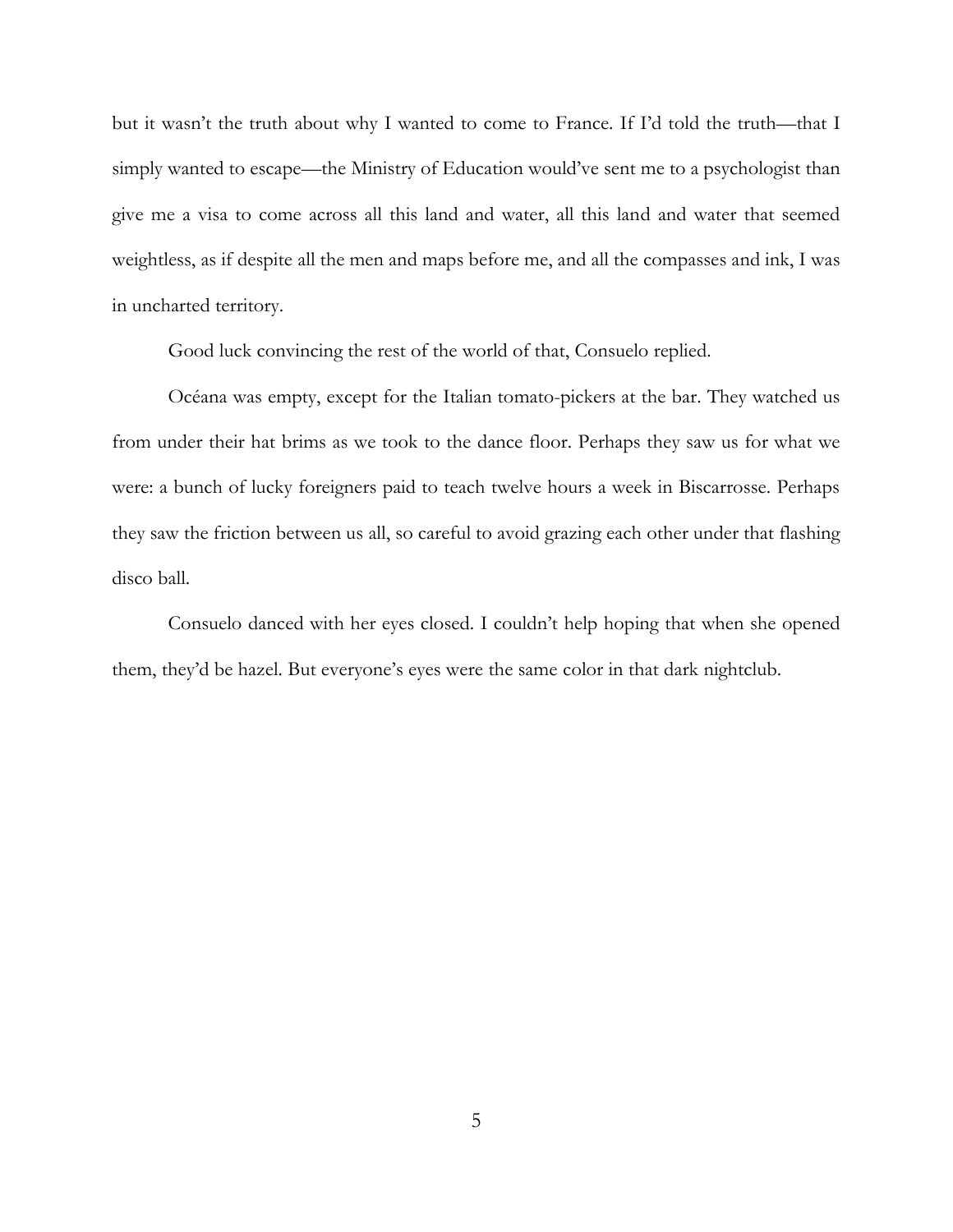I lived in a two-story building with four apartments, all of them empty except for mine. Downstairs, a foreign language teaching office and, leaning against the stairs, the bikes from the police station. The population of Biscarrosse swelled to eighty thousand over the summer, and reports of stolen bikes went through the roof. Police cracked down, tourists left, and one day at the end of October I stood outside a garage behind the police station.

The white concrete pavement sparkled, and the sunshine cut along the edge of the open garage door, the inside in shadows, the divide between light and dark so exaggerated that I felt almost holy, standing before a herd of evil goats stuck at the bottom of a cave.

I got a red Schwinn mountain bike with jammed gears. Above it, and above the stairs, there hung an empty piñata my roommate made. Whenever I went out, I had to duck under it, like all the other space I avoided.

Ela. Those first few months, I saw her name on a fruit produce truck in Bayonne, and her last name on the labels of wine bottles I never bought in Biscarrosse. I studied the beauty mark over her lip over my tablet screen, trying to remember its exact shape, and how it moved when she spoke. Whenever I slept badly, I thought of her arm wrapped around my lower back, strolling down sidewalks lined with dogwood trees and lampposts on a spring evening in SoHo. I imagined making love to her everywhere: in cars, buses, trains, at a conference in a chair while drinking coffee in Dax; on a couch in Paris; in a cemetery, against a headstone; in a dressing room in Bordeaux; and plenty of places she'd never been to before. I could've filled a map of France with thumbtacks of everywhere I dreamed of us having sex, yet all my crude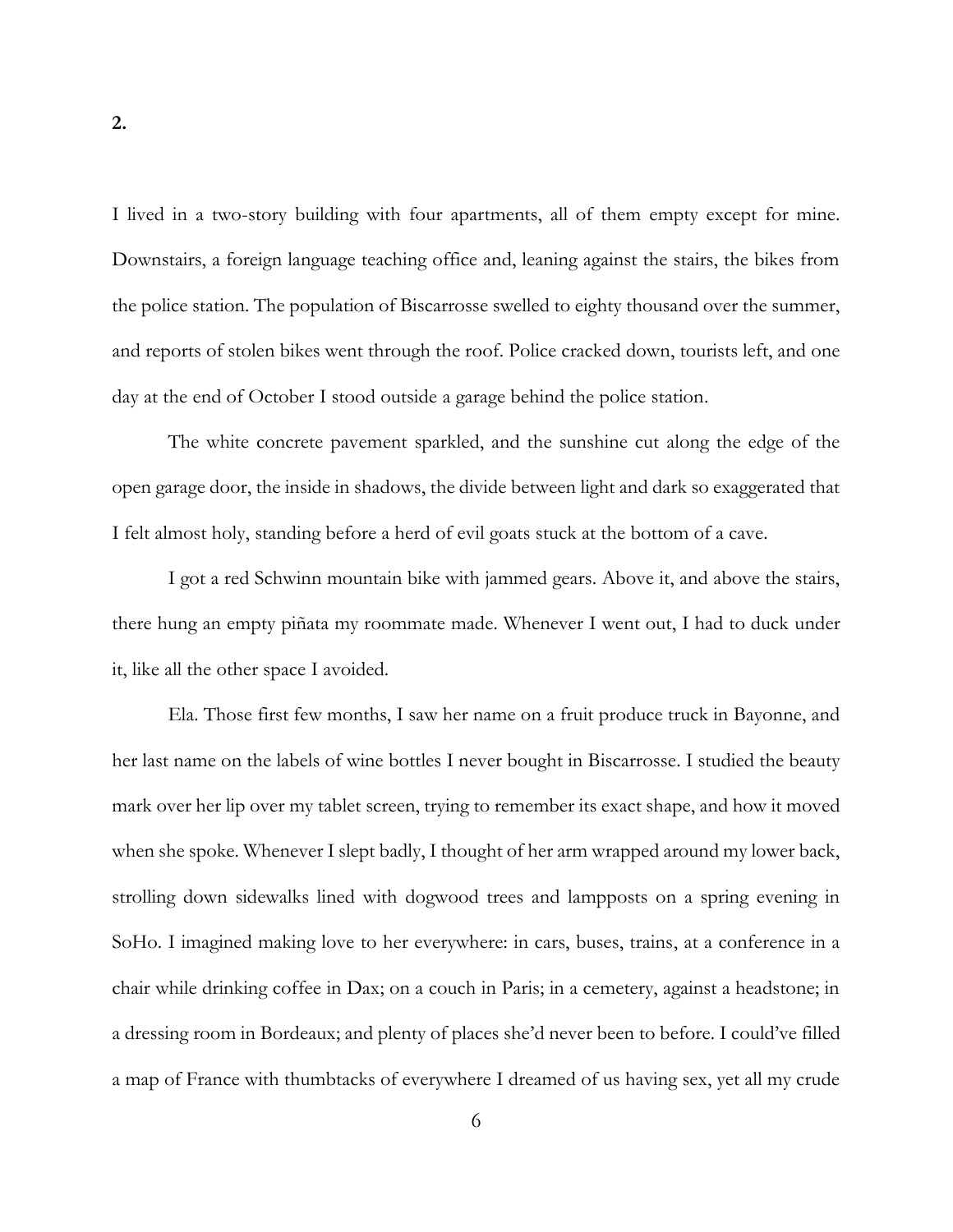cartography would've proven was that I was in the wrong place at the wrong time. No fantasy added up to even one of her skin cells. The nude she sent me was made of millions of stiff, cold pixels, and nothing else. I never held it—I didn't have a printer, the noisy one in the teacher's lounge too risky. Of course, I could tap my keyboard, I could find her, gleaming, petrified, arched above me, but I couldn't touch her. Along with our hundreds of emails, the photo remained in my inbox, suspended like patches of mist in Biscarrosse. I tried to drag my hand through that mist, my palm always dry.

The day my roommate made the piñata, I walked in on him, and there he was, sweaty-faced, crouched on the kitchen floor, his hands caked in papier-mâché. My roommate was Chilean, but he'd spent some time in Mexico. He was the other Spanish teacher, squeezed into the backseat of that Peugeot from the other night. His name was Franz.

The piñata was for his classes, though he never filled it with candy or let the kids take a swing. That was more than I ever did as a teacher. I dreaded those mornings, standing in front of twenty elementary school kids. I had nothing to teach, even with all the English in my head. Usually I just photocopied some coloring book pages, then walked around the room, peering over shoulders, congratulating the kids who stayed inside the lines.

I watched Franz put the frills on that white star, like watching someone put the feathers back on a chicken. What I learned about Franz that day was that he wanted to become the apprentice of Alejandro Jodorowsky, a Chilean movie director, and more importantly, a tarot card reader who owned Le Téméraire Café in Paris, and that he wanted to read my future.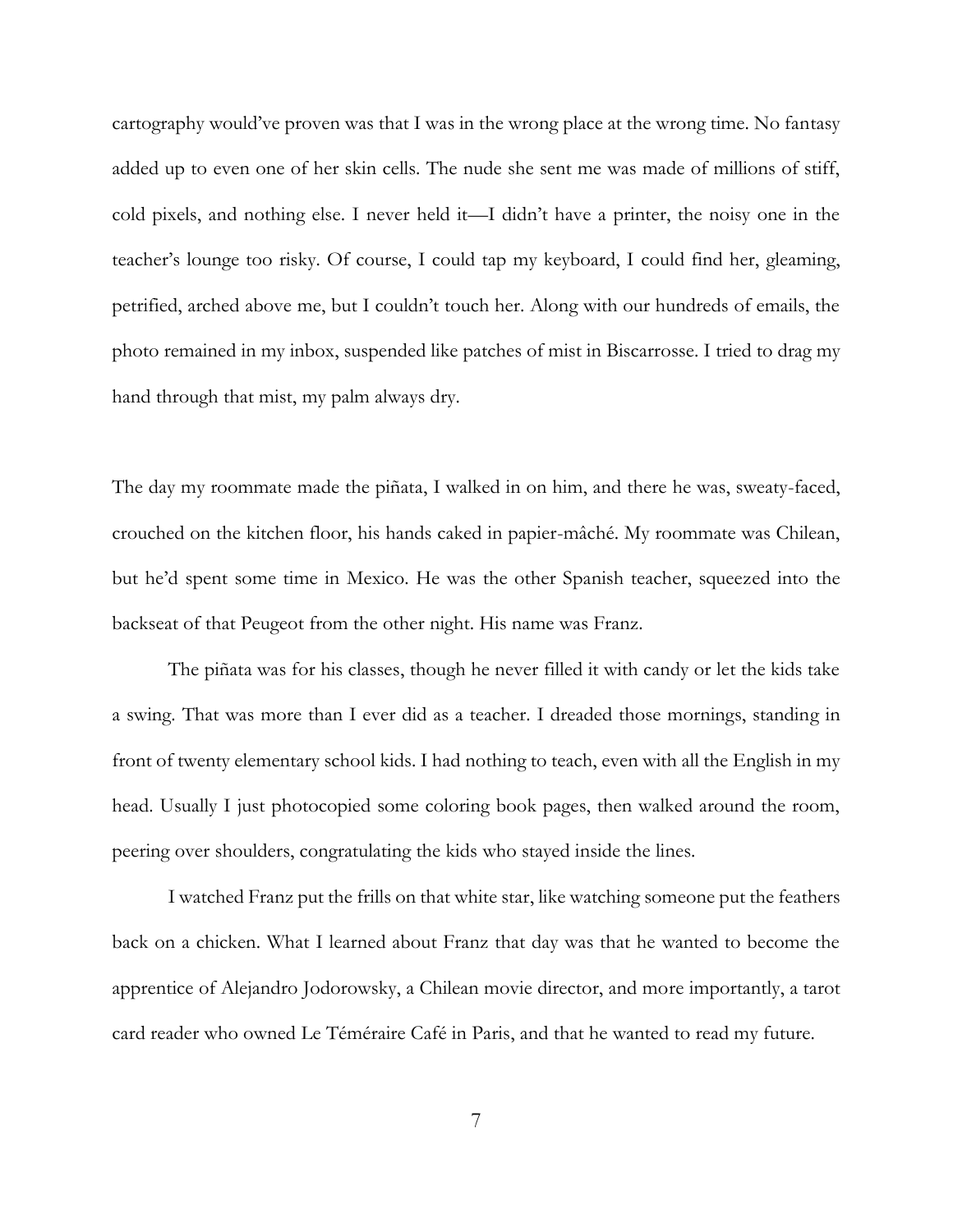I didn't let him get very far. He went to get his pack of tarot cards, long cards with backs like Persian carpets, and he asked me my birthdate. When I told him, he said that I had a lot of iron in my blood. Then, after lighting an incense candle, pouring us each a glass of Languedoc wine and shuffling the pack, he revealed the first card, a prince sitting on a hill, holding a clear bottle, with a dead snake inside.

Franz told the story of the card—the prince putting a dead snake inside the bottle, then sitting atop of a hill over the kingdom, ashamed and afraid of what he'd done, trying to find a good place to bury the snake in the bottle. Franz talked about how I had a snake I wanted to bury too, something probably related to my family, and as the sun receded in the kitchen, I let him turn cards and babble, but I didn't listen to a word he said after that first card.

Sure, I may have wanted to bury upstate New York, and Quebec, but that had nothing to do with a dead snake inside my bottle.

Once we were good and drunk I started to listen again, and then he talked about love. He wasn't reading my cards anymore by then—maybe the reason why I'd started to listen again. Uncorking a second bottle of Languedoc, he had this desperate look on his face. Love was entirely dependent on one thing, he said. Every two or three seconds he stopped spinning the corkscrew to finish his sentences or brush a single long hair out of his face. The penis was a key, he said, the vagina a keyhole, and some vaginas were simply not made for some penises.

We worked twelve hours a week, leaving us one-thousand-four-hundred-sixteen hours to kill, seven days a week. The night after I bought a military digital clock, staring at the red numbers, I feared what would happen once they reached midnight, the numbers going on and on: twenty-four, twenty-five, twenty-six, and so on, until the end of time. Writing Ela a long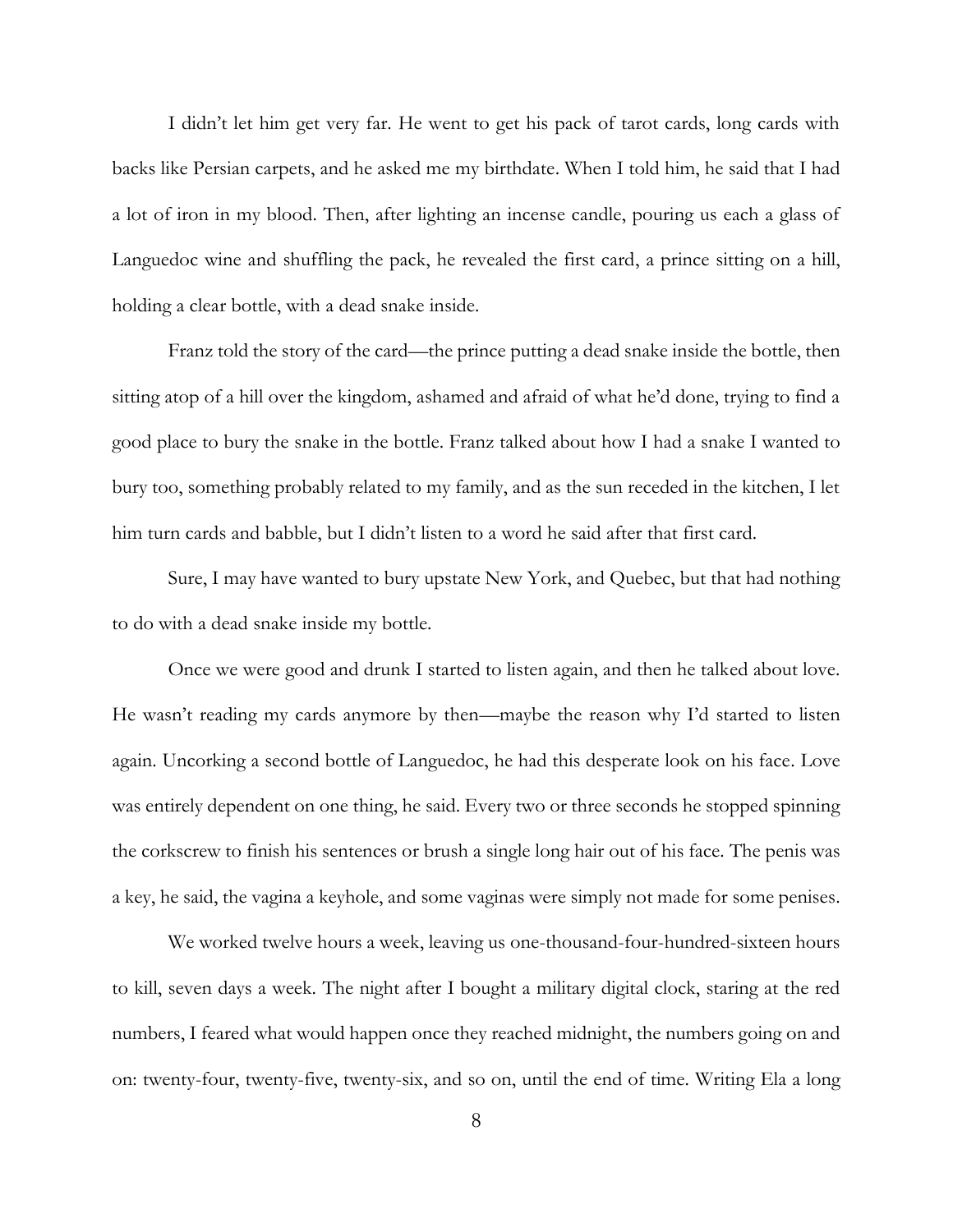email, typing like I had eleven minutes left before the first nuclear explosion, the French army had tested a rocket from the nearby military base. Perhaps the end of the world, for me, was to keep count of the infinity, the nothingness of all I'd accomplished.

The last time I'd seen Ela still fresh in my mind, in May, on my way to my grandfather's funeral in the boonies of Quebec. Awkward timing, but I'd already bought a train ticket to visit Brooklyn for her birthday, so I made the stop. The street and cars in Brooklyn stitched over with yellow pollen, for three days I sneezed and rubbed my eyes. The last day, I looked deadpan into the whites of a pharmacist as he said there was no such thing as instant relief allergy medicine. That night, Ela shifted her body mirror towards her bed, the first time. During lovemaking, I stared at my bloodshot eyes, until I couldn't keep going. For the rest of the night, I felt like a headless horseman, lying on her bed, my face covered with a warm, wet cloth. In the morning, she accompanied me to Port Authority.

Writing that email, I looked out at my window, half-expecting her to call my name, but I imagined her face, the same one from Port Authority, hundreds of feet under New York City, the escalator steps sliding under her tennis shoes, while I got on my bus. Her face like someone watching someone leave, I still could've jumped out my bedroom window—a tenfoot drop, nothing but a hard knock to the knees. But when I turned around, all I saw was the fat corner of Le Petit Prince Elementary School, looming over the concrete ledge, like a whale washed up behind my apartment.

I went back to writing, trying to fill with words those one-thousand-four-hundredsixteen hours.

9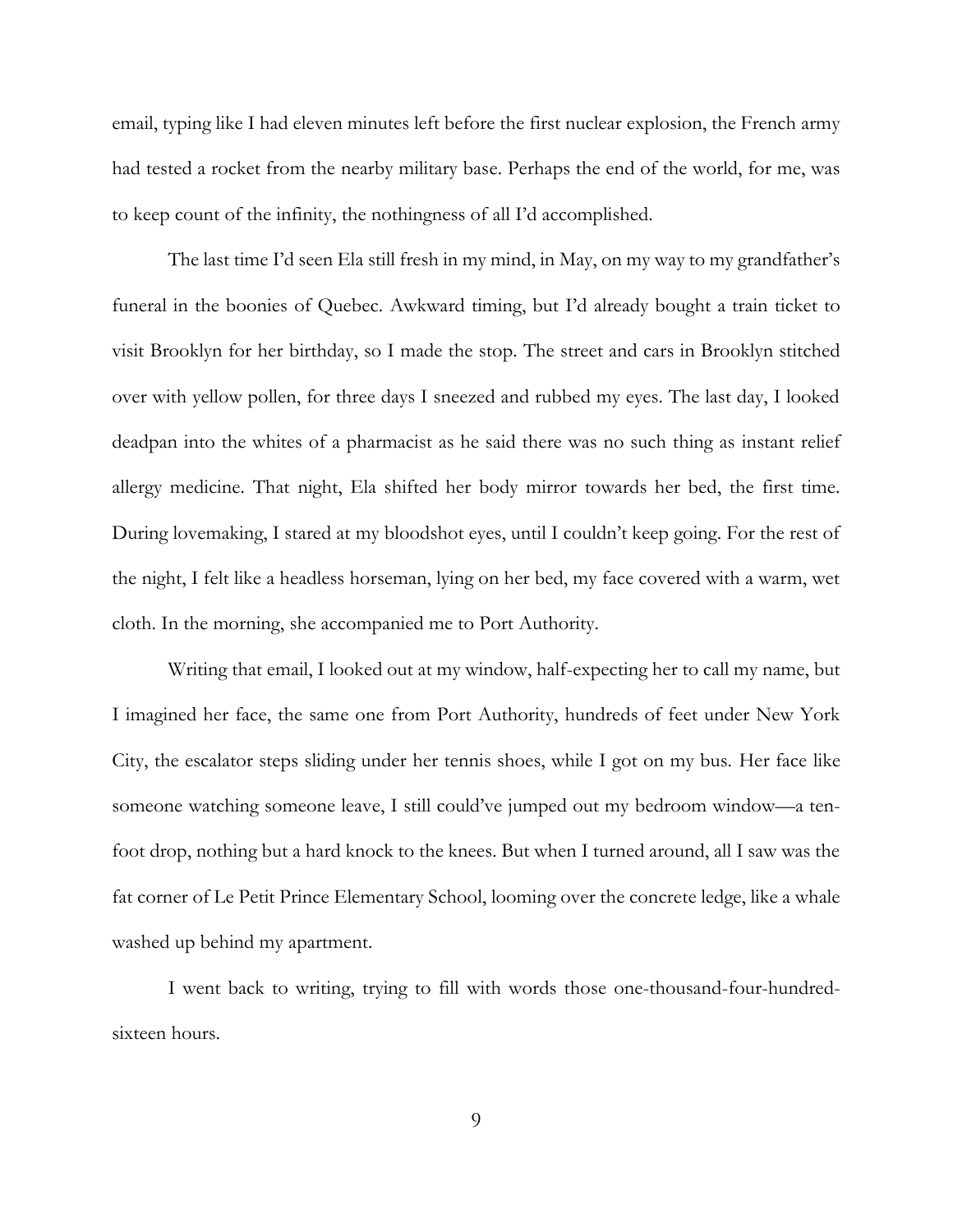Still, Franz—who got a bike with working gears—turned to yell at me to hurry up, we were just going in circles, Biscarrosse one traffic circle after another, the time I pedaled straight through one, Franz calling me an American who ignored the traffic rules.

And the traffic circles only got worse: once the rainy season started, he and I twirled around each other like dirty coins in a spiral wishing well, twirling to hide our faces from each other. Surprisingly, we never collided.

Franz's tarot-card spiritualism didn't exactly go out the window, but just hovered in the apartment, in front of the television, where he stayed up until two in the morning, watching the Chilean soccer league. One night, after a bad day of classes, he looked up and said, You know, it doesn't matter where you are: Chile or France, we all shit, piss, and sleep. That's the truth, Tintin.

That's what Franz called me. Once he saw my red cowlick and trench coat, he gave me the nickname. I loved the idea of being Tintin, an adventurer with a little white dog, and sometimes I even thought about being a reporter, even though, of course, all I ever wrote were long emails to Ela. I set up my tablet in my bedroom, on my ironing rack. Salty wind banged my windowpanes open like saloon doors. I lit a Philip Morris and started to type, as if I were in a comic book. Then again, what did the Belgian reporter ever really write? I never remembered him at a typewriter. But Tintin was invincible, and never suffered more than a red scratch, or some dizzy stars over his head, forever escaping the bad guys, just what I wanted: to feel nothing, to escape forever.

I was disappointed that after going through so much trouble to get a Schengen visa, the life I'd left behind still belonged to me. I missed Ela for a month, but after more than two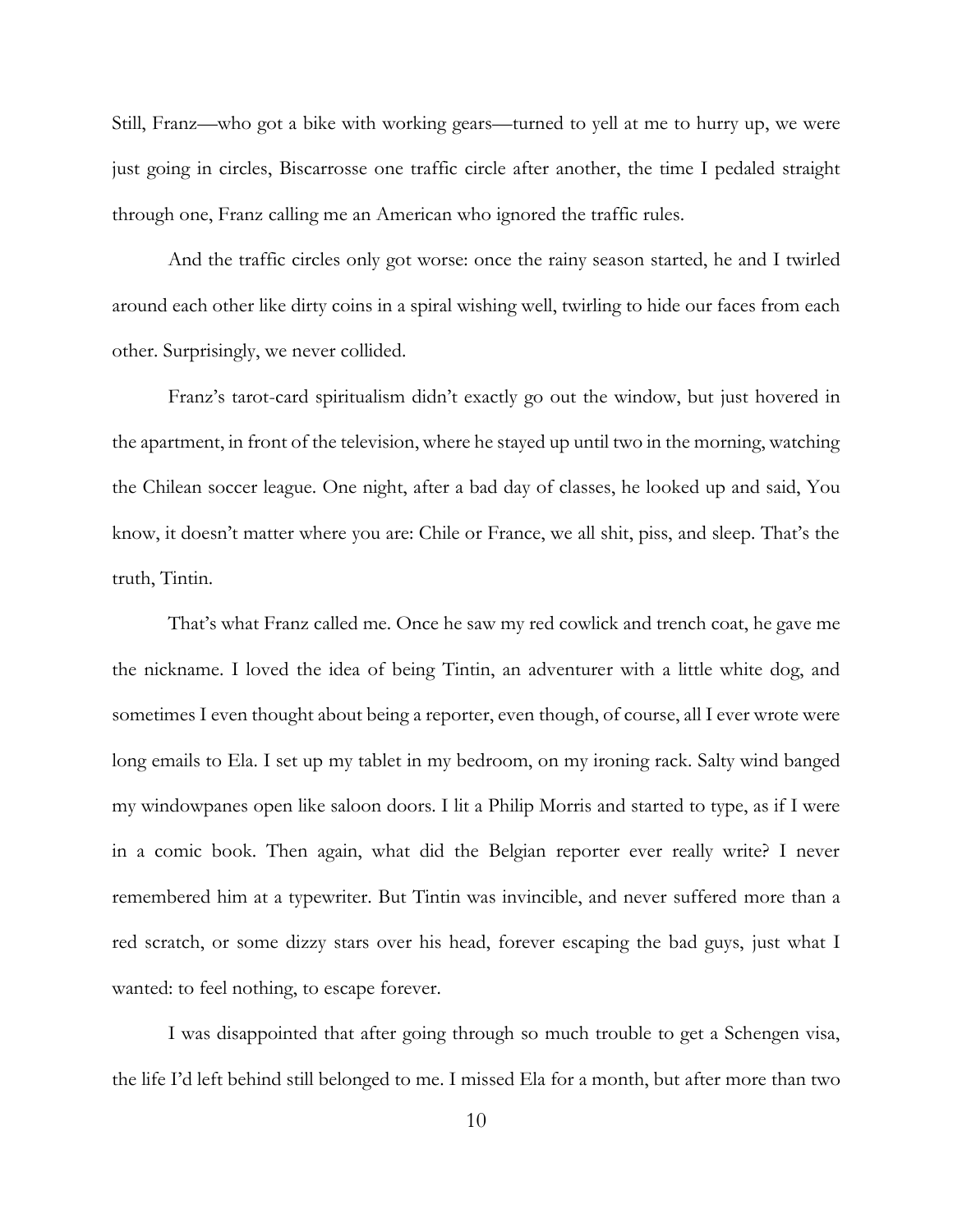months, the word, Schengen, seemed like the name of a made-up place Tintin went to, where a million things happened, and nothing since Tintin wasn't real.

I didn't have a little white dog. All I had was Franz.

He got me thinking about writing Ela a letter. The rainy season had started, one of those nights after the rain had finally stopped for two minutes, and Franz and I went out the door to get some fresh air.

We went down sidewalks crumbled with chestnuts shells, until we arrived at the seaplane museum. With its glass walls and seaplanes inside, I'd always thought it a fancy hangar. Franz complained about Biscarrosse being a village of water, cigarettes, and boredom, when rain—as if the sky had heard him— again riddled the road. We took shelter in the doorway, and then he told me that the first airmail company in the world had started in Biscarrosse.

Water, cigarettes, boredom, and flight, I said.

And Antoine Saint-Éxupery, Franz said. The writer of *Le petit prince*—which my mother used to read me—had been an airmail pilot, and flew from that very lake that both of us were watching, at that very moment, as a storm broke out. The lake seemed somehow bigger, its waves faster, like an army of tanks deflecting all the bullets of the world, rolling towards us in the dark. Franz went on about the seaplanes skimming the waters, trembling into the sky with hundreds of pounds of mail. Accidents happened along the way, pilots got lost, and sacks of letters sank to the bottom of the ocean.

Later that night, on paper from the elementary school, I started to write that letter, the only way to give Ela a part of me. Something tangible she could touch. But accidents happened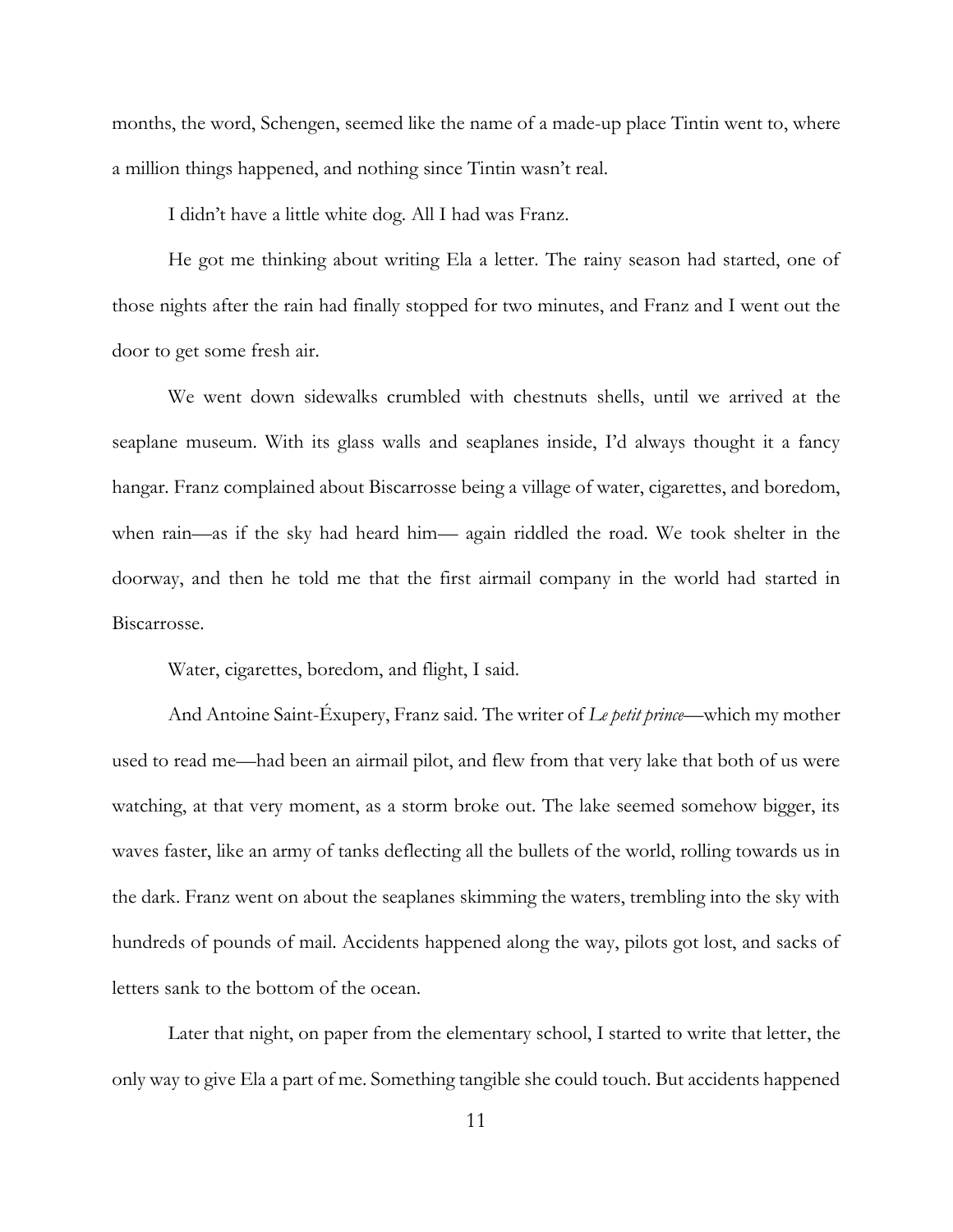to me, too—my pen dried up and the light-blue coloring pencil one of my students gave me seemed almost transparent. Finally, Franz lent me a black sharpie. The toxic smell made me nauseous, and all of my words thickened, as if what I wrote threatened me. The next day, I stole some paper from the printer, and a ballpoint I found in the teacher's lounge. I wrote twelve pages, until my arm hurt. I wrote in print and in cursive, and I wrote watching the news: local protestors angry about the importation of foreign wines had cracked barrels, flooding the streets with red wine. That was how I wrote—with barrels of ink to break. Everything written with one goal in mind, for Ela to grip both sides of the paper, somehow feel her fingers touching my skin. I went to the post office.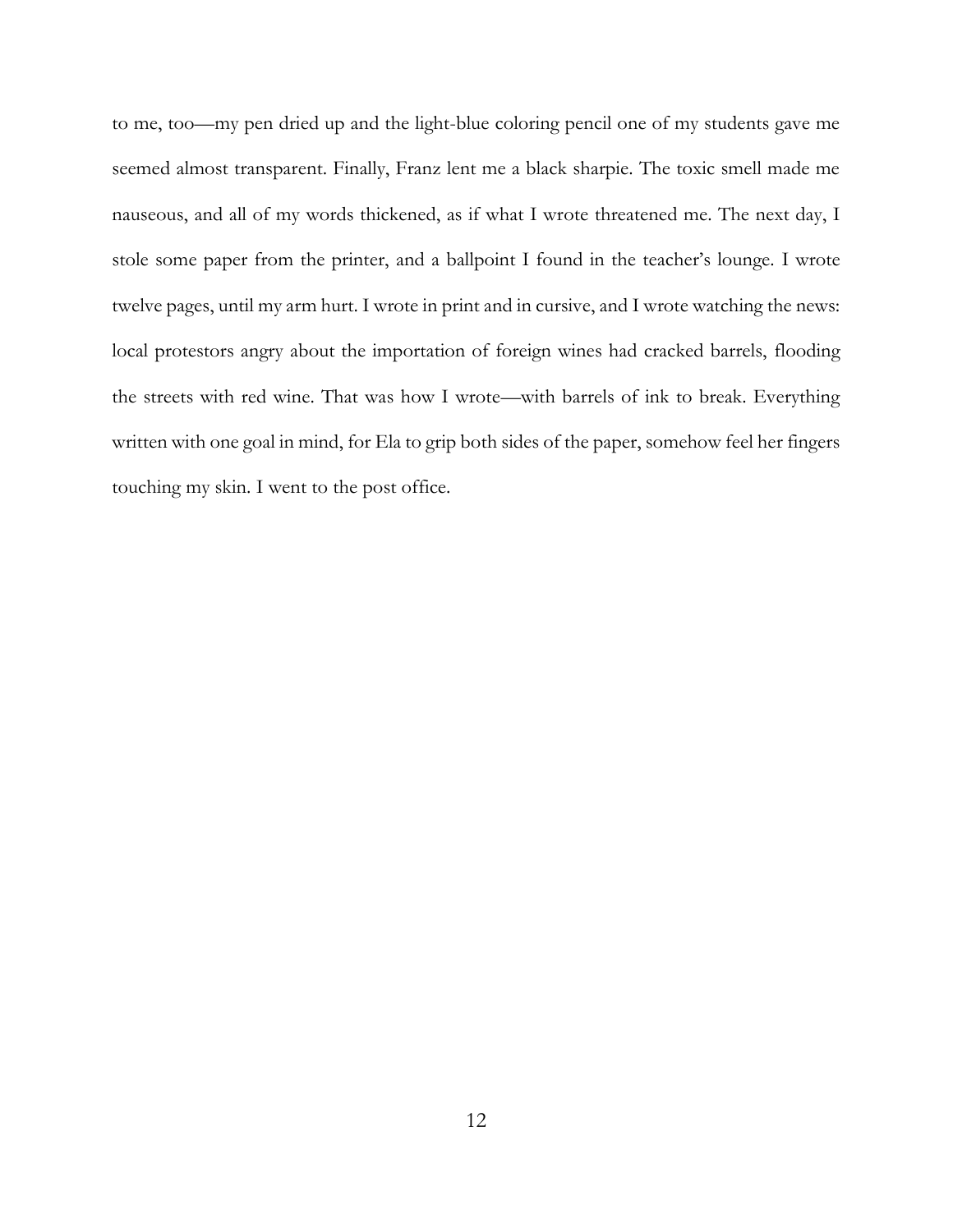My application to teach English as a foreign language came to me in the form of voices. Not voodoo or gods, but the voices of Frenchwomen.

On one of my visits to Brooklyn, Ela had wanted gnocchi, but also wanted to take a nap, so I'd gone out to the grocery store. Meandering up the aisles, I heard them. I rarely spoke French in those days, not even with my mother, and the moment I heard those voices, on the other side of the pasta aisle, in the early afternoon on a weekday, they caught me off guard. I hadn't heard my mother tongue since a phone call a month ago, when my mother had asked me what I was doing with my life, and how I couldn't just keep working in a bar, and since then I'd been walking around like a city rat on its hindlegs, reaching for something, my nose in the air, but not sure for what.

I held a bag of sweet potato gnocchi in my hand, and leaned my head against the cold metal shelf, and listened. I couldn't say what they were saying—it might as well have been the moans of whales—but the sound of my mother tongue made me stop, surprised, later on, that I'd kept breathing, that my heart had kept beating, and that my brain had continued to give orders to my hand to hold onto the orange, floury pulps. All that mattered to me was the sound of two Frenchwomen talking just as my mother talked.

I craved the unbrokenness of their speech—its wholeness. I didn't want to be a baby again, to live in a womb—but to live in the very sound of the language, to hear, once again, the sound of my own mother.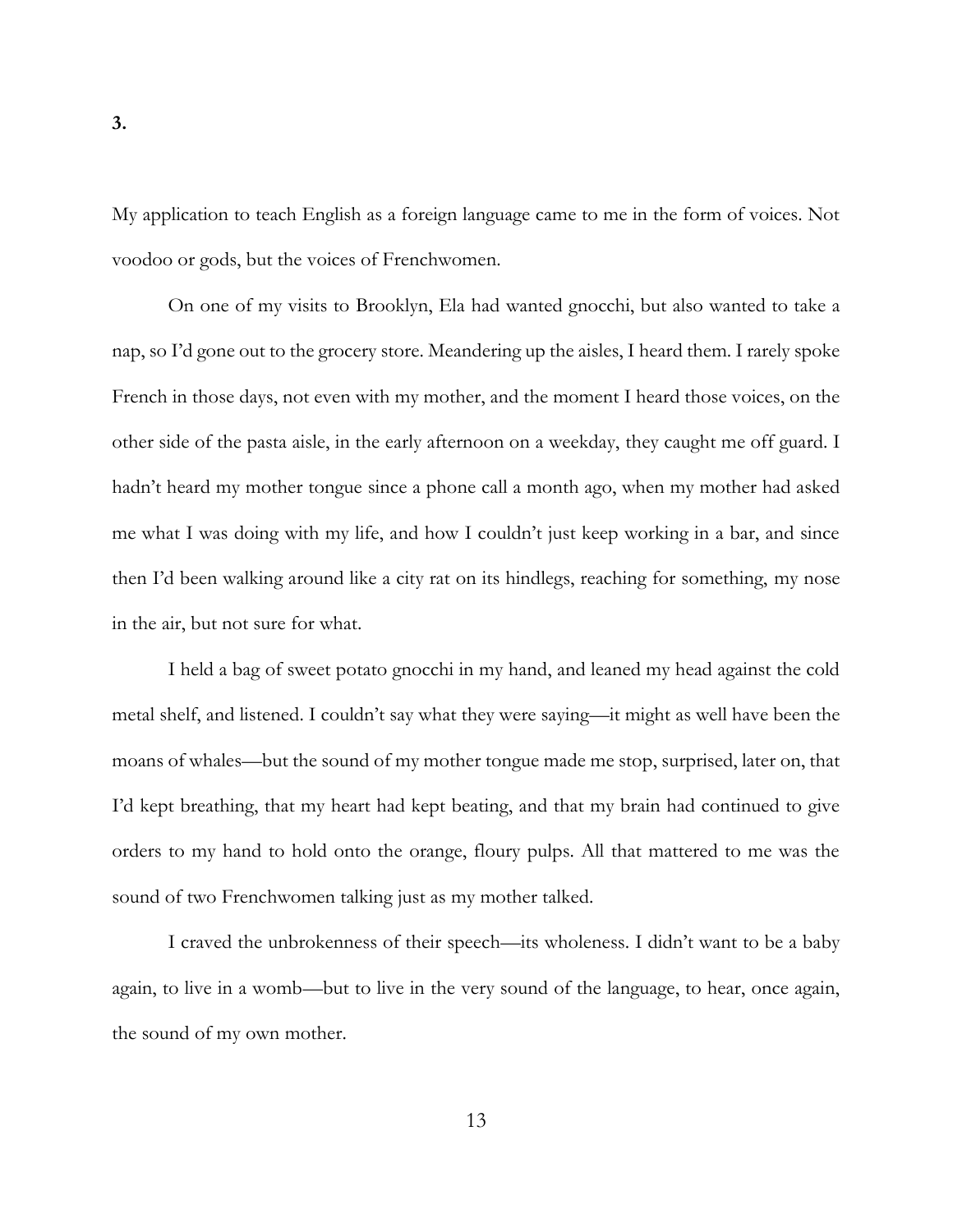I no longer knew what I'd come for in the grocery store. My hand clung to the bag of gnocchi, as I followed the voices down the bread aisle, then the breakfast aisle, and finally, to the frozen foods, where the voices talked about pizza. The voices belonged to young Frenchwomen, but if they'd stolen my gnocchi, I couldn't have even given a description to a police officer, if asked. I kept my ears pricked up and grabbed bags of seafood, mussels and shrimp, until my entire hand was numb.

I followed them in line, then paid and went after them out the door.

I hoped only a few feet ahead of me they'd turn around and ask for directions, or for a good coffee shop. Only as they crossed the street did I remember Ela, and I felt this wild desperation to escape somehow my very self. The only way to do it, I thought, was for these Frenchwomen to turn around. But they kept walking, and I stayed at the street corner, two bags of shrimp weighing down my fists, enough shrimp for Ela to look at me, and take out one bag after another from the grocery sacks, until she found the sweet potato gnocchi, cold and wet, at the bottom. I knew what I had to do: follow those voices to France, fall in love with a Frenchwoman.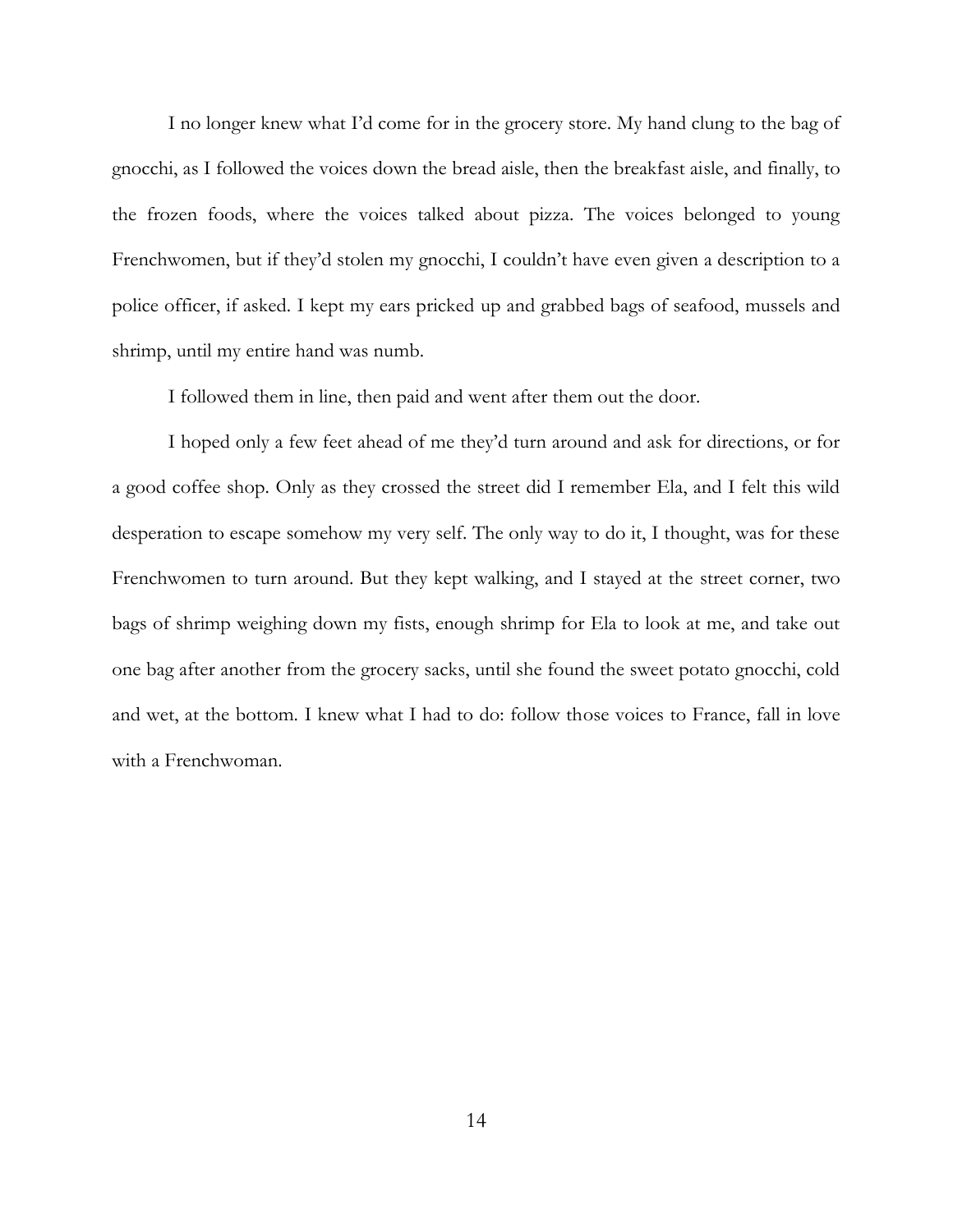On a rainy Friday night in Bordeaux, happy to have simply escaped that village, Franz and I cheerfully checked into a prisonlike hostel, and went back out whistling, our chins against the drizzle. People ran by jaggedly as if drawn by a mechanical pencil on a bumpy bus ride.

We went on, passing under the archway of the Place de la Victoire that brooded like an existential question at the edge of the rue Saint-Catherine, until we drifted to a bar with green shutters. We grabbed a table by the window, hung our coats to dry over the chairs and watched people play pool for a while. We complained about our students, and the school, and six or seven pool games later, I went out looking for an ATM.

The rain had let up, and I wandered in a boozy stupor all the way back to the Place de la Victoire. Before turning around, I stopped before the Place de la Victoire archway, feeling pleased with myself for having come this far alone, a breeze flitting my trench coat around my legs. Along a short wall some young men in soccer tracksuits sat. Bordeaux had come alive, the passerby now sketched in sharp, controlled strokes of ink, just like those sentences I'd written to Ela, and which now, at that very moment, flew at the high speeds of a modern jet. The wet cobblestones seemed to heave lightly at my feet, like the scales of a massive, ancient fish, almost alive under my shoes. The sky cleared, a full moon washed out from the bottom of the clouds.

To commemorate a moment on the true shores of Schengen, worthy of Tintin, I lit a Philip Morris.

From a group of girls nearby, a blonde stepped out towards me.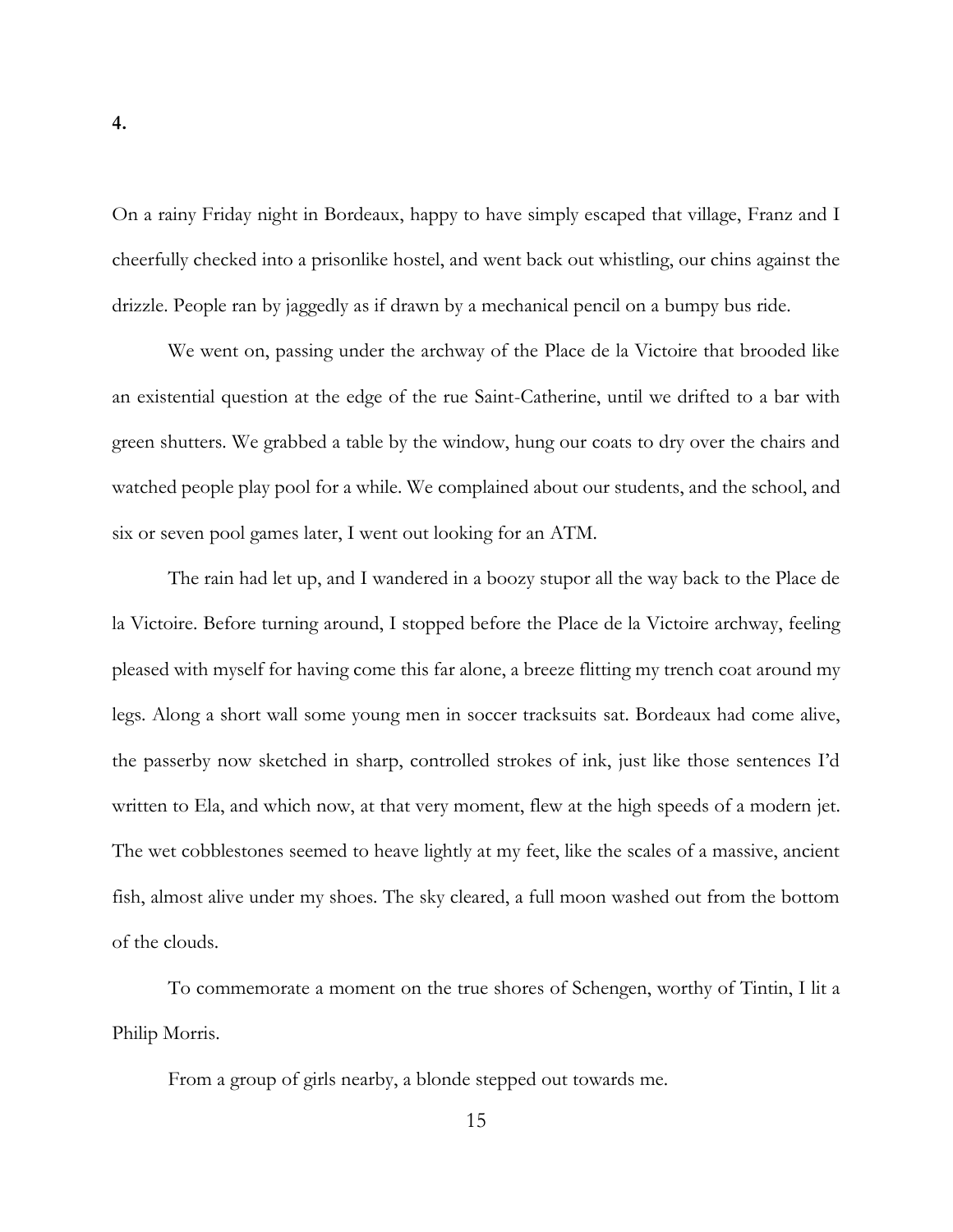Can I steal one? she said.

Of course, I said. She asked me where I was from, and why I was in Bordeaux, and then abruptly apologized, and fled through the arches, my penultimate cigarette between her fingers, her hair shining in the damp darkness. If I had a little white dog, I'd have turned to it and said something corny about love. Then a young man—blue tracksuit, with a big star on the chest—popped up.

What about me? he said, nodding at my pack, lifting his thick eyebrows.

Of course, I said, but when I looked into my pack, I had only a single cigarette. I burst into laughter when I said I couldn't possibly give him my last cigarette. I even showed him the silver paper inside the pack, and dumped out the little bits of tobacco. I apologized.

Perhaps we can share, like friends, said Monsieur Big Star—I never got his name. He didn't smile when he spoke.

Sure, like friends, I said. I handed him my last cigarette. Monsieur Big Star had a thin mustache. Lighting up, his mustache squeezed around his upper lip like a string. I asked, You from here?

Sometimes, he said. He had big, moody eyes, and when he leveled them on me, the force of his gaze almost knocked me a step backwards.

What do you mean, sometimes?

Sometimes I'm from here, sometimes I'm from somewhere else, he said. He took another drag and let the smoke out without a rush, slow and steady like a gun barrel in noir movies.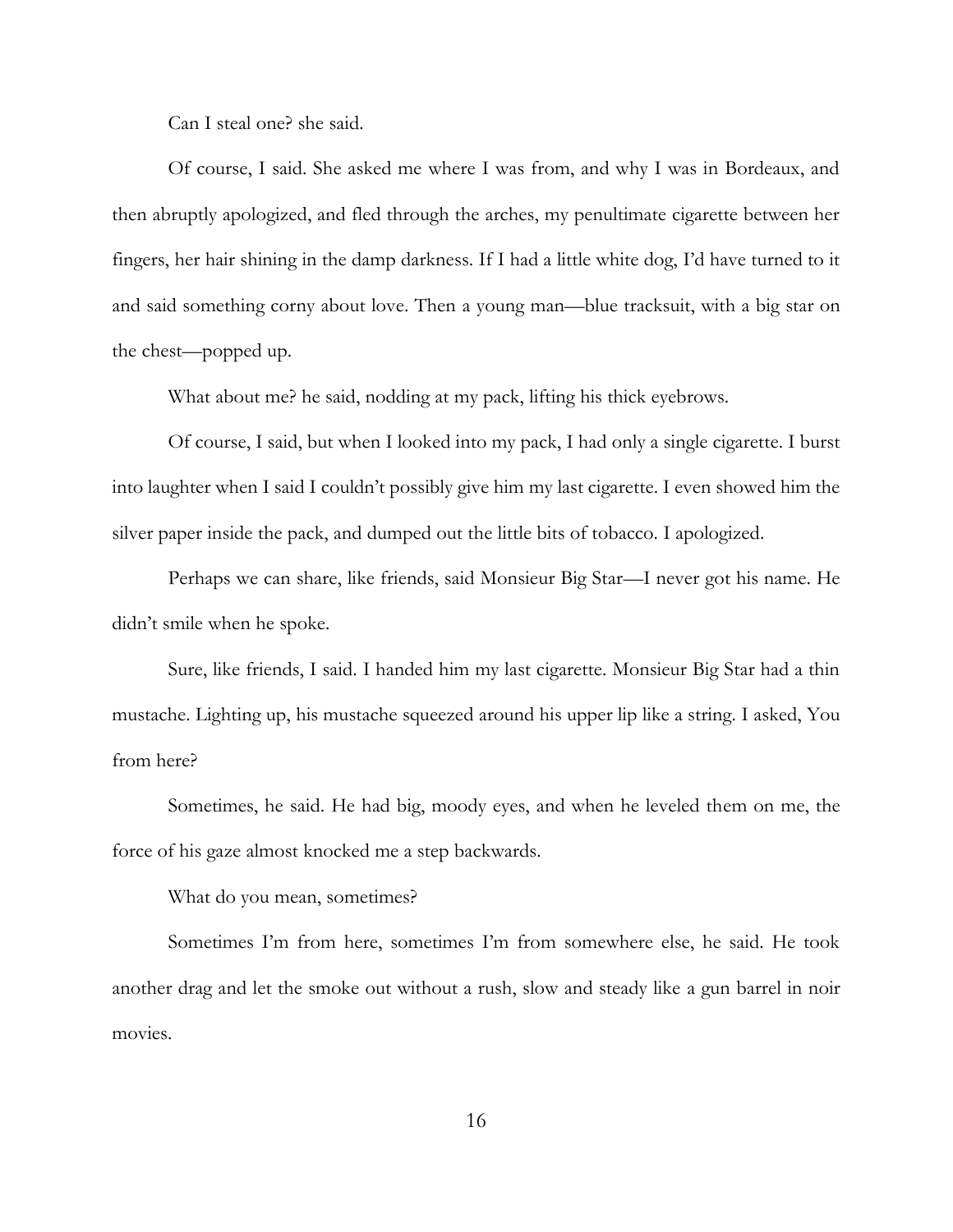Can I have that back? I said. Monsieur Big Star gazed at me, then took another drag, and let the smoke out, again, in the same way.

No, he said. Was he kidding, or just joking around? I gave him a friendly chuckle.

Please, I want to smoke, too, I said. But Monsieur Big Star shook his head, took another drag, and blew smoke into my face.

Ashy mint chewing gum smoke.

With one hand I grabbed the big star by the chest, like rugburn to my fingers. I closed my other hand into a fist and drew it back, as if I were drawing an arrow in a bow. I'd never thrown a punch in my life. Monsieur Big Star grabbed me by my trench coat collar, and raising his fist.

We turned like a carousel, Monsieur Big Star dipping up and down around me. I should've told him how I used to suck on rolled-up pieces of paper as a kid, and blow out imaginary clouds. How I used to watch my grandfather's blue smoke curl up and disappear before it touched the ceiling. Nicotine reached the brain within ten seconds, the same time it took for a man to fall in love.

Wasn't that a coincidence? I would've asked, and then playfully nabbed the rest of my cigarette dangling off his lip with cinematic sexiness. Cigarettes are the best metaphor for love, I would've said, shamelessly, psychotically, before bounding into the other facts: every fifteen cigarettes caused a mutation in the human genome, and so every pack made us a little bit more of a monster, just like every lover also made us a little more monstruous, don't you agree?

And I could've told him that cigarettes contained over five-hundred ingredients, including—apart from those obviously poisonous chemicals—honey, chocolate, and tomato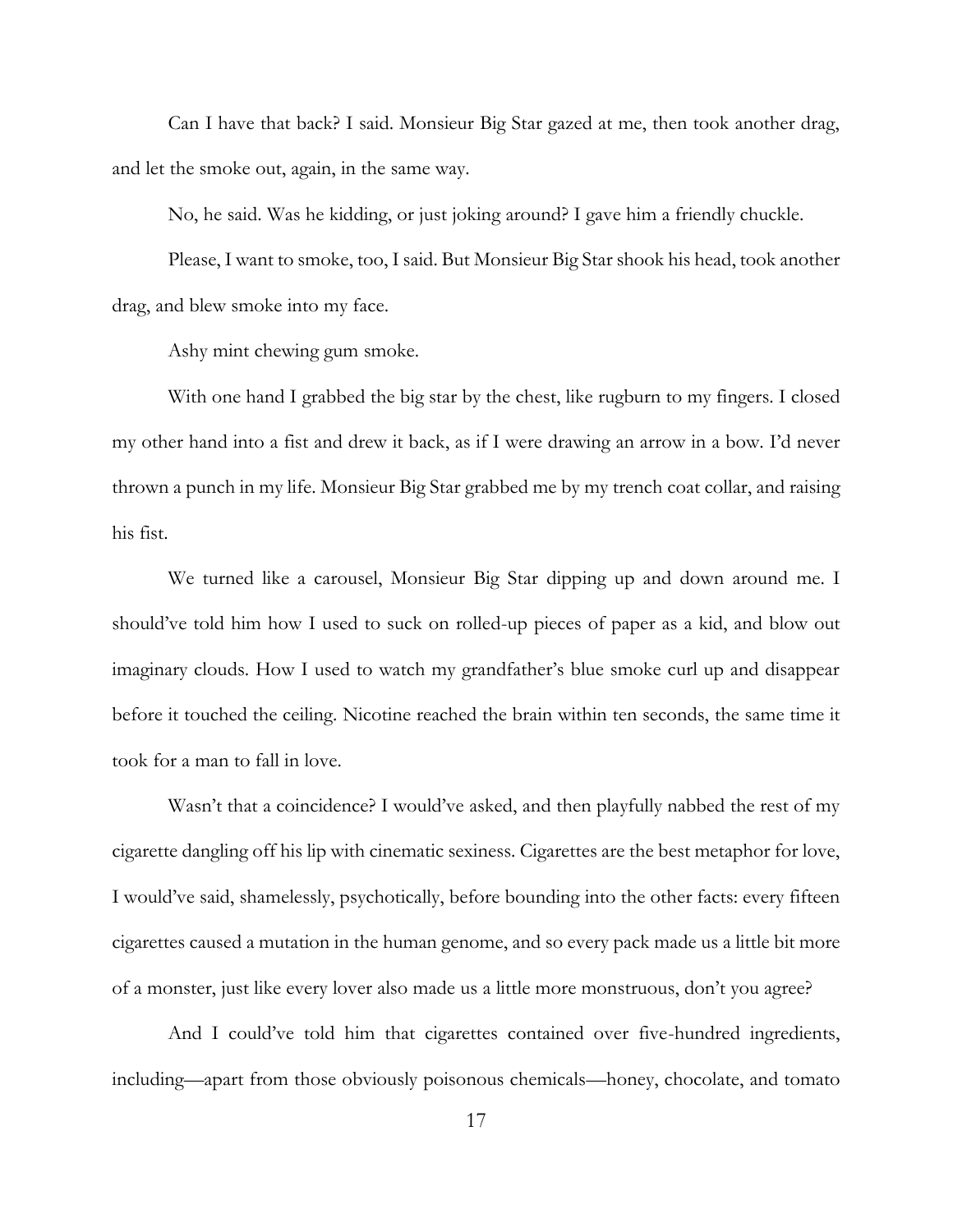sauce. How Ela made a lovely tomato sauce, but of course, I couldn't pretend hers was burning down, centimeter by centimeter, into Monsieur Big Star's mouth.

Wasn't smoking a bit like a public display of affection?

But all I just shouted was for him to let me go.

Later, after he'd let go, I passed the ATM hidden at corner just outside the bar, I told the whole story to Franz. Inside, rubbing his temples, he explained that instead of *laissez-moi*, I should've shouted *dégagez-vous*. He'd studied at the Alliance Française all his life. I was in the middle of Bordeaux, shouting in terrible French. Passerby stopped and looked at Monsieur Big Star and me spinning there, marveling at my horrendous French as I tried to avoid a fight.

We each had a fistful of the other, and I didn't let go—I couldn't, because if I did, he'd wallop me—so we kept spinning, until he spat out my last butt, and released me. My butt had a fizzling red tip on the cobblestone, like the wick of dynamite between us. It felt so simple, this sudden freedom, that a part of me longed to turn again, to feel his fist curled under my chin, to watch the butt fall from his mouth, only to be released, again.

I flailed down the street, whipping my head around, just in case Monsieur Big Star gave chase. But he just stood there, under the archway, laughing.

Even if I'd had the last cigarettes in France, they wouldn't've run after me. No little white dog by my side, just the long Rue Saint-Catherine ahead of me.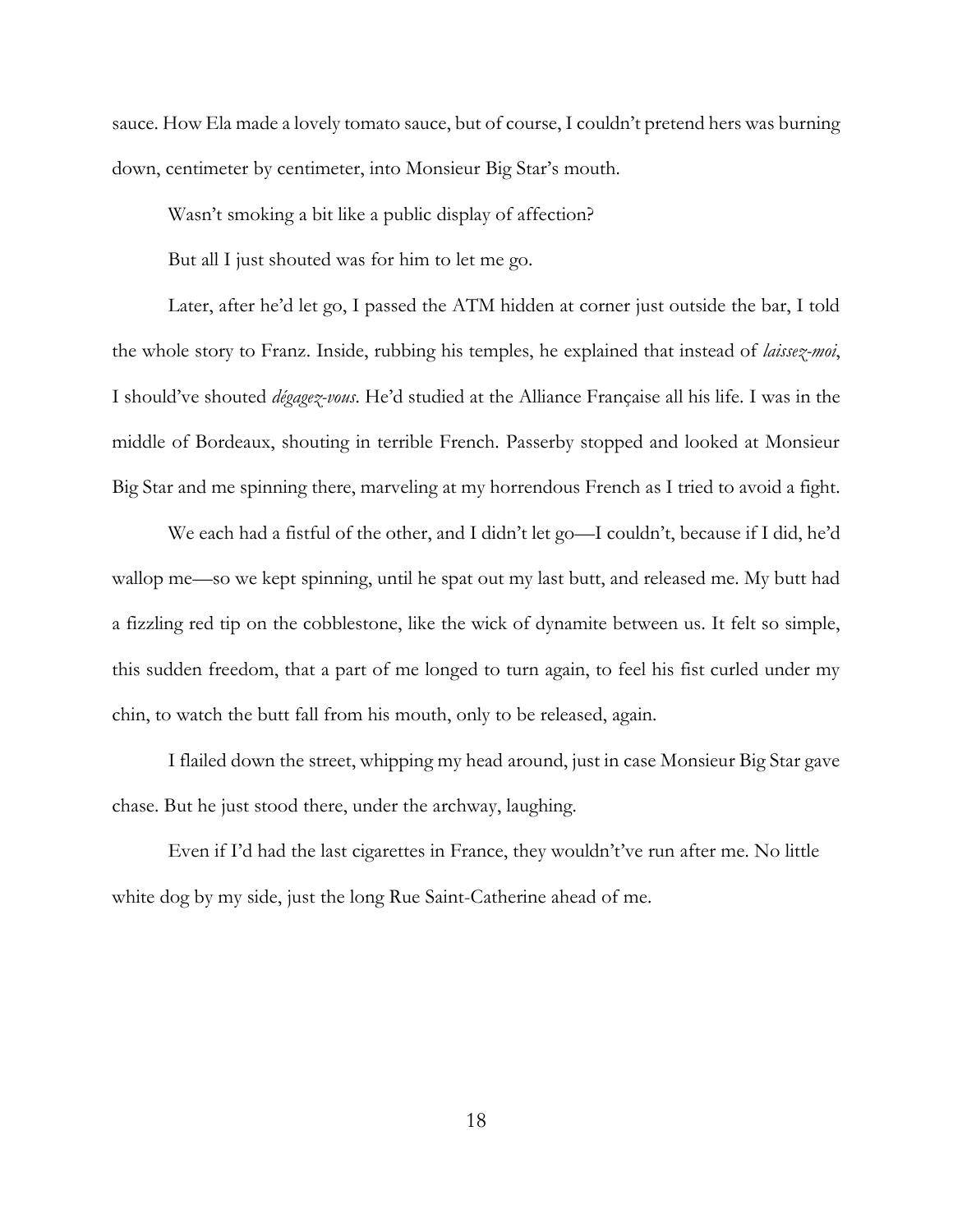At the end of our Toussaint vacation, along with tickets to a Chilean cumbia band, Franz booked us three nights at a hostel in the Bastille. The hostel, thrust between some bars, so long and narrow, I feared the next morning we'd walk out to a ship deck, in the middle of the ocean. My first day in Paris, I followed Franz's ponytail through crowded street markets in search of weed or Le Téméraire Café—I wasn't sure which, until we bumped into one of his old expat buddies, who brought us to a small apartment full of other Chileans, and weed. From the brief moments of French, I learned that the Chileans were all Alejandro Jodorowsky disciples.

The cumbia band played in a circus tent. On stage were guitar, trumpet and saxophone players, and a singer—a old, stooped man with sunglasses. All the French people below went mad, dancing in the mosh pit, while the Chilean expats, Franz, and I stood at the top of the bleachers. None of us twitched a muscle, our sneakers sticking out over the metal row by an inch, our gazes bloodshot. It felt less like a concert, than a beheading. In the morning, Franz still snored on the top bunk, and I went downstairs, ready to strike out alone.

I had a stubby baguette, orange jam, and vending machine coffee on a tray, and faced the breakfast tables, rowdy with the mix of languages, when I saw a woman sitting by herself. Even from where I stood her dark, curly hair dangling over a book, her barely touched breakfast made me think of Ela.

After asking her if I could sit down, learning her name, Giovanna, and that she was Italian, I soon figured that if Ela's grandmother had never left the old country, and if Ela also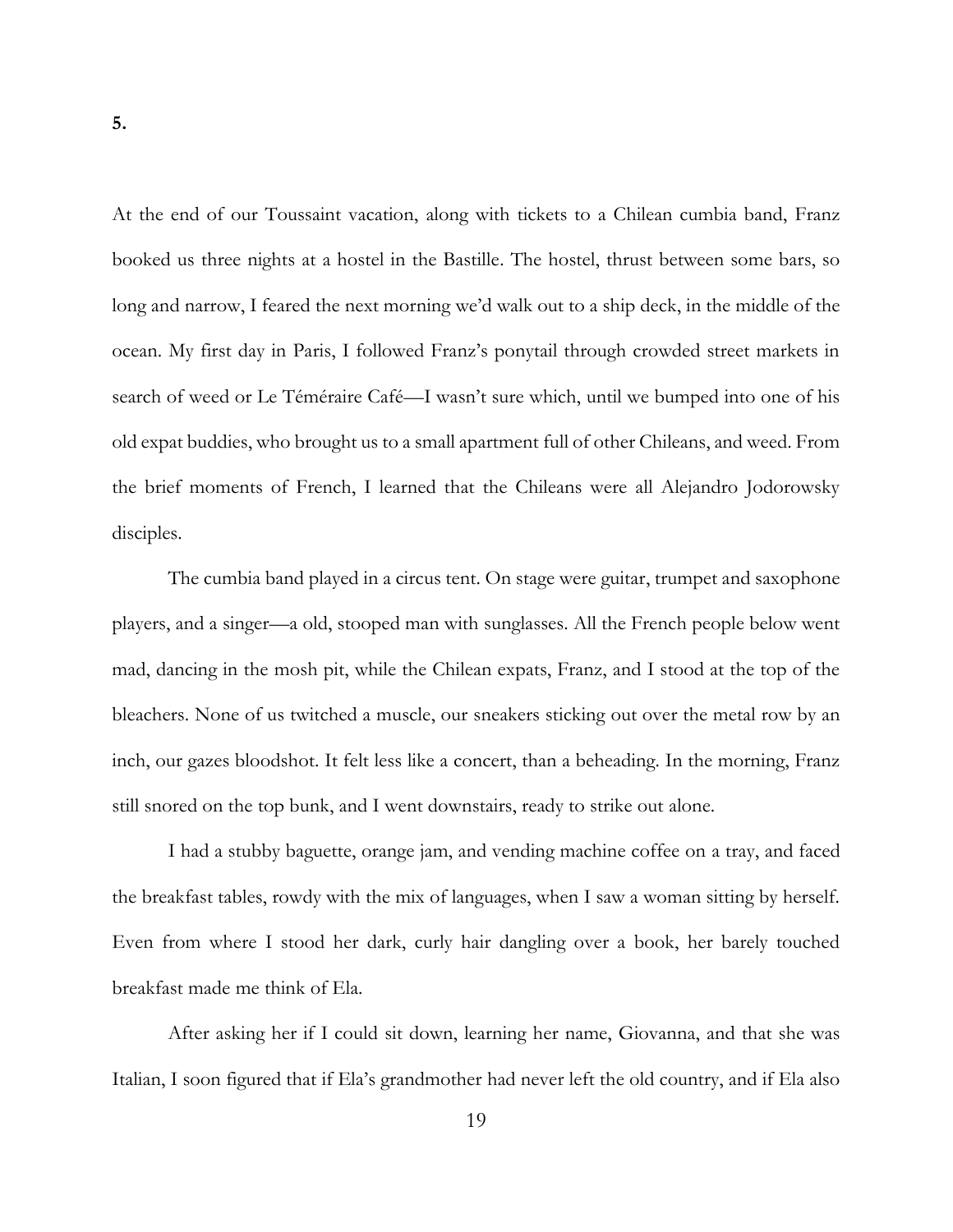wore tortoiseshell glasses, she could've been there, sitting across from me, as she tried to keep up in French, until, like Giovanna, she switched to broken English.

Giovanna had come to Paris to visit a painter who'd abandoned her on his doorstep, then gotten into a car with another woman and zoomed off. She almost cried telling me all this, but she cheered up when I asked about her book on Italian architecture. She flipped through some of the pages, the buildings flattened and dissected to a series of lines. A student in Verona, where the painter had lived over the summer, she'd modeled for him but I didn't ask for details. Impossible to shake her from her heartbreak, we sat there, drinking, what she said tasted like burnt espresso.

To a fellow Italian with a gap between his front teeth, she introduced me as a French speaker, about which I was proud, until I heard him nonchalantly babbling in perfect French about a horse ride he'd gone on through the Bois de Vincennes. I shut up until he eventually wandered off.

Giovanna proposed that she and I see the sights together, and to meet out front in five minutes. Franz was just getting up as I swished in and out in my trench coat, fearing my one chance to again be with Ela might disappear.

But she was there, her jolly Italian self, rolling a cigarette. Though the sky looked cloudy, something about Paris felt like a painting, *my* painting, where I could change everything with one flick of a brush, the weather, the street, the woman.

A couple of hours later, after moseying through the Luxembourg Gardens, we sat under the awning of a café on Avenue Gambetta.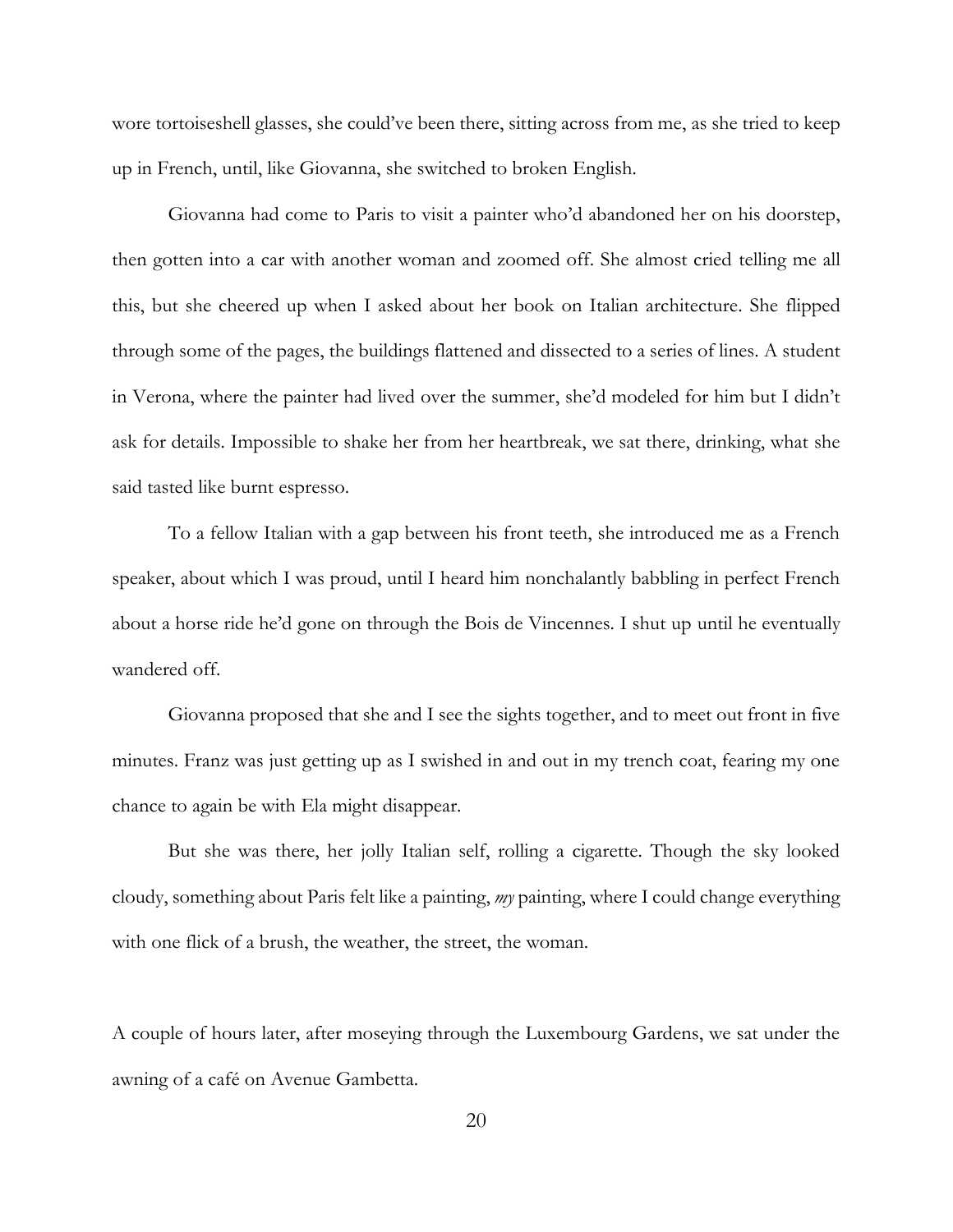He don't want start story with me, she said in her broken English, as she rolled her fourteenth cigarette of the day. In the window behind her a man downed an espresso and hurried out. The barman perpetually stuck talking to somebody new behind a bar scattered with cups and saucers, I couldn't bear letting Giovanna smoke alone, so I started to roll my fourteenth, too.

I asked her if she wanted to start a story.

I don't have trust for him, she said. Same man who tell me I have beautiful smile and beautiful eyes don't kiss me and make my eyes cry.

I told her she had an ugly smile and ugly eyes. She laughed, and pretended to leave, pushing up from the table. I laughed, too, but was tired of that painter, the storyless man. I was tired of the allusions—he could roll a cigarette with one hand, and he'd taught Giovanna how to see the beauty in the world, the yellow petals in a puddle, and he lived in the eleventh arrondissement, right where we were. But painters were gentle, I thought, as Giovanna leaned over to light my lumpy cigarette. I almost wanted to ask how he'd painted her, but I bit my tongue, just as she got up to go to the bathroom.

We walked down to the Père Lachaise Cemetery, where Giovanna wanted to visit all the famous graves: Marcel Proust, Oscar Wilde, Frédéric Chopin, Jim Morrison. Under leafless branches I trailed the heels of her Converse sneakers, up crumbled stairs, until we arrived at Chopin's grave. I asked her if she played the piano, hoping, like Ela in bed one morning had tapped a nocturne on my thigh, Giovanna might make silent music out of my leg. But she just shook her head and went on aiming her phone to take photos, clicking away at the kneeling stone woman and heaps of roses. She later sent me those photos—of me at the Luxembourg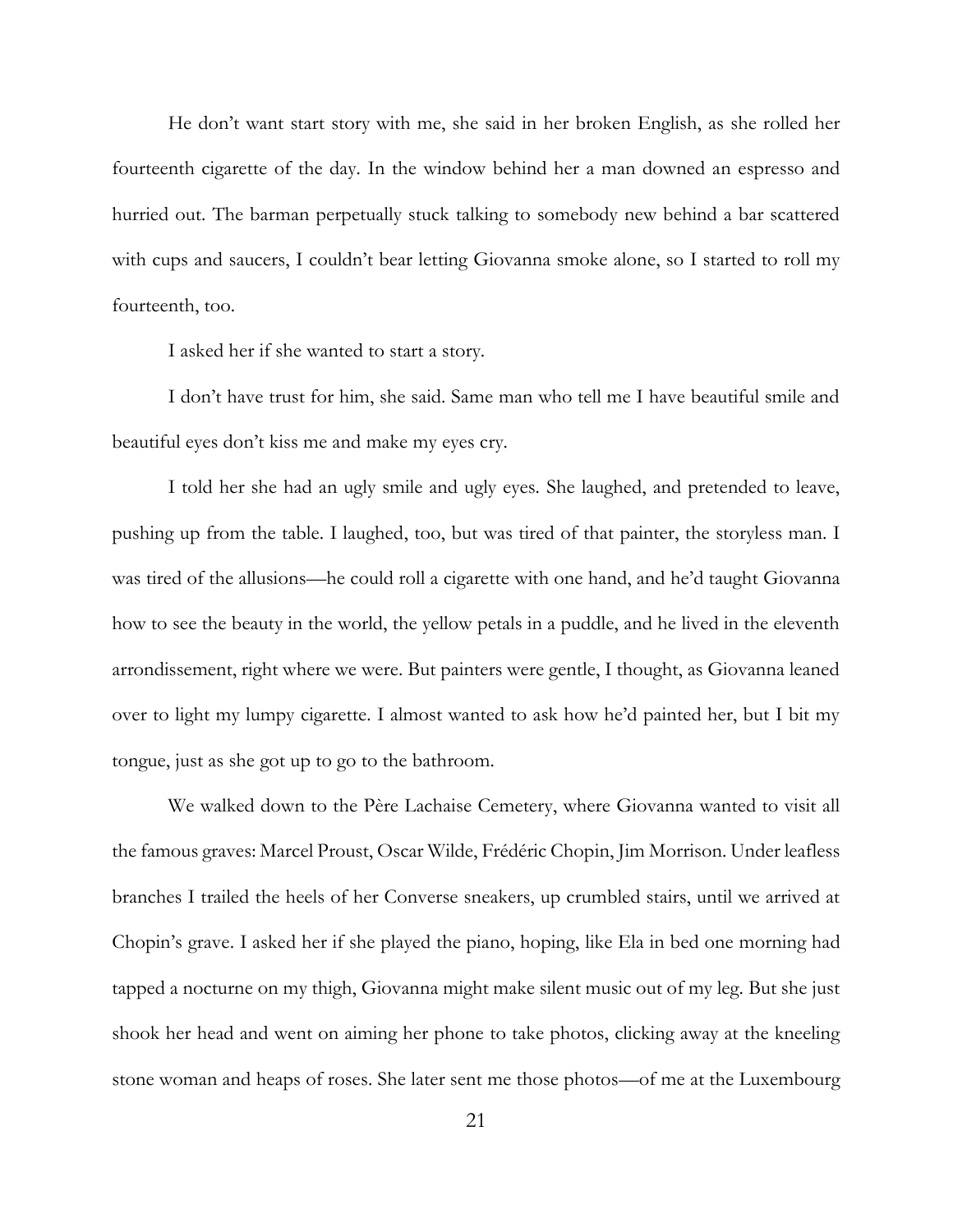Gardens, eating a crêpe, me standing in front of Notre-Dame, in a café, and everywhere else we went, but she sent no photos of herself, no evidence of her existence apart the angle from which she saw me.

Yet we were happy in that cemetery. We went up those thin cobblestone streets, onto Marcel Proust, and Oscar Wilde, and when the sky fell in a drizzle, we ran out. Disappointed as Giovanna was about not finding Jim Morrison, I couldn't help imagining an entire life with her, in Verona: me a retired Belgian reporter, walking my little white dog, and her an architect, with rolled-up plans for the future.

We ran out, and kept running, until we took shelter in the Comptoir Voltaire. Wine barrels flanked the doorway, and red lightbulbs hung over our heads, heat lamp radiating next to us. The server squeezed through the evening crowd. I ordered something cheap and rouge for me, something cheap and blanc for her.

Once the server left, Giovanna squinted at me and said, You have accent. I think you speak perfect. No, you speak like me. Behind her, mopeds scurried up the street like rats. She rummaged through her purse for her tobacco bag.

It's loud in here, I said, distracted by the thought of Franz reading tarot cards, as I chased after a brokenhearted Italian woman.

And you? You have story? Giovanna asked. Perhaps she had misheard me, but either way, I wasn't sure how to answer.

Yes. Or no, not really. It's complicated. She lives in New York, I said. The wine is good, isn't it? Above the rim of her glass, Giovanna raised an eyebrow.

It okay, she said. What she like? The lady in New York.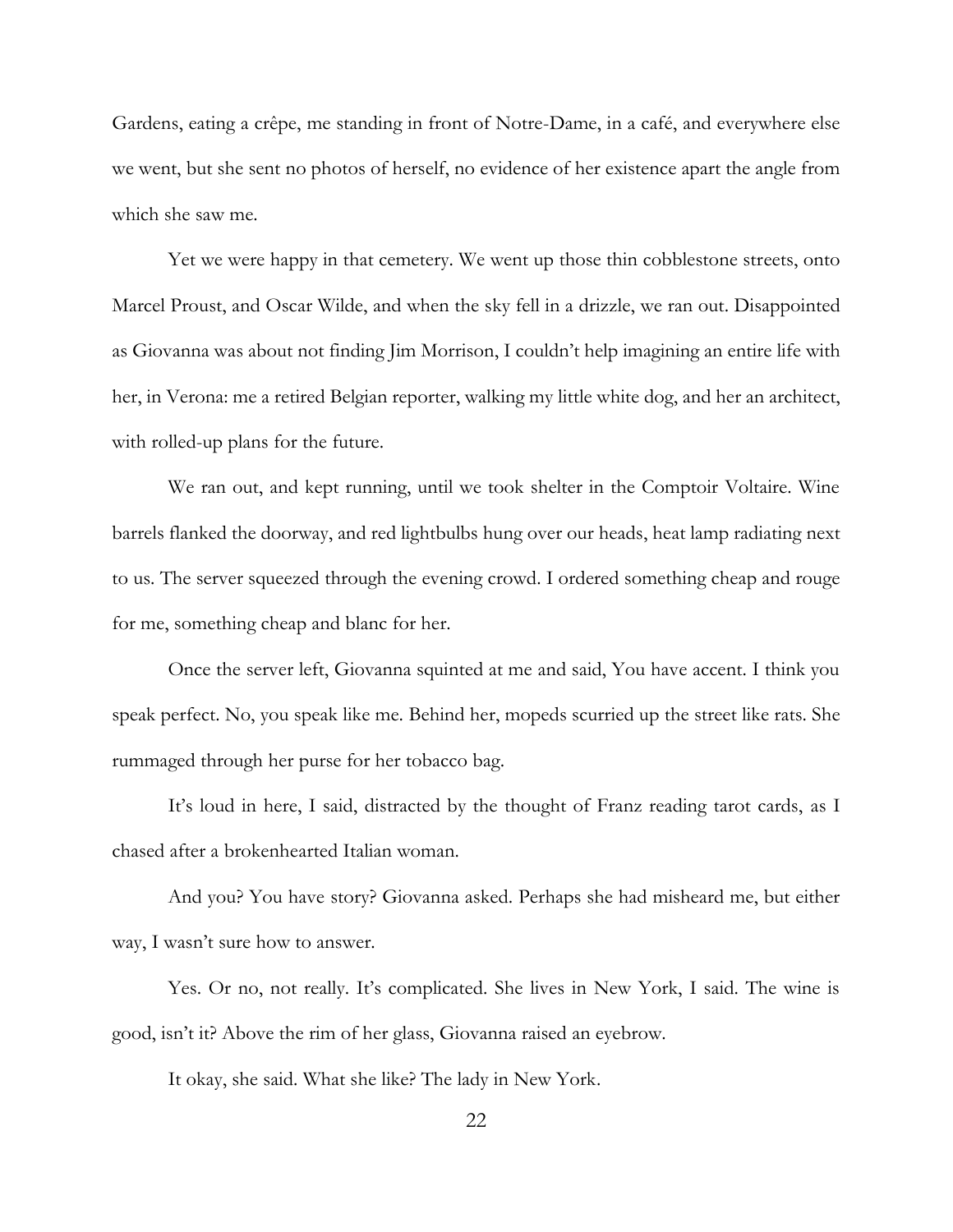She's good, I said. I longed for an interruption, the painter barging into the café, me pushing him, grabbing Giovanna's hand, running into the street, back to the hostel. Anything, I thought, for us to get away from this topic. In little more than a week, a man would walk into the Comptoir Voltaire wearing an explosive vest, windows exploding. And though we sat now, unscathed in our tiny wicker chairs, unaware of what would soon happen, avoiding the splintering wood, the shriek of broken glass, we could only misunderstand each other.

Giovanna was talking again about the storyless man, now tapping her veins, saying, He make me hot blood, and now I am hot blood. The nonsense of that sentence I thought, how marvelous love was when talked about brokenly. How honest—because talking fluently about love only led to lies. It wasn't worth speaking French like that horse-riding Italian, or English as I did, or Italian like Giovanna, because the more beautiful the language, the easier it was to hide the truth. All those poets and writers were hypocrites, I thought, as I looked at Giovanna's glass of white wine, pink under the red lightbulbs. She'd gotten up to go to the bathroom during my reverie and now, as I looked over to the doorway, she stood, with her cellphone. In the photo, I smiled like a fool, my trench coat hanging down around me like a drooping flower.

## Giovanna and me go to Seine.

It is night and stairs smell like pee-pee and wet newspaper. Lampposts make light on water. Give water muscles, like big snake. I want take glasses of Giovanna off face. I want kiss her. But she ask why don't start story with Ela. I can't, I say, I cannot. She ask why you here? Why no there? How to say this? I feel all cigarettes I smoke and all walking I do in two days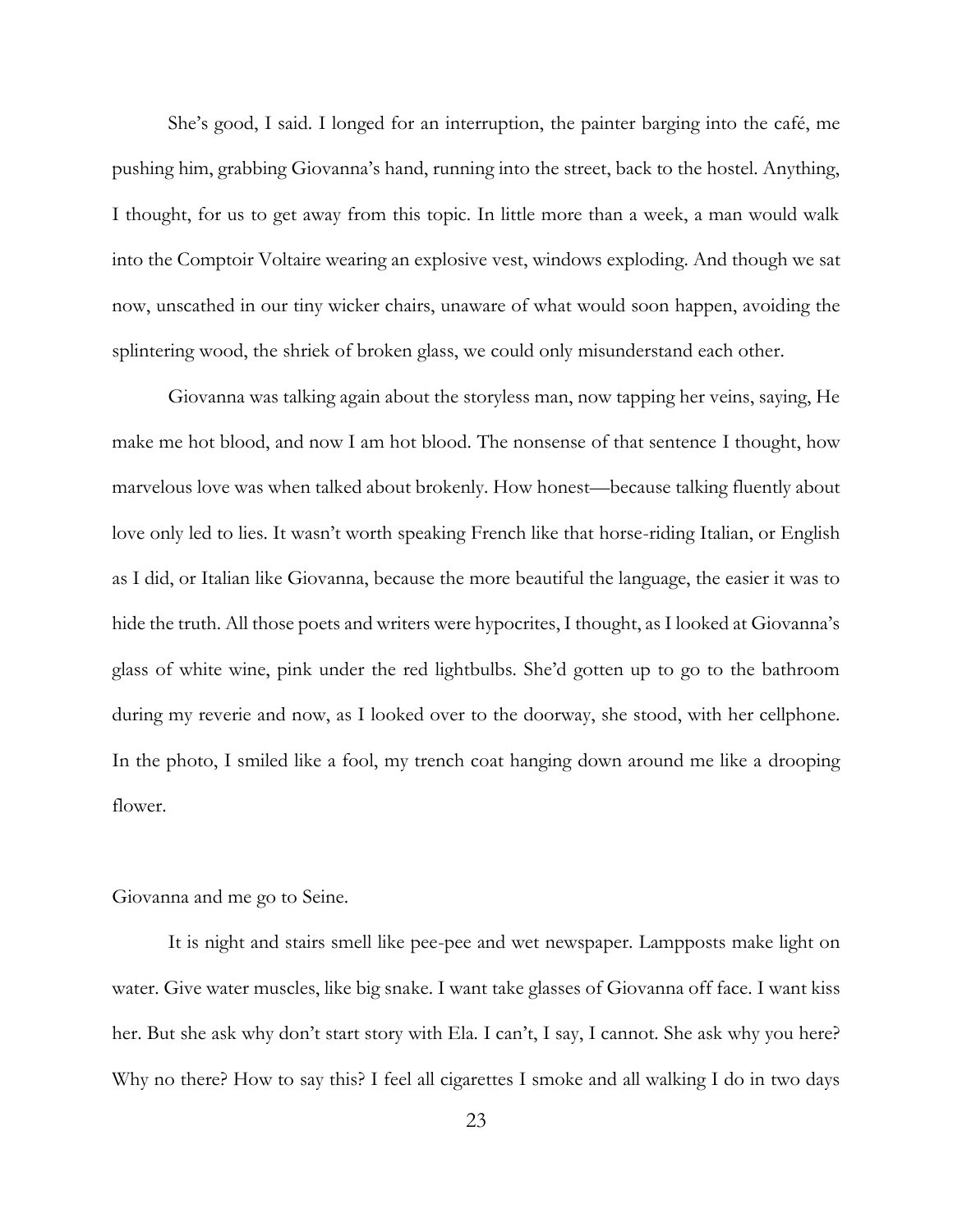in Paris. I feel my coat very heavy, like old man skin. She wait for me talk. I say I go in one year. No now. One year, I say, and point finger in air. Her face in light beautiful. But only beautiful for two second. Then feeling go out of me. I kick beer bottle and it go in water. She tell me no pollute.

I want drink or cry. I not hungry, but she want sushi. Rice and fish, in Paris, that what she want. Incredible. I leave her outside hostel. She talk to Italian horseman. He smile at me, and hole in his teeth big, very big. I want go in hole. I want hole. To fall and fall and fall. Franz not home. Two seconds, I am sleep. I dream it night. I am in Avenue Gambetta. I walk, it rain, and I go this way, that way, this way, that way, same street, no going nowhere, no advance! I find big black gates at Père Lachaise. They open. I go in. I no afraid. Rain stop but wind shake trees. I feel rain on my head, on neck. I go to wall. I keep hand there, very bumpy like when hair on arm go up, but I no afraid, I go with wall in dark. I make circle. One circle, two circle, three circle, and go close to center. I find Ela there, in future, I know. She wait for me in future. Four circle, five circle, six circle. She wear black shirt, black pants, in future. Her face wet from rain in future. I come to center, to statue of soldier, World War I. On stone, broken lady shoe. It is Ela. I know it is Ela. I find other broken lady shoe in future. I know. I begin again. Now center to wall, one circle, two circle, three circle, but then I wake. I no know how many times I go in circle. Twenty? I horny. Circle make me horny. Franz in bed, smell like old wet sock. It rain real outside, in window. I look at window, touch me, very quiet, very, very quiet, and Franz sleep.

Giovanna not in breakfast.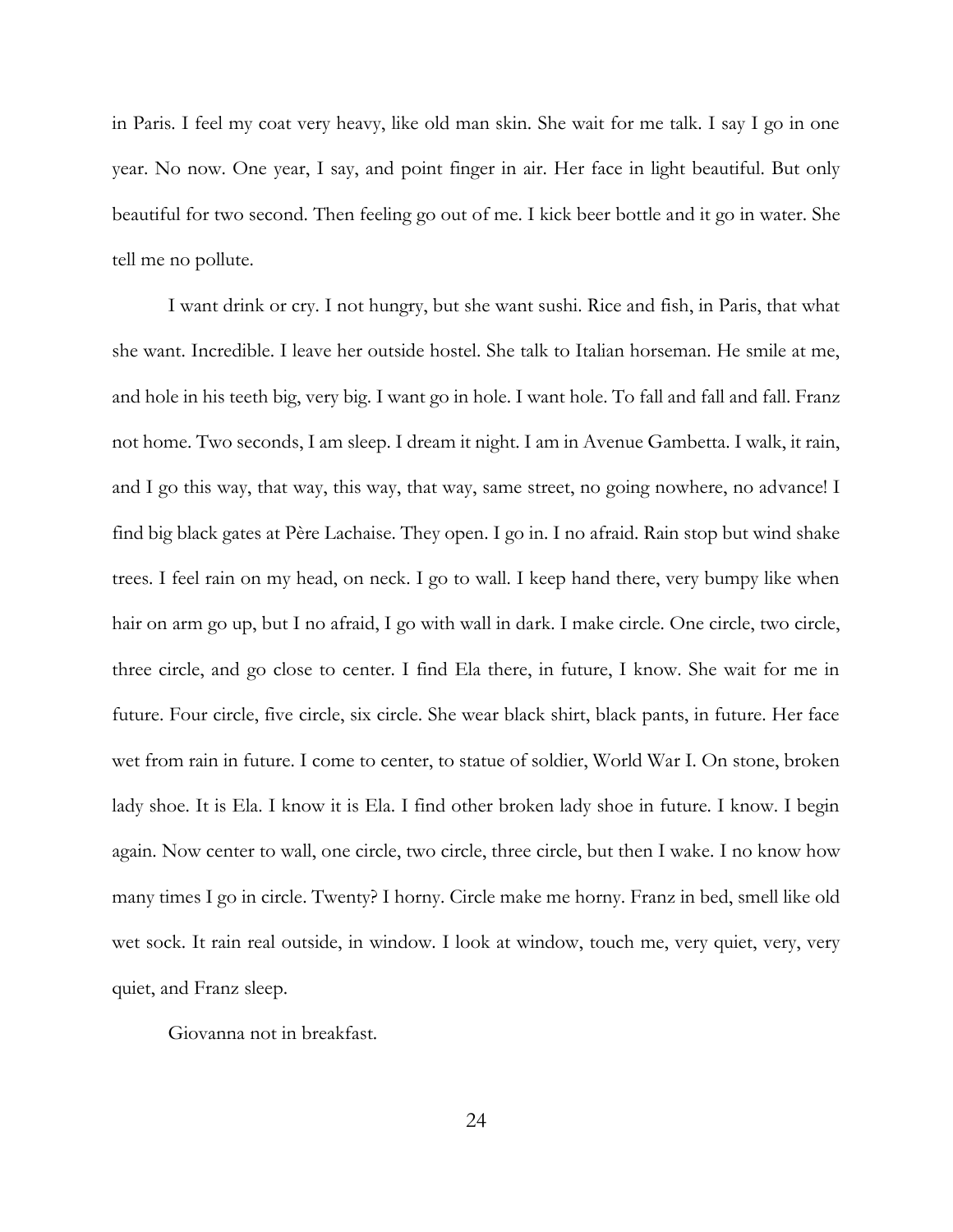I say goodbye Franz, go to train station, watch people come, go, come, go. Man play piano. Ela always afraid play if people listen. She say she never play if people there. Nobody listen now. Nobody, just me. I listen.

I take train. Look out window, France very green, many hills, many trees. Train station in Bordeaux, I wait outside for new train. My phone go bzzz, bzzz. I look. No Franz, no number I know. I answer. A happy voice of Frenchman. He say, Hello? I look you everywhere, everywhere. Where you are?

I say, Bordeaux. Who talking? I think maybe is painter. Painter happy, why? I give Giovanna my number yesterday. Maybe painter curious? Jealous?

The man say, We need meet. You, me, how long you in Bordeaux? I be there soon. I go in car now. I come now. Wait for me, he say. He sound happy and angry. Like he make cigarette with one hand and hold phone at same time.

I leave soon, I say. He say what time, where. Biscarrosse, I say. He say why. I say ocean, relaxation, watch birds. Good life. Stop, he say. What about money? He angry now. Money? I say. He say, no move. Stay. No move, I come in Bordeaux. I say I cannot. I go to ocean, relaxation, birds. I say maybe he have wrong person. I no money. I no from here. I sorry.

No fucking move, he scream. My life of mother, no fucking move. I break you fucking legs. You go one foot, I break you legs. You go pay me. I know you no from here you African dirty dog, you dirty, you pay me fucker.

I try talk, but he scream.

I break you door fucking down in Biscarrosse if you go, he scream. I hang up. I look. People come, go, come, go, come, go. I no know if people nice or crazy. I shake. I go to train.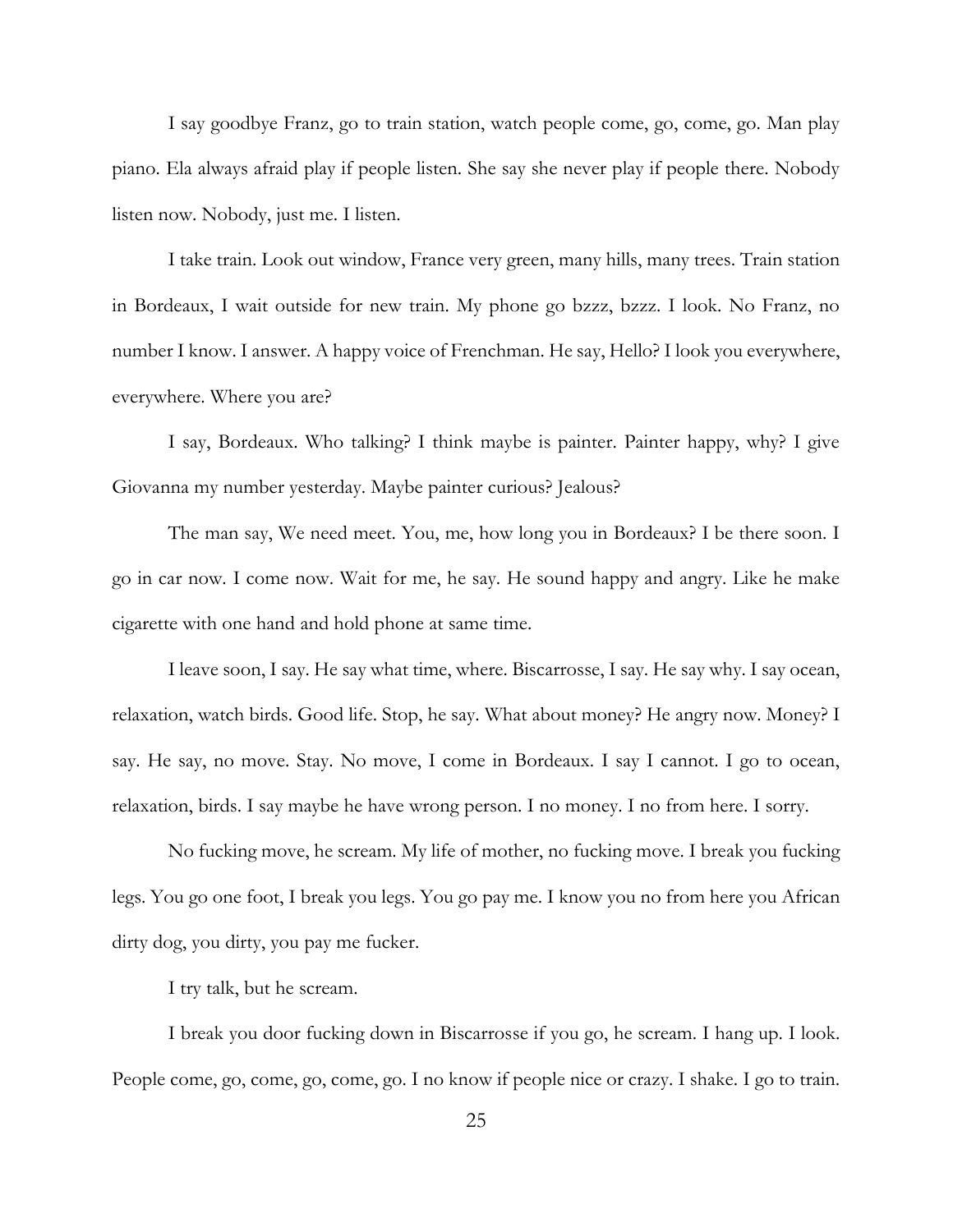Old man sit in other chair inside train. I shake like wet tree. In Biscarrosse, I lock door five time. I sit in bed. My eyes open. I think, someone can break door? I by myself in my apartment for first time. I wish, Ela, Ela, Ela.

Although I never could own up to it, that was how I must have sounded in French. Perhaps the only way to truly tell the story of Ela and I was like this, without illusions, or disguises, with only the brute force of what had to be said. For so long, I had hidden behind elaborate promises, delicate rhetoric and I sat there in bed, my legs dangling over the edge, I realized what a talented liar I was, how even to myself, for months, I had been weaving together a story that would only allow me to leave, to always leave. And now, I was alone, in this apartment building, afraid of the world behind my door.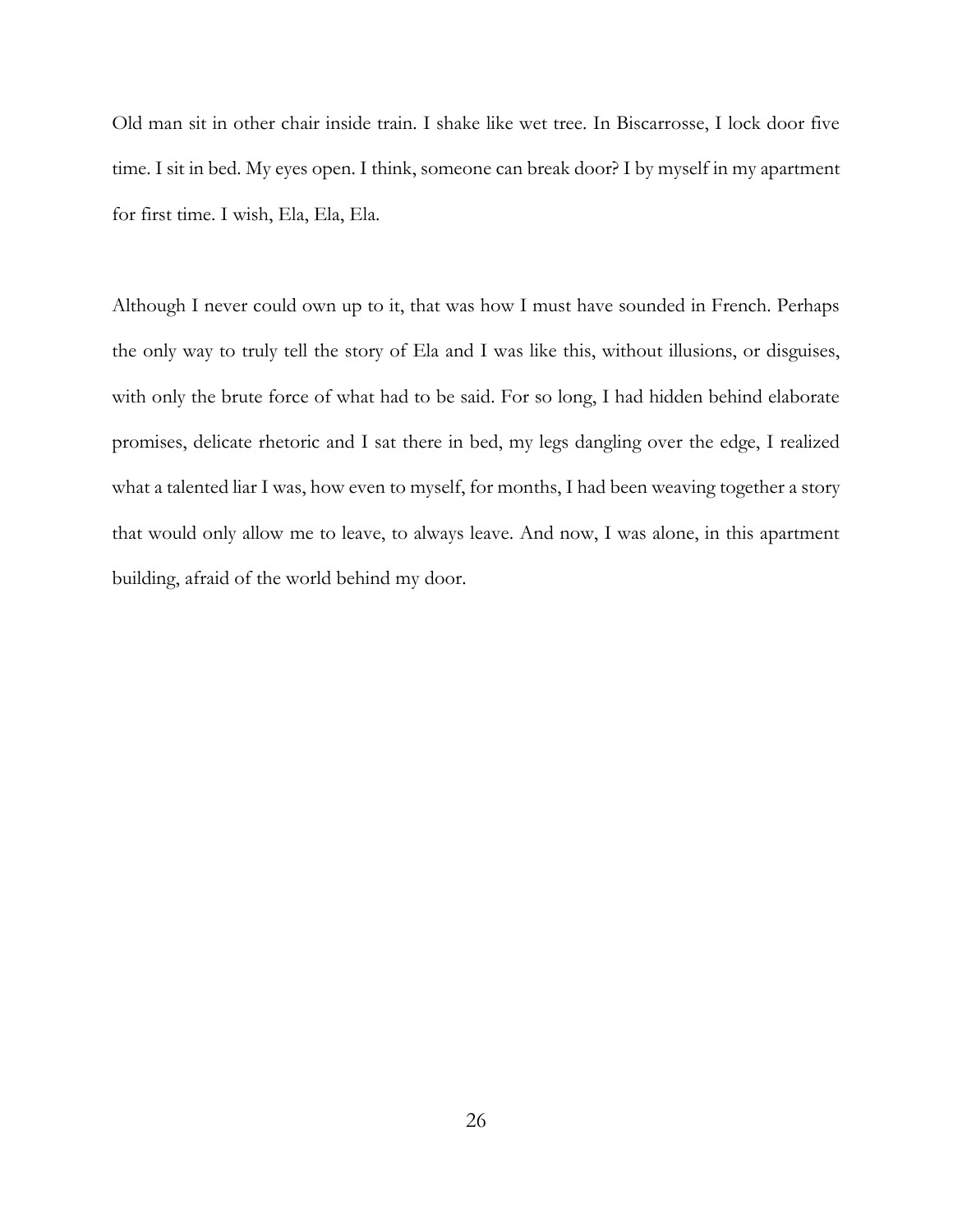Perhaps Franz was wrong. Love wasn't entirely dependent on sex, as he insisted, but on place. On who was there, and who wasn't. Flies patrolled the edge of my dirty plates, and a redchested bird flew in, landed on my bedroom floor, flew back out like a silly move taken back by a chess player, but Ela never saw any of that. Nor did she walk with me to the recycling depot to drop six Languedoc bottles into the green tanks. She wasn't there, sitting next to Franz and me on that red couch, watching endless soccer games.

The morning after the attacks in Paris, to make sure I was alive, she sent me seven emails. She had no idea how many hundreds of miles separated Biscarrosse from Paris, or that I was sitting safely on the couch, watching that France-Germany soccer match, when over the stadium two crunching blasts drifted like toxic clouds.

Sounds like a bomb, Franz said. I didn't believe him at first, but a few minutes later, the game was suspended, the news came on, and the death toll, a number Ela later saw and feared, rose in the corner of the television. She could only guess at my whereabouts, which I made hard and harder to follow, like obstacles, or fucked-up breadcrumbs, until for all she knew, I could've been strewn amongst the bodies on the floor of the Bataclan.

Not even in Biscarrosse could we fathom what had happened. That morning, after the onslaught of emails from Ela, I stood in the schoolyard and held hands with the teachers and students while the principal tugged out the orange microphone cord, and wearily tried to explain a good-versus-evil battle to the kids. The sky was grey. Behind me, there came the gasp of a sob, or what I thought was a sob, until I turned around to a couple eight-year-olds stifling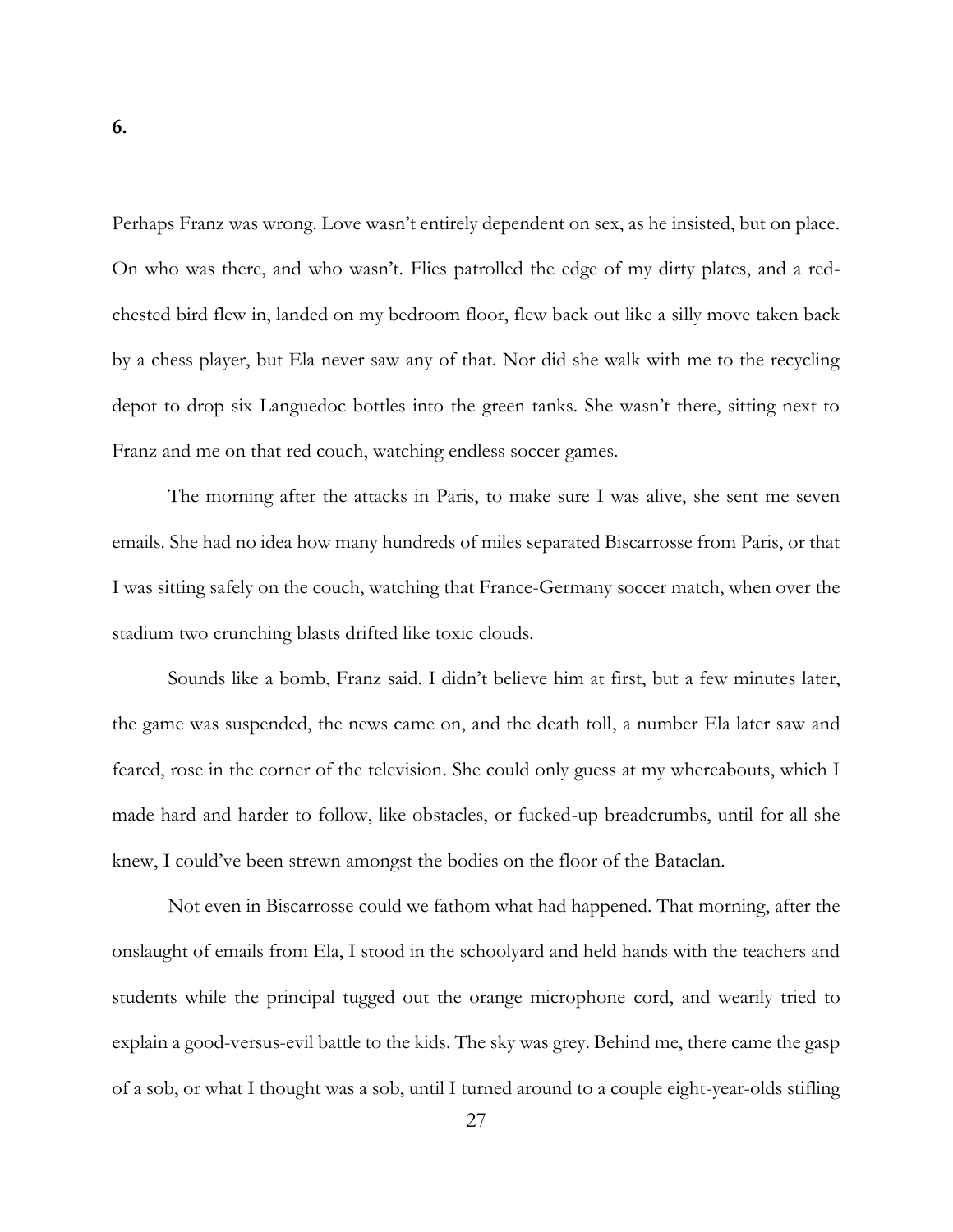laughter. The swift punishment, a smack to the back of their heads from the gym teacher, left them looking at the pavement, tears dropping.

But something about that innocent obliviousness seemed more honest than whatever the principal was rambling about. Nobody any Biscarrosse had any relation to any of the victims. Clueless to their names, their lives, I felt as if the grief had been forced upon us, and however hard we tried, we couldn't grasp what had truly happened, the rattle of Zastava M70 AKM assault rifles, the sticky smell of blood, the screaming. At the end of that minute, we all filed back into the school. I taught my students how to count to ten. Even while watching the news, day after day, listening to the pain of the Parisians, we went on with our lives. A woman, in an interview, said the attackers were *lâches*—cowards, the first time I'd ever heard that word, and that whiplike sound of the word, *lâches*, was probably the most I could feel, bringing me back to the night before I'd flown to France, in September, standing in my bedroom and cracking the Venetian blinds.

The crickets screaming, and the dead grass looking like the blonde girl's hair swept over her shoulder, from a few nights before. It hadn't been her fault the drought had left upstate New York parched and yellow. I kept telling myself that soon I would land in Bordeaux, and my fingerprints would be the only sign left of me in that upstate New York town. My fingerprints on those Venetian blinds, and everything else I'd touched, which hadn't been much. What were fingerprints, anyways, but proof of what we've let go of? And how long do fingerprints last on a dusty slat? I didn't feel like asking Google any questions.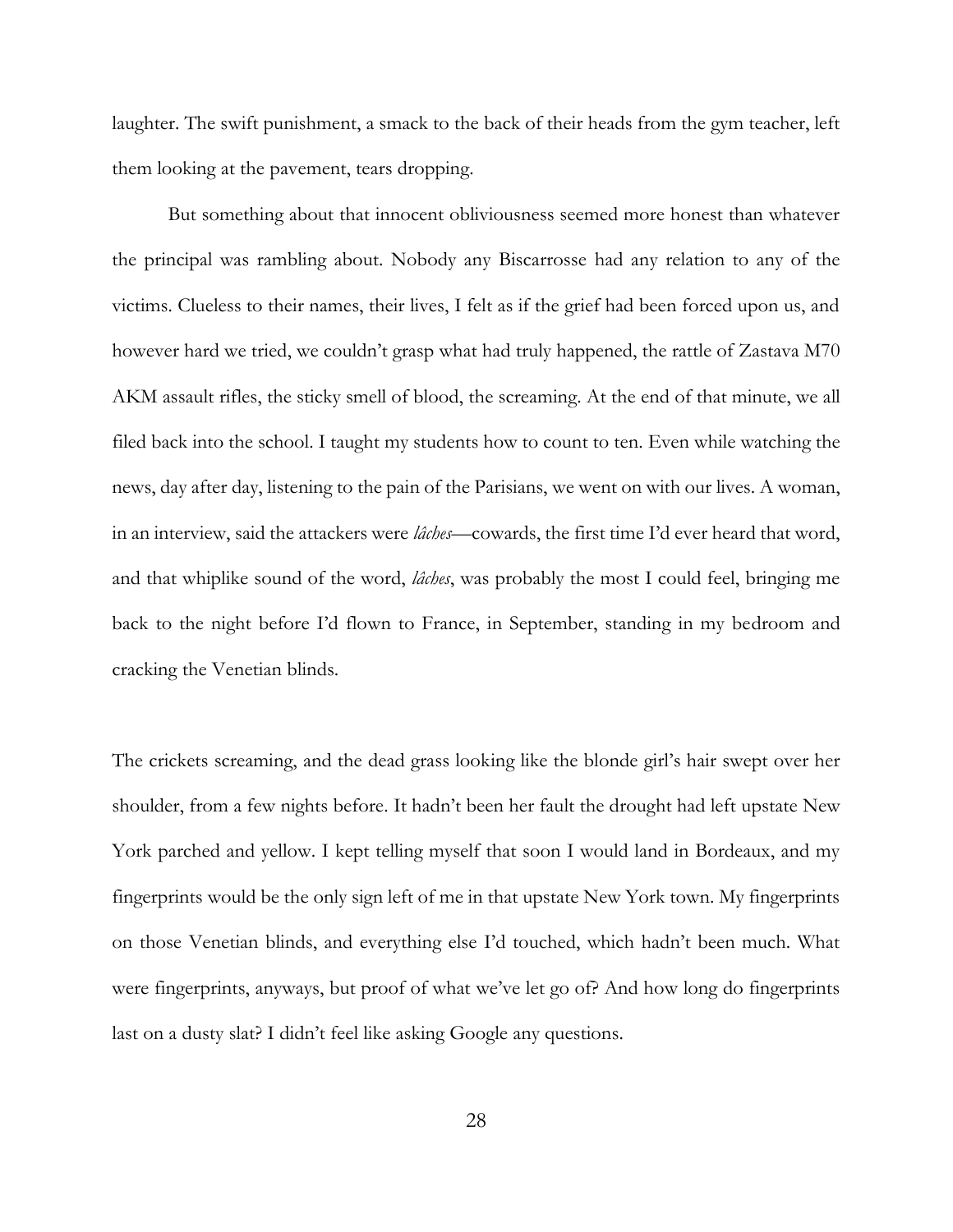I would have a four-hour layover in New York in the morning, thankfully not nearly enough time to catch a cab in Brooklyn and back for my flight. I'd already made peace with Ela. Just twenty minutes before, we'd peacefully ended our skype call. We'd surrendered to the facts: I was getting on a plane in the morning, and despite my promises to visit one last time, I wouldn't see her. She'd asked me why. Out of excuses, I'd told her I was grieving my grandfather. Ever since he'd died in May, I hadn't been the same. That was what I'd said, and sure, I was a little sad, but his death had nothing to do with my emotionlessness, or why I'd never made the proper arrangements to see Ela. But she believed me. She didn't have much of another option, especially considering her hopes of working with trauma victims.

I remembered, just before pulling my fingers out from the Venetian blinds, contemplating my grandfather's old white Volvo tanning in the driveway, still with the Quebecois license plate clinging to the bumper. Back in June, I'd unpacked the six cardboard boxes of walnuts. My grandfather had been a lumberjack, but he'd never chopped down his walnut trees. At least, that was the romantic was to say it—he did, one year, have to chop one down. We'd been visiting, and I remembered him slicing the bark off with a knife, showing me the tunnels the beetles made, eating their way up the trunk.

I could've spent the whole summer bunkered in my bedroom behind those cardboard boxes, waiting out the drought, surviving on walnuts. But I didn't crack a single one.

I didn't know where the vice had gone. That was how my grandfather used to do it: he wedged the walnut in the vice, and spun the handle. As a kid, I could spent hours cracking walnuts alone. I loved how slowly I could break the shell. How I could control its splintering,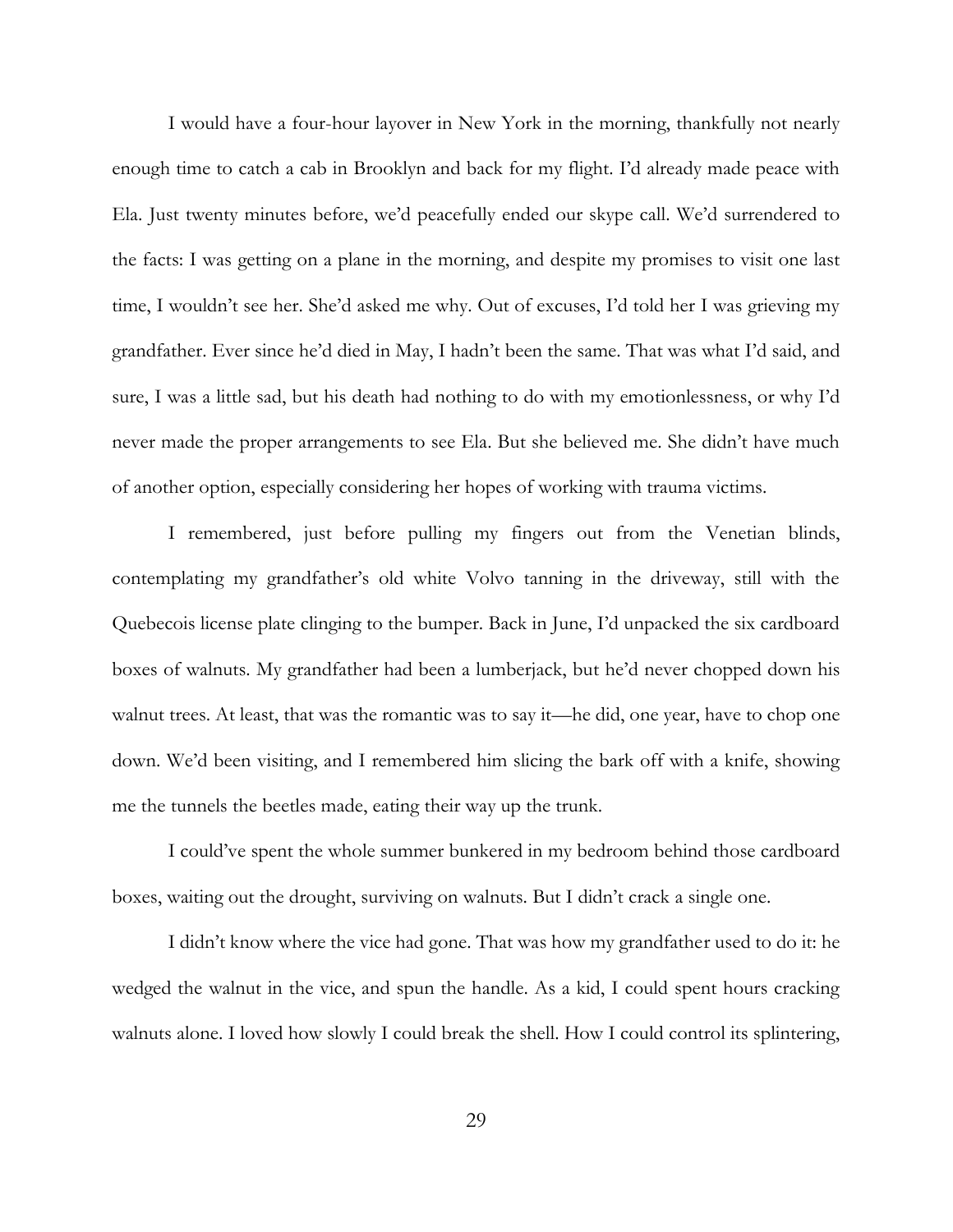watch the opening of that soft, dark covering. Sometimes I just cracked them without eating, and made piles of walnuts for my grandfather.

But why hadn't I gone to Brooklyn? When I'd left Ela in May, I was sure I'd loved her, but after the funeral, something happened. Something crept up on me, something I could barely wrap my head around. I could feel it those nights I took the landline and walked down the street, talking to Ela, walking all the way to the stop sign, where the connection got fuzzy. Sometimes all I wanted to do was keep going, to walk into the crackling silence.

But about my grandfather: I never had to say much more to convince Ela. The less, the better, because while alive, he was cruel with me. Since I didn't talk much French, he used to say I would never go to college. I remember complaining as a kid about going on visits to Quebec, and my mother saying that my grandfather was a sad man. That's what she said: Your grandfather is a sad man. Later, she told me about him growing up without a father, and then I understood a bit better.

Still, he should've seen me this summer, reading those old Quebecois newspapers in his backseat, an open French dictionary on my knees. But he died of lung cancer—an awful way to go according to my mother. Despite my promise to never touch cigarettes, I bought my first pack in June. More out of curiosity and convenience, probably, than grief.

Curiosity because my grandfather was my first dead guy. Nothing the doctors said could explain his death, and the only way I could even begin to understand it was by taking up the cause: the blue smoke of his that never ever quite reached the ceiling. Convenient because it was good training for my future country of residence.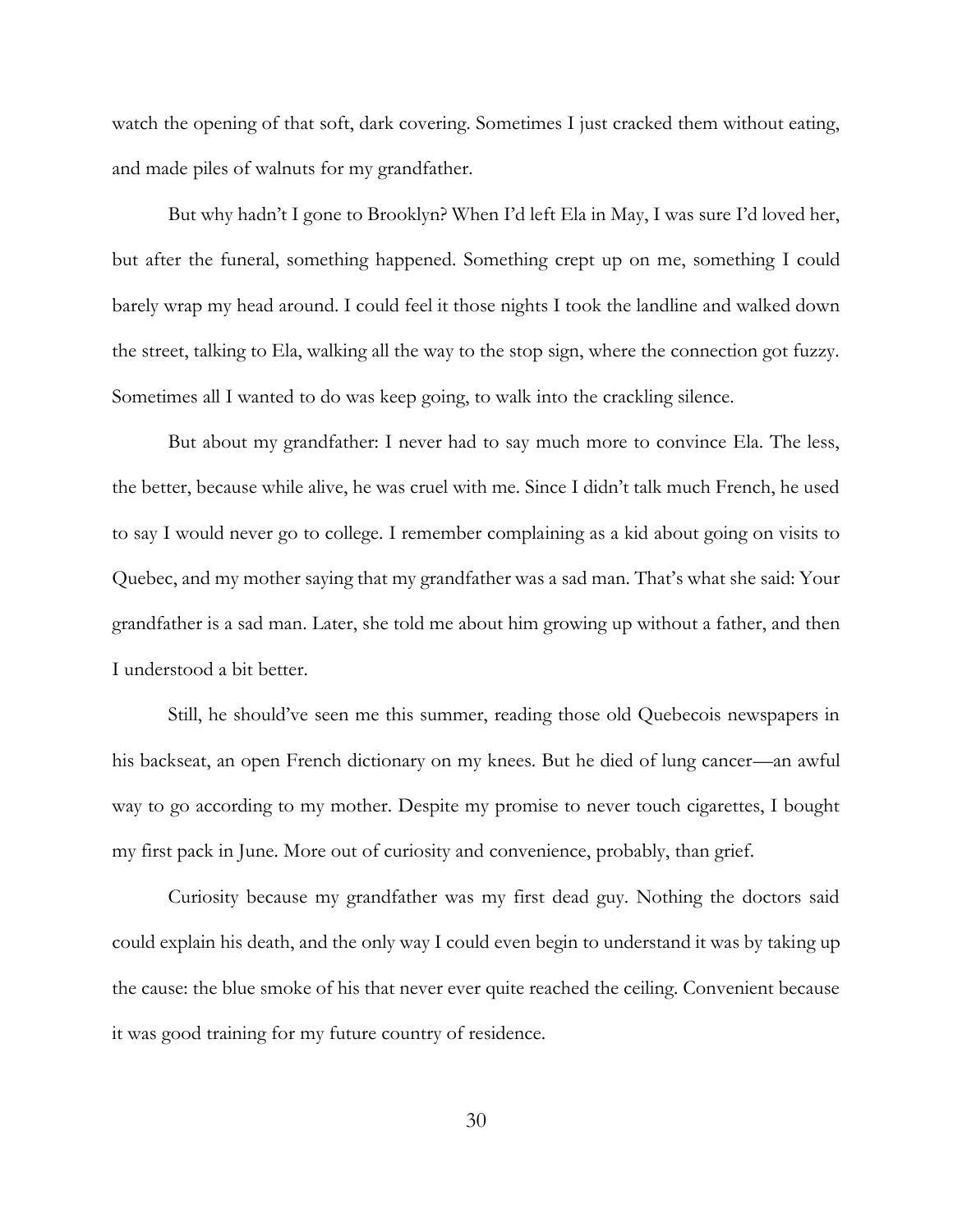I was flushing butts down the toilet the whole summer. Even after the day my mother said she'd rather die in a car accident than in a hospital. We were on the highway, just after walking out of the grocery store to this shaggy mutt pissing on the license plate—still Quebecois because my mother hadn't yet registered the car in New York—the *v* in *je me souviens* dripping yellow, me holding my mother back from kicking the dog.

In the car, I had this vision of both our faces shattering the windshield. My mother held the wheel tight, and when she changed lanes, I closed my eyes and looked away. When I opened them, I was staring at the rearview mirror. I spent the rest of the drive wondering how objects could possibly be closer than they appeared.

It was strange, having those boxes of walnuts sagging around my bedroom. It smelled just like my grandfather, like wood and rain, as if he were lying here, just above the boxes. But I couldn't say his death made me sad, even if I did say it, to Ela's face over the screen.

Perhaps things would've been different if I hadn't lived with my mother. How was I supposed to introduce Ela? She wasn't my girlfriend, I wasn't her boyfriend. Plus, halfway through the summer, my mother asked me if I was running around with more than one girl. We had just parked outside the house. I had a foot in the Volvo, a foot in the driveway.

Sure, there was a girl who had sent me a nude of her lying over a lemonade-glass towel, and asked if she could come over. But I had apologized about my broken cellphone camera it wasn't broken, but I had no idea how to take a nude—and said I was living with my mother. Another gave me her business card after fooling around in an alley behind a bar. Then I walked home just as the sky began to lighten, and the façades of buildings looked like bruised skin. But I didn't sleep with her, or any of those girls, except for the blonde. She came over while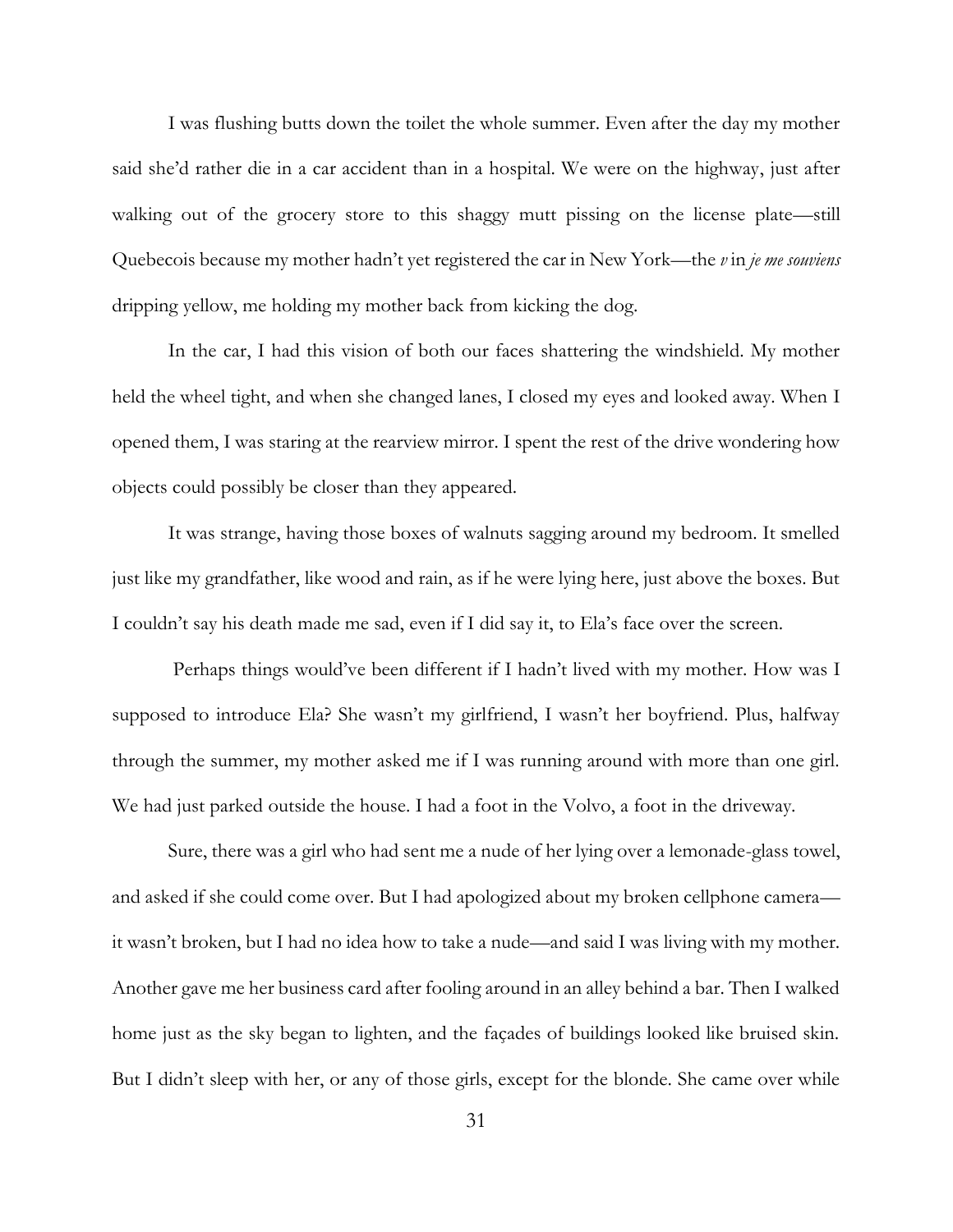my mother was asleep. She barely existed—the next morning, when my mother asked about the noise, I said I was doing jumping jacks.

I studied a toad flattened in the gravel, and had my second epiphany: there was no better place to tell a lie than halfway out of a vehicle. Something about not being fully in the car, not fully out, made halves of everything, even truth.

Was it possible to be half-sad about my grandfather's death?

Perhaps. After all, one night, I did have a dream about him. We were standing in that very room, surrounded by those boxes. He was rolling a walnut around in his fingers, the way he did before he put it in the vice. It was pouring out, and I could hear it loud and clear, the rain hitting the ground. He went over to the window, bent down one of the Venetian blind slats, said it was raining nails, one of those old Quebecois expressions. I got up and rose the blinds, and looked out. Nails, real nails, were clinking all across the street.

But that final night before I flew to France, I lowered the Venetian blinds one more time. Outside a lawnmower buzzed in the neighborhood, and the hot sky spiraled in a silver sheen like a UFO hovering above the houses. And then Ela called me.

She said she had a surprise for me. She told me to wait a second, and suddenly, over the phone, I heard this thick and scattered flurry, just like how I imagined the static past the stop sign. I didn't have to ask her what it was, or where she was, at her window ledge, at the edge of her fire escape.

It's raining, she says, it's finally raining. Is it raining there?

No, I said, it's not.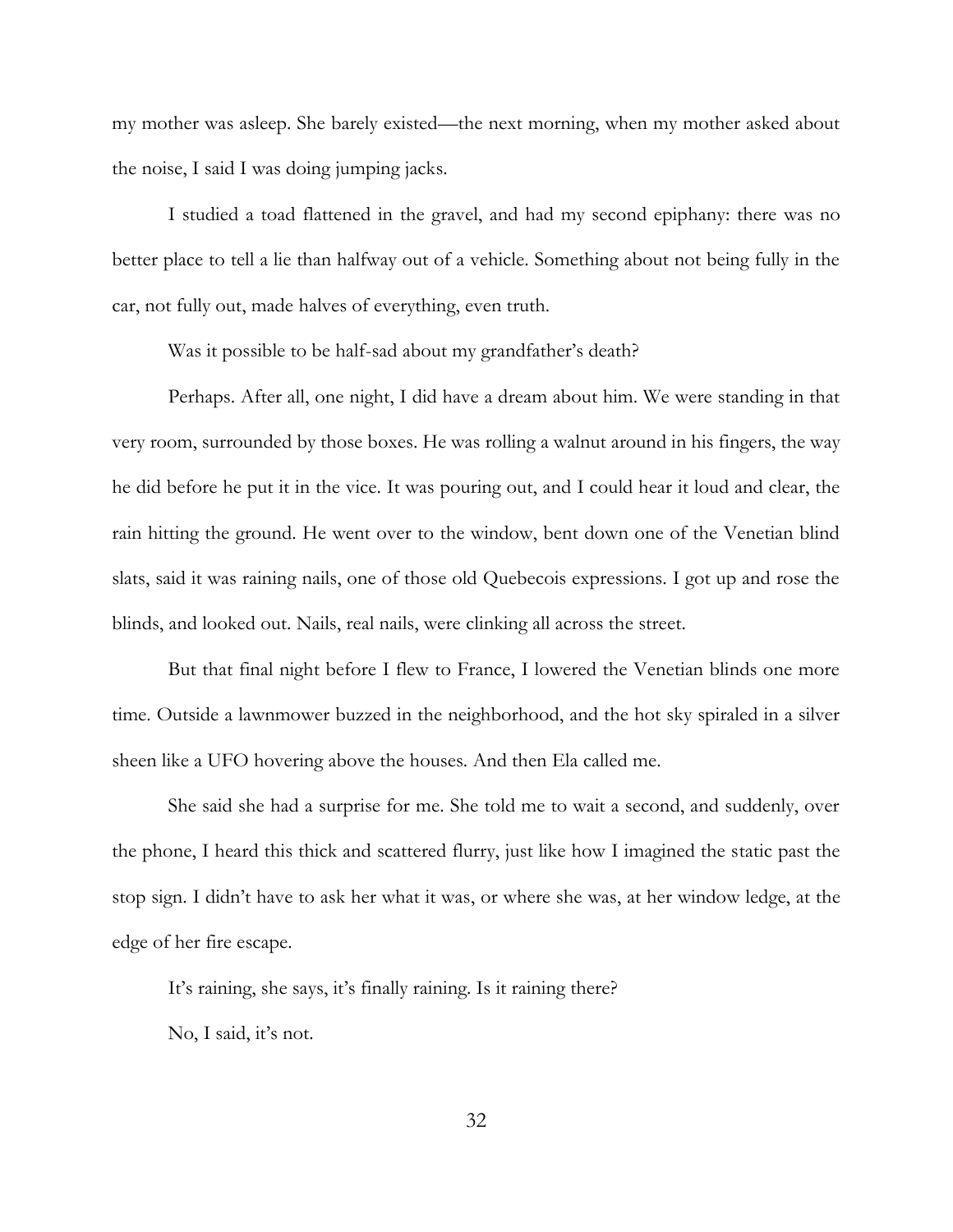I let the Venetian blind go, and felt, suddenly, the need to apologize to her. She asked me what was wrong.

Nothing, I said. After a moment, I told her I had to pack, the last thing I said to her in New York.

After sitting in the Comptoir Voltaire two weeks ago, even I couldn't understand how much I had escaped. My death, or Giovanna's body in my arms, or broken glass in my hair, the ringing in my ears for weeks, the fear of smoke for the rest of my life, the fear of sitting at a table. How impossible it was, to wrap our minds around a certain hour at a certain corner where only, perhaps, a single hair of mine was left.

Perhaps one of Giovanna's hairs was also laying around in the café. Perhaps they both were incinerated, or swept away by the wind, long before that man came in and excused himself for interrupting dinner.

But I wasn't sitting at a table on the thirteenth of November in Paris, across from an Italian woman from Verona I wished would transform into Ela. I was sitting on a couch in Biscarrosse, so safe it made me sick to my stomach. Was this how Tintin felt, at the end of all his adventures? Like he'd just barely escaped the end of his life? After all of the twists and turns, did he wonder why he'd come out alive? Perhaps everything was dependent on place, not only love. Ela wasn't in Biscarrosse, and I wasn't in Brooklyn, and we were slowly becoming parts of different stories, ones in which each of us only appeared in phone calls, in slips of video, in photos, and neither of us had enough sway over the other's life.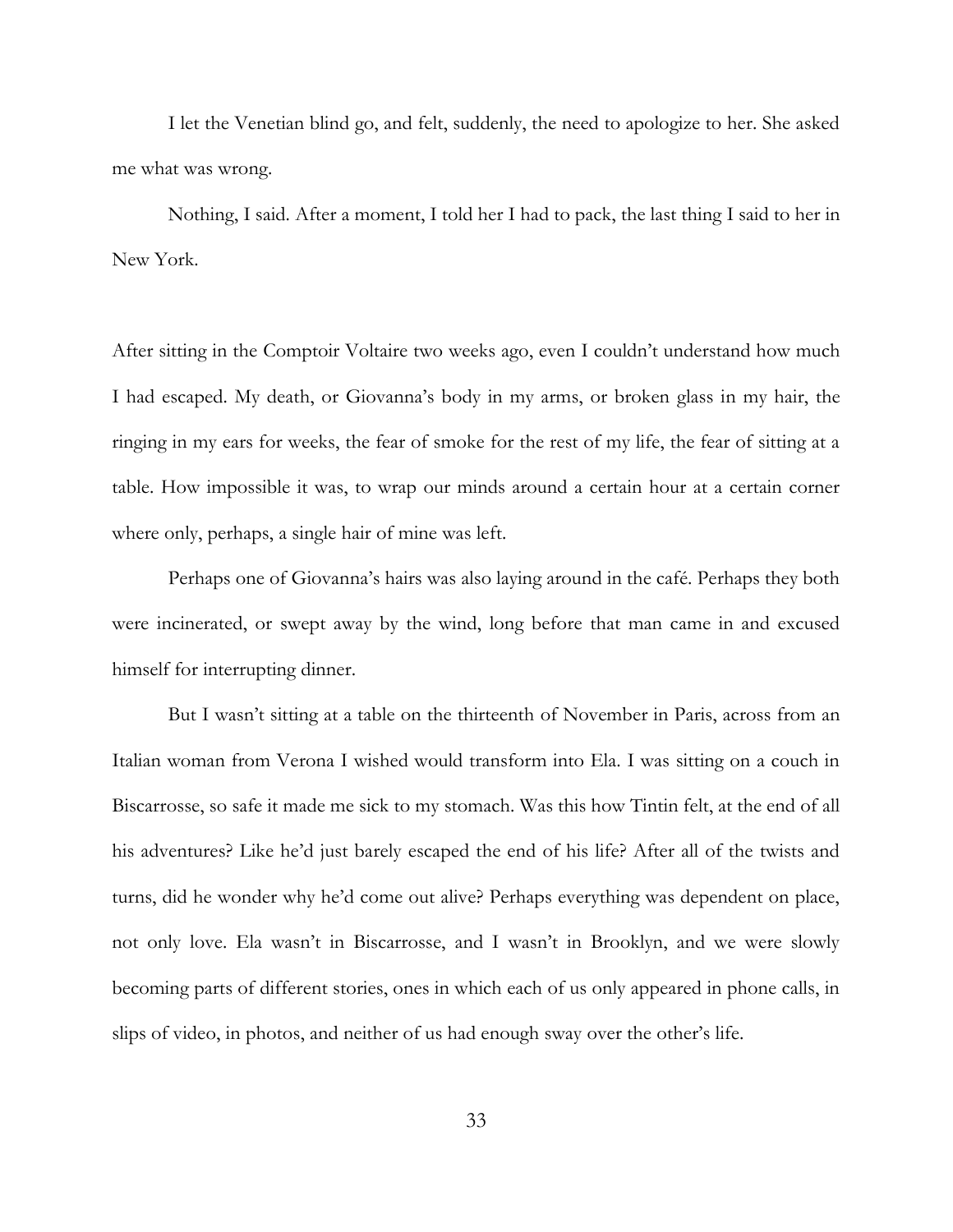Just a week later, Ela wrote to me saying she couldn't travel halfway across the world for an imaginary man. I read that email in the morning, while putting on deodorant. It was the cheapest one at the store, and smelled suspiciously of gasoline. My unbuttoned shirt, the stick under my arm, I reread the email over and over. I looked out the window. I emailed the principal and let him know I had a fever, and was stuck in bed. Not a kid in Biscarrosse learned a word of English that day.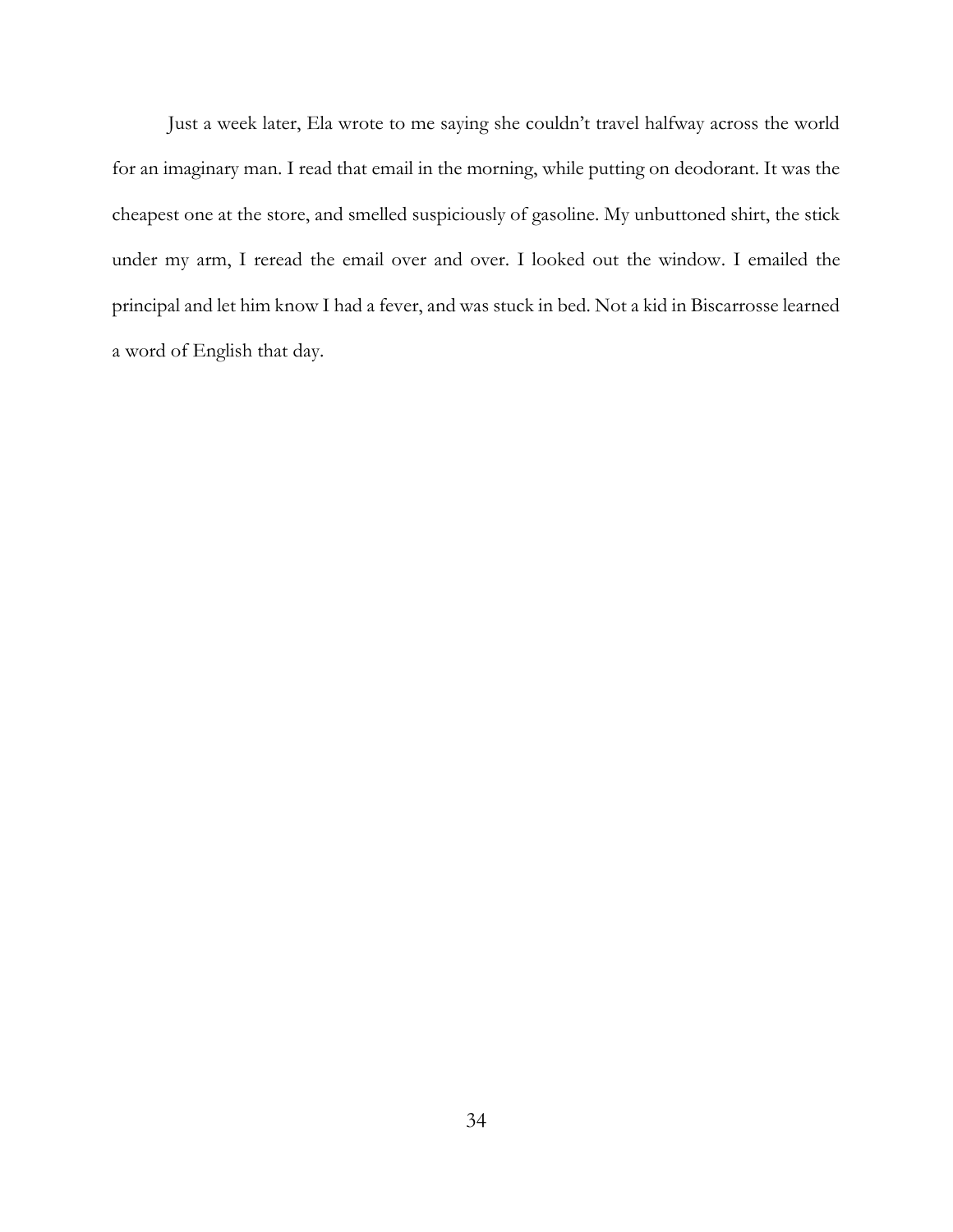The month of December, I looked at two photos.

I click on the first. Behind Ela, wire hangers held blouses in the closet. Her bedroom door closed, scarves and jackets lumping off rack hooks. The room's color, a pale yellow, made me wonder if winter sunlight broke like cheap eggs over the white walls. She arched on her knees on the bed, her left hand behind her back, her right gripping her thigh at the groin. She tilted her head to the side and looked at me, or the computer camera, from above. Impossible to see her eyes, though open, before meeting her I'd thought that hazel was just a nut.

Her legs made lines at the hips, inwards. The same lines at the inside of her elbows, and under her breasts, and in her hair. I had this epiphany, long before I looked at this photo, even before I flew to France, that Ela was the most beautiful woman of the twenty-first century.

Some guys might've gone out to celebrate, but I laid like a basketful of stale baguettes spilled over my bed, paralyzed with fear. If it was true that Ela was the most beautiful woman of my time, that meant that in a thousand years, in some wing of a clever museum, she could stand on a pedestal, just as the Roman statues did now. No wonder I was always afraid of her body. What did I do, facing the most beautiful woman of the twenty-first century? I flew to France.

It was too much to stand before a woman like her. Even if I could've smashed her to pieces, I realized, no chunk of her would contain the source of my agony. That terrified me. I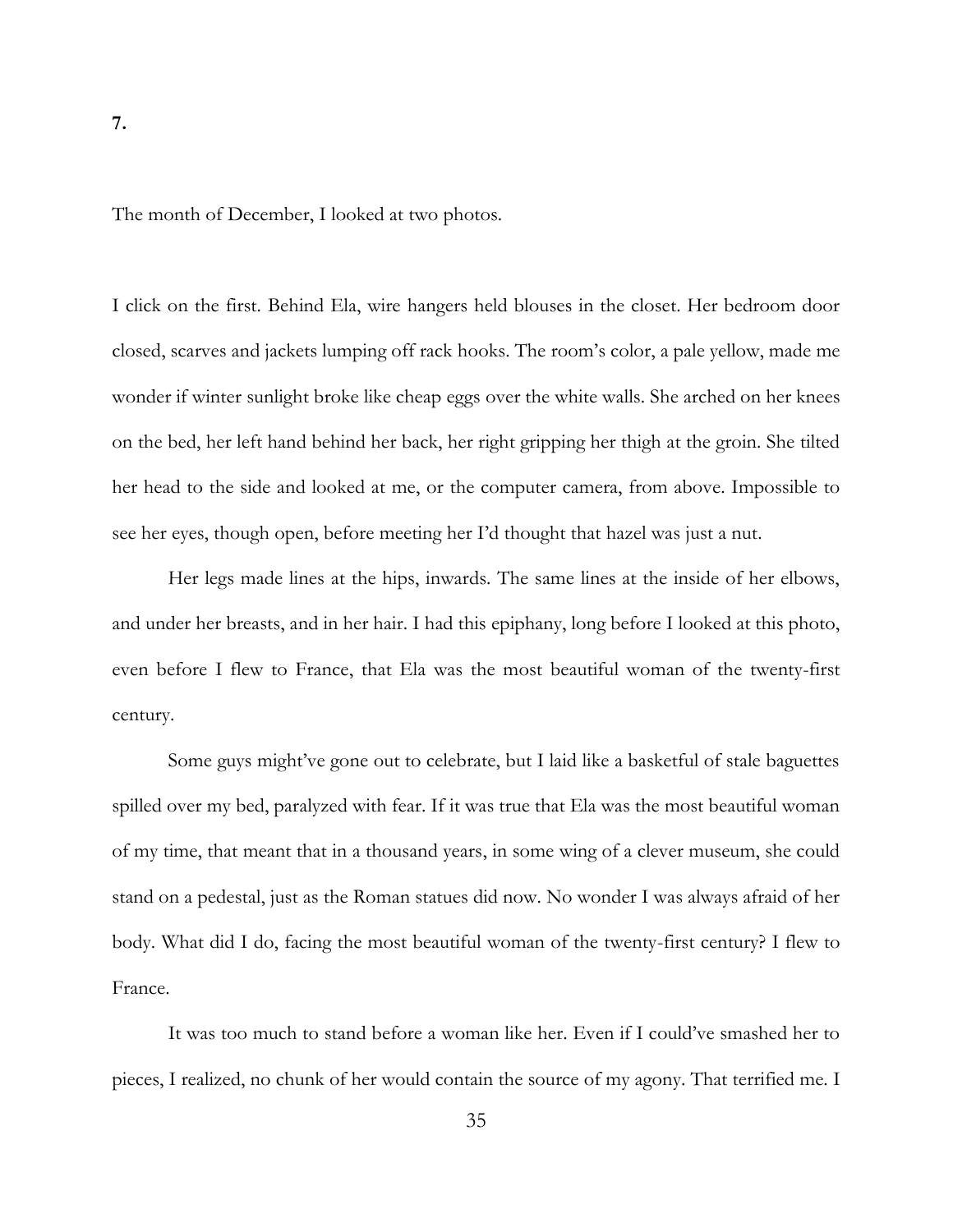could never hope to hold what drove me madly towards her. It made me wonder how art critics decided the beauty of those Roman statues. Was the beauty hidden inside that marble stomach, or marble nose? Could I plunge my hand into a Roman statue and pull out the stuff art critics said? Or were they just imagining all of this beauty, without any proof? I was a man without proof, trembling before a woman. Perhaps it would've all been easier if Ela had been a walnut.

I could've placed her in between the teeth of the vice, spun the handle, and cracked her open. But that wasn't how love worked. That wasn't how beauty worked, either. But those past few months, I'd been trying to see just how far I could go, how slowly I could spin the handle. But I wasn't trying to break her anymore. I was trying to loosen my grip while also retaining her, and every month, I gave the handle a little nudge to the side, waiting for her to drop out.

I also sent her a nude. I couldn't figure out how to use the countdown for the tablet camera, so my arm stretched across all of my attempts, tan lines at the elbow. Behind me, there was white, unnatural light which must have also been the sun, even though there barely was any in Biscarrosse. I didn't know how to look sexy, but I knew she liked my fingers, so I laid them over my stomach, as if waiting for something to happen.

The second, taped to my wall, a photocopy of a photo my mother had shown me six months before, after the death of my grandfather. His father, my great-grandfather, had stared at me while my mother, looking from the photo to me, had murmured that we were like two drops of water. It was the first time I'd ever seen him, and I wondered if my grandfather saw his face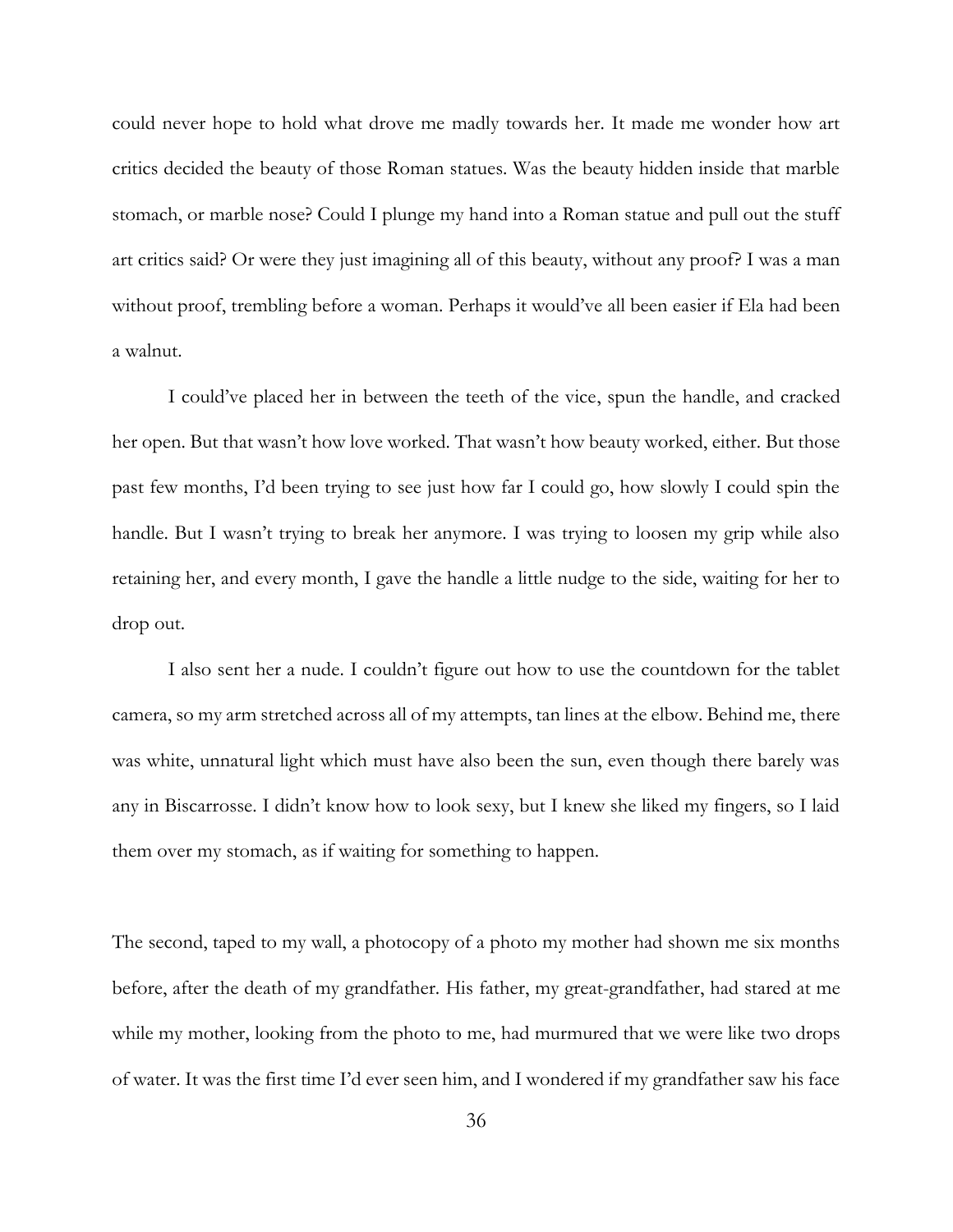in mine or my face in his, because my grandfather also saw him as I did, from the photograph, his father having died in 1917, a few years after he was born.

My great-grandfather was also a lumberjack. He served as a private in the Canadian Forestry Corps during the first World War, in the Bordeaux region. I'd written about him in my essay, expressively writing *Bordeaux*, and that *my* great-grandfather had lost his *hands* to a sawing mill. How could they have possibly rejected me? He'd given his hands to the wood production of the French forces, and left my grandfather fatherless. It would've been immoral not to accept me.

The photo was a portrait from the second button of his jacket to the top of his head, where his red hair—a dark grey—was erect, combed upward. Only head and shoulders, a bust, one-third of a man, perhaps les considering the lighting, the photograph full of shadows. His jacket sleeves were creased into dark cuts. The left side of his face was toned the grey of wet concrete. When I looked at his eyes, they were so beady and dark and temporary that they resembled two windswept grains of obsidian sand.

The only thing about him that didn't avoid the light was the chain of his pocket watch, dangling out of his breast pocket, and the right side of his face, which was caught in a flash of white that carved around his right ear like the edge of a bright moon against the grainy black curtain behind him. I saw what my mother saw: we had the same nose, eyes, ears, and chin, but I also saw a man not so different from a silhouette, a man who was barely ever there, who was nearly nothing but a myth.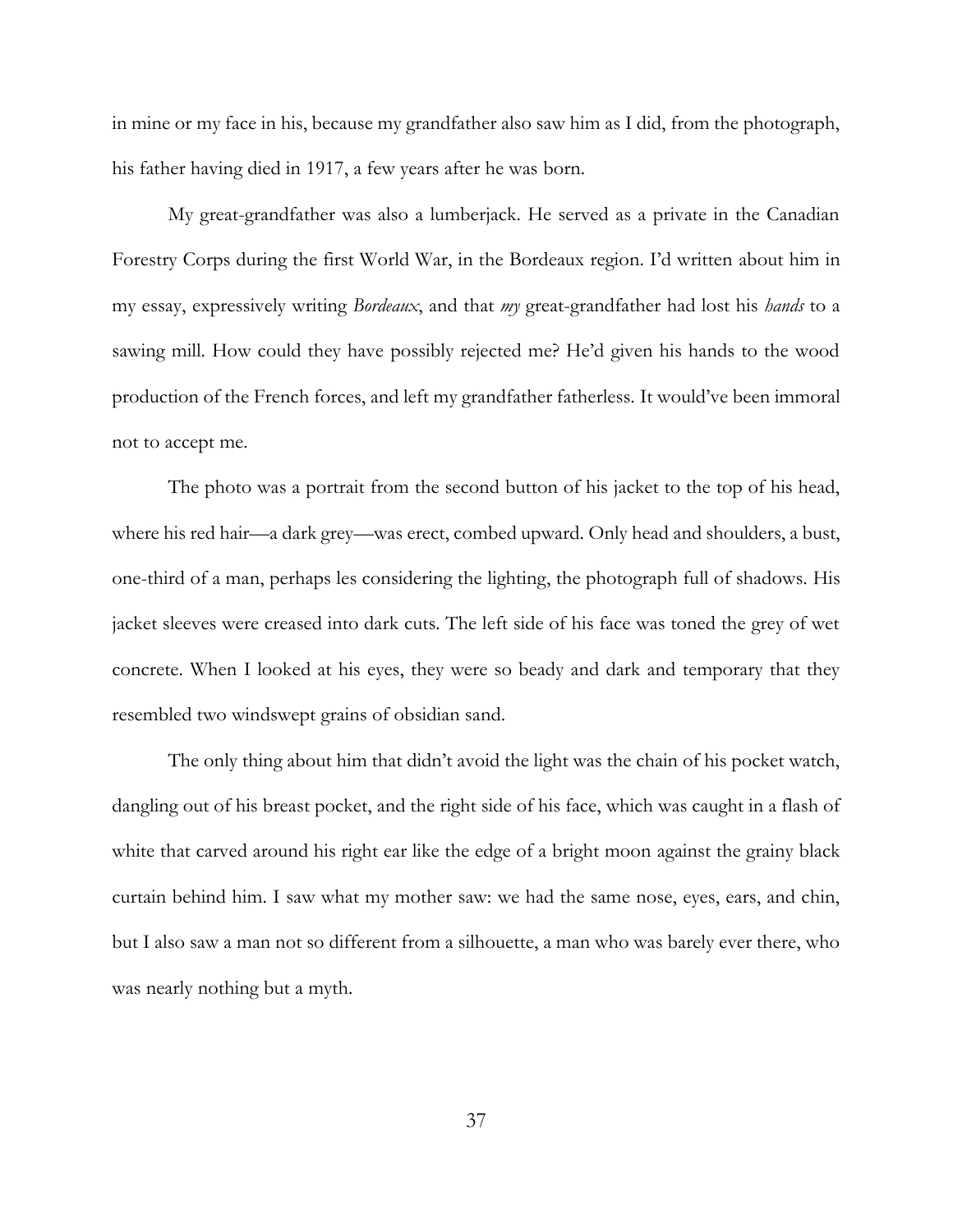I kept him taped to the wall. I wasn't sure why, but perhaps because he'd once been there, in Bordeaux. Even if I used him to get hired for a job, now that I was in Bordeaux, I understood: his footsteps were out there, somewhere, in the forest.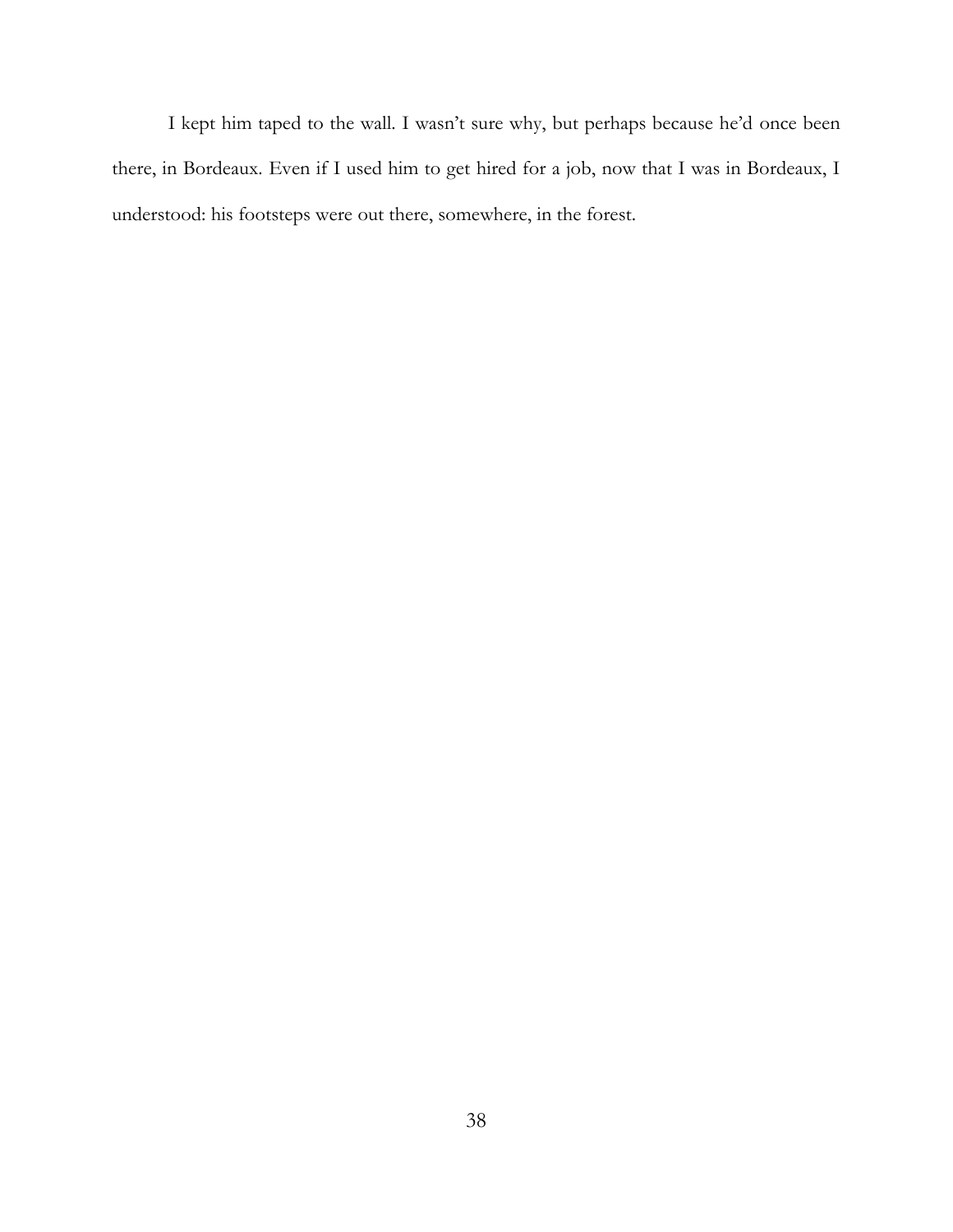Alphonse, the only French guy Franz and I met the entire time we lived in Biscarrosse, drove a Renault van. Its green paint job, as though smudged by forests and swamps it had sped through, and had never washed off, made me feel as if Alphonse had come a long way, across all of Bordeaux, to meet me. Born and raised in Biscarrosse, after working in a hotel by the Pyrenees over the past few months, Alphonse was back. He always called and said he was ten minutes away, his windows down, the air humming in the background, but arrived a couple hours late, with something special, a little bit of hashish, a bottle of liquor. He came at a convenient time in my life, and in the life of Franz, who seemed to now be in a downward spiral, ever since his failure to secure an apprenticeship with Alejandro Jodorowsky.

I got to know the van pretty well. The jammed sliding doors, and the backseats torn out for a moving job, the rest of the van swayed back and forth behind us like an empty room on wheels. Often we joyrode to the outskirts of the village, further than I ever went on my Schwinn. Though, I doubt Alphonse would've called it joyriding. He always made up small excuses to go wherever we went, then took the most roundabout route. The only exception was the day we went looking for a new pack of tarot cards.

At the apartment, Alphonse had taken down Franz's tarot cards from the shelf, and lit one of those tall incense candles. The mood set with that stink of oily earth, he'd had intentions to read his own cards. He didn't want to wait for Franz to get back from his classes. Then Alphonse went to the bathroom, and I'd gone into the kitchen to find something to eat. I stuck my head out the window, felt the wind, and ripped a baguette bite by bite. Something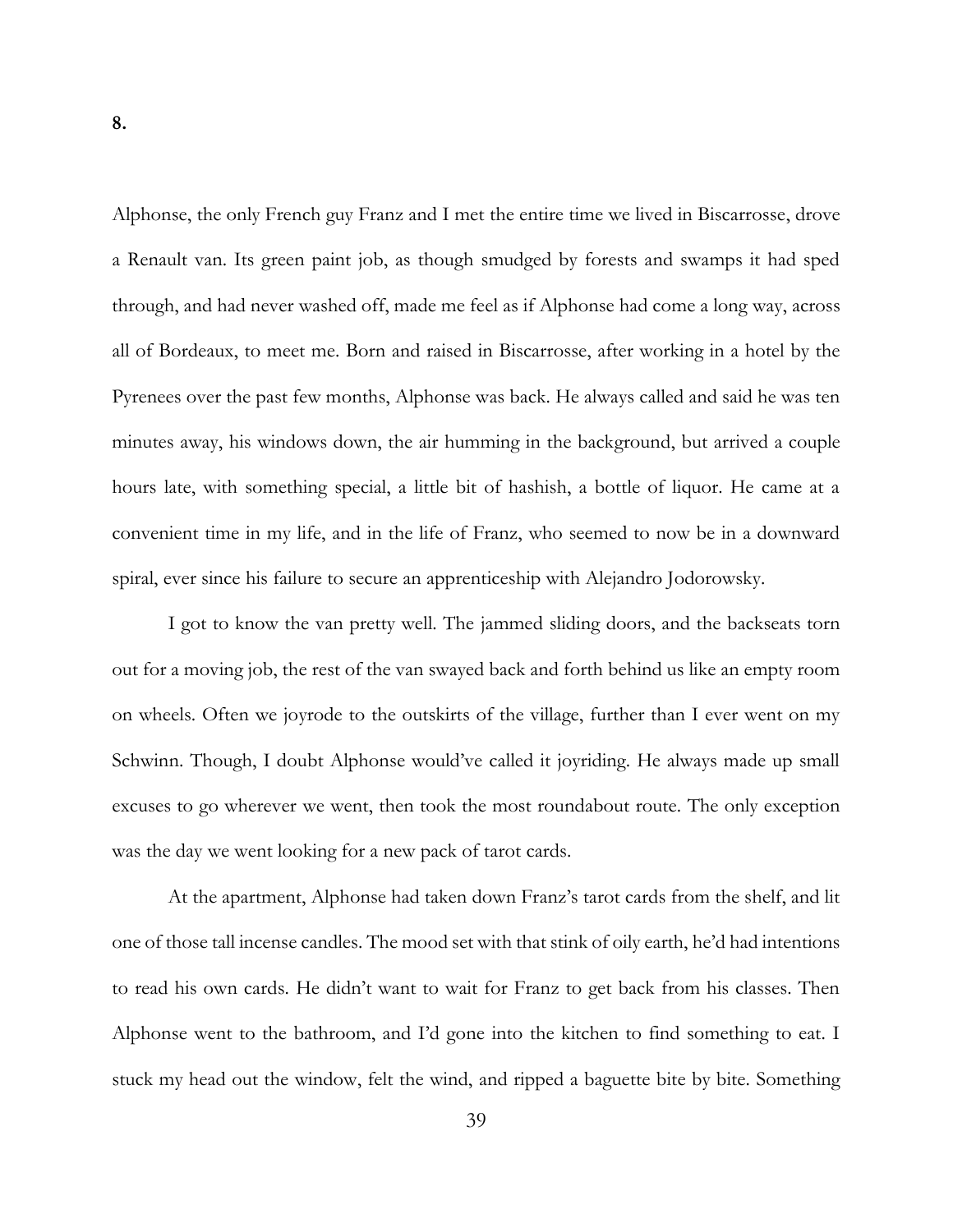knocked over in the living room, but I kept stuffing my face, wondering what I was doing with my life.

Everywhere I turned there was a Frenchwoman. At the supermarket, I tried to memorize the fingers of cashiers—which had rings, which didn't—while they speedily ran up my groceries. The only thing they slowed at were the expensive juices with unresponsive barcodes, and still, I couldn't tell if they were married. Later, in the kitchen I chugged those juices, a hand gripping the counter, as if the thick redness of strawberry-banana could course through me, fill that hole that had gotten only bigger ever since I'd left Ela. Pot after pot of coffee, the grinds like a black magic powder, the six croissants I crammed down my throat, all consumed with the hopes of feeling less.

I looked at porn for the first time in years. Night after night I deleted my history, then woke up in the morning, disturbed by how quickly I also forgot the faces of the women, how they blurred instantly from my memory, perhaps because I always silenced their moans, because they didn't sound real, not as real as Ela. I wrote her messages pleading for her mouth, begging, to which she asked confusedly, Why my mouth? Perhaps I should've told her that in the mornings I stood under my shower until all the hot water dripped off me. That I was worried my blood cells had abandoned my body in search of one that blushed, that trembled, reacted to the world. The only patches of skin I ever felt were people's cheeks, in those brief kisses that were barely kisses. From my window, when the schoolyard filled with children, I got dressed, hoping someone might see me, vulnerable and unbuttoned. But nobody ever glanced up.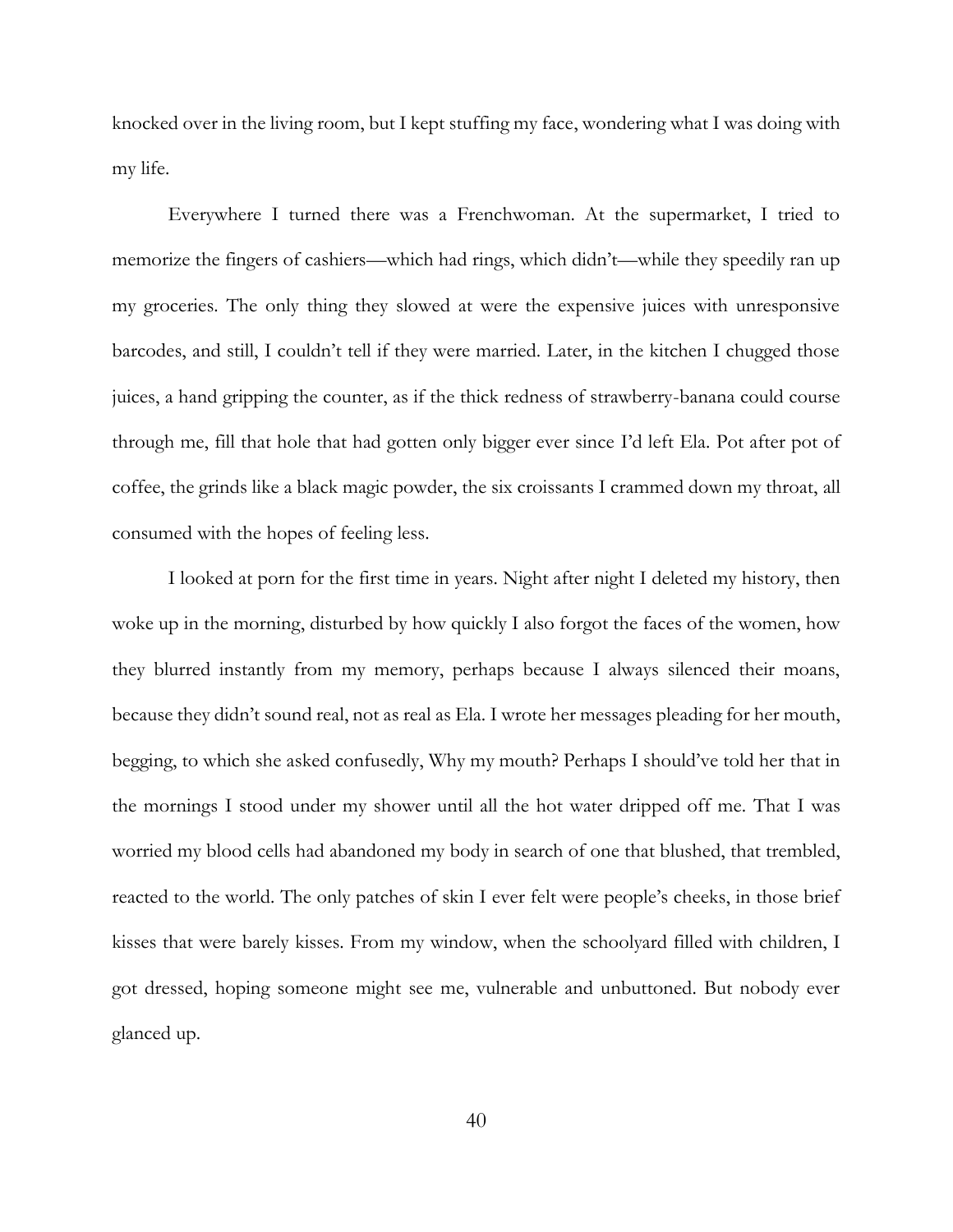Alphonse came out of the bathroom with his black hair gelled and combed back over his head. His hair looked like one of those old school motorcycle helmets. He gave a yelp and ran out to the living room, then into the kitchen, and filled two glasses of water. He ran back into the living room, and there came a splatter, then a steamy sound.

I walked out and Alphonse sat in his bleach-spotted jeans and leather jacket, brooding in front of a pile of wet, charred cards.

Next thing I knew were going full speed to his barber, who had a pack of tarot cards lying around the shop. They wouldn't be the same tarot cards, but Alphonse was determined to replace them. I thought this might be the last straw for Franz, to lose his tarot cards, those cards he studied at the dinner table, as if he reading his own future.

We flew up one of those narrow French roads seemingly perfect, despite the two lanes, for a head-on collision. Trees slapped the windows. Alphonse asked me to steer.

I don't have a driver's license, I said, as a car grazed by.

I just want to light this cigarette, Alphonse said.

I stretched out a shaky hand and grabbed the wheel, while Alphonse went about patting himself down. I felt as if I were threading his van through the eye of a needle at sixty kilometers per hour. I had no idea how many miles that was, which made me unequivocally American, but it felt fast.

Here we are, he said, and he lit up. Wind kept fizzling out the flame, so he rolled the window up, the air humming around us sealing shut.

I don't have a driver's license, I repeated, afraid the wheel might jump out of my hands.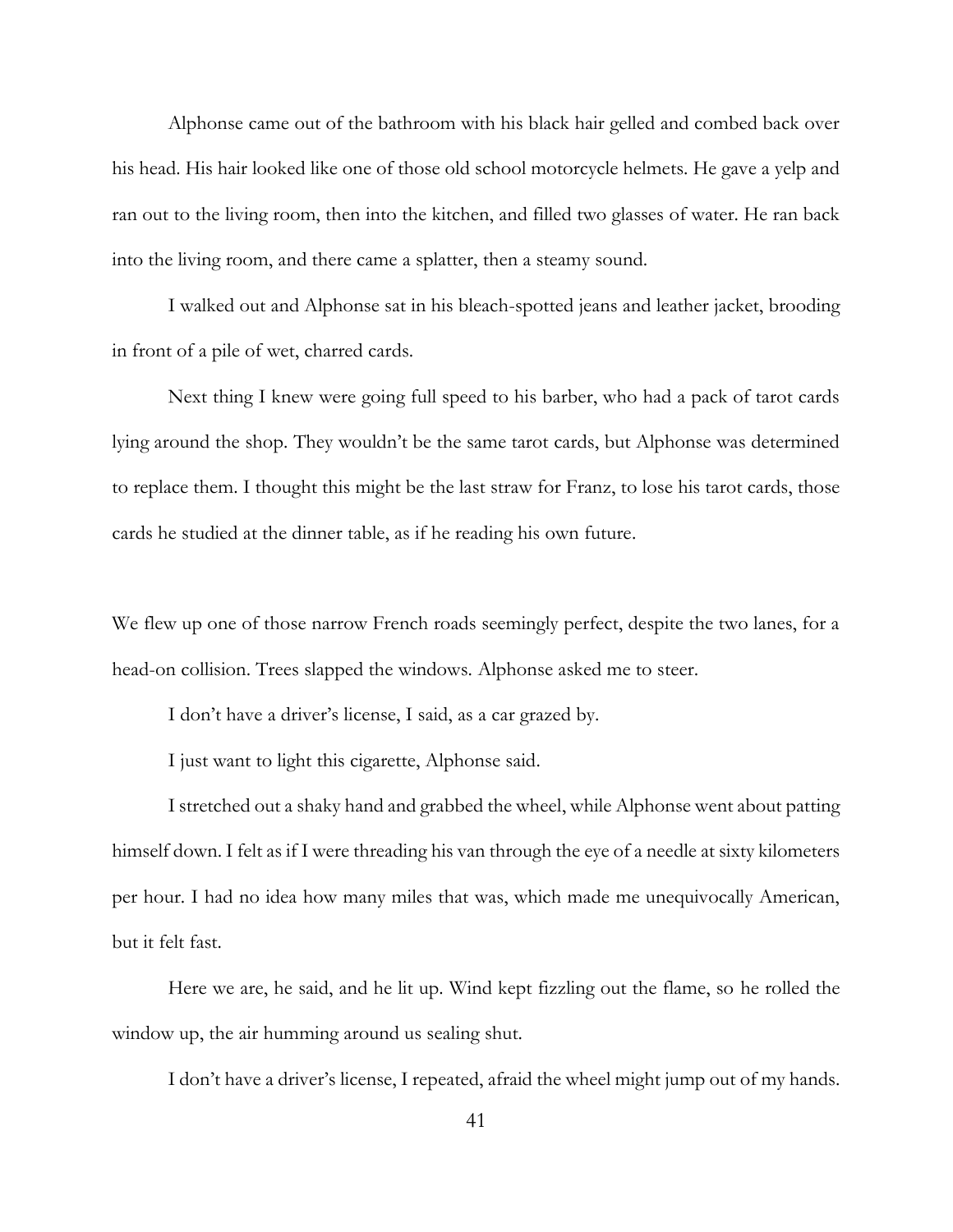This is a lesson, Alphonse said. He leaned back and let the smoke of his cigarette drizzle out, over the dashboard. He looked over at me and I felt him smiling as I kept my eyes on the road, the van bumping wildly beneath us, pebbles spurting out under the tires.

Finally, Alphonse plucked my fingers off the wheel. That was how he did it: one finger after another, because my fingers were tingling so badly I couldn't do anything but keep them clutched around the wheel.

You've got to stay calm, he said.

I told you I didn't know how to drive, I said.

No, Tintin. You said you didn't have a driver's license. There's a big difference, Alphonse said, as we rolled up the boardwalk. He parked in front of the barbershop. Inside, his barber was foaming up a man's face.

I'd never been inside a barbershop—my mother had always cut my hair, and in Biscarrosse, Consuelo agreed to clip them every couple months—and I wasn't about to go inside now. I must have saved thousands of dollars by never getting a haircut, and anyway, I loved a woman's hands flitting around my head, my hair falling in heaps at my feet. I didn't trust a man to have a razor anywhere close to my face.

I looked away, at the waves tormenting the beach. That was what they looked like, crashing, over and over, into the helpless coast.

I heard the doorbell and Alphonse came out, slotting something into his pockets as he slipped back into the driver's seat.

No cards, he said, as he stuck his key in the ignition.

What'd you put in your pocket?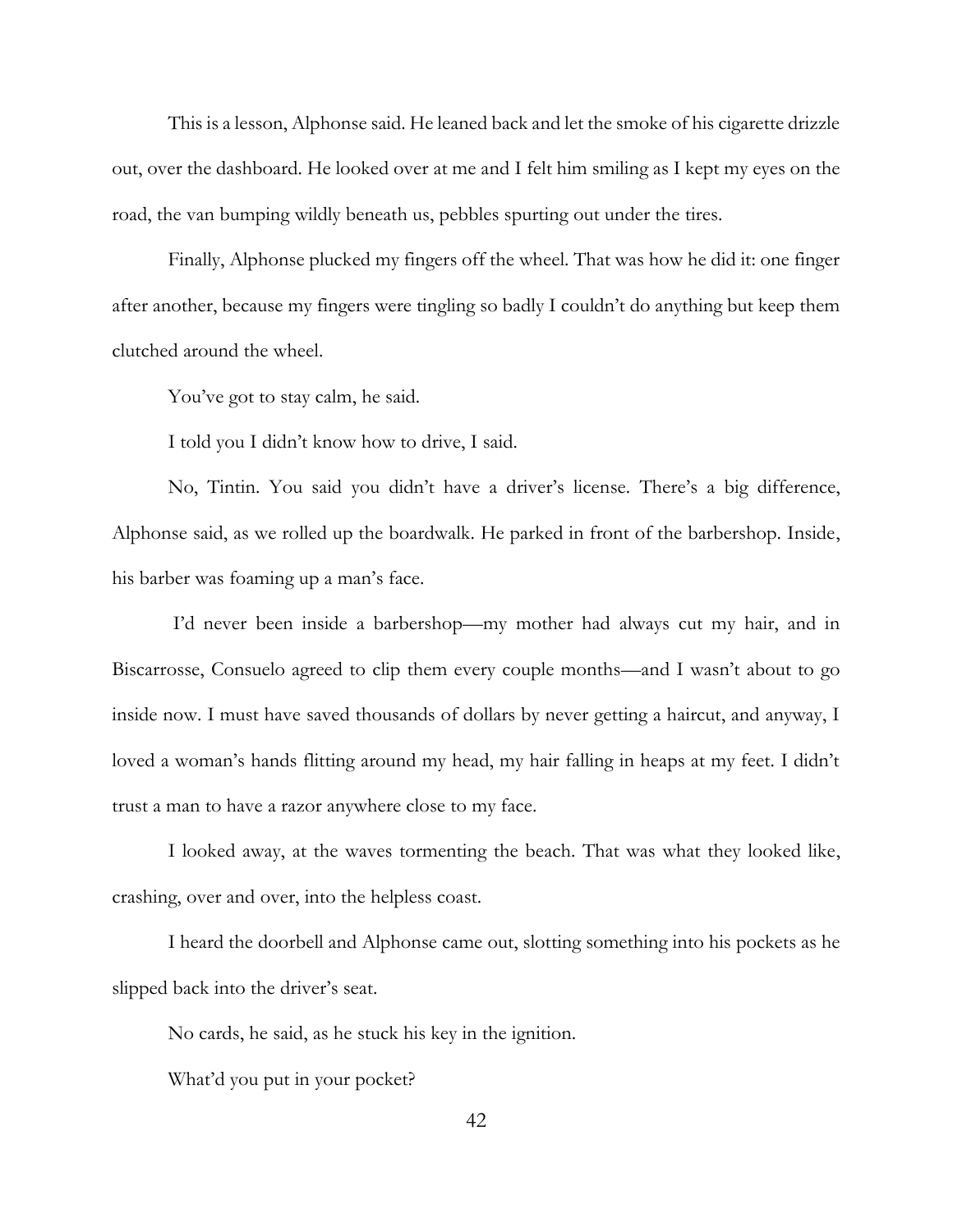Never walk into a barbershop and leave emptyhanded, Tintin. It's something for Franz, just in case we don't find these cards, Alphonse said.

I ignored the spookiness of his statement. Then I said, I don't think there's much we can do. These days he hasn't got anybody to read cards to.

He's got me, Alphonse said.

True, though, ever since his clash with Alejandro Jodorowsky, he'd started to bike to the ocean. I always turned him down when he invited me. I went only once, his ponytail flapped ahead of me like a bundled-up flag. He kept turning around and yelling at me to hurry, and when we got to the ocean, he told me I was slow. I told him, for the fiftieth time, that my gears were jammed, but he just looked on at all those torturous waves. Franz had suddenly become a man who wanted to get to the ocean as fast as possible. As for me, I was trying to get as far away as possible.

You know what? I might have some cards at my place, Alphonse said.

How far is it?

Not too far, he said.

About three or four cigarettes later, I was pretty good at steering. Alphonse parked outside a tall apartment building that seemed to have been carved from a block of granite. We'd just gotten to the end of a conversation about his girlfriend, who he'd met while working at that hotel, out in the Pyrenees.

She wants to be a model, and Paris is the city for it, Alphonse said, cutting the ignition. A surly look on his face, he took out his comb, pulled the teeth through his hair a few times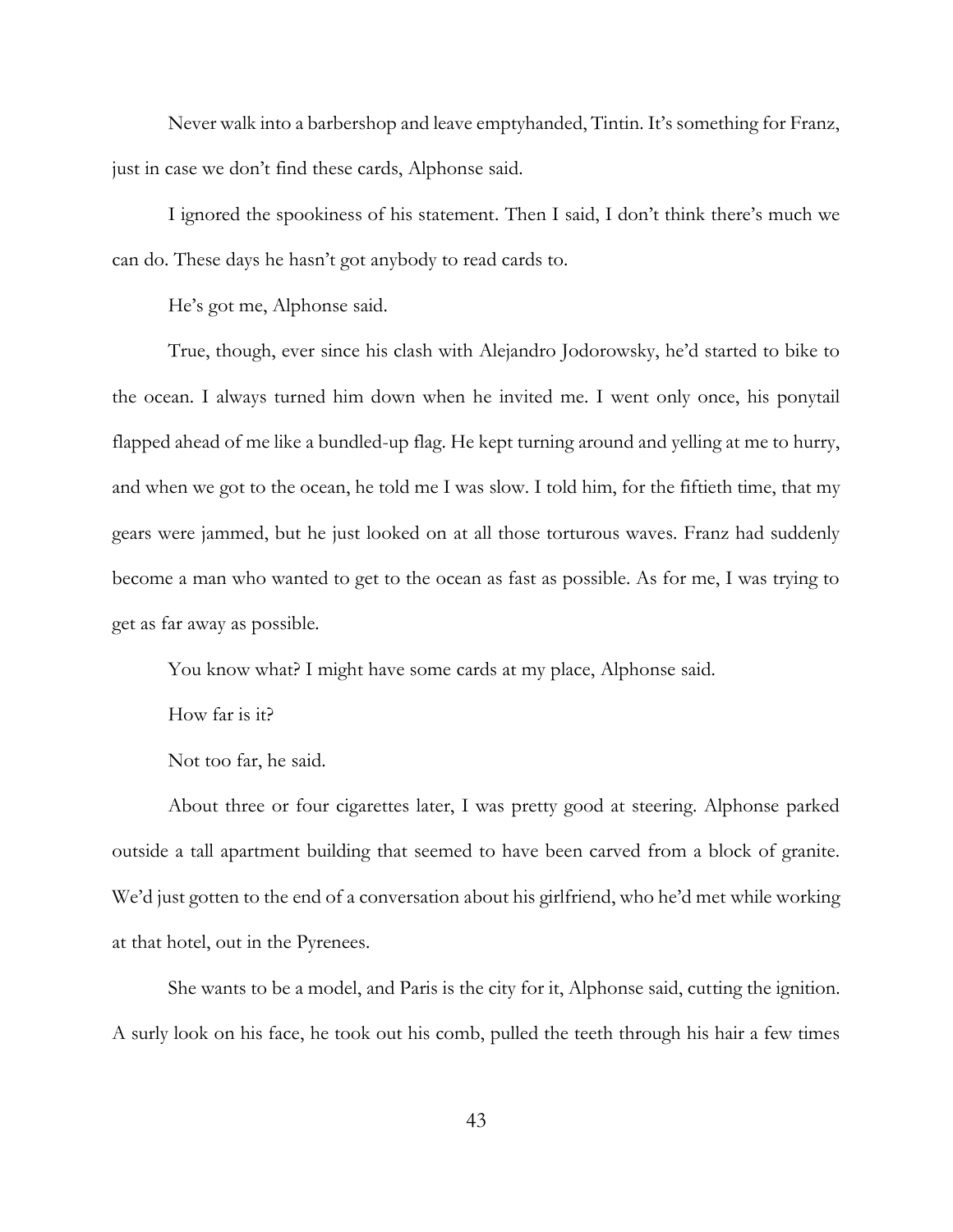on each side of his head, without a mirror, looking straight ahead at the windshield pocked with dead gnats.

Are you going to move to Paris?

It looks like I might have to. She had her first gig a couple months ago, but she hasn't had a thing since. Check it out, Alphonse said, skimming his phone for a moment. He showed me a photo of an advertisement for mineral water. His girlfriend sat at a café table and held a champagne flute. She had wavy, brown hair, and wore a silk blouse under a jean jacket. She's a Parisian, Alphonse said, so she can't stand the idea of living down south, which means I've got to be the one to move.

We walked up to the third floor, and filed our way into his studio apartment. He went across the room and flung apart the parakeet-patterned curtains. Below the window he had a desk, where a rubber chess mat was unrolled. A few pieces were strewn over the emerald and white squares, as if he'd been playing against a cloud, or himself. Soon, I would start coming to Alphonse's apartment almost every other day to play chess, but that came later.

On his twin bed, wedged into the corner, an ashtray rested on the pillow. The air reeked of a man trapped inside an apartment for weeks. Alphonse pulled out the drawers to his desk, then took down boxes from the closet shelves.

Check these out, he said, tossing me books he'd read at that hotel, French crime novels with men wearing fedoras on the front cover, or women running up thin, sunbathed alleys. I caught each one and leafed politely through the pages. I got the sensation that the books could've been blank, and still, Alphonse would be throwing them to me. I even got this image in my head of Alphonse on a bed, the Pyrenees in the window, as he turned blank pages, one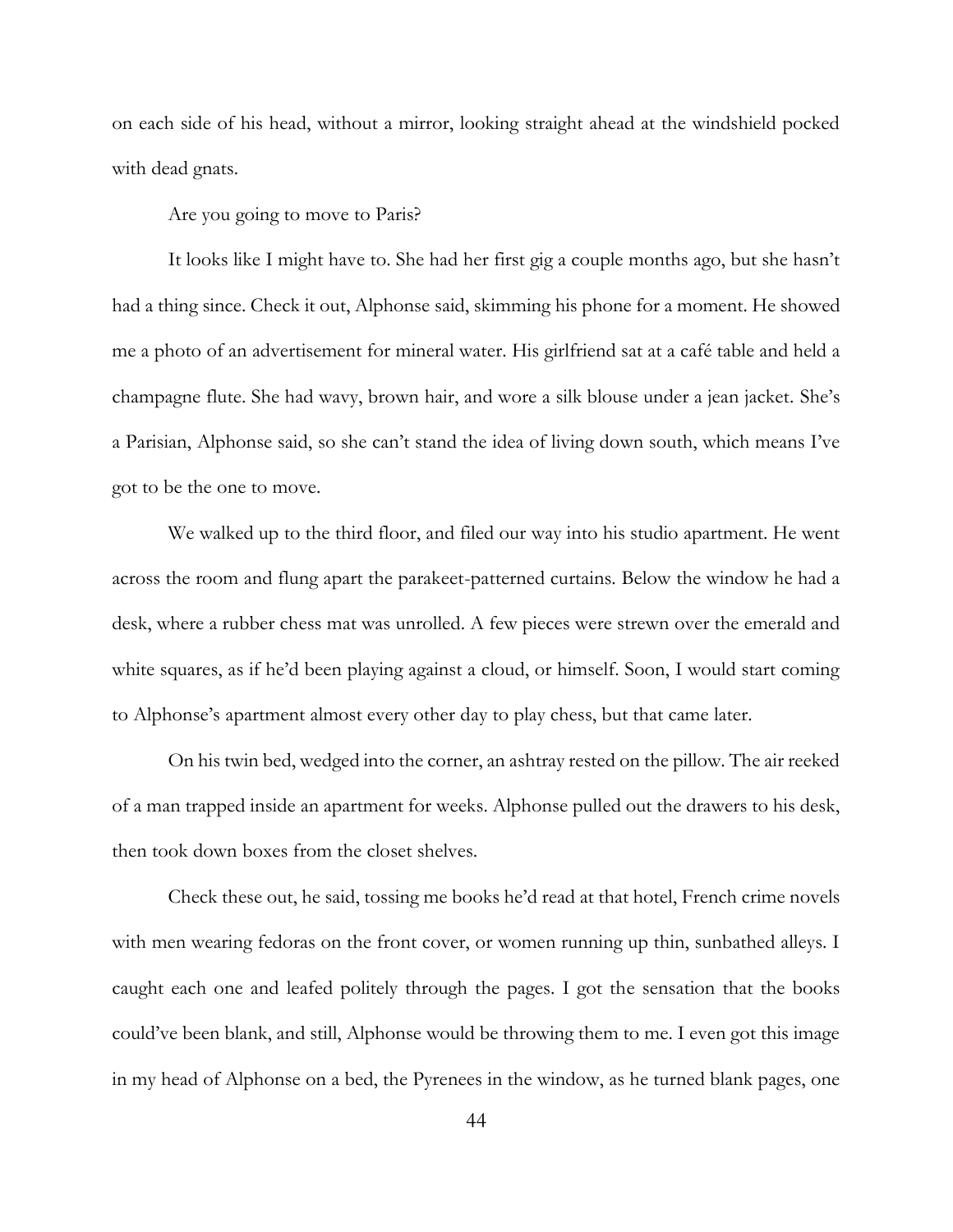by one, until the end. And that was what mattered, wasn't it? That he had turned the pages to the very end, and that he had finished the books.

I gripped the front cover, a man in a tuxedo rowing a boat into the fog, and flipped the pages quickly, the words flurrying by, as I experienced the desire to finish something, anything. It didn't matter what happened to the man in the tuxedo, or where to he was rowing, or what he was fleeing. But when I got to the end, I felt the same as I had at the beginning, only a slight change in the weight of the book, perhaps, as I shifted it to my right palm. I was suddenly terribly hungry, and wanted to eat something, anything, to finish a plate of food, to eat an apple to its core, the seeds and the stem included, right there, in the middle of Alphonse's apartment, in January, still thousands of miles away from Ela, still incapable of telling her how I felt. A few weeks ago, in Marseille, during the fireworks, I had sat on a couch in a hostel and written upwards to twenty, twenty-five resolutions. I'd begun all of them—playing more chess, running three times a week, studying French conjugation—except for the one about being honest with Ela.

I swallowed saliva.

Here it is, Alphonse said. He held up a thin, dusty box. He lifted the lid to a pack of golden cards. I turned a few to look at the faces. They looked cheesy, nothing like the wornout, mystical ones he'd burned.

They're not the same, I said.

What counts is that they're tarot cards, Alphonse replied, and he closed the box. We went back out and he opened the trunk of the van. He carefully placed the dusty box into the middle of the empty floor as if it were a delicate moving job, and we were travelling far.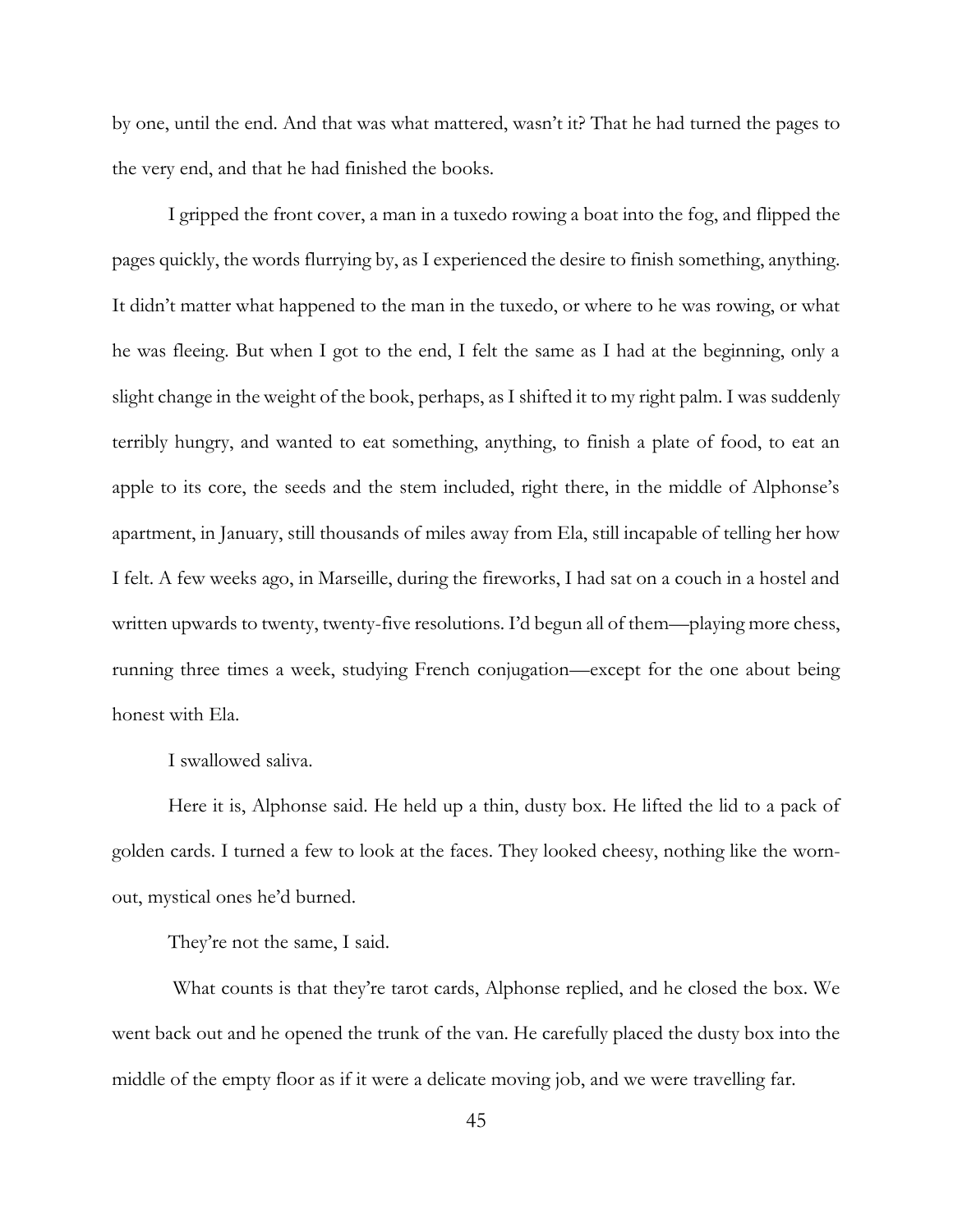We didn't go right away to my apartment. Sometimes I turned around to check on the tarot cards, to make sure they hadn't disappeared. When we got to my building, Alphonse bound up the stairs so fast, the bikes fell over. He thrust the piñata to the side, and it swayed, as I picked up my Schwinn. He waited at the door.

I think Franz is already home, Alphonse said. Before I unlocked the door, he wrapped his leather jacket around the box.

Franz sat at the dinner table, watching the news, a bus accident full of old people. The aerial shots showed the bus in flames on a highway. Alphonse took out from his pocket two dark pebbles of hashish, and laid them on the table.

How kind of you, Franz said, raising his eyes to him. A few minutes later, the living room was filled with a swampy smoke. I opened the living room window, and lit a cigarette to distract the voice in my head that begged to have one of those feelingless hits of Alphonse's joints. Part of me would've welcomed the idea of my head expanding like a rock, and another part of me—the one who had written those resolutions—wanted to stay sober. I listened to the conversation behind my back:

I have something else for you, Alphonse said.

What?

A gift.

These aren't mine.

But it's a gift. They're even better than the old ones. I got them from an antique shop out in Bayonne. The owner said the cards belonged to a real psychic.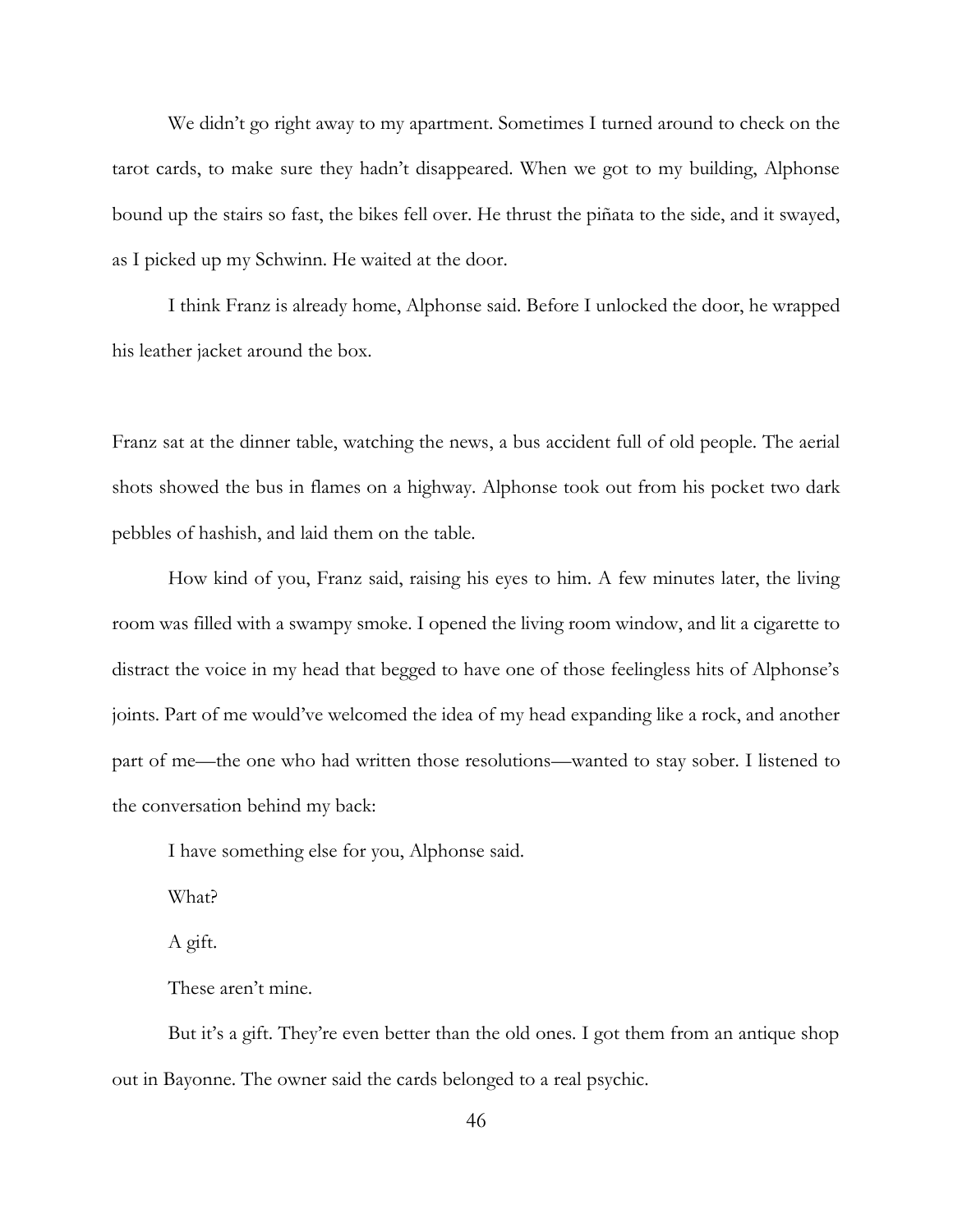I see.

Can you read me my cards? I've heard you're good.

But what happened to mine? Franz said, now an edge in his voice. I turned around to catch Alphonse lighting an incense candle in front of a stupefied Franz.

Please, I insist, Alphonse said.

I turned back to the window, and wondered for how much longer I could live like that, with Franz, Alphonse, and it was then, at that precise moment, that I saw Consuelo walking up the street. My heart lifted slightly, in that living room which smelled sweet and deadly at the same time, and I excused myself, to walk out, to bump into a woman.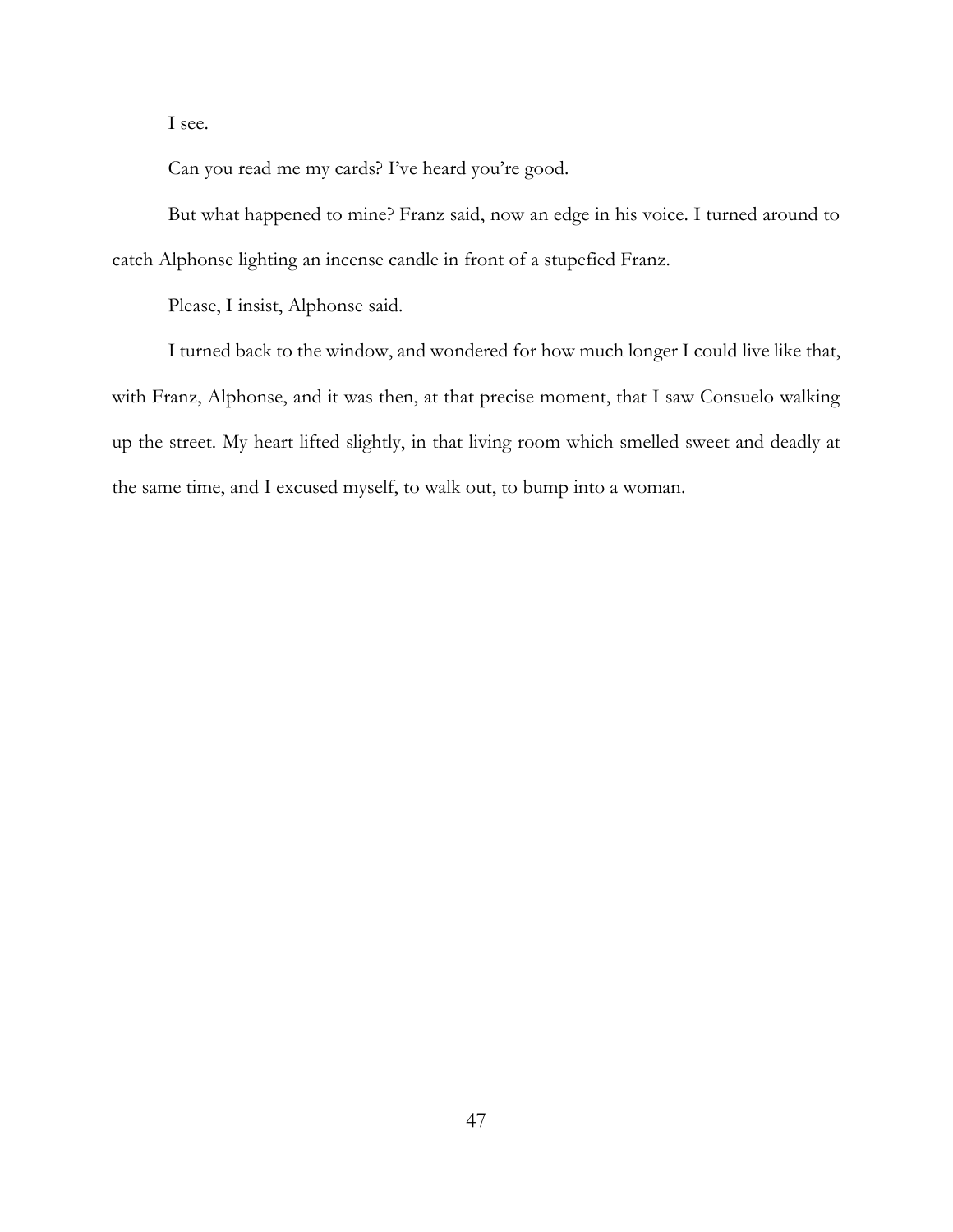In February, after playing hooky two days in a row on my own classes, I woke up and began to pack. I didn't know where I'd go first, but I wanted to be real, again. New York was my final destination. After I told Ela that I'd written her a letter, she'd started to believe in us, again. And so did I, but with the French post lagging, and Ela asking me if I'd made up the twelve pages, I decided to appear on her doorstep.

Of course, I'd considered other desperate measures, searching for teleportation on Google. Some Scandinavian scientists had succeeded in sending two atoms across a room, a very small room, about the width of a few big steps. I imagined teleporting myself two atoms at a time to Brooklyn. But then I would've been a man of fractions. The Scandinavian scientists didn't pay attention to those details.

As for my job, I'd come to understand that the Ministry of Education was a labyrinth of file cabinets, and that no matter what, my paychecks would keep coming until May, and as for packing, after six months my clothes continued to spill out of my luggage.

Within minutes, I wrote a note to Franz and Consuelo, and was ready to leave behind Biscarrosse once and for all. All I had left to do was pack my chessboard. It was then I saw the chess book.

Alphonse's thin, green paperback stuck off the ironing rack, open to an endgame puzzle. Alphonse, I'd learned, used to play in national chess tournaments, until he got burnt out at fourteen. When we played, I could usually put him in a tight spot, but rarely could I mate him.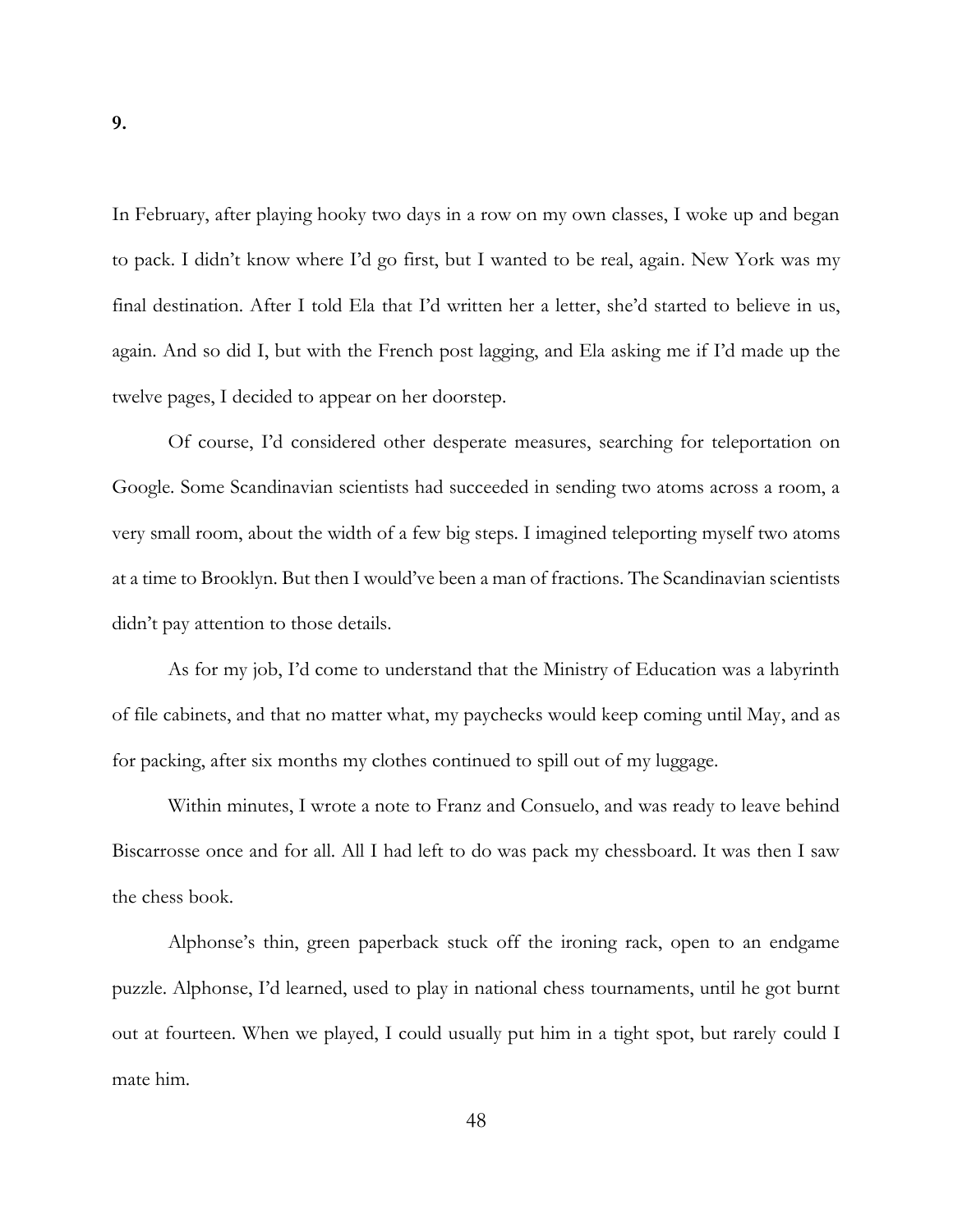A handful of pieces lingered on the chessboard, still waiting since yesterday for the killer move. How many times did I brood over the fastest way to a checkmate, staring at the emptiness surrounding those last pieces, then stare out my window, then back at the emptiness? That was how I spent my one-thousand-four-hundred-sixteen hours.

Alphonse's name was signed on the inside cover, and he'd said he would want it back. But I couldn't bring it to him now, because any minute the lunch bell would ring, and I didn't want to bump into any teachers or kids. I sat on my luggage in the middle of my empty bedroom and lit a cigarette.

My windowpanes splayed to the walls, the recess bell ringing, I stood up, but stayed just far enough from my window ledge, just out of view of the kids. Suzanne skipped across the schoolyard, her yellow dress fluttering around her tiny black shoes. Her mother had hired me to give her private English lessons, and after going twice a week for a while, I made up an excuse about training for a marathon. Suzanne's mother, waiting by the gates, had an indecipherable gaze. Even from my bedroom, I feared her raising her eyes to my window.

I'd dreaded speaking English in her apartment. Something about it made me untouchable, as if I were made of some mysterious, unphysical matter. As if the very English I spoke diminished me, layer by layer, until I was merely a sliver of English, worth only the words in my head, the rest of me hollow. Suzanne's mother always sat outside the glass sliding doors, her blonde hair in a tight bun, her cigarette smoke rising by the side of her head. No wonder when I gave instructions in French, for those slim moments, my body tingled with the possibility of her putting those ten Euros in Suzanne's hand instead of mine, sending her out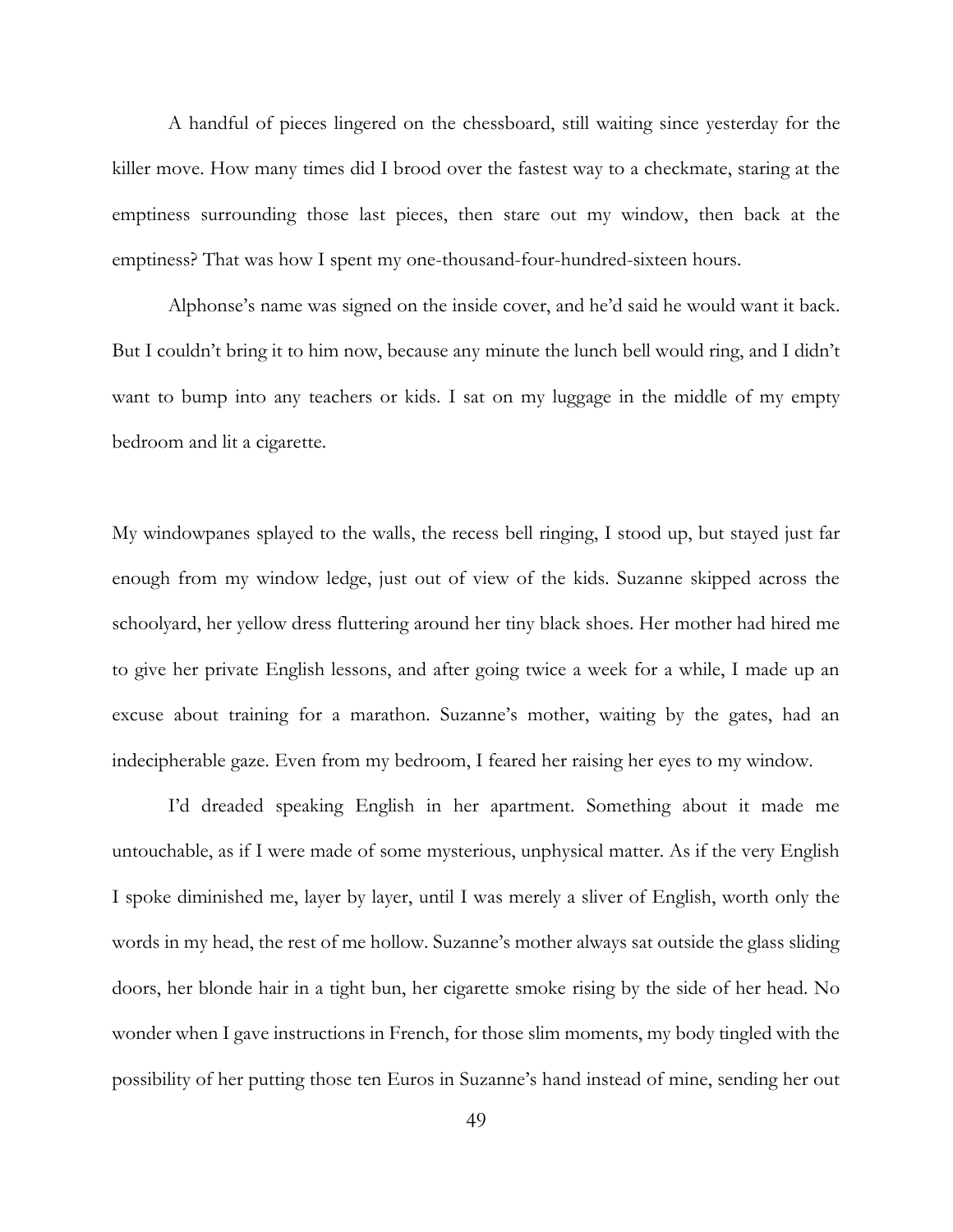to buy bread, and leading me back to the dining room table, where we would make love. Suzanne's mother was the closest I'd been to a Frenchwoman.

Machine guns peppered off in the distance.

For a moment, the kids seemed to intercept those faraway bullets. For a brief, absurd moment, the village lost space and time. I knew about the military base, the jeeps rolling down the streets, but I could hardly understand how the kids had unpierced bodies, how their screams were of joy. I couldn't believe my eyes. My ears told me Suzanne should've been lying on the pavement, red spots blooming over her yellow dress, her mother crouched over, fumbling her hands over the wounds, twisting a tourniquet out of her scarf, the ambulance sirens clanging instead of those church bells.

I had to sit down to distract myself from the gruesome image, and wait until the schoolyard silenced.

I pedaled my Schwinn down the vast road, relieved by the sudden emptiness of the world, apart from a few men in dark blue uniforms creeping around an apartment building. They had pistols on their belts—police officers—and they circled, waving one another on, as I rode towards the trees, the chess book pinned against the handlebars.

Alphonse lived at the end of two long roads, the first a dead-end facing the woods, the second flanked by apartment building blocks. I felt liberated, pumping my knees, barely going forward, my gears still jammed. I locked my Schwinn to a pine tree, in front of his van, and went up the stairs. After two knocks, he swung his door open. He had yet to comb and gel his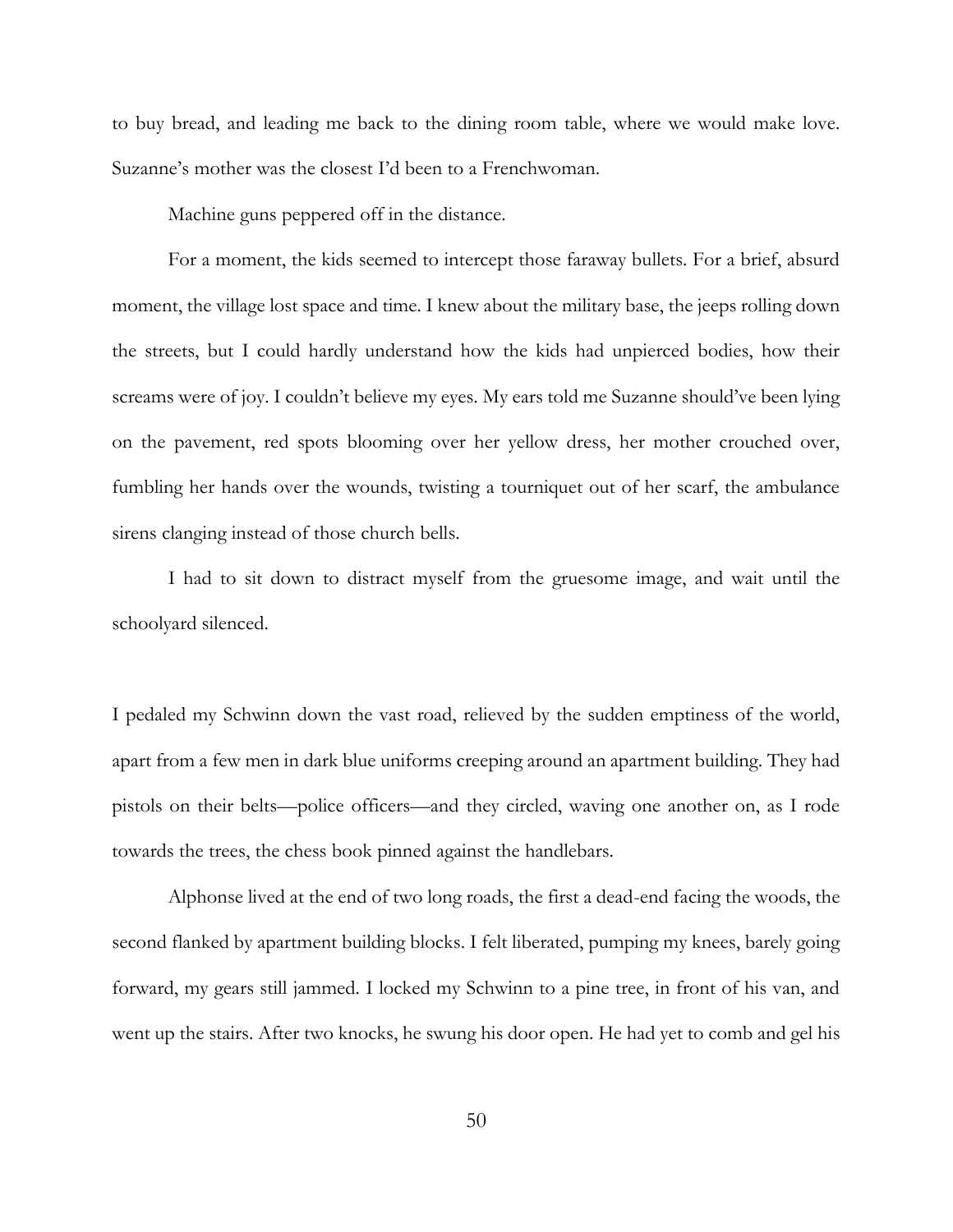black hair, the usually old-school motorcycle helmet now unkempt. We kissed on the cheeks. The scrape of his five o'clock shadow itched my cheeks for an extra second.

Come in, he said. I was just making lunch.

I don't have much time, I said, but all my conviction slid out of my body when Alphonse put his hand on my shoulder. He ushered me in, and I jammed the chess book into my back pocket. I probably had a couple hours until the last bus, at least. He made a show of taking off my trench coat and hanging it over the hook on his door, like a servant, and busied himself at the microwave. The parakeets on his curtains moved gently, as if just a moment ago, Alphonse had pulled them back to look out the window.

Were you expecting someone? I said.

Just you, Alphonse said, giving me a wink. He brought two rectangular slices of cheese pizza on a single paper plate, and put it between us. It's my last plate, he said. We sat shoulder to shoulder, and ate the microwaved pizza slices. Over lunch we chatted about the prettiest teachers at the school.

I had Madame Pelletier when I was six, Alphonse said, and she's still beautiful. Whenever I see her in the street, I want to clean up all the dog crap for her.

I agreed, although I often imagined Madame Cézanne cornering me after the bell, pressing me against the classroom walls, the alphabet letters loosening, falling to the floor. But none of that mattered, of course, because soon, I would be on my way out of this village. I'd almost forgotten why I'd come to Alphonse's apartment, until he cleared the plates, and invited me to a game of chess.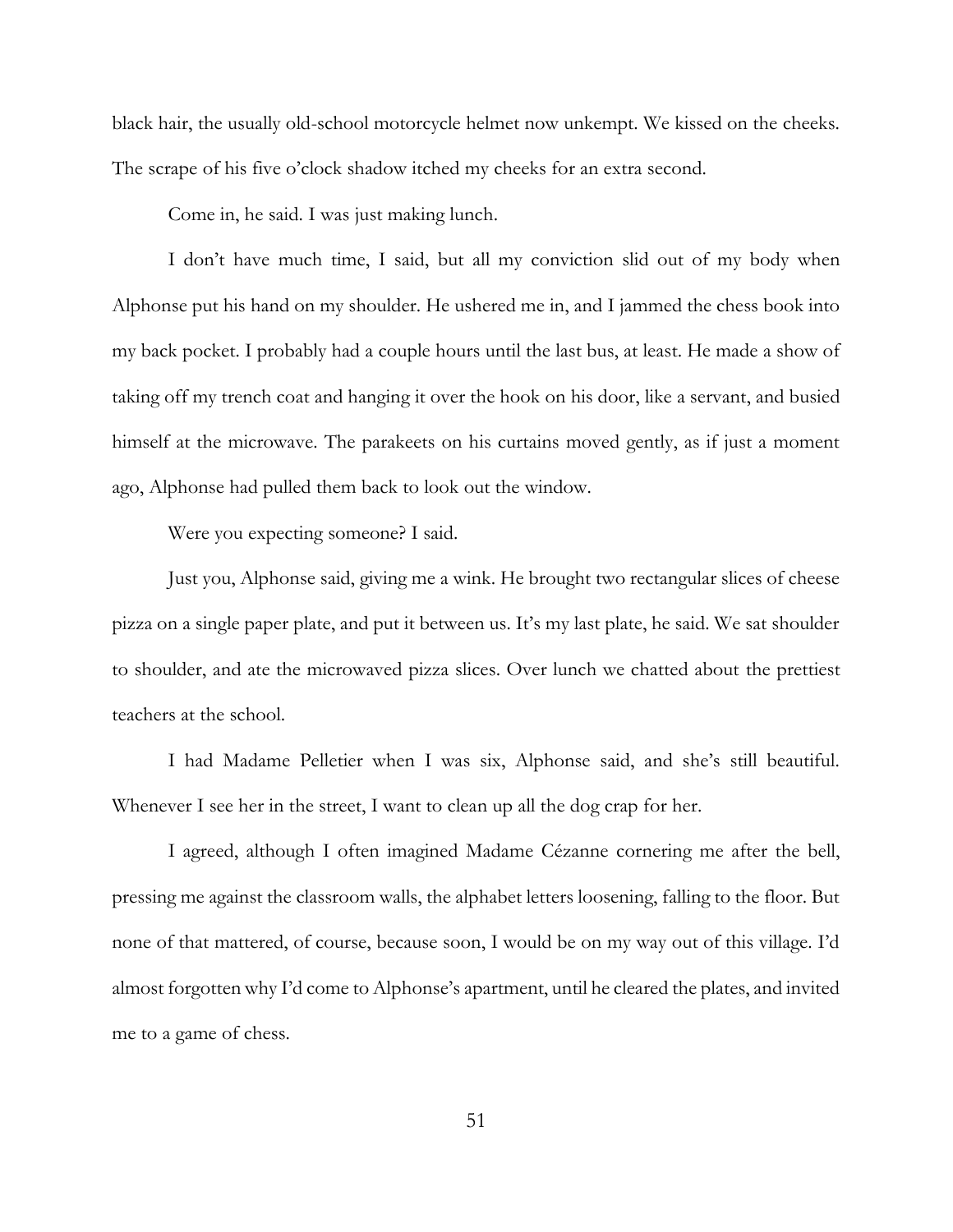I didn't know how to say no to Alphonse, who was already dragging his desk to the middle of the room. He tossed a bag of peanut M&Ms on the table, and prepared a mocha pot. The spout sputtered and hissed when he took it off the stove, poured us each half a mug. I unrolled the rubber chess mat and wound the clock to five minutes each.

He held out two fists, the thick, black hairs like cursive over his knuckles. I tapped his right: black—my weak side, and so it was no surprise that about halfway through the game, Alphonse raised his hand and wordlessly began to rest the board.

Do you know the King's Indian Defense? he said.

I've heard of it, I said.

It's the art of being stabbed without bleeding, he said, darting out the pieces. The emerald and white squares seemed to intensify in color under Alphonse's hands. He stopped after ten moves. Black spread to the edges, while white advanced freely, without a single obstacle, up the board.

I asked him when I was supposed to attack.

You wait as long as you can, he said, then pressed two fingers into his belly, and sucked in his breath. Behind him, his ashtray was no longer on his bed, as I remembered it. Above the twisted sheets, on the wall, there hung an Algerian flag—which hadn't been there the last time I'd come. He blew out, and it was then, when I smelled the coffee on his breath, that I wondered about this apartment—who else came, who else did he smoke that hashish with, and why did he ever come back to this depressing village? Why didn't he just make off to Paris, to reunite with his girlfriend? In short, I wondered if he was as lonely as me.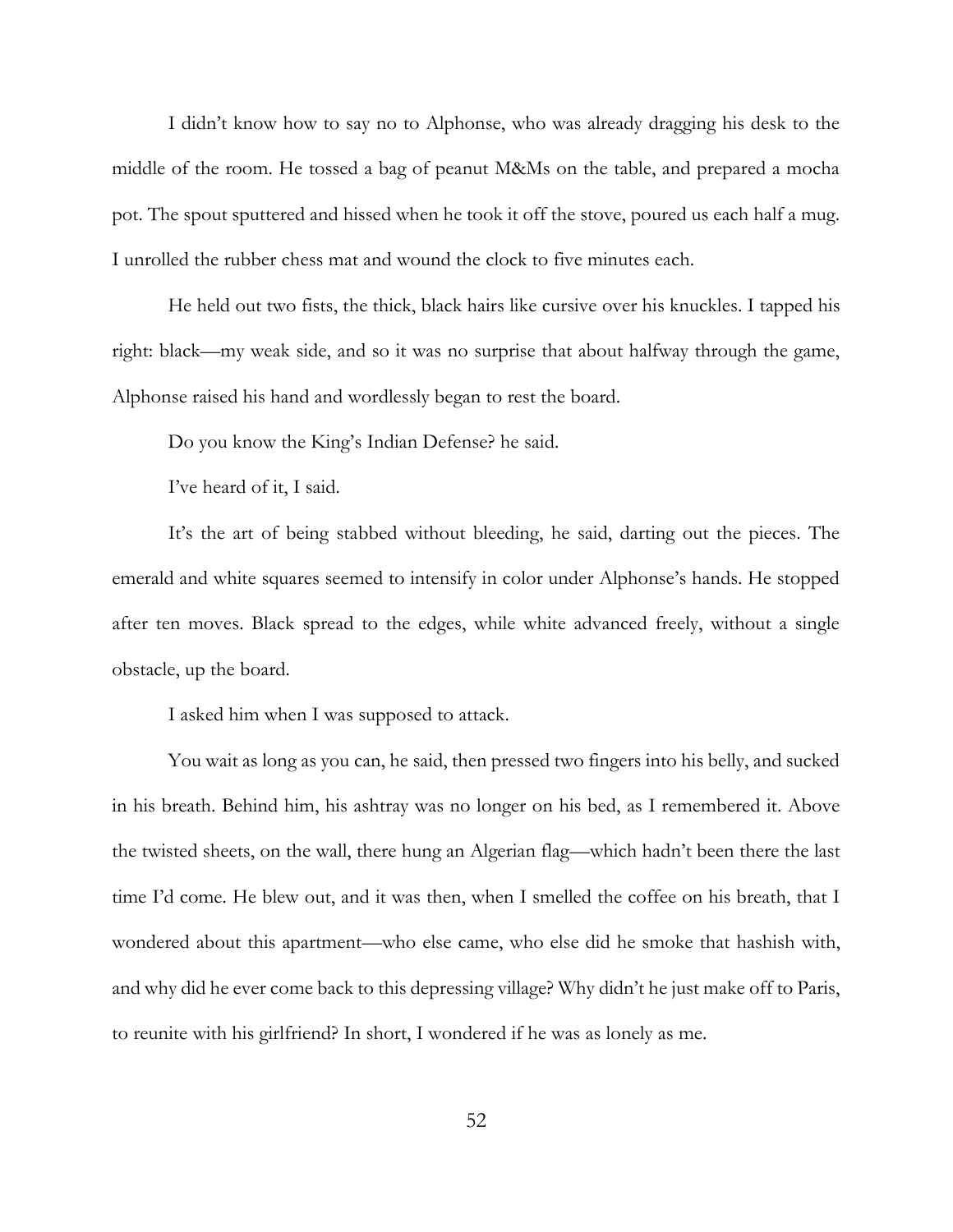You see this pawn? It's like the tip of the knife. The closer it gets, the more white's exposed, Alphonse said. The green of an M&M sweated out into my fingertips as I rolled it round and round. For the next few games, that pawn kept advancing, deeper and deeper, into my side. I lost quickly, minutes before the end of my time, too clumsy to wait for my opponent to take a stab at me, then collapse cleverly around them without being wounded. Really, I was the one holding the knife, and the rest of the world collapsed around me, whenever I took my wild stab, whenever I wanted something badly enough to lunge.

After three losses in a row, I told him The King's Indian Defense wasn't for me.

Then what's for you? Alphonse said.

Something tricky, like the Queen's Gambit, I said. It was my only opening that put Alphonse in a vulnerable position. I loved to offer him a free pawn, there for the taking, while I pushed forward into the attack. Suddenly, I remembered my plan to leave. I stood up and said that I had to go.

So soon? Alphonse said.

Yes, unfortunately, I said, slipping on my trench coat. I hadn't expected having to say goodbye to Alphonse, a smudge of pizza sauce at the corner of his mouth, still sitting at the table, contemplating the bottom of his mug, when I thrust out the chess book to him.

You've already gone through all of it? he said, zipping a thumb at the corner of the pages. It felt strangely vicious, as if he were pulling the lips apart of a sleeping bloodhound, to show the fangs.

No, I said. I could feel my heartbeat against the buttons of my trench coat.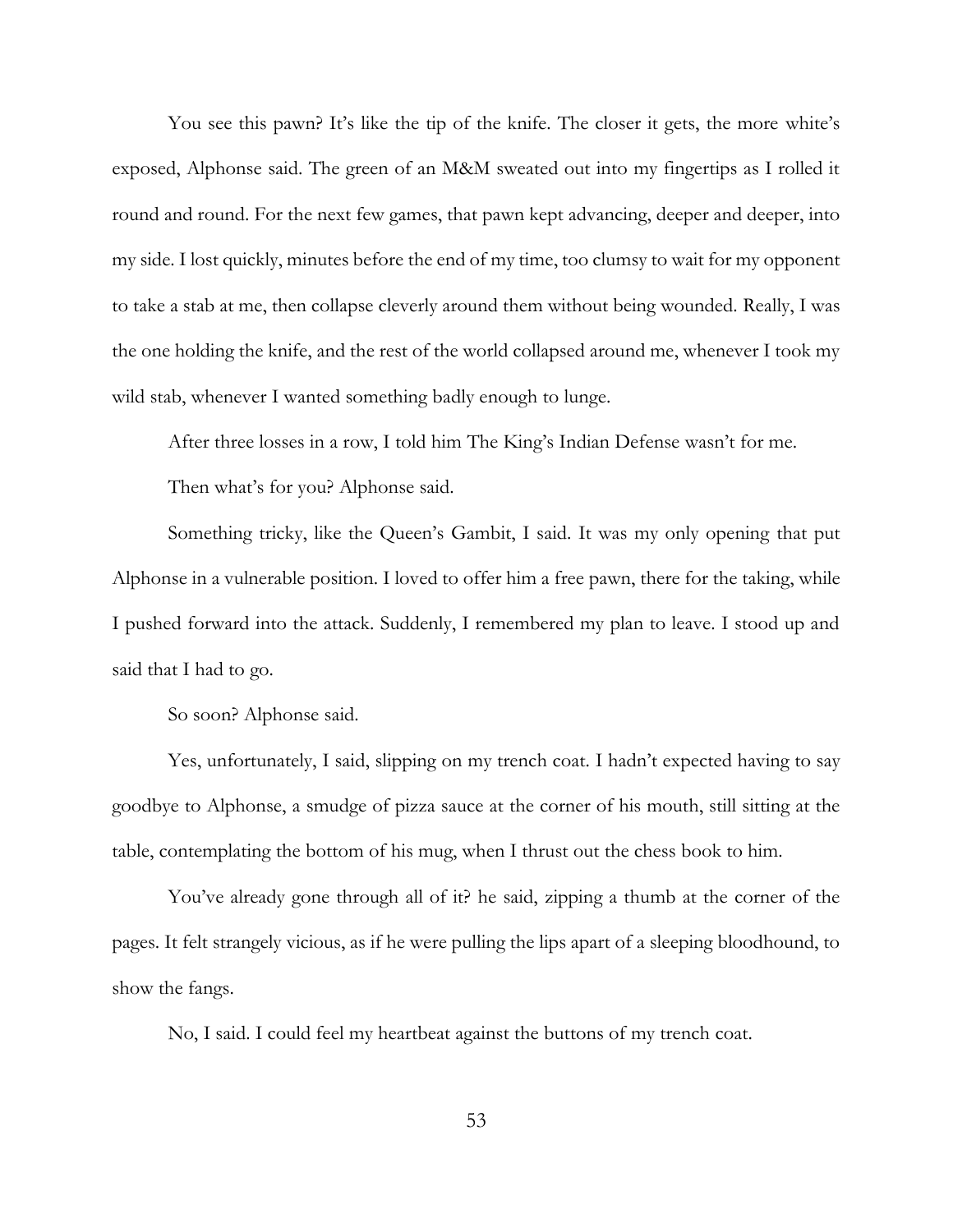Keep it. I'm not the library, you know. Keep it until you can beat me, he said, and he extended the book to me. He looked up at me, and his eyes flushed with a strange brightness.

I'll keep it. But I don't know for how long, I said. When I turned around, I felt the walls of his apartment lean in around me, like those temple walls from that Indiana Jones movie, as if the studio began to get even smaller, as I made my way to the door, as if his entire apartment wanted me to stay another hour. A chess trophy winked at me from a shelf on the wall, and sunlight studded the bedsheets, making a twisted diamond of the bed. The Algerian flag seemed to cling by itself, without nails, without tape, to the wall.

Alphonse stood up to go open the door.

The closest I'd ever gotten to a man was one night, during a blizzard, when I'd trudged over to a coworker's house, down the middle of snowy streets. We'd sat up drinking whisky. I'd sat on the floor, him on the couch, and my head had been inches away from his knee. I'd thought about him taking my chin and raising it to his. But that was a long time ago, and now I just wanted the scrape of Alphonse's cheeks against any part of my body. I thought that I could just close my eyes and imagine Ela. I could erase the moment once it would happen, and when it was over, nothing would have occurred. I could just let myself go, like a knife, before him. But I also wanted to back away, knife in hand, as I looked down and shut the stink of coffee inside my mouth.

When I looked up, he looked down, and busied his hand with the door handle. Then he raised his head.

Let's play tomorrow, if you have time, he said.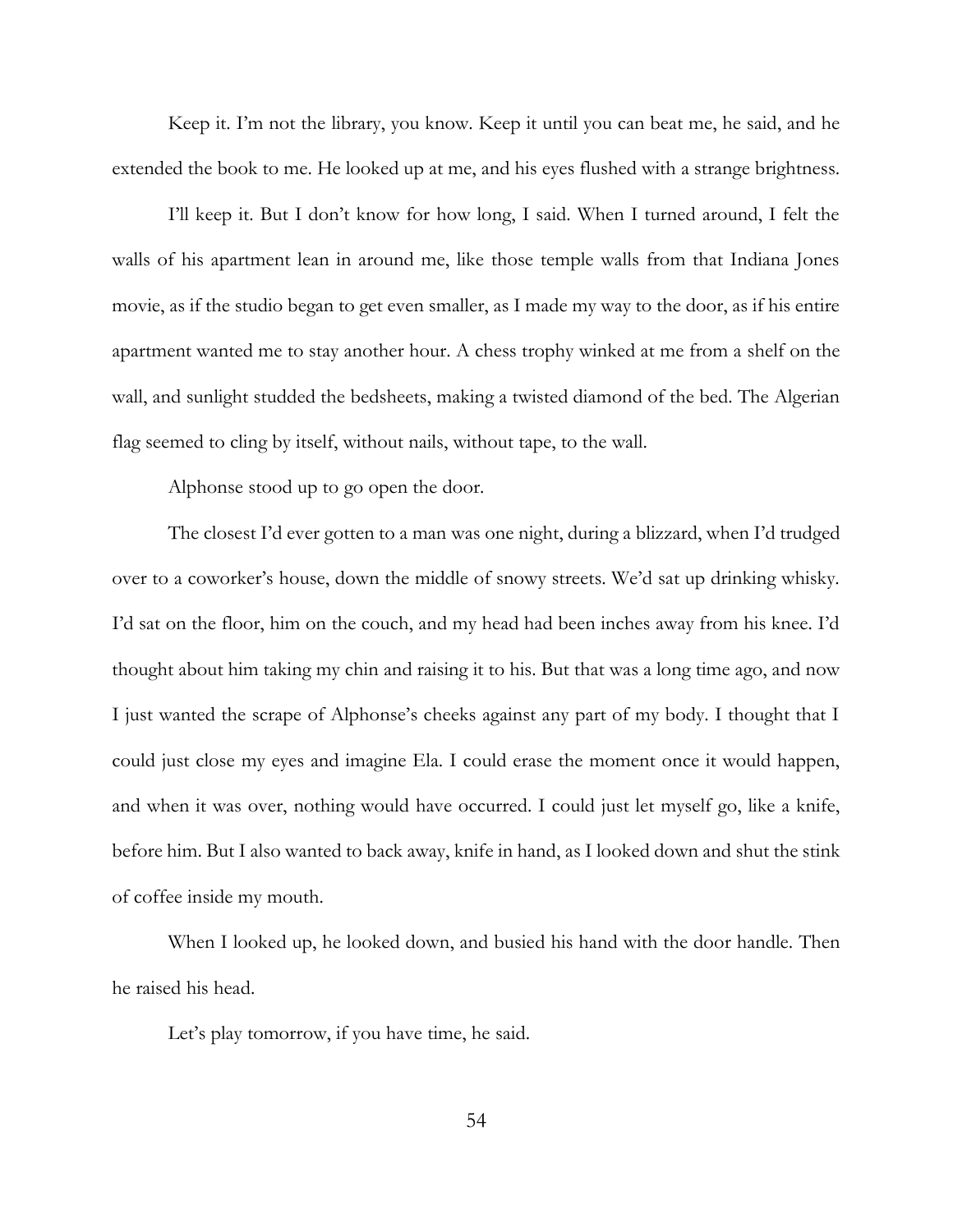I didn't have the guts to tell him I was about to take a bus and leave Bordeaux forever. At the same time, I knew I couldn't leave like this, trembling down the stairs, lurching a leg over my Schwinn, and pedaling, the chess book hanging out like a green tongue from my back pocket.

It was no wonder that a few weeks later, the first night that Consuelo touched me, I would begin to shake all over, so badly that she would put her hand to my forehead. Perhaps my loneliness was a fever, waiting for the moment to break. Or my loneliness was a pot of water without a cover, and the steam rose and rose, and finally, Consuelo had put a cover on, and I'd finally begun to boil. Slowly, and surely, my body temperature had risen from the spot her fingers had gripped on my leg.

When I got back to my apartment, I sat on my luggage, rocking back and forth, thinking of Ela, of how many more months I could last. Finally, I began to unpack.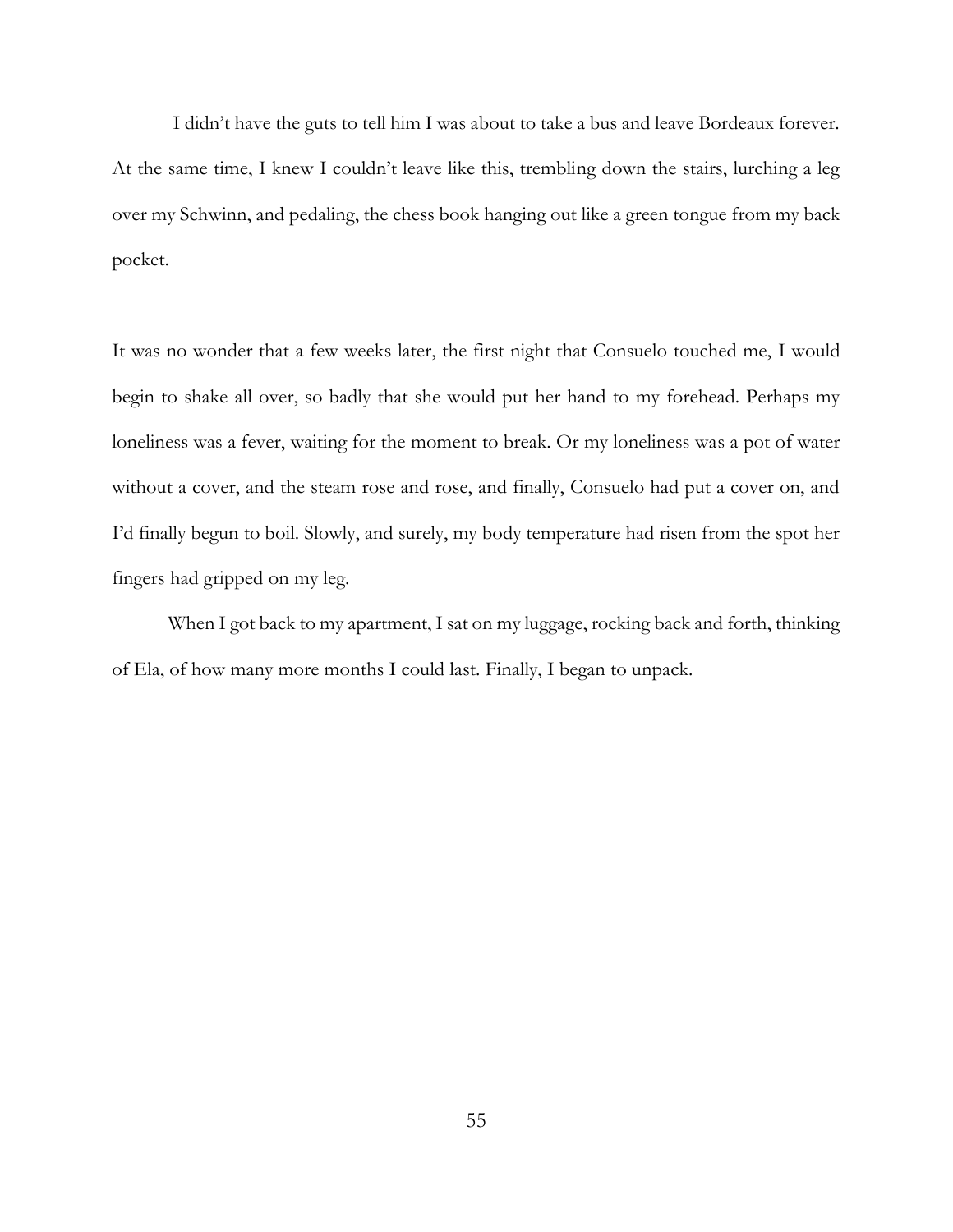At the end of February, after going to sleep sober for the first time in five months, I dreamed of my great-grandfather. I ran through the woods in the dream. Through a clearing of stumps, I could see the lakeshore. The air denser, the very sunlight clipping through the tree branches heavier, the dirt path dry and hard with tracks from horse hooves, it felt like a different forest, and the further I ran, the closer I got to the far-off shriek of a sawblade. Then, a man stepped out from the trees.

He walked funny, but wasn't limping. His legs looked too long for his arms. He wore bulky pants, a red shirt, and he had a red cowlick, just like me.

The closer I got, the better I realized his true state, shirt gashed over in blood, wrists bundled-up in bloodstained cloth. I held onto a tree, kneeled over, my stomach clenching. But my great-grandfather didn't look in pain. A layer of sawdust made his cowlick shimmer, as if under a thin blanket of sunlight. After I finished puking, and kicked some leaves over the puke, I turned around, and there he stood, still there, drenched in blood.

Where are you off to? he said.

Italy, I said, without thinking, the back of my throat burning with the taste of butter and acid—why butter, I couldn't have said. But it was true, since my mother had planned an itinerary for Italy, and would meet me at the beginning of May, in Paris, from where we would fly to Florence.

I don't think that's a good idea, my great-grandfather said. The Austrians just broke past the Po River the other day. I would keep to these parts. You'll be safer.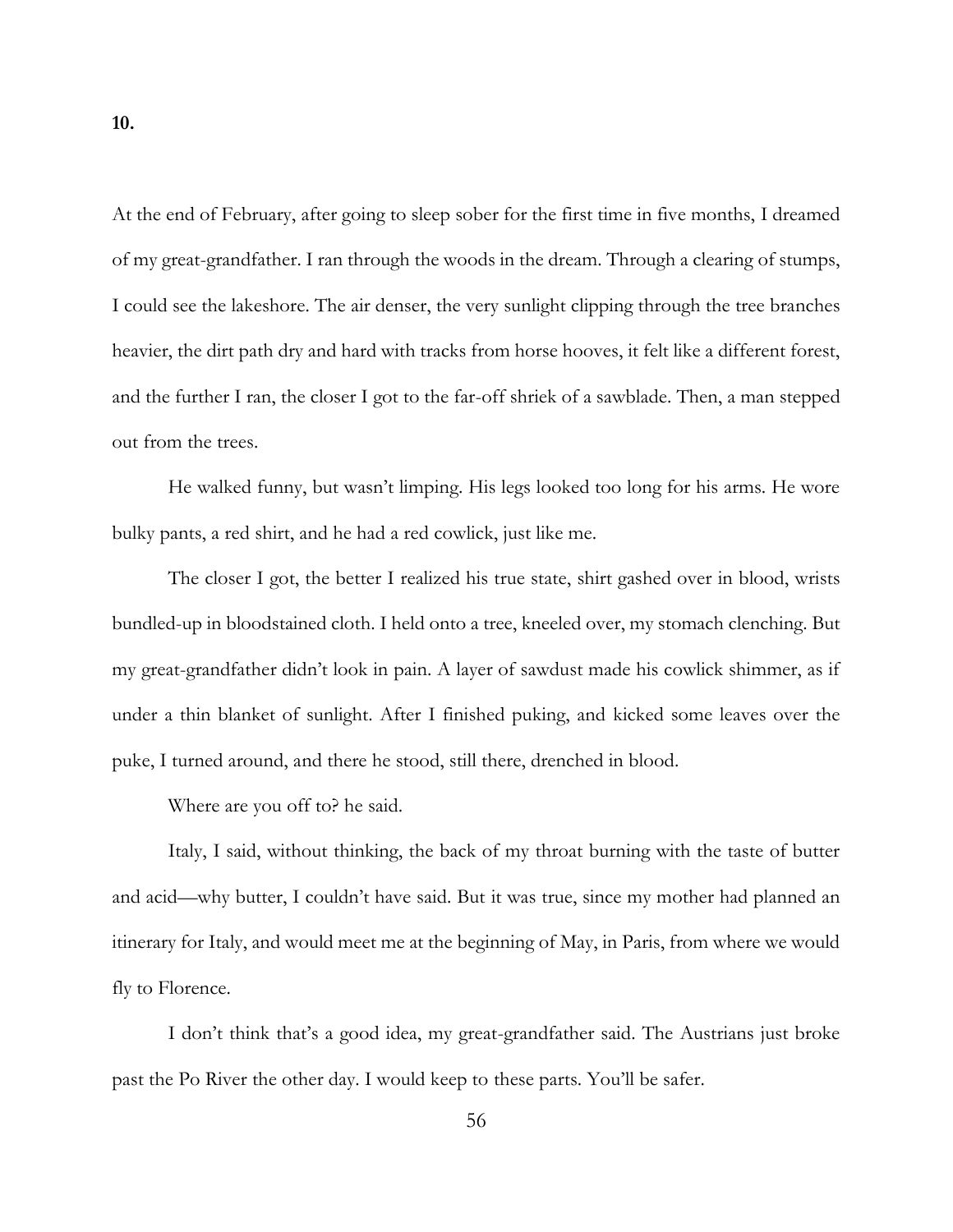For a moment, I just looked at him.

I'm sorry I can't shake your hand, he said, at last. He raised both of his arms. I hadn't heard a Quebecois accent in months, and the sound of his grated my ears. It was as if I'd gotten so used to the French accent that I'd begun, without knowing it, to reproach my own. A red drop fell from the tourniquets twisted around his wrists, spotting the dirt.

You can talk, can't you? he said, squinting at me.

Yes, I said. I felt a sudden fear that he might recognize me, as well, and what he might ask of me.

I have something to ask of you, he said, as if reading my mind. But first I need to ask you something else. Can we sit down first? Perhaps over there, he said, pointing at a fallen tree.

Yes, I said. My great-grandfather moved quickly, still the young man he was, at twentytwo, when he died.

I have a pipe and some tobacco in my left pocket. Will you take it out for me? my greatgrandfather said, leaning against the trunk. He turned slightly, jutted out his hip. From his pocket I fumbled out a pouch and a wooden pipe. I packed the pipe without asking him, tamping the tobacco in with my thumb. His dark, brown eyes bore into me like the rusty tips of a pitchfork.

Do you have matches? he said. If not, I have some in my other pocket. Again, he jutted out his hip, and I pulled out the matches. Then, I held out the pipe. He opened his mouth, and between his teeth clamped the tip. My first two matches blew out just as I brought the flame to the tobacco.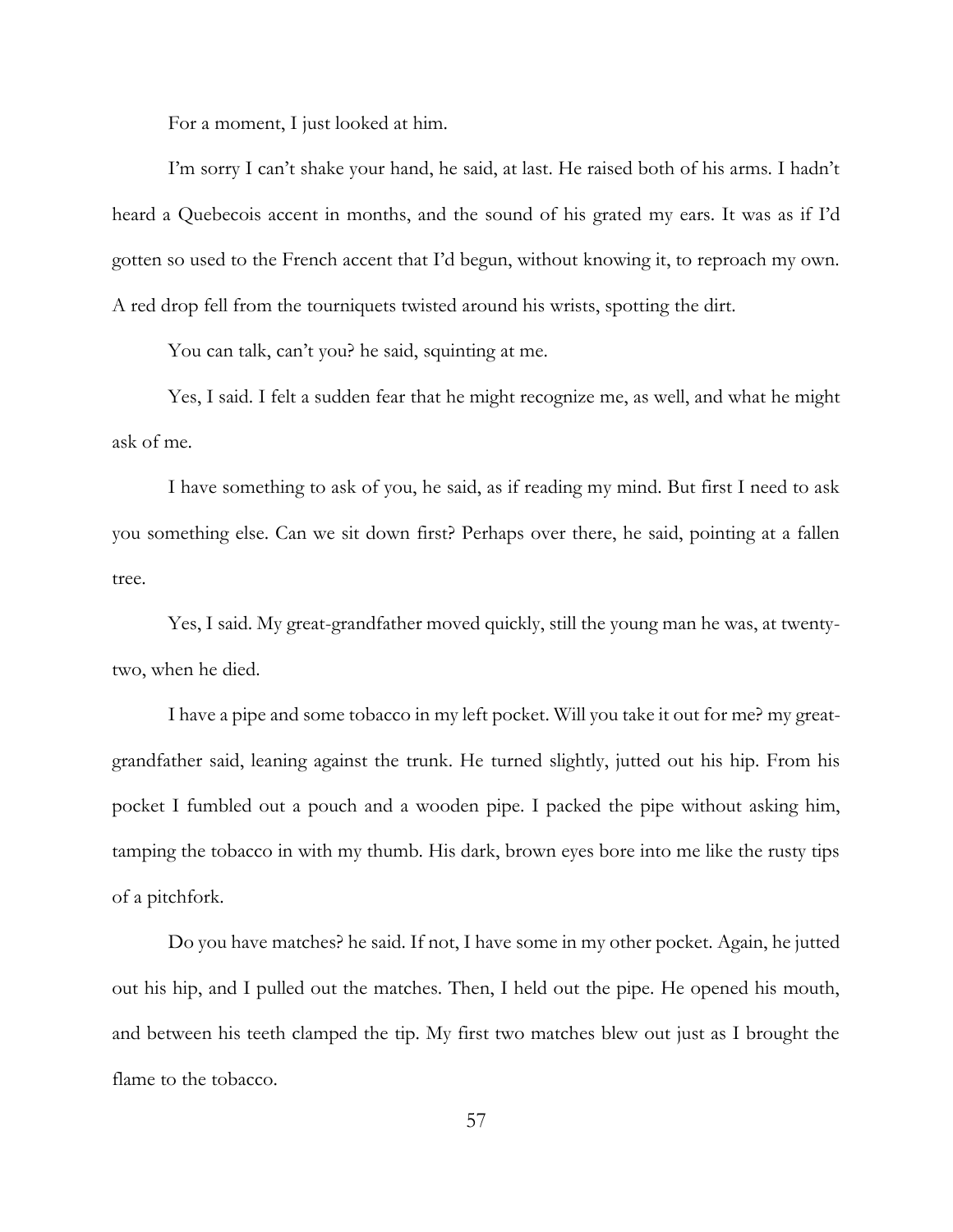I don't have that many, my great-grandfather said. Please be careful.

With the third match I got his pipe smoking, and he sucked in. The smoke dribbled out the corner of his mouth, and when he nodded to me to take out the pipe, the wood was warm.

Thank you, he said. I hope you're not in a hurry.

He looked straight ahead at a swarm of gnats clumping the air across the dirt road. Part of me considered leaving, at that moment, and another part of me wanted to stay, on that trunk until my great-grandfather bled to death. He didn't seem to be in any pain, but I knew the end of the story.

I need you to find my hands, he said, turning to me. When I didn't say anything, he said: I need you to find my hands, because I need to write to my son.

Your son, I repeated. I wanted to tell him his son had died at the age of ninety-six, about six months ago, but I held myself back. My great-grandfather held his gaze on my face, as if roving it with two metal detectors. In the distance, the pine trees hissing, then the whump, as they fell, interrupted our silence.

Can you do this for me?

I can write for you, I said. If you have a pen and paper in your other pocket, I can write, right now.

No. My son will know it's yours, and not my handwriting. He must know it's me who wrote him, not you, my great-grandfather said. I nodded and looked out, at the thicket of trees, and wondered how I would find his hands. The forest stretched for at least twenty, thirty kilometers, all the way to the next town.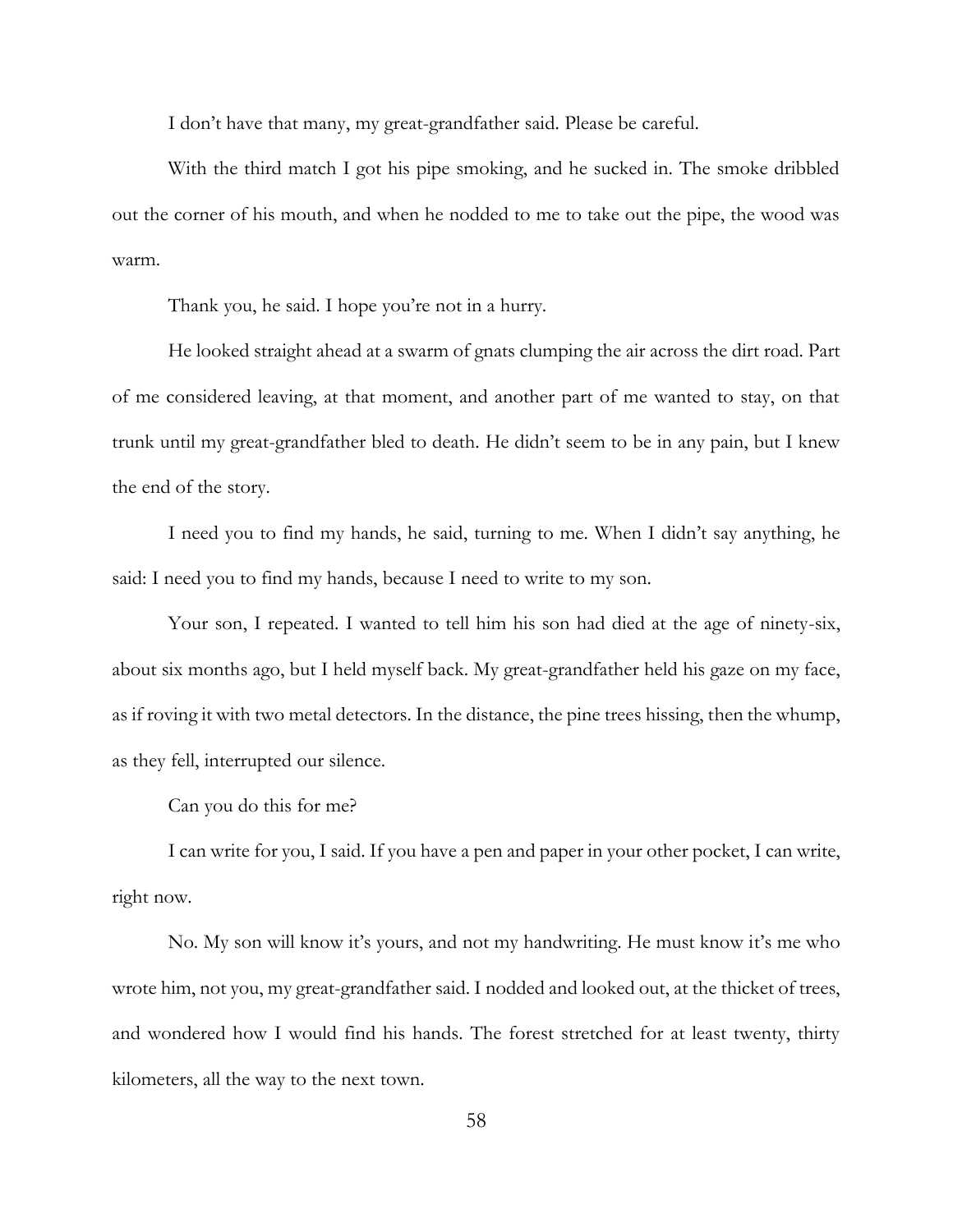Don't worry, he said. If you keep going down the dirt road, you will reach the next clearing. There, take a right, and keep walking. You'll find a sawmill there. I think my hands are somewhere there. I'll wait for you here.

Okay, I said, standing up. As I started up the road, my great-grandfather yelled at me once more.

Make sure they're clean, please, he said.

The further I got up the dirt road, the more shouts of men I heard over the tops of the trees. Once I got to the clearing, I began to wonder how I would find my great-grandfather. Judging by the sun, I had an hour before sunset. I took my t-shirt off and wrapped it around the branch of a tree by the path.

The clearing of stumps spread out before me, dotting the space ahead of me as far as the tents speckling the lakeshore. The screech of the sawmill made the air shake. Sweat slid like slugs down my back. I walked through clouds of gnats, and cursed my great-grandfather, and his hands. I should've told him his son was already dead, I thought. Sawblades as long as the wingspan of a basketball player glinted by a tree trunk whose rings must have been up to a hundred, two hundred, but I didn't stop to count.

I walked on. My eyes began to itch from all the sawdust floating in the air. Behind me, the sun began to set, and I could feel the light receding like arrows being pulled out of my shoulders. It was getting dark when I stumbled over two lumps. I kneeled down over the hands. One hand was turned palm up, and the other was turned down and crusted in pine needles. I batted away the flies flustering around. The blood had soaked the thick roots of the tree bulging out of the earth. The hands were surprisingly big, and thick, with dirt in the palm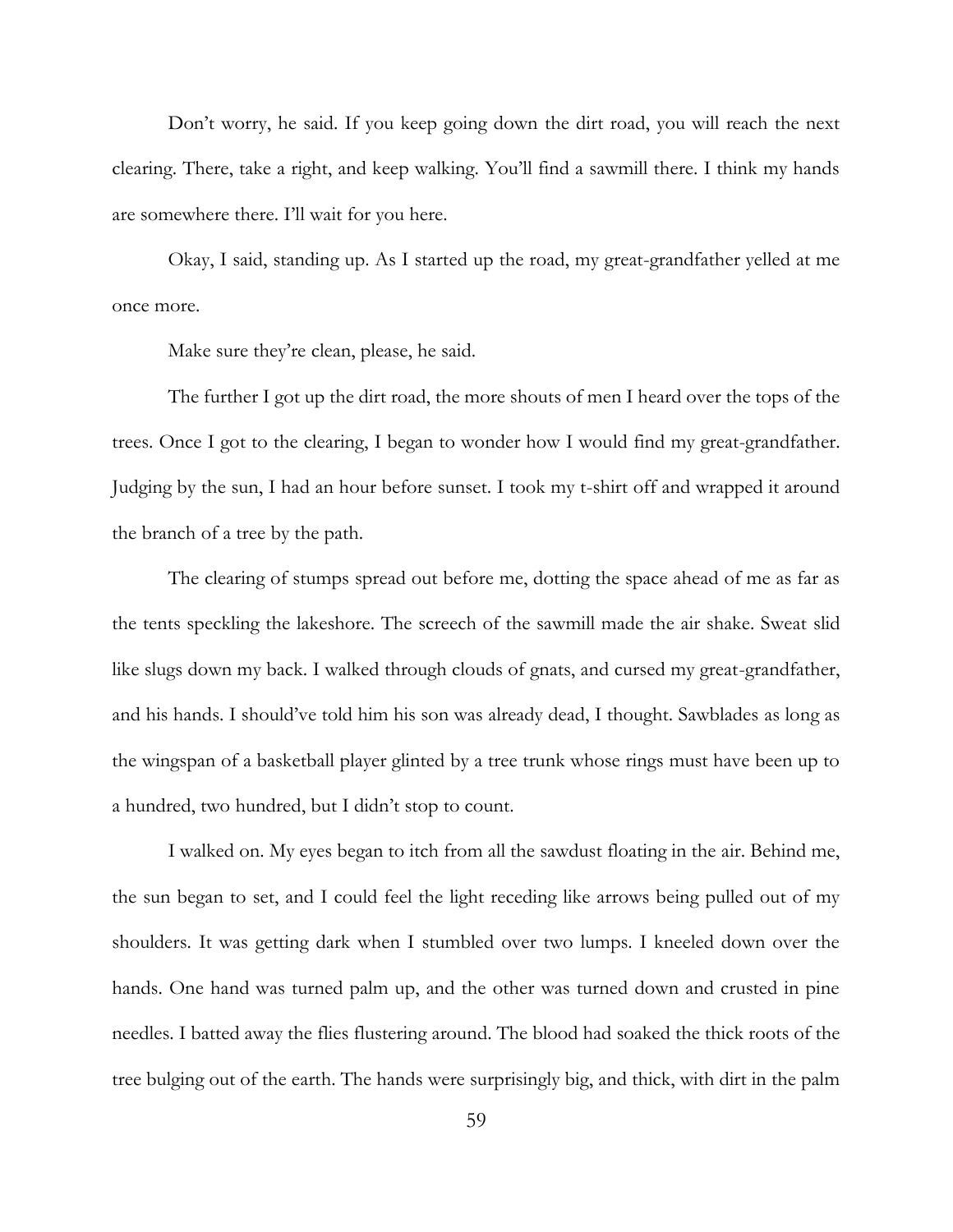lines. The knuckles stuck up in a ridge of little mountaintops, and under the fingernails, there was a dirty sliver, like black moons. The hairs over his knuckles were swept in the same direction, towards me.

Before picking them up, I looked around. The lake was still far, and I wanted to find a stream. Some men were singing in the distance, sitting around a fire. I got the feeling that if I ran towards the lake, I would find a stream. I picked up both hands, pressing my thumbs into my great-grandfather's palms, trying to get a good grip. By then I had hundreds of gnat bites, all over my back and arms, but I couldn't scratch them anymore.

I ran through the trees, the branches scraping my arms. When I tried to brush the sweat out of my eyes, I brushed my face with my great-grandfather's hands, and when I pushed the branches out of my face, I pushed with my great-grandfather's hands.

Those last arrows of sunlight fled from the trees, the deeper I got into the forest, until a rushing of water over stones whispered just beyond a row of trees. I stepped into a stream up to my calves, and bent down to scrub the hands. I let the cold water pass through the wrists. My calves went numb as I stood there, washing between the fingers, even digging my nails under his, to dig out those dark rings. They were puffy and wrinkled when I finished. Before I left, I kneeled down in the water, and let the stream rush over my chest and back. Then I stood up, and began to run back though the trees, back to my great-grandfather.

It was dark by then. The lake was a black disk over which the stars pricked little glimmers, and all I could see in the darkness were small fires and the backs of men leaning over the fires. By the time I reached the end of the clearing of stumps, and my t-shirt, and the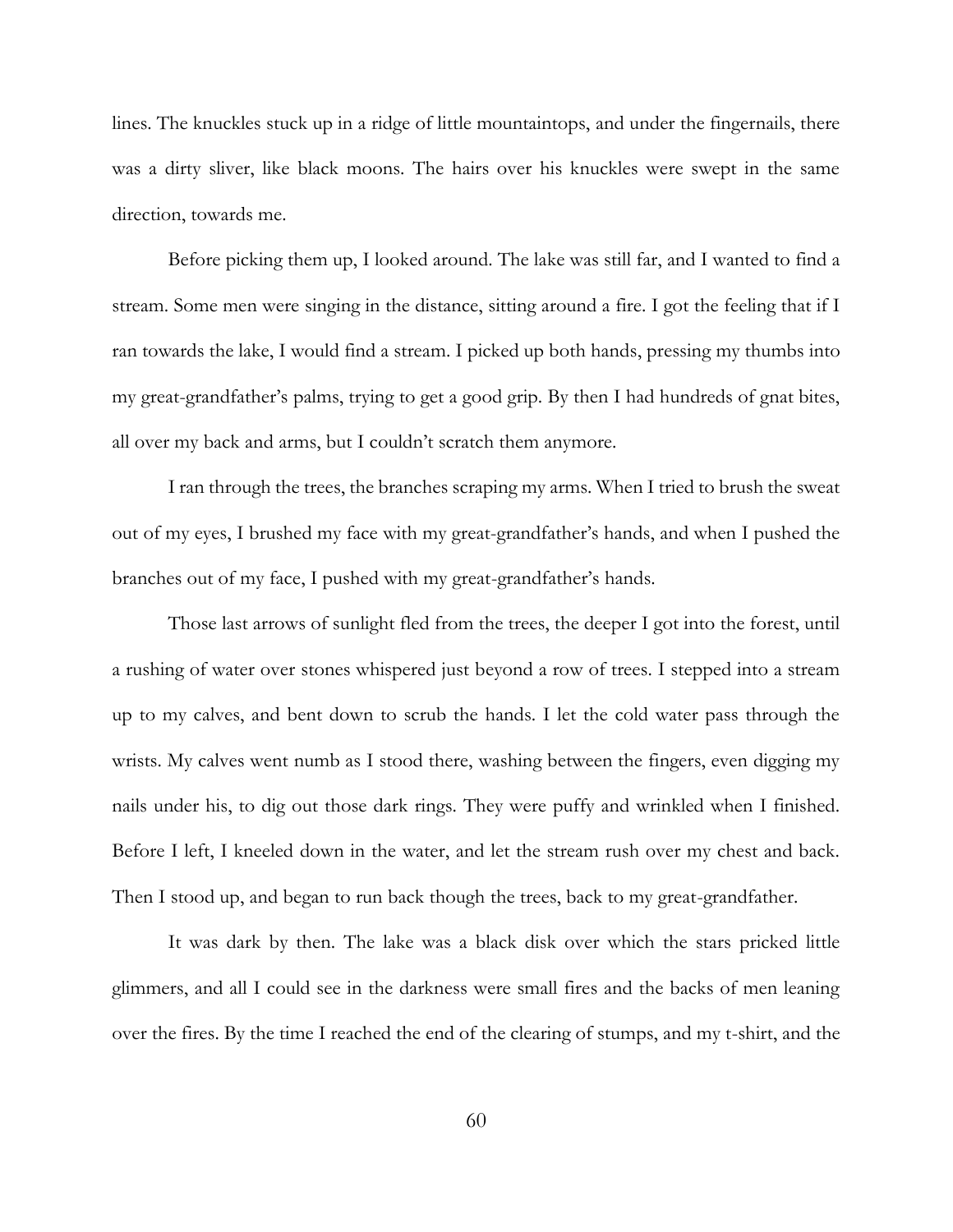dirt path, the gnats had begun to swarm around the hands, around me, clouding me, and it was then, at that moment, that I woke up.

I wanted to go back to sleep, to return to that dream, to find my great-grandfather, but I lay in bed, raised my own hands before my face, and studied them until they no longer seemed to belong to me.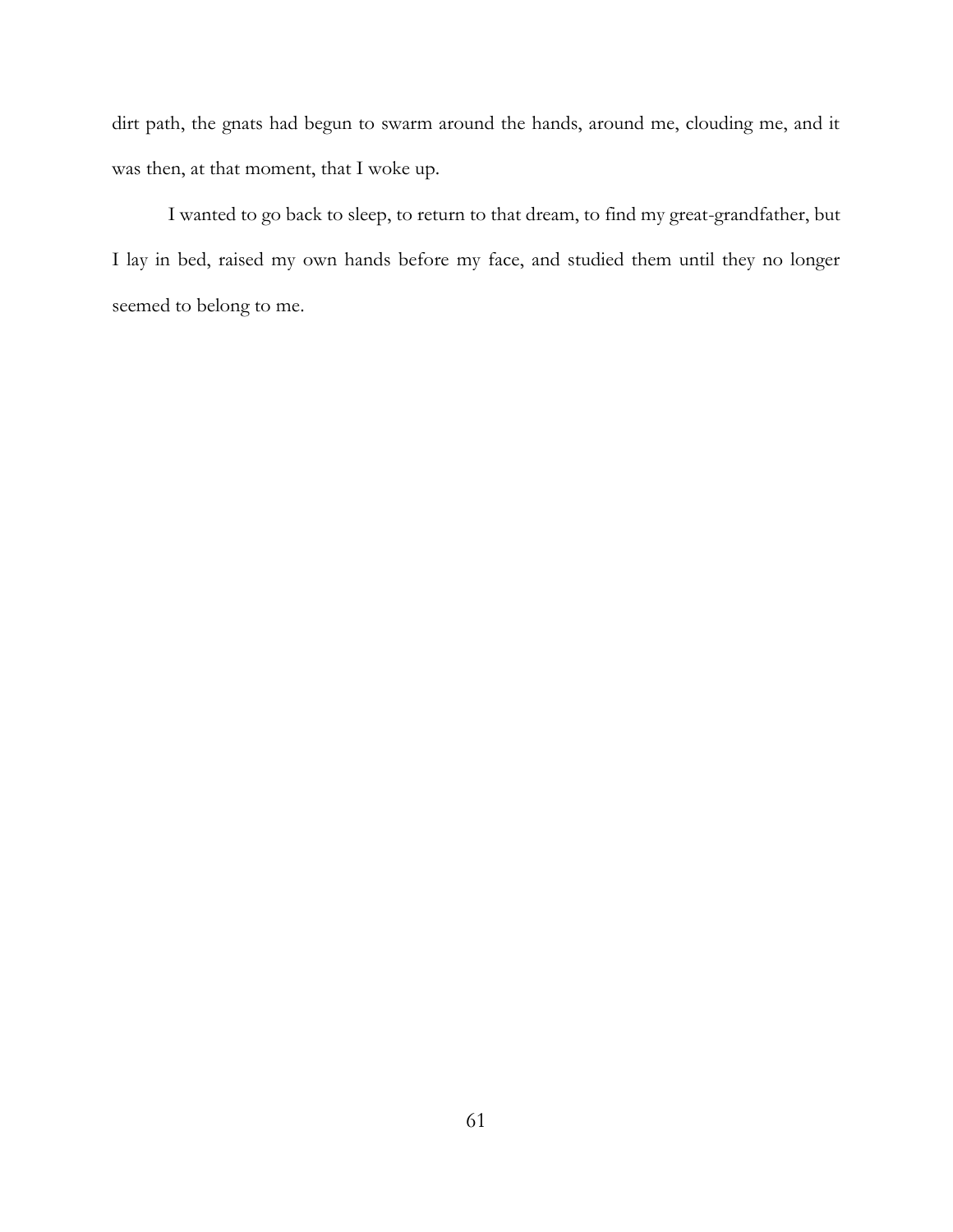What would an imaginary man have done? Consuelo stood in the doorway of my bedroom, looked at me, and said, in French, she wanted to burn all the paper in my room. Something inside my chest, just beneath my heart, some hidden organ, perhaps, unlocked like a little silver box. Inside the silver box: desire. If she'd spoken in Spanish, I wouldn't have understood a word. If in English, I might've take a step backwards, uncomfortable with the sudden change in language. I should note that Consuelo was also a woman whose weapon of choice in a duel was a labyrinth. If she had to kill a man, she would put him in a labyrinth, watch him try to find his way out. That also seemed just how I'd spent the last seven months, as if Ela, or Consuelo, or some other woman, a goddess, perhaps, had been watching me walking around in an endless figure-eight, trying to figure out in which direction I should go. Consuelo's hair smelled like cigarettes. And she jutted her chin out like the end of a broken beer bottle.

What would an imaginary man have done? It could've been all over in fifteen minutes or less, I thought. It was April. I'd seen a man on a balcony, just as well, tearing a bread slice to pieces, tossing it to the pigeons below. I'd been even jealous. I also wanted to feed something to the birds. I hadn't known what, until now.

An imaginary man pulled out my nightstand drawers, and emptied them one by one: a metro map of Paris, a deck of cards, ATM slips, the top halves of oversized coffee filters he snipped every morning just so they could fit in the machine, all into a pile in the middle of my room. He grabbed the Ministry of Education letters, the kid drawings, and the passport photocopies. That would've all been fine with me. Let it burn, I would've thought, let it burn.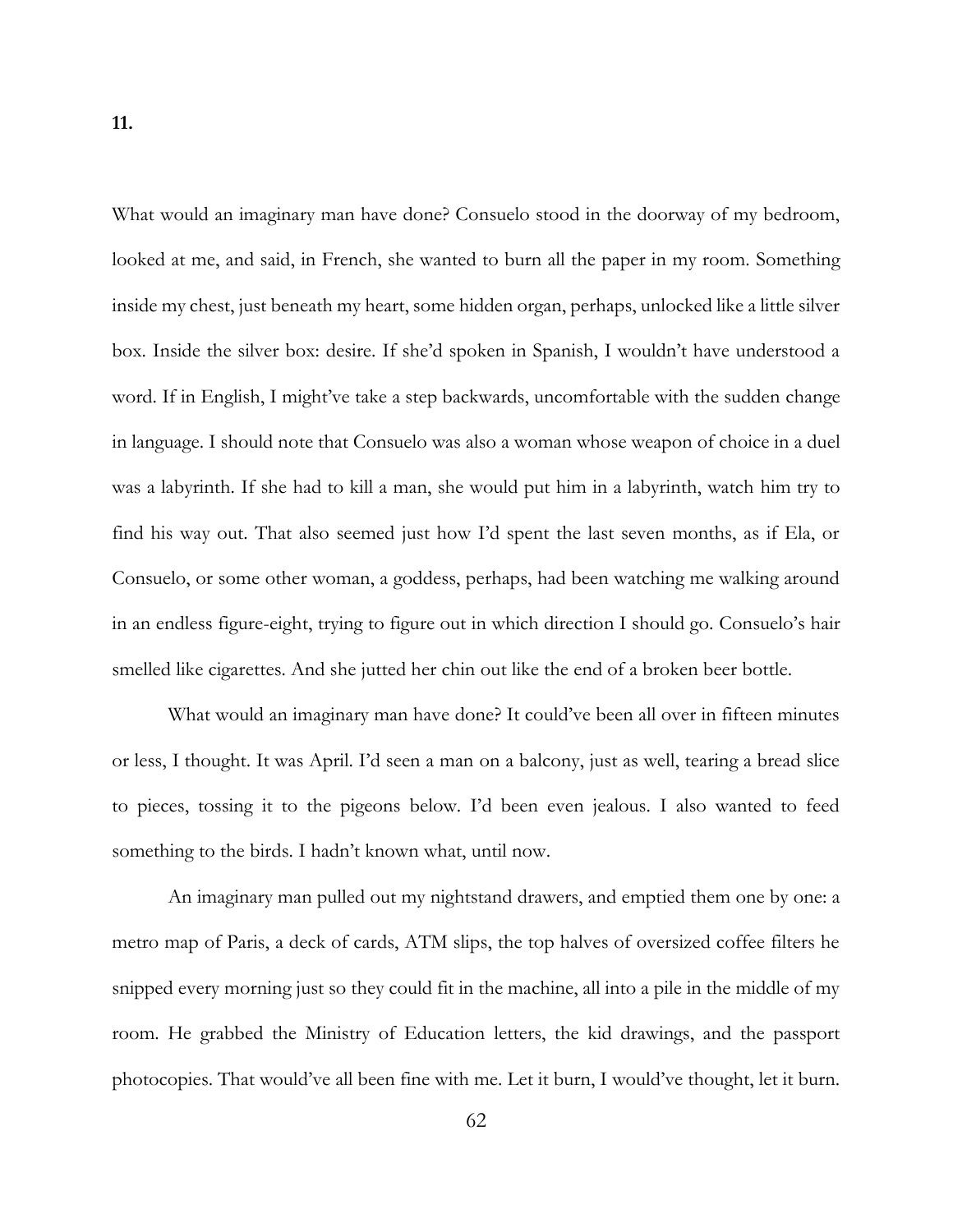The imaginary man would've even tossed in his real passport. The one with the stickers from the doctor's appointment at the immigration office in Bordeaux. He'd gone with Consuelo, arriving early in the morning to the city, only to drift around, and she'd tried to teach him the colors in Spanish. She'd peeled a clementine outside a cinema, where he'd just wanted to go and sleep, the earliest show still hours away. Orange, she'd said, in Spanish, teasing him with a slice in her palm. Not until you say it, she'd said, when he reached for it, but he said that they were in France, and that he would only speak French.

After the doctor's appointment, she flipped through her passport to the medical sticker, and a homeless man had stumbled over to ask if he could touch her Argentinean passport. He had a face like a cartoon bomb had just exploded in his thick, grubby fingers. He explained in French that his parents were Argentinean, and he just wanted to touch the coat of arms. Consuelo held out her passport, and the man stroked the cover, thanked her, and walked away.

What it felt like to be trusted, the imaginary man might have wondered, as he tossed in the Plan B pill instructions, and remembered, sorely, and shamefully, how he sometimes wished Consuelo would forget to take the pill. As if that would somehow become a reason for them to stay, in Biscarrosse, or somewhere else, anywhere else, in this country. But her visa was expiring, and anyway, she now hated France.

At the bottom of me, which was sometimes hard to find, I ignored the bad nights. That night she threw the last bottle of Languedoc into the lake, shouted she didn't give a fuck about France, about Europe, and the sky seemed to blow a fuse, the stars shutting off. Rowboats slacked in the water. The bottle gurgling back to the surface, I followed Consuelo down the road, past the grainy light of lampposts. In the kitchen, Franz tried to talk some sense into her,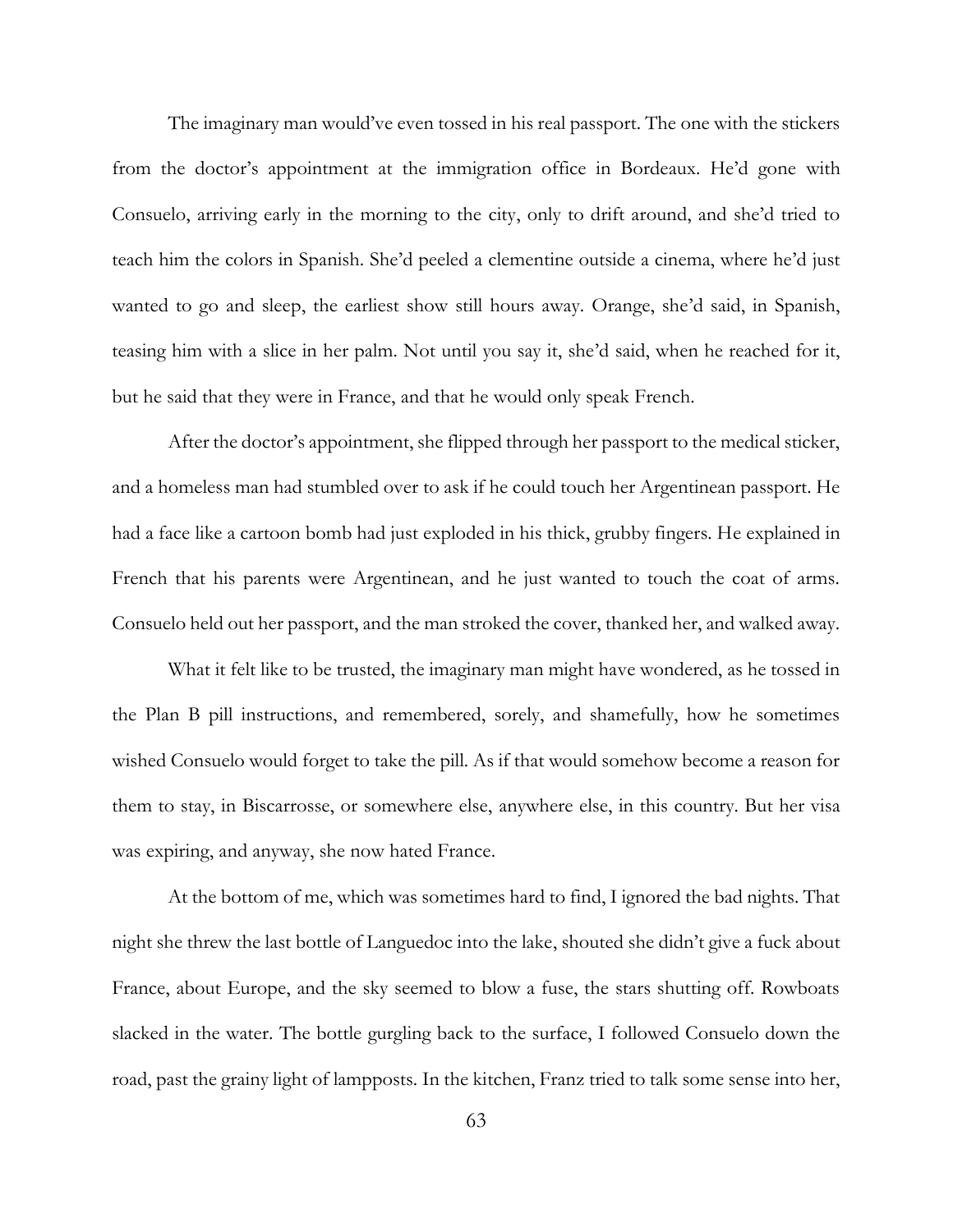but she kept ranting about her hatred for Europe. Then she flicked a lighter on and off under my chin, and said she hated me as well.

The imaginary man, on his hands and knees, grabbing the balled-up wax paper bags croissants came in under the bed, asked Consuelo if she had that lighter.

Yes, she said. Then she went to shut off the smoke detector, and the gas, and open the windows. The imaginary man threw in the band-aids his mother had insisted he bring, and his birth certificate.

He didn't have any money to burn.

It would take him another moment to remember the photocopy of the photo of his great-grandfather, taped to the wall. He would take it down and hold it in his imaginary hands for a moment, studying the face that was almost his own. Perhaps Consuelo would ask him who it was, and he would tell her.

Maybe you shouldn't burn that, she would say.

I have to, the imaginary man would reply.

He would feel light. As if all this paper had been weighing him down, tethering him to the world. A paper trail. He would become, with a flame, unfollowable. Finally, the inky riddle of himself would float off into the air, out the window. There would be nothing and no one that could keep track of him in a few more minutes. Outside, a lycée boy did wheelies on his motorbike, round and round a lycée girl. A mass of clouds hung restlessly like silver bellies bulging from a fishnet hauled over a boat. As the imaginary man felt the first traces of warmth against his shins, he saw a drawing of a bird. It was Suzanne's drawing. The bird was as big as a man and stood on the grass, its wings outstretched, in the drawing. The imaginary man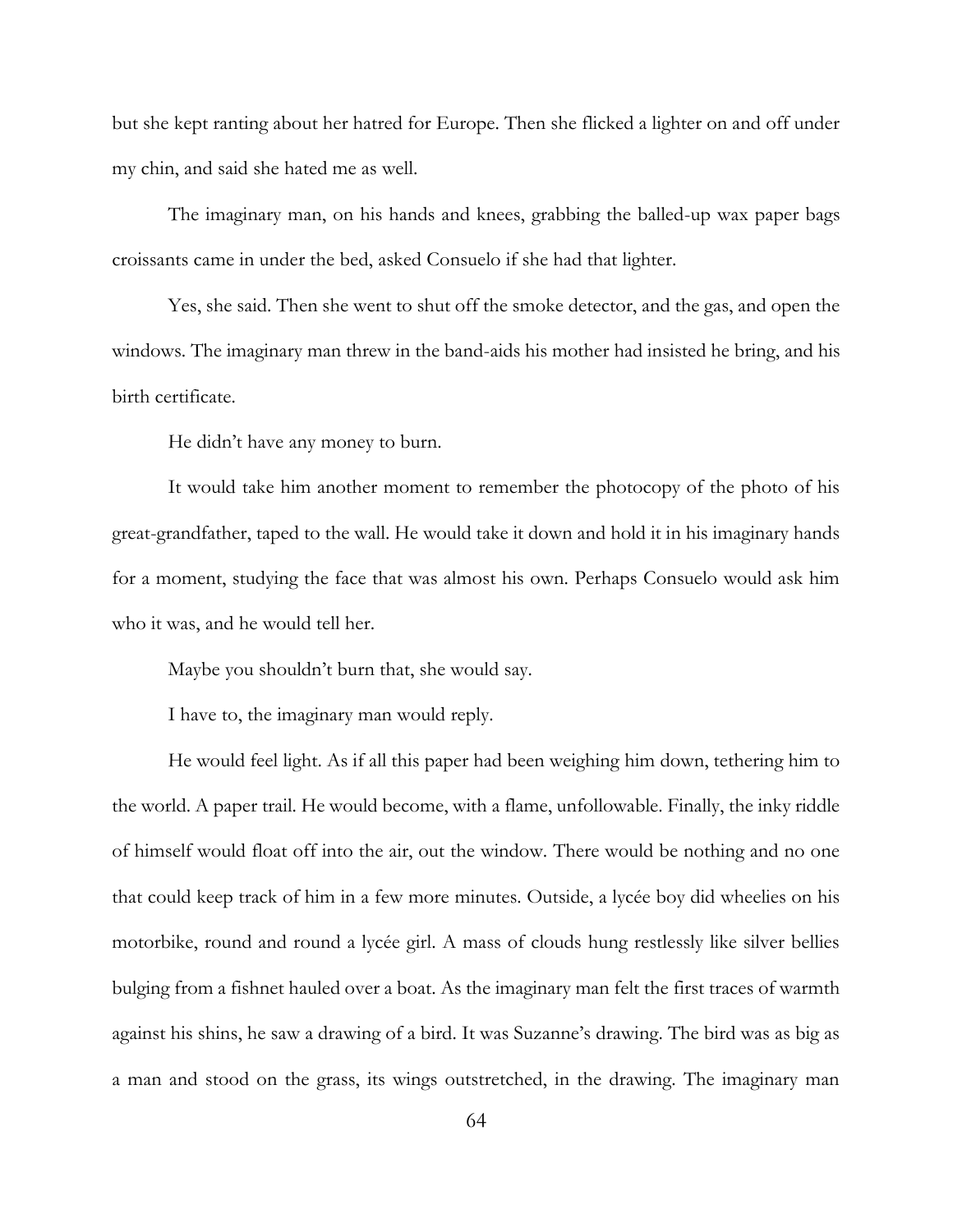watched the flames curl the edges of the paper, and chew into the red and green crayoned bird, until finally, it blackened completely into a thin, dark fist.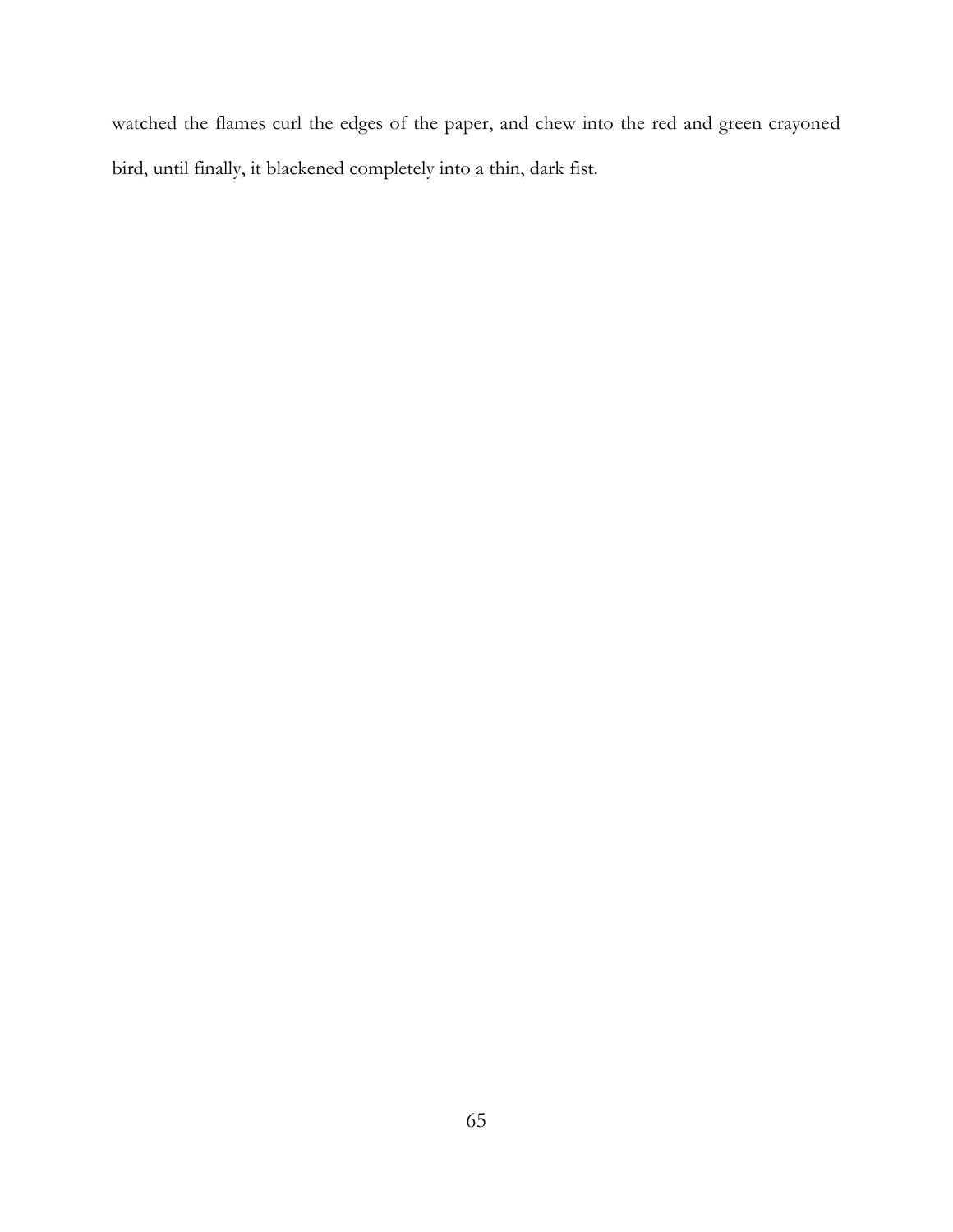The November attacks barely crossed my mind when I decided how to spend my March break, so, stepping out of the Paris-Gare-de-Lyon, the soldiers standing on street corners surprised me. But I barely paid attention to their berets and combat boots, the raindrops dripping off the end of the barrels of their assault rifles. I had other stuff to think about. Ela and I had both admitted to sleeping with someone else. It's just sex, we told each other. She with the married cook from her restaurant, and me with Consuelo, who told me she had to do some thinking.

What Consuelo actually said was: I'll write to you when the waters are clear. Then she got on a bus, embarking on her trip to Madrid to party with some old Argentinean friends. The waters were blurry, especially considering the impending expiration of our visas. A rainbow skidded over the sky like a car tire, and I walked backwards, on my heels, all the way back to my apartment. I couldn't let it out of view.

If I was going to compulsively check my email and drift around, better to do it in Paris, I thought, where Alphonse had moved just a short while ago, to finally live in the same city as his girlfriend. He had a job selling electricity door to door, and he was taking the week off, going down south in a day or two, so I could stay in his studio for the week. I called him from the Belleville metro station.

Walk past the whores, then take a left, he said. I asked him how I would know where they—prostitutes, I said—began or ended. You'll know, he said, then hung up.

Alphonse was right.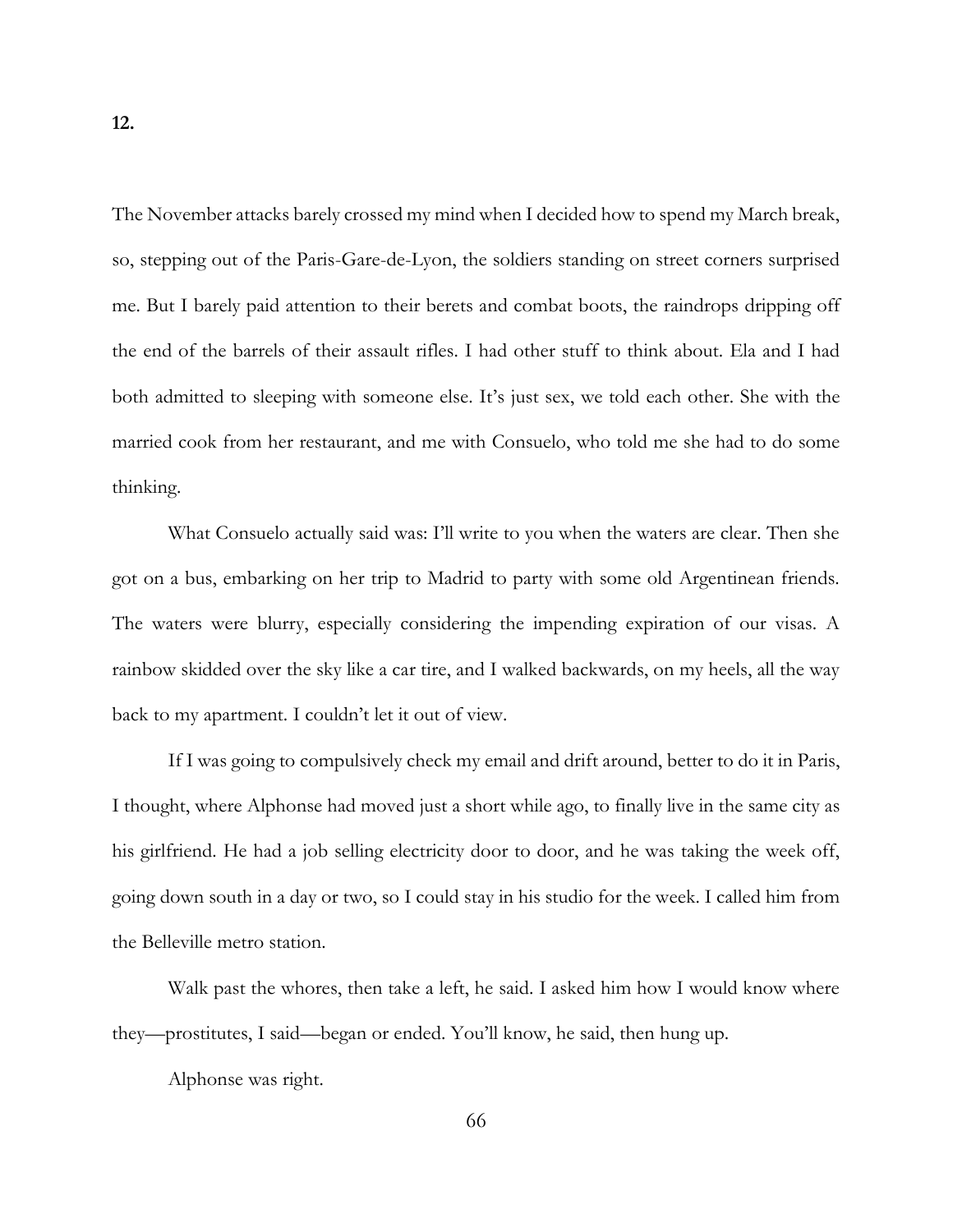We kissed on the cheeks. His studio was a chambre de bonne I had to duck to get into, and keep ducking until I sat down on the couch. His parakeet curtains from his old apartment seemed to overwhelm the tiny window, from where stretched the roofs of Paris. Above the television, on a shelf stood a half-bottle of chartreuse.

Finish it if you want, Alphonse said, following my gaze. It'll be easier for me to pack. He put a plate of croissants and some strawberry jam on the coffee table, then said, I'm getting out of here as soon as possible.

Where to?

Anywhere else, he said. I almost feared his fingers might get stuck like the teeth of a comb as he ran his hand through his hair, asking me what my plans were for the week. I looked away from the chartreuse and shrugged.

You know the monks make that stuff, he said. They have a secret recipe from centuries ago, and they're still the only ones who know how to make it. But listen, you can't only drink chartreuse in Paris. I have a proposition for you.

Alphonse chewed into a croissant.

I'm listening, I said.

I want you to go to a movie on Friday. The movie, he said, now chewing with his mouth open, is playing at this old movie theater called Ciné Belgrand. It's one of those oldschool places with seating. I've already got you a ticket.

Why do you want me to go to this movie? What movie is it, anyway?

You interrupted me. I was just getting to that. It has seating, right, and my girlfriend is going. She and one of her artsy friends. They're going to be sitting at D6 and D7, Alphonse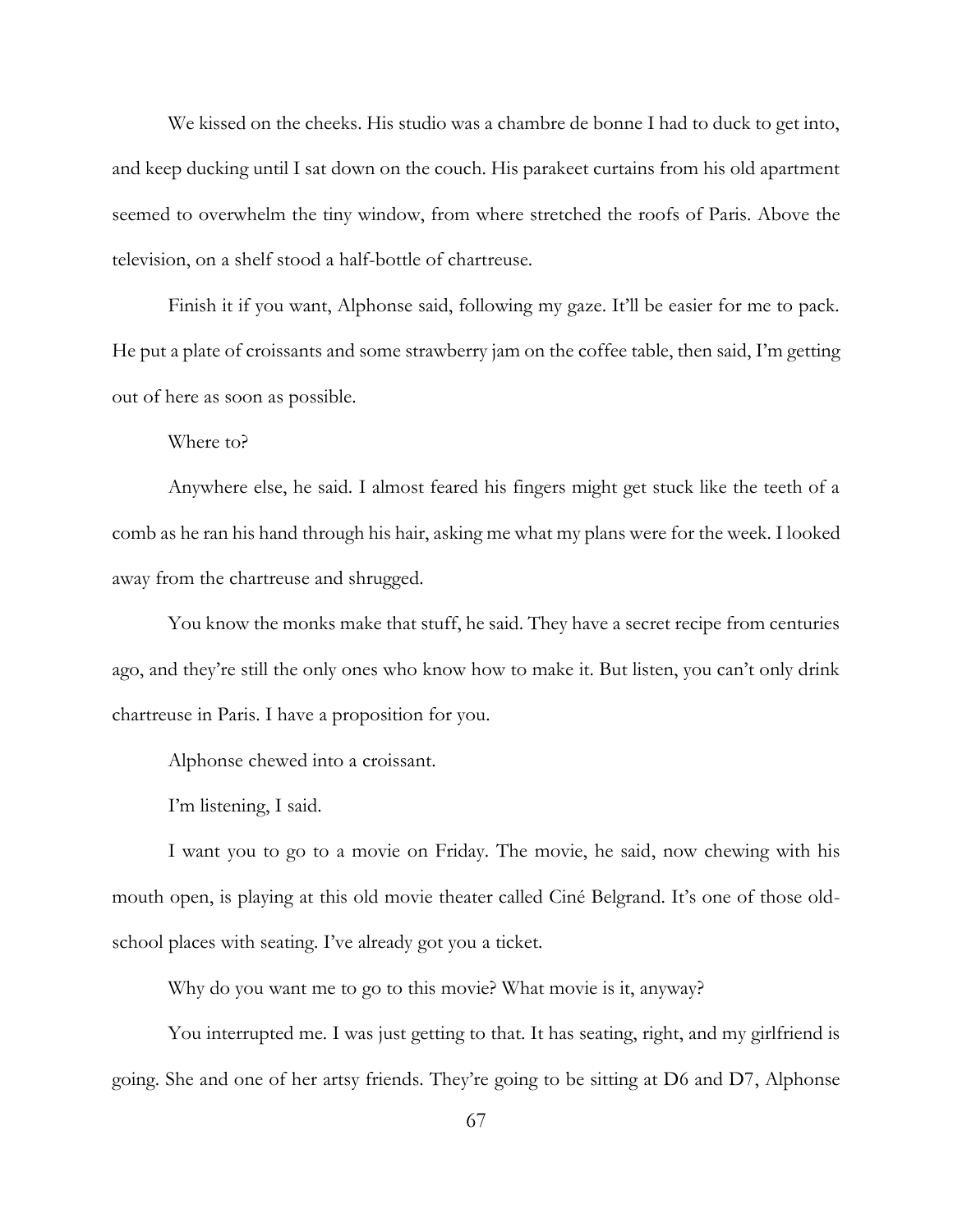said, grabbing a half-torn letter and uncapping a pen with his teeth. He drew a box, and marked the seats. And if you agree, he said, you'll sit here, at C3.

I leaned back against the couch, and asked him what his girlfriend's name was again.

Charlotte, he said.

And how are you and Charlotte?

We're fine, he said, but this artsy friend has me nervous. He's a poet. Would you let your girlfriend go out with a poet?

I looked at the strawberry jam gleaming on the knife and thought seriously about which was worse, a married cook or a poet.

I already got you a ticket, Alphonse said, pushing the ticket across the table. You'll have a diagonal view of them, he said, but I don't want you to do anything. Just watch them. That's not illegal, is it?

Can I watch the movie too? I asked.

Of course, Alphonse said, tapping the ticket with his finger, LOVE printed in capital letters. Of course, that's the most important part, he said.

Before he left, I asked him where his bed was.

You're sitting on it, he said, picking up his backpack, throwing me the keys, and leaving me alone in his chambre de bonne.

The couch was long enough to fit my whole body, but those first few nights, I slept badly. The ceiling was alarmingly close, so when I got up, I had to be careful not to bang my head. This was probably how the pharaohs felt in their tombs, I thought. Then again, they were dead. But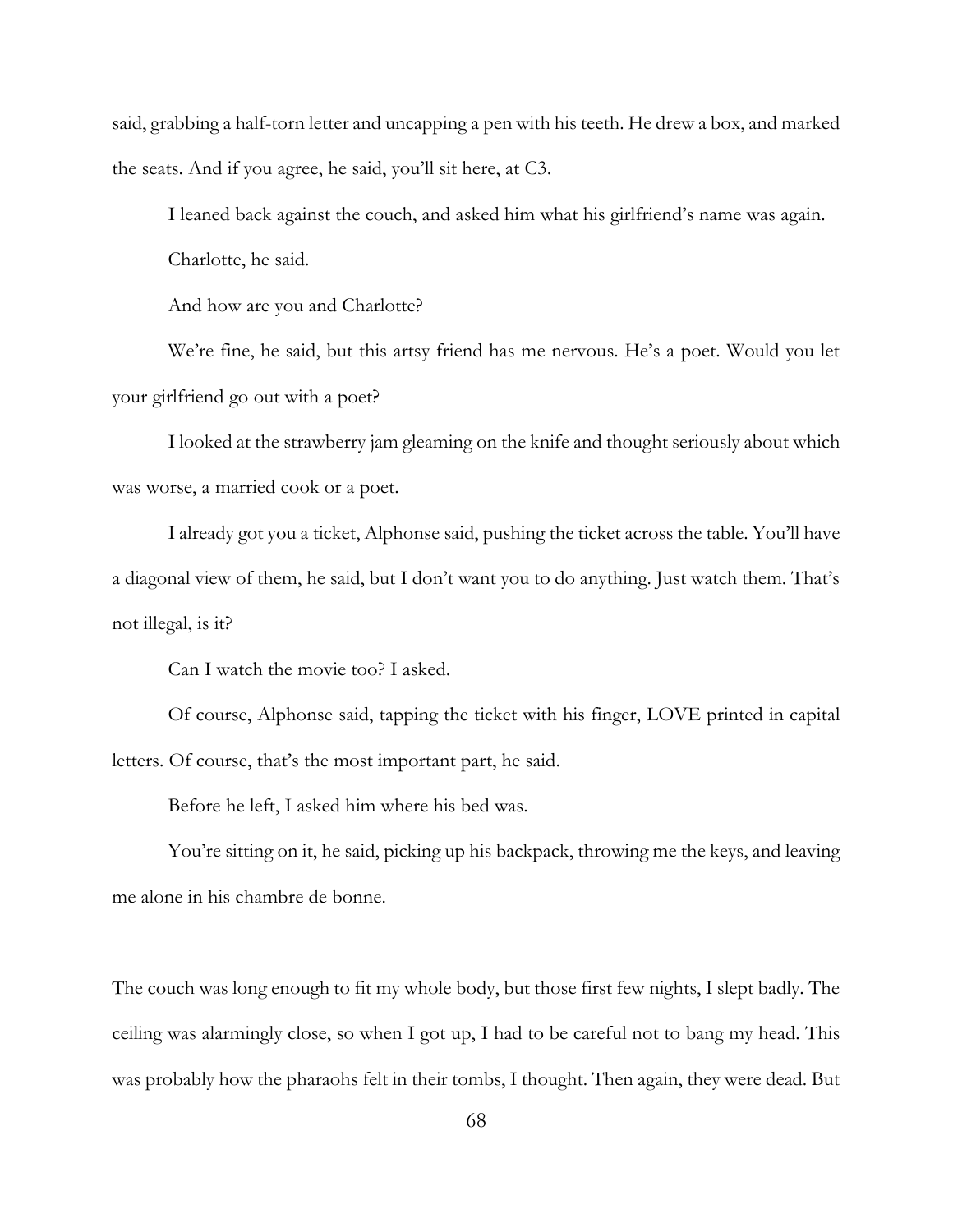those tombs were big, weren't they? Just in case they were alive, or some part of them was alive, so they could move around, enjoy their lives in the underworld. Or at least that was the little I could remember from my high school history class.

It was hard to stop dwelling on Ela's nervousness in our videocalls during her breaks, the kitchen door behind her. The screen blurred her red lipstick, and that made me jealous the vision of her, the precision of her mouth. I didn't care about the married cook. Still, I ended up drinking two fingers of chartreuse nightly as if I did care, as if I were that sort of guy. I could imagine him standing at the bottom of her stairs after a shift, his knives sealed in his backpack. She didn't love him, but I couldn't have done a thing to stop the snow from peeling off his boots, or his fist from knocking on her door.

Anyway, for me, he was less than solid. Even less than liquid. He was like the chartreuse floating like a green gas in the bottle. He hissed into her apartment. How could she touch a man barely heavier than air?

He was repeatable, a bunch of herbs fermented by the monks, and voilà, the married cook. Did I think about busting into a monastery and stealing that secret recipe and burning it? Maybe I just wanted to get drunk, because the chartreuse poured and poured, and Ela opened and opened that door, and day after day, apart from refreshing my inbox, I wandered to the chess park.

It wasn't until that Friday evening that I realized the old men on the benches were pimps. It took me four days. No wonder at the chess park I stood back and watched, afraid of missing moves, of falling for traps. I suddenly felt them watching me through their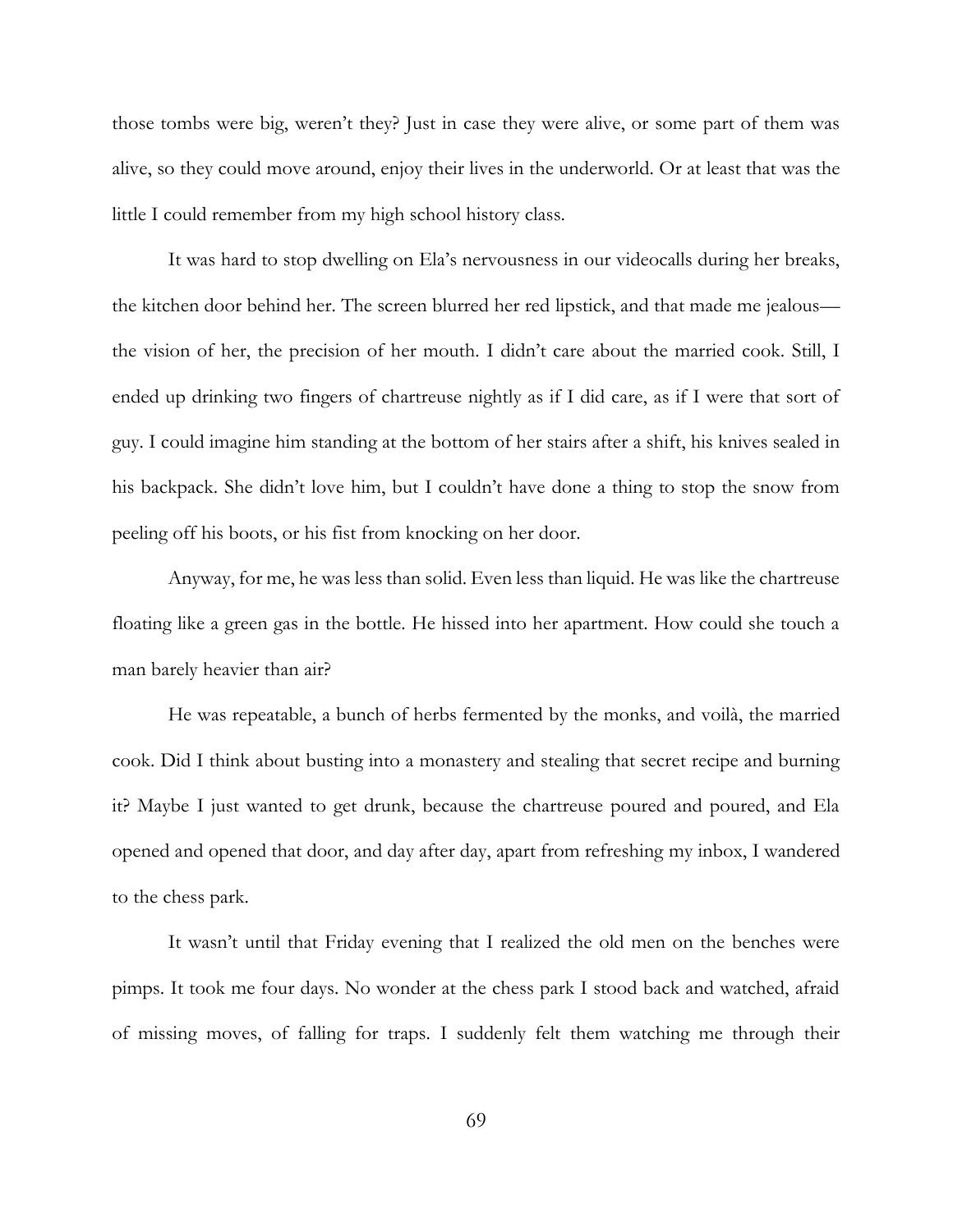newspapers. Like cartoon detectives, or cartoon pimps, with holes cut out for eyes. They were plainly pimps that evening, on my way to Ciné Belgrand.

It wasn't a bad deal, I thought. I needed to distract myself from the waiting games of my life, from waiting for the clarity of water, or rather for Consuelo to decide whether to continue our doomed relationship or not, waiting whether or not to give a damn about a backpack of knives and a wedding ring floating in Ela's apartment, waiting to know which woman I should love.

Ciné Belgrand seemed to sag under its own weight, as if at any minute the roof might cave in. Alphonse was right, it really was one of those old cinemas, with dead moths clinging to the lightbulb letters. At the ticket booth, a geezer had a pegboard of the seats. He squeezed in a tiny scroll of paper into C3, while I counted the number of seats to D6 and D7, yet to be filled with a tiny scroll. Past the curtains, I settled into my seat, and waited.

All I knew about *Love* was that Gaspar Noé was the director and that Charlotte and the poet had specifically chosen this film. People swept in and settled into their seats. Outside the rain hit the roof, and its tip-tap echoed in the theater. A minute or two before the start, they arrived, both illuminated by the green screen. I'd never met Charlotte, but as people squeezed in to let her by, I could see her apologetic smile, a long coat folded on her arm, and her wavy, brown hair. As for the poet, he had a cleanshaven face, and his wet jacket shimmered.

They sat down without touching.

The movie was basically a porno flick about a couple in Paris. Everything went wrong after a threesome with the neighbor, who got pregnant, and things spiraled out of control, at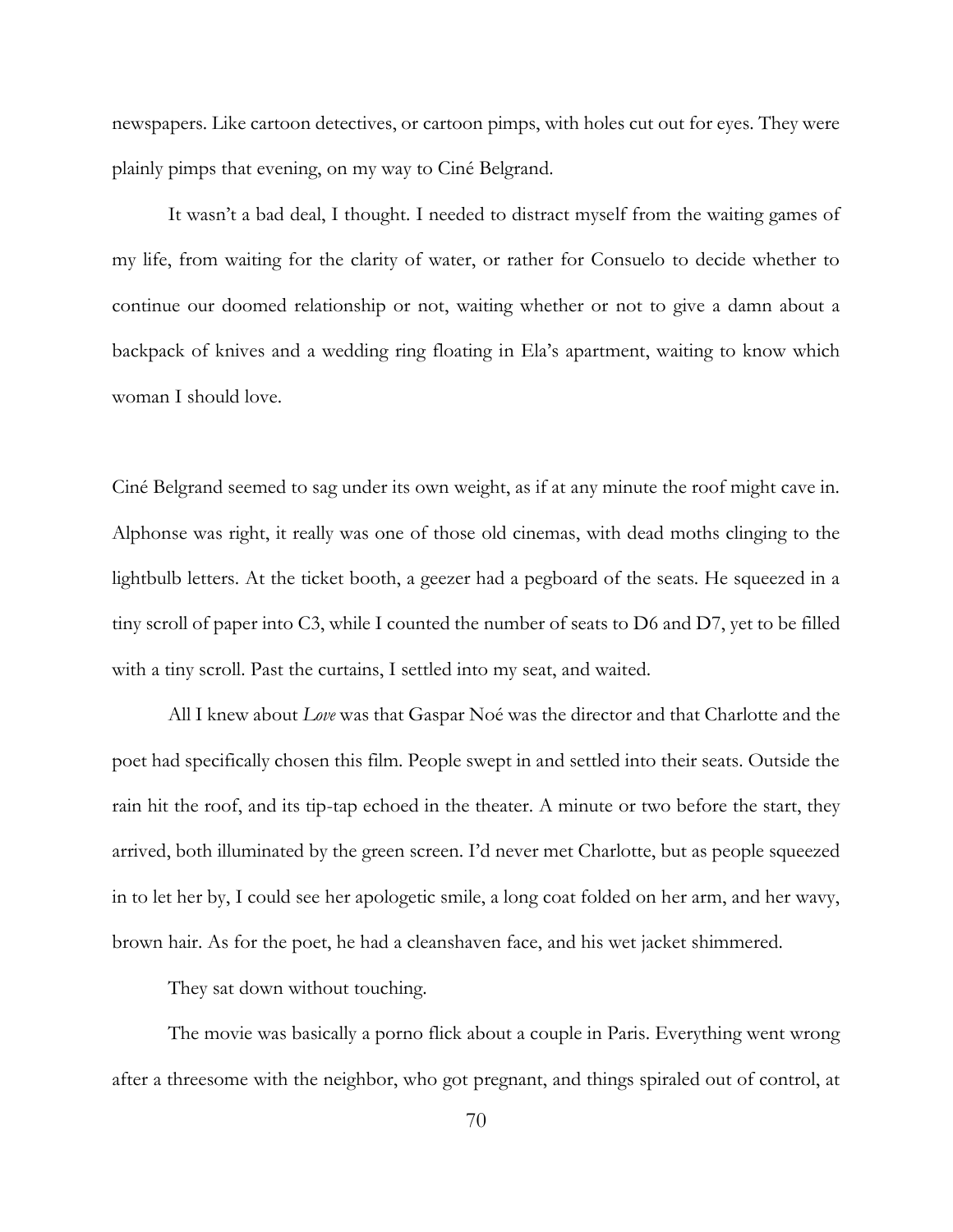night clubs, in the backs of taxis, and within twenty minutes, I had an erection. I moved around and tried to slip it under the waistband of my boxers. I studied Charlotte and the poet, but their faces were like limestone façades. It's like they're reading magazines in a waiting room at the dentist's office, I thought. But the magazines have orgasms and bathroom sex, I also thought. The poet was thinking about dead puppies, I finally concluded. That was what I used to do, back in high school, when I was sitting with a girl, and she touched my leg. I would think of cute, black puppies, that could barely open their eyes, all slaughtered, and I would go limp, right away.

Charlotte and the poet didn't help each other out of their seats, or touch the other's elbow, as they filed their way out behind the line of people.

Outside, they rolled cigarettes. I hunched down to tie and untie my shoe until they walked down Avenue Gambetta. Smoke billowed above their head in the damp air. They walked with their hands inside their pockets, and only took them out to pick their cigarettes off their lips. They began to graze shoulders, and I got close enough to hear what they were saying.

There's no way I can make it by then, the poet said.

You'll just have to go fast. The streets are empty at this hour, Charlotte said.

Can't you bring it?

I can't. Alphonse is back tomorrow, and I told him we'd take a walk in the park.

Ah, the poet said. They'd begun to slow down, to let me pass. I stopped to light a cigarette, and rubbed my hands together. Down the street, they kissed on the cheeks—kisses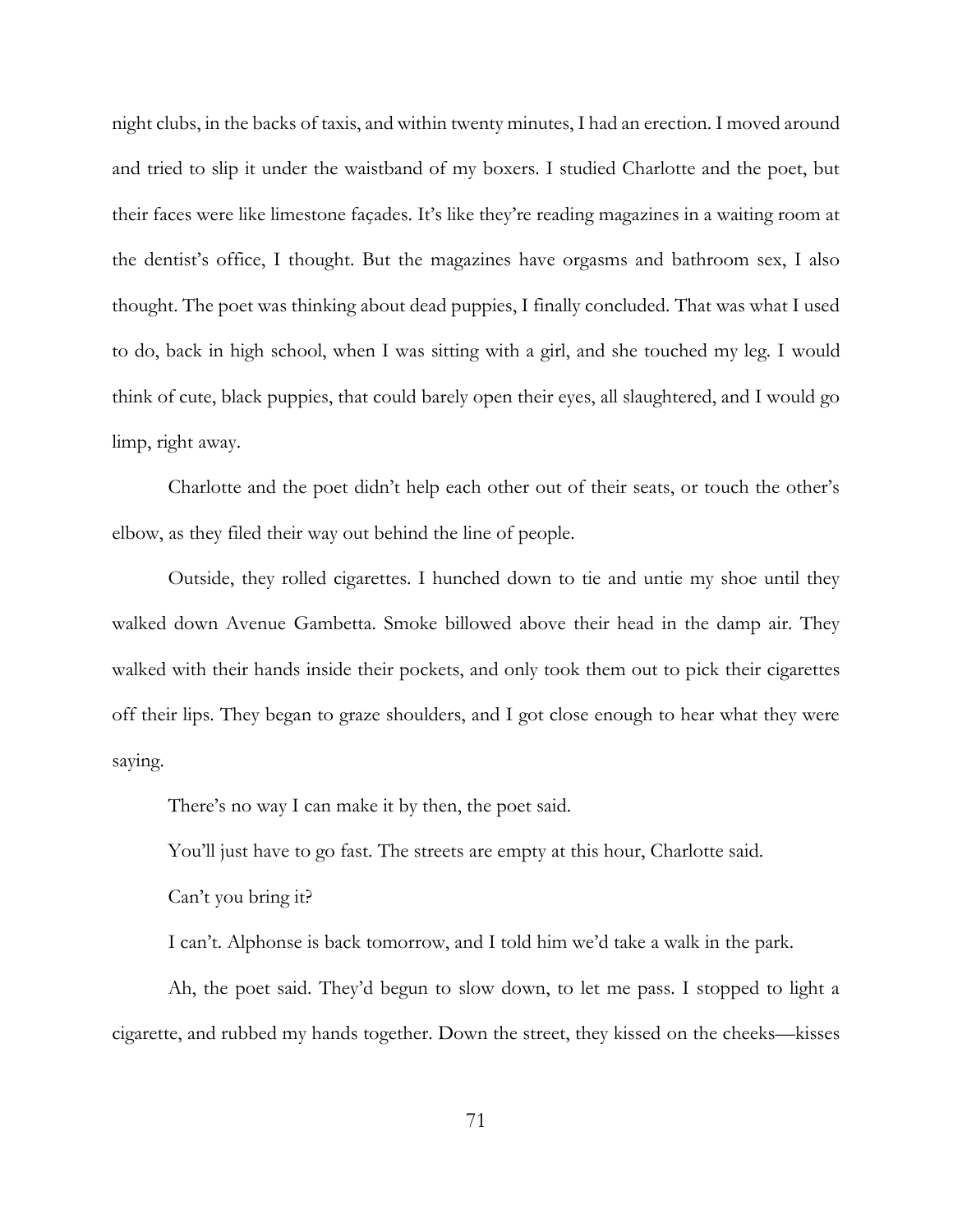as dry as chalk, it seemed, from where I stood, and the poet turned left, and Charlotte's brown hair waved down the Belleville metro station stairs.

I ran down the street, turned left. The poet was walking quickly down Avenue Camus. I only had a Euro on me, and jumping the turnstiles seemed like a bad idea.

The poet stopped at a kebab place. I went in and stood right behind him. Over his shoulder, the kebab meat spun slowly on the pike. He ordered a falafel wrap and a Coke, then went to sit down at one of the orange tables. I ordered a kebab with some Moroccan sauce and a glass of ice water.

The poet rolled himself a cigarette and went out to smoke. He came back in, took his tray, and sat and ate. I did the same, but I kept an eye on him. We were facing each other, separated by three tables. His cleanshaven face looked especially pale under the ceiling lights. When some sauce fell on his finger, he licked it. Outside, it started to rain. I considered following the poet all the way to wherever he was going. I suddenly realized that whenever I gazed at the poet, I imagined the married cook, as if I were slipping the lenses of a microscope over him, adjusting the focus.

But ultimately, I went out, into the rain. I felt like an idiot.

My landmarks had gone to sleep, or at any rate to bed, and after walking for a while, I asked a soldier for directions. I couldn't remember the address. I had to ask him where the prostitutes were, which only caused confusion. Eventually I found my way back to that chambre de bonne. At the bottom of the stairs, I looked up and suddenly desperately wanted them to lead to Brooklyn. I felt my stomach turn as if I were at the bottom of a rollercoaster,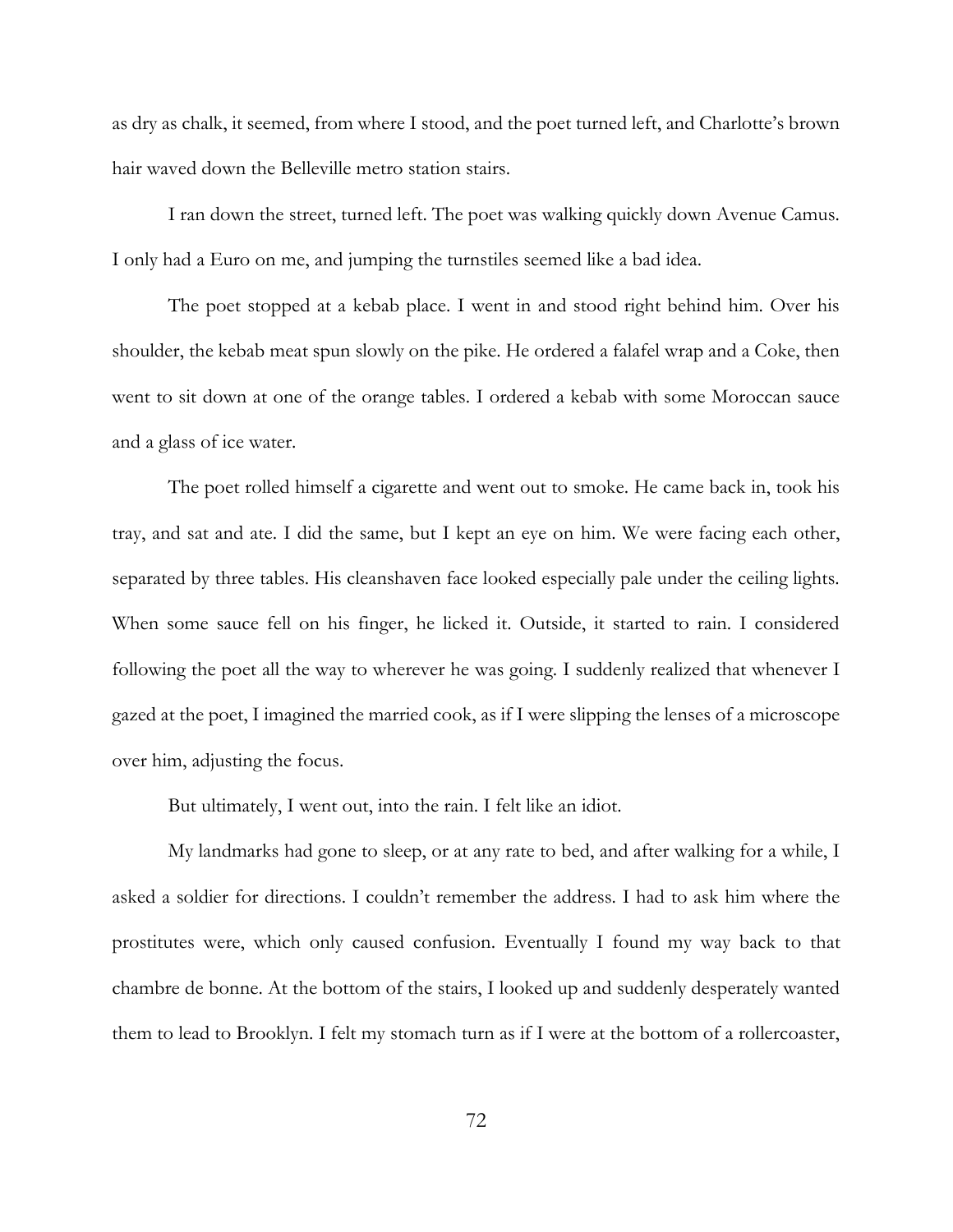on the verge of shooting up. Then I went up, slowly. I undressed, and hung my clothes on the chair. I sat on the couch naked with a glass of chartreuse. I opened my tablet.

To say I felt happy about that email from Consuelo would've been untrue. I felt miserably happy. I knew she would leave, once her visa expired. Then what would I do? In Brooklyn, a married cook was naked in Ela's apartment. And the truth was, even if I'd been there, and seen through that green cloud of him, and seen Ela, I still wouldn't have said a word. The waters are clear, I would've said, perhaps. The waters are clear, and this new pounding in my chest—like my heart knows something I don't—is too far for you to hear.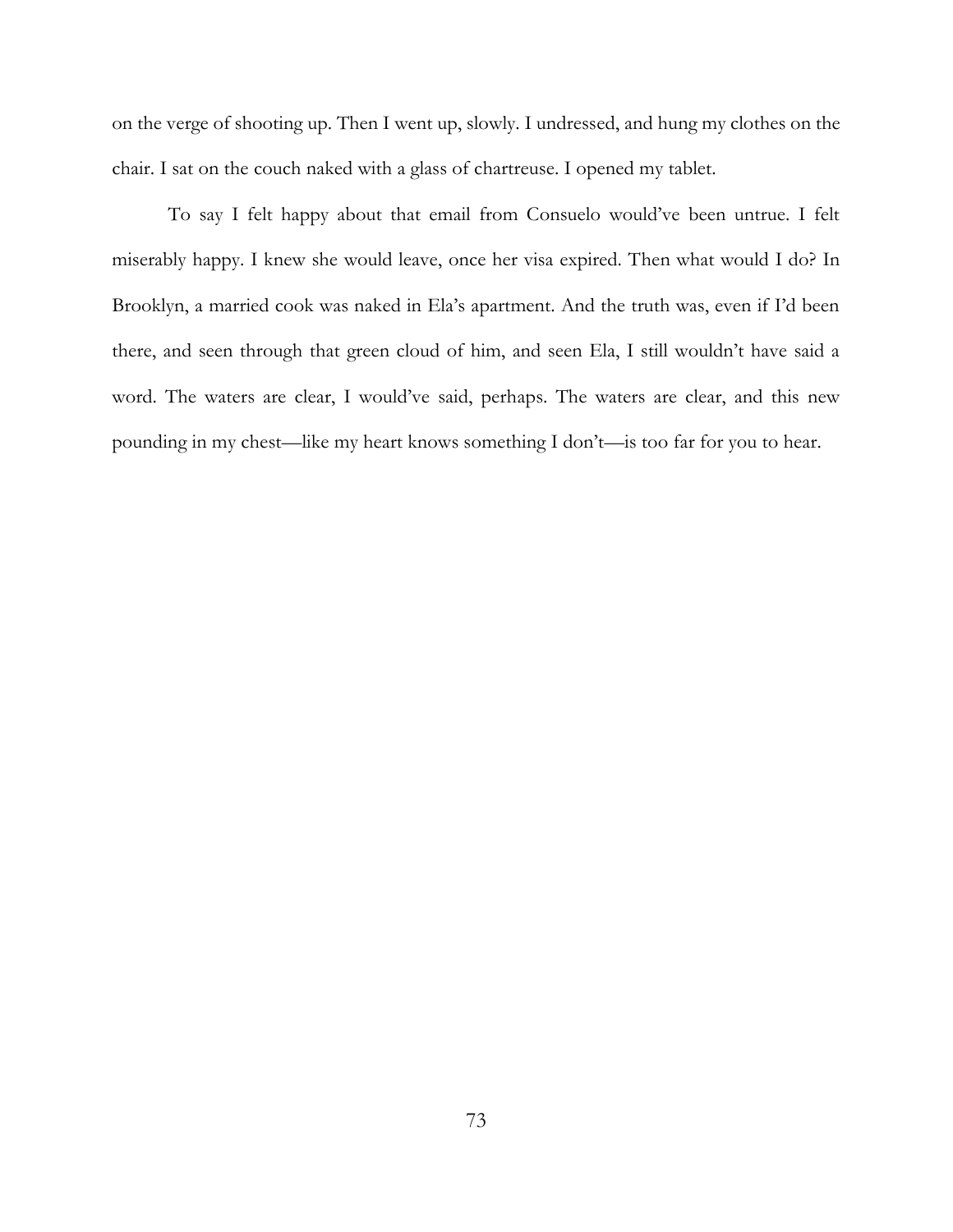Consuelo and I stood outside my apartment, trying to decide whether or not we should hang the piñata from one of the trees in the yard. We wanted to cheer up Franz by celebrating his thirtieth birthday, to fill the piñata with cigarettes, mini-liquor bottles, and even some hashish, and hang it right there, in the yard, and give him a baseball bat. It was then that we realized we shouldn't give Franz a baseball bat, and the tree we stood under was a walnut tree.

It was April, and orange flowers as delicate as butterfly wings bloomed along the short stone wall surrounding the yard. We talked in whispers, because nearby, Franz, having learned from Alphonse, cooked with pastis, tipping the bottle over the meat that quivered like leaves on the grill. While he whistled a patriotic tune, I kneeled down in the grass and picked up the green shell of a walnut.

It felt light in my hand, like a tennis ball I could throw at a wall, and would jolt back to me. I couldn't remember the last time I'd eaten a walnut. Perhaps a couple years ago, back when my grandfather was still healthy. Back when he was leaning against the hilt of his axe, out behind his house in Quebec, after chopping firewood. He pushed the back of his hand across his forehead and left a dark sweep. I was twenty-four, sitting on the backsteps. Big flies from the farm down the road bummed around the yard like lost bullets, not sure who to pierce, under a sky interrupted only by transmission towers, and in the distance, a church steeple. The sun was hot on both of our faces, and yet, I don't remember a single thing either of us said, both of us facing one another, in that backyard. Walnut trees never gave much shade, but they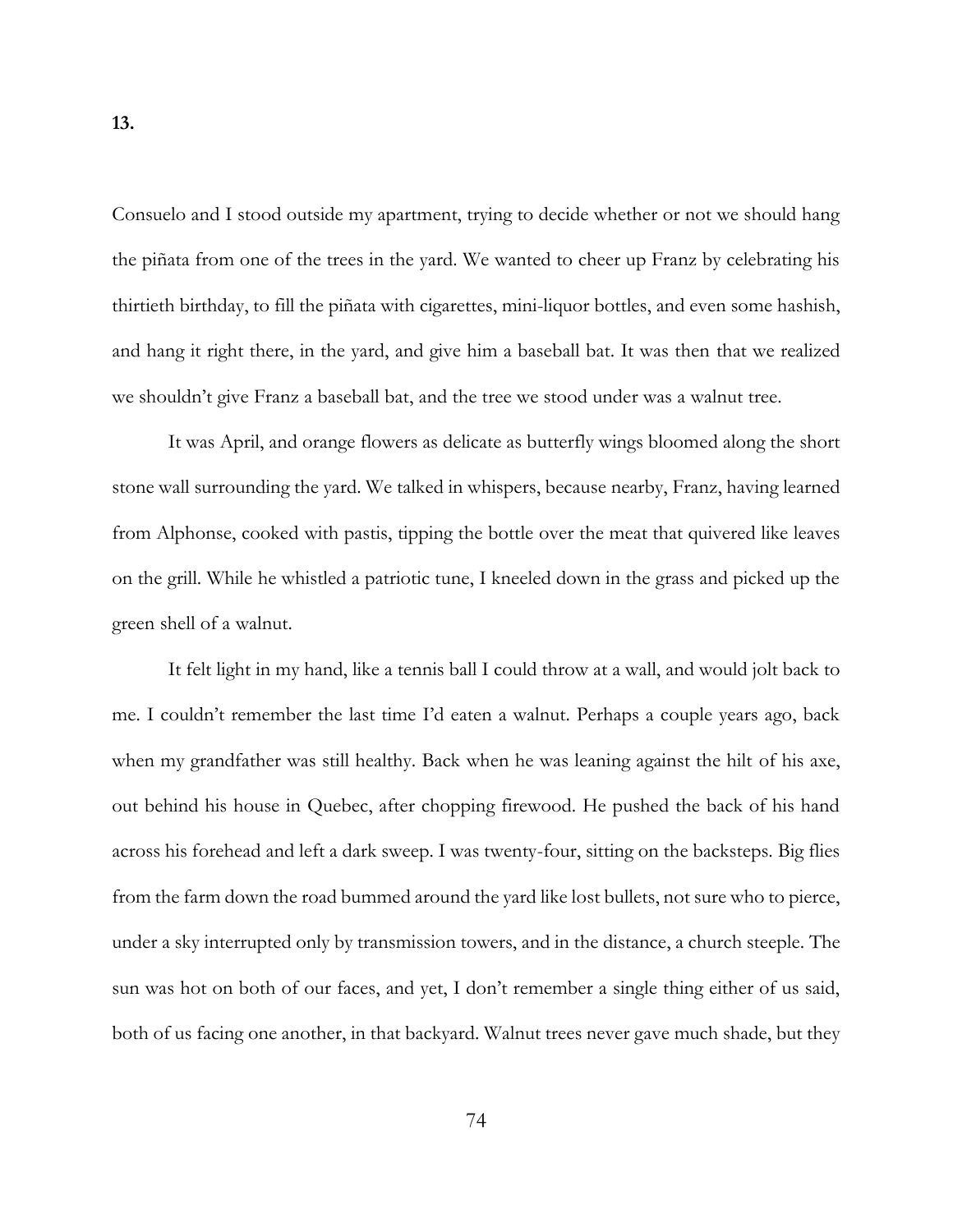stood behind my grandfather like a group of grandsons he didn't have. After all, he had only me.

Me, the grandson from New York state. Who didn't talk much French, and who sat on those backsteps, waiting for him to talk, because I never did have the guts to start a conversation. My mother had gone to the supermarket to buy ham and cheese. And my grandfather and I stared at each other, as if waiting for my mother to get back, to hear the slow wisp of wheels against the grass in the yard.

I turned the dark fuzz of the shell around in my palm. At my back, Franz kept whistling. The walnut shell was so soft, I didn't need a vice, not even a hammer. I thought that it was probably unripe. I looked over to Consuelo and asked what she thought.

I don't know, she said.

I shouldn't get sick, I said, and I dug a fingernail into the skin of it and began to claw the shell open. It was barely a shell at all, its green skin easy to puncture. It was fleshy, and once I got my nails in, it peeled back in mushy wedges. I put it into my mouth and began to chew. It was soft and dry, and within seconds, it sucked all the moisture out of my mouth. I started to yack on all fours into the grass. It felt as if I'd crammed a handful of dirt into my mouth. Oxygen tried to wriggle its way down my throat, but nothing went in. I started to cough, hard, and Consuelo asked me if I was alright. I couldn't answer. She ran into the apartment and came back down with a glass of water. I had my two fingers in my mouth, and I was trying to puke. Franz had stopped whistling, and all I could hear was this ringing in my ears, as if the air were clanging bells just inside my earlobes.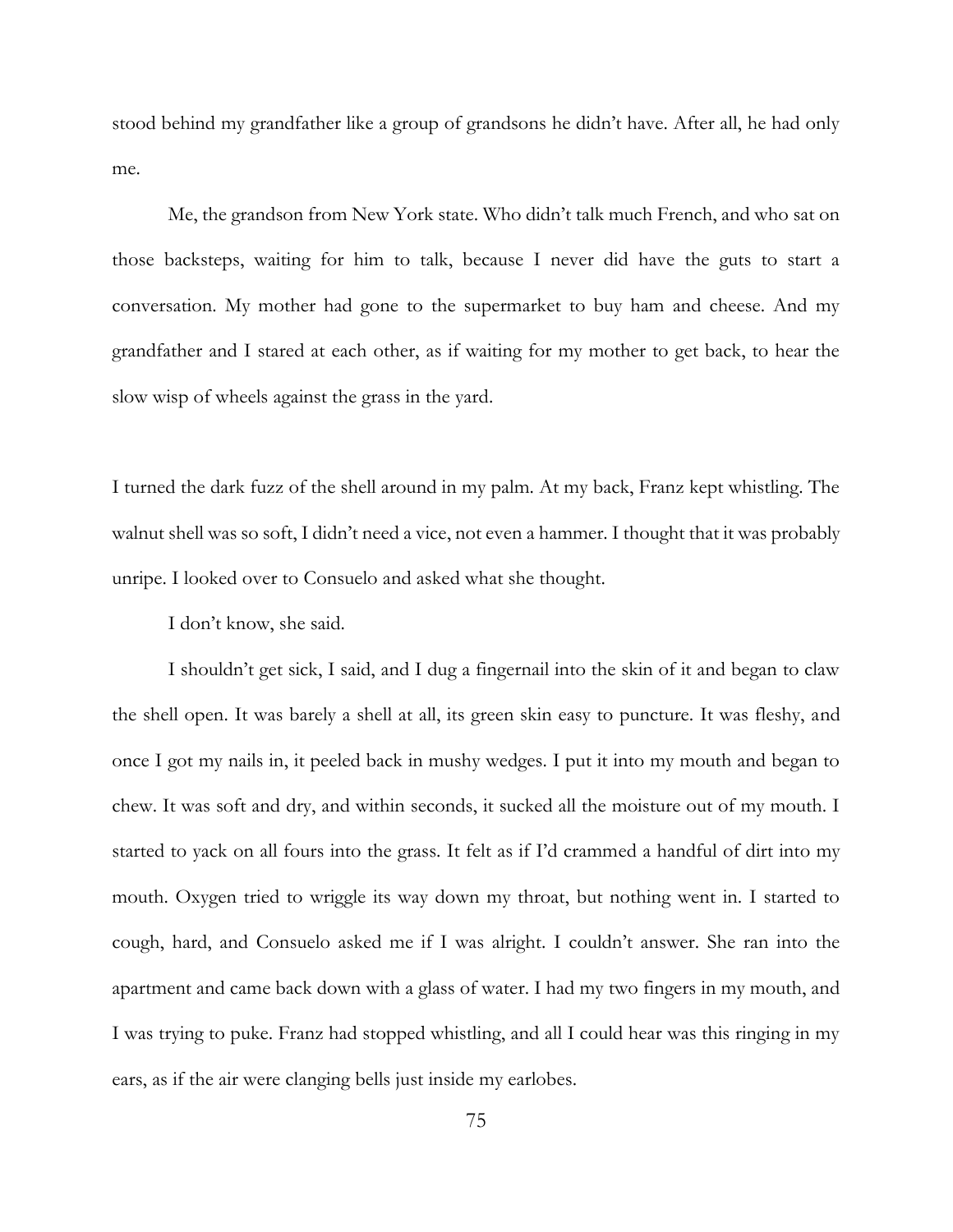Drink this, Franz said, you fool. I could feel the blood in my entire body rushing up to my face. I was afraid of sitting up, of tilting my head ninety degrees, but Franz shoved me up with a hand, and put the glass at my lips. I sat against the tree trunk and breathed. The water felt good down my throat, parting the walnut mush. Speaking French always felt like a sudden dryness, like a mashed-up, unripe walnut trying to kill me.

We never filled the piñata. Instead, we went into the woods to celebrate Franz's birthday. I led the way. We went single-file between bushes and swarms of gnats, each carrying our own bottle of Languedoc. It was night, and on the dirt road we passed the silhouettes of sleeping roosters and donkeys behind wire fences. About halfway to the hunting sign, we turned into the forest.

We drank our wine standing. It was so dark, the pine trees seemed to have given up thrashing in an oil spill, and had gone motionless. Somehow, we got to talking about our futures. Then again, it was inevitable, because we had almost nothing else to discuss. In just a few days of time, Franz would leave, and after that, Consuelo would leave, and I would be left alone, waiting for my mother to arrive in Paris, from where we would then fly to Italy.

Consuelo and I tried to cheer Franz up the best we could, but he began to cry, softly, standing by a tree trunk, in the dark. Nothing had worked out for him in France. We patted him on the back. He wiped his tears away, rolled a cigarette in the dark, the weary drunkenness of his face, and those bullfrog eyes of his glowing at me, as we talked about the details of his departure, whether he was going to take the bus, and the train to Bordeaux, or try to catch a ride with Alphonse, and at what time his flight left, and how many hours of layover he had in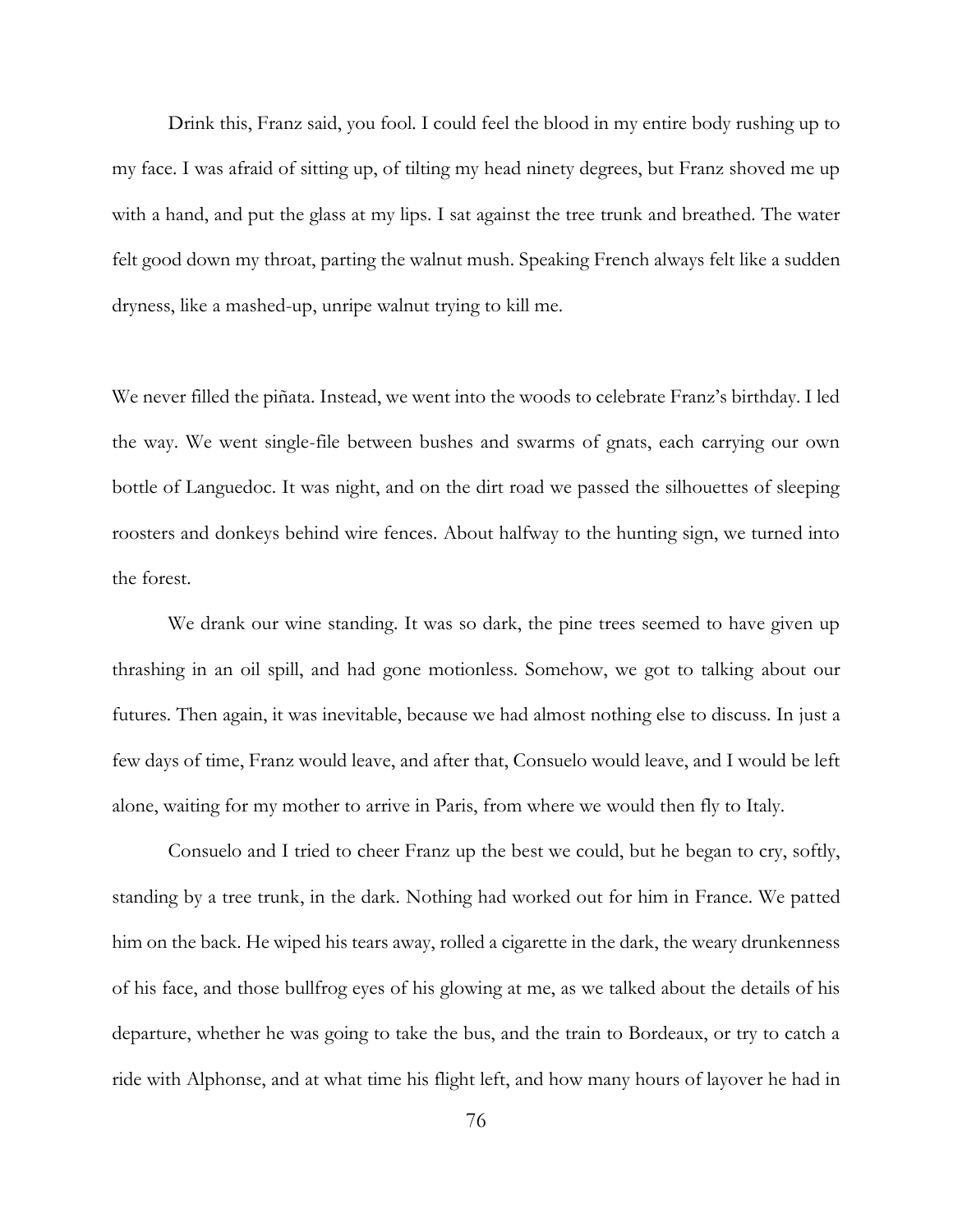Madrid, and etcetera. All we had left in common was the fact that we were leaving Biscarrosse, and once he got to Santiago, we both knew we would probably never speak to each other again.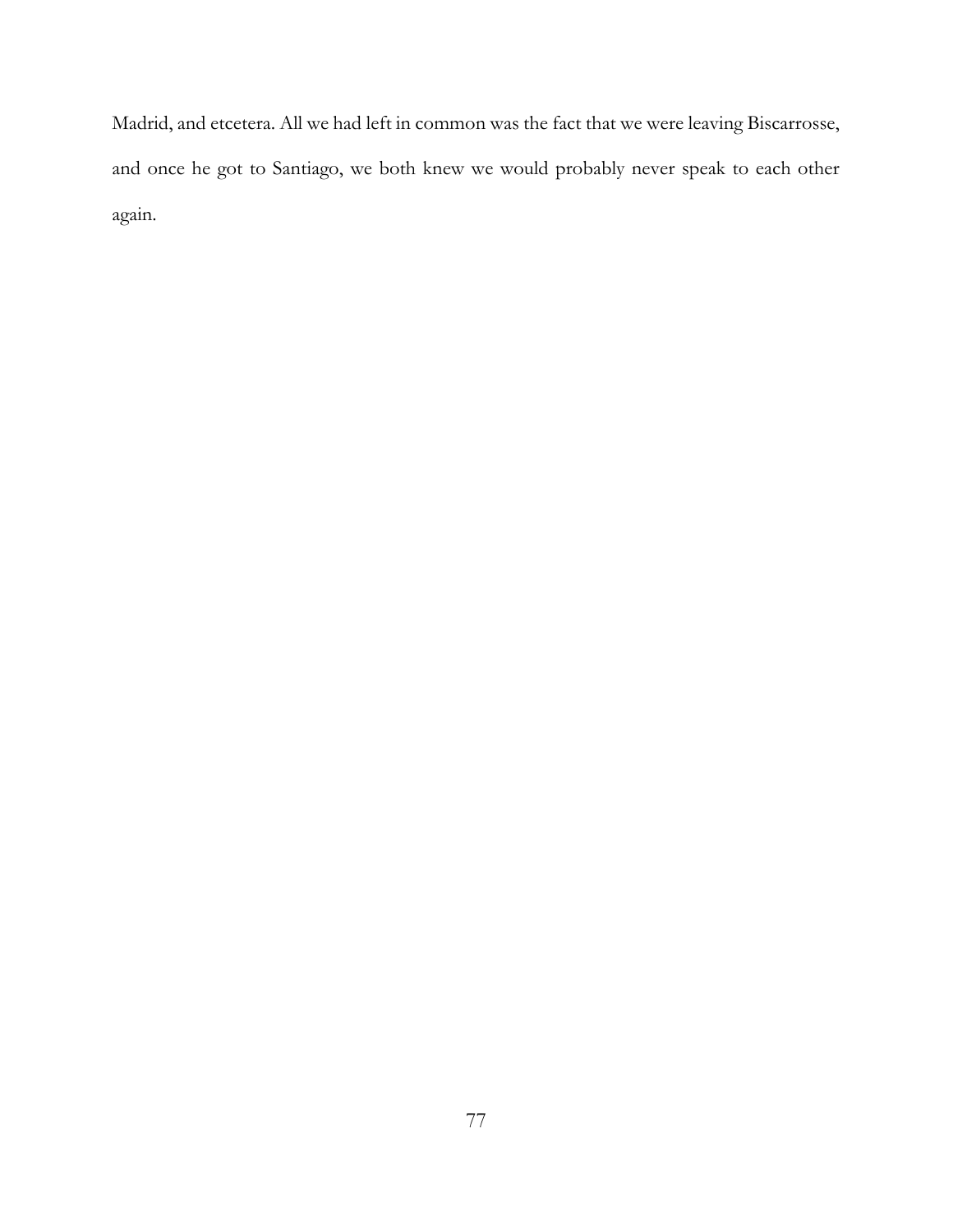On Ela's birthday, I said goodbye to Consuelo at the Bordeaux Airport. I watched her giant purple backpack disappear behind the security-check doors, then stumbled down the stairs and collapsed on a steel bench. I watched a boy run back and forth with a toy plane I wished would fall and smash to pieces.

The knowledge of where I had been and what I had been doing precisely one year before that day floated above my head like a grand piano: the night before my allergy attack, Ela and I had gone to dinner with her girlfriends at one of those authentic Italian restaurants where the servers were also Italian, and moved around two-dimensionally, side-stepping between the tables. All I remembered about our dinner was Ela's hand on my knee while I ate caviar, and the moment I realized I didn't have enough cash to cover the check, her girlfriends tilting their noses down to their purses.

At the table across from us, a woman argued loudly with her two fellow diners, another woman, and a man in thick black-frame glasses. Everyone else in the restaurant pretended nothing was happening, even as the woman's voice rose higher and higher, and then, finally, when she threw down her linen and stormed out. The man and the woman sat very still, as if in a museum exhibit. The glasses of red wine seemed darker than normal, and the three entrées remained untouched, the man and the woman sitting like wax figures, so still that a few minutes later, it was jarring to see the man pick up his fork.

One year later, a boy held onto a toy plane and flew from one end of the terminal to the other. I smushed two croissants down my throat, chugged an espresso, then got on a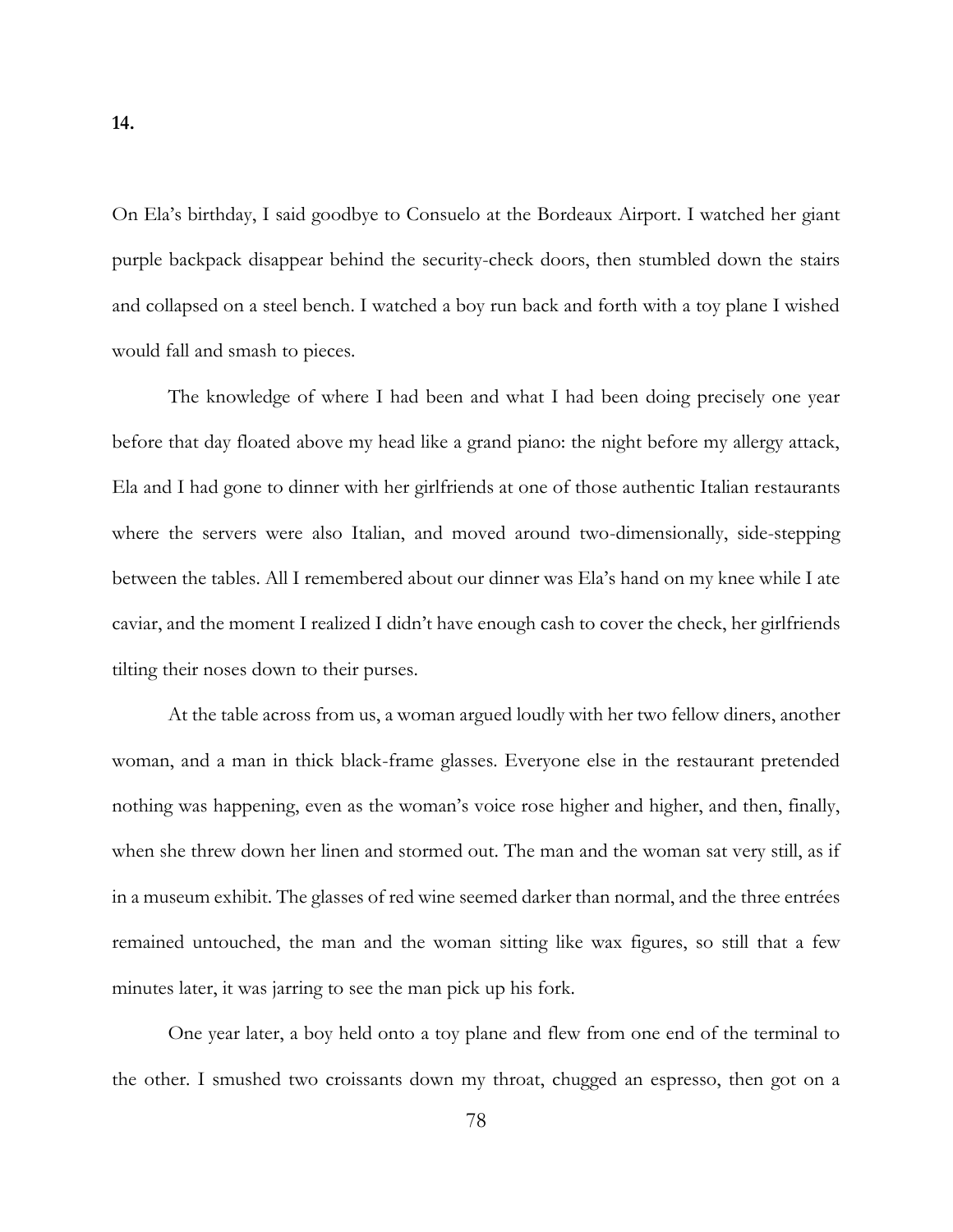shuttle full of jetlagged people and baggage. Everything seemed to slow down, as if I suddenly had the power to hold the world in my gaze, the buildings rubbing past the window a few extra seconds, the swirling grain of cement on the walls. It was Ela's birthday, and I still had yet to call. At the train station, I watched the sunset over the roofs of hotels across the street. I listened to a homeless man tell a story about how he lost everything on his travels from Africa, across Spain, and finally, to France. He brandished his espresso cup, a red drop sloshing out, onto the white pavement. I ate a kebab, sat on a stone bench, the stink of goat cheese drifting out from the train station. I went down the street, stepped into a tobacco store, bought an international card, held it over a garbage can, tracing the seventeen digits I had to dial before calling Ela's number, let it go.

I caught the train to the nearest station to Biscarrosse.

I knew already that the last bus had departed for Biscarrosse hours ago. I knew already that I would have to walk twenty-three kilometers back to my apartment. And that was what I did, until I stumbled into my building, the piñata hovering in the darkness, above the stairs.

I was so exhausted that I barely noticed the absence of my Schwinn. It wasn't leaning against the stairs. Consuelo was gone, my Schwinn was gone, and all I had left were some Languedoc bottles I'd promised Franz to take to the recycling depot, and the last six days of my lease, before the soldiers moved in for the summer, and this piñata, hanging over everything.

I travelled for a week around France, trying to avoid the inevitable conversation with Ela. I had a pomegranate beer in Narbonne. I met some Americans in Marseille who stunk up the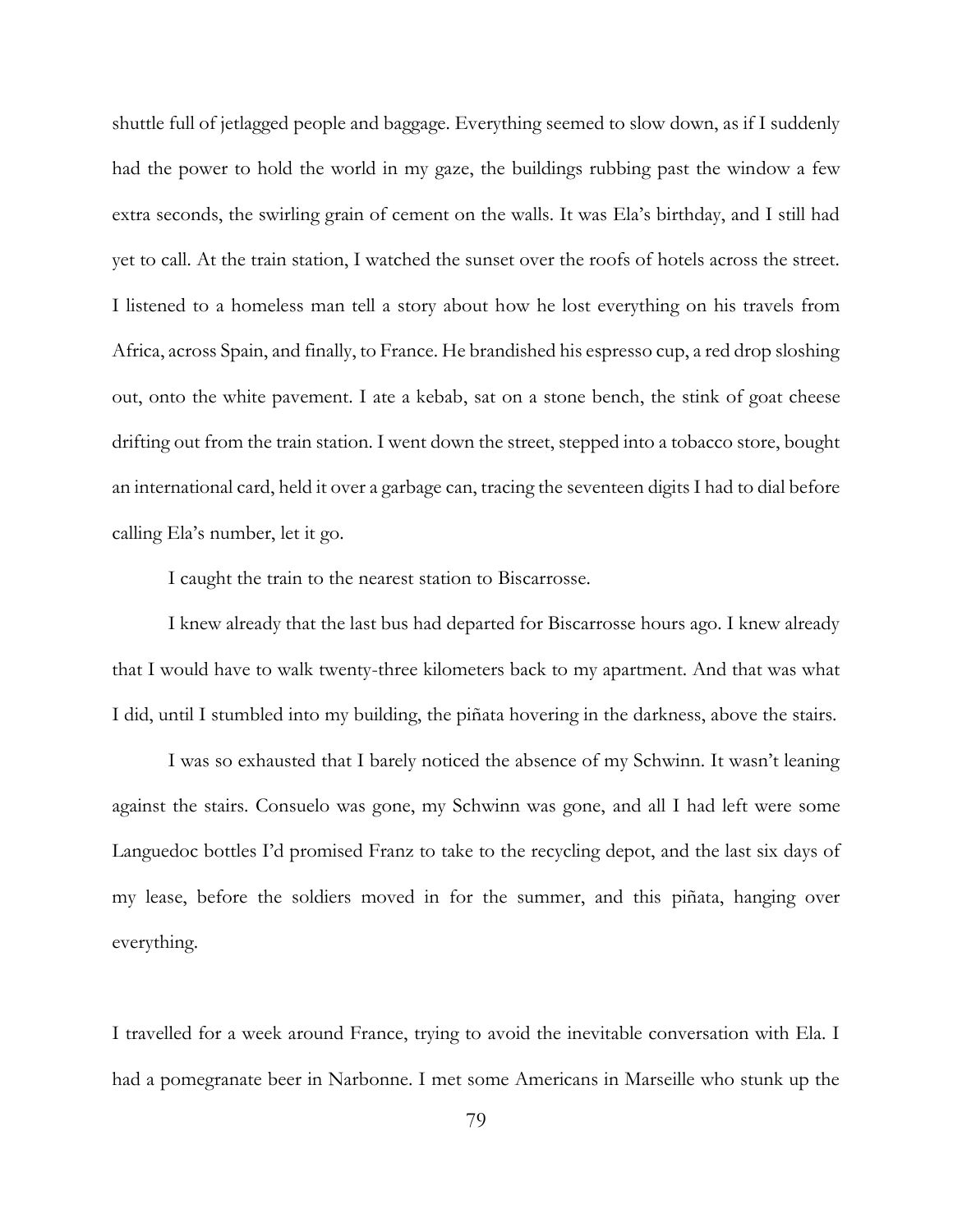hostel with hardboiled eggs. I stayed on the move, as if my only mission was to spend my last paycheck. The only thing left to do in Biscarrosse was to clean up my apartment, talk to Ela over my tablet, and pack my bags, but on my way back I stopped in a village named Parentisse, on the other side of the lake.

I stayed at Le Relais, one of those hotels that doubled as a café, down the street from the shore. I could've just walked over there, but that first night, I stayed in the café. The barwoman had her elbows on the counter, a cigarette drizzling smoke around her head.

I had dinner in my room, a few slices of chorizo sausage I cut with a knife, then fell asleep without brushing my teeth. In the morning, I saw the sausage quivering in the semidarkness. I sat up in bed and squinted. The entire plate, knife, and sausage were trembling. It took me another minute to realize the little dark spots moving along its edges were ants. That got me right out of bed, and down the stairs.

I thought about complaining to the barwoman, but she looked as if she hadn't slept, her elbows still on the counter. I was the only person in the hotel, early for the tourist season, and I didn't want to be the only person to complain.

I went out for a walk. I kept to the shade of the white buildings slanting over the sidewalk. Ahead of me, a girl walked. A couple hundred feet down the road, a boy in tight red shorts raced at her on a bike, at full-speed. His body wobbled from side to side, he was pedaling so fast. But he wasn't wearing tight red shorts—the bike was red, and his tight shorts were white. The girl jumped back as he screeched to a halt, whipping the wheels sideways at the last second. It was a mountain bike, and along the bar across the middle, it said SCHWINN.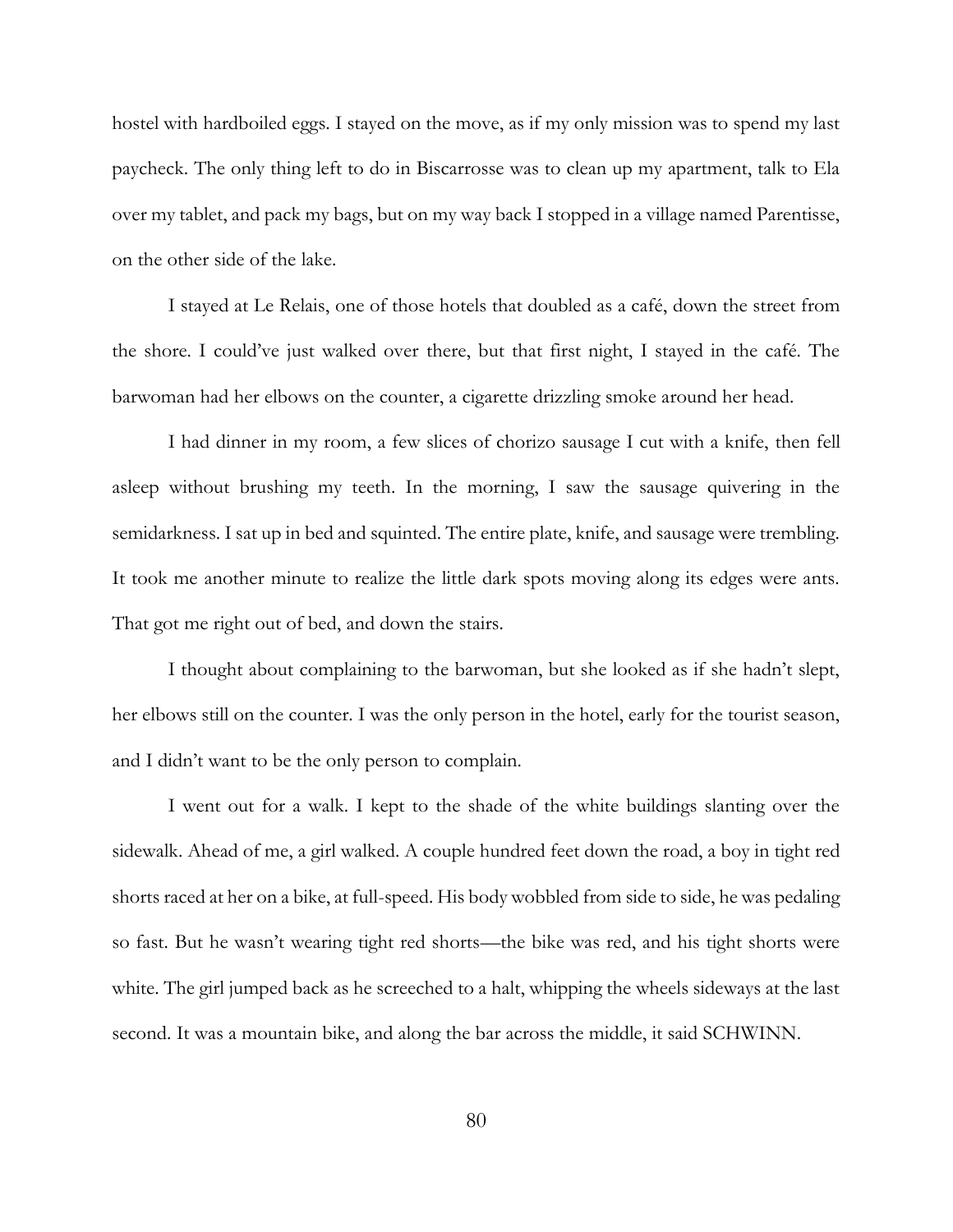Trying to scare me? she said. She must have been about sixteen, the boy as well. I moved to the side and my shoulder rubbed against the grainy building. I looked at my Schwinn and the whole bike seemed to stretch before my eyes, like a long, red blur.

It never was truly mine, and perhaps it belonged more to the boy than me. He'd at least fixed the gears. Perhaps it was meant to be stolen. The boy smirked at the girl. He kissed her long and slow, as I passed them. A boy in tight white shorts stole my Schwinn and kissed a girl in front of me, I thought, and nobody knew, nobody but me. This made me feel a little better—that nobody else knew—as I went to a café and sat down.

I ordered an espresso.

It tasted black and burnt, and made me think of what Giovanna had said about French coffee. I put down a few coins, but I didn't get up right away. I sat there for a while, sliding up the coins in my fist and dropping them back onto the table.

I walked by a bullfighting stadium. There was music coming from inside, and I wandered in, past a few people at the door. It didn't seem like I had to pay, so I just drifted in. Below, on a crude wooden stage set in the sand, a band tuned up. A crowd sat all around the stadium. Most of the people had hard, shiny skin from the first couple weeks of spring. The sun glinted off their arms and faces, and I felt surrounded by a new species of humans that were part lizard, part man. The band started playing a song. The lyrics, too fast for the singer, made him sound drowsy and drugged, like a beggar fumbling for words, and for a moment, I thought he was singing in patois. It took me until the chorus to realize he was singing "Californication" by the Red Hot Chili Peppers. The lizard-humans around me rocked back and forth in their seats. At the end of the song, applause pitter-pattered around the stadium.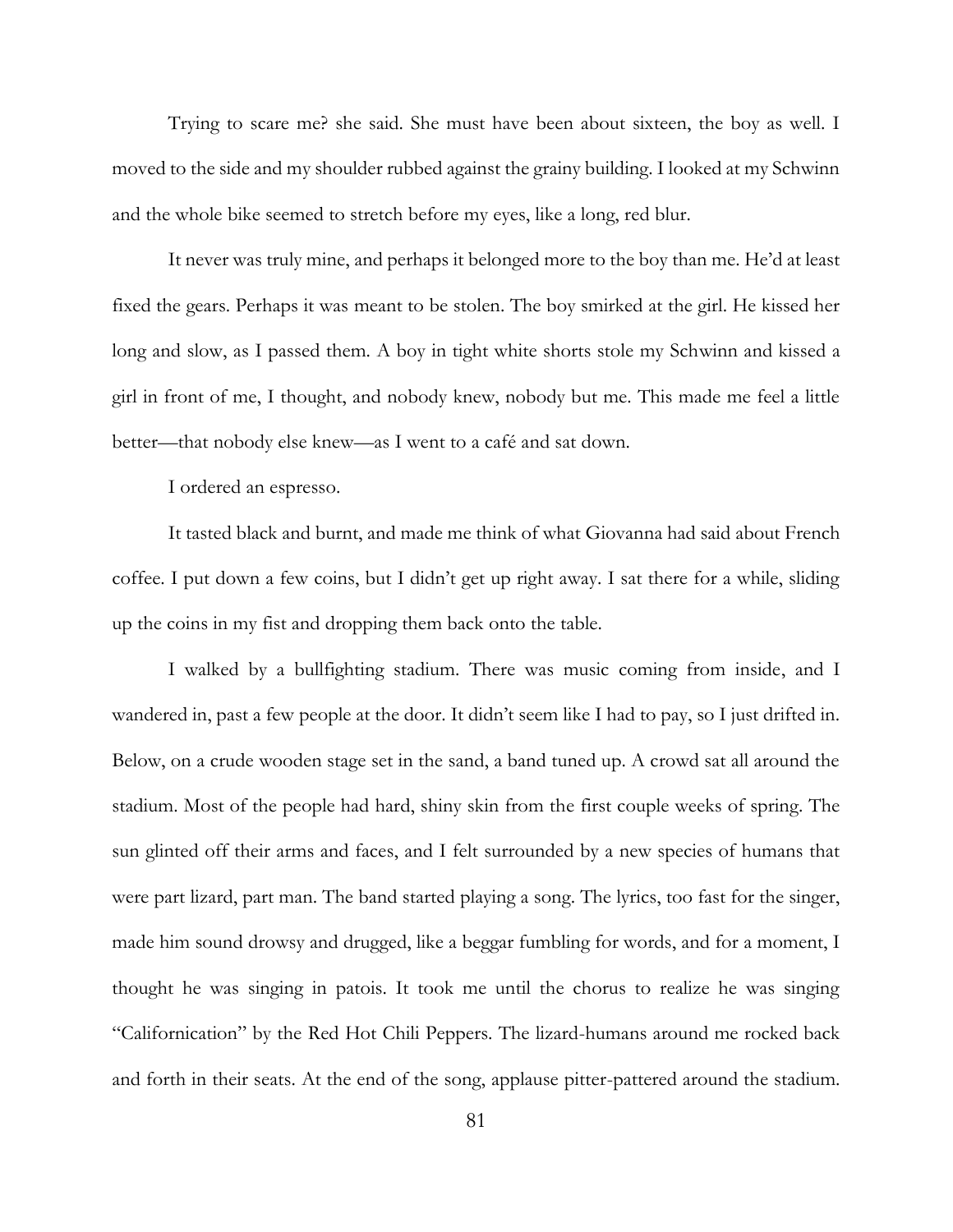Then the band started again, the same song, "Californication". I hadn't eaten anything since the sausage from last night, I realized, and I could feel the bottom of my stomach flat and spread like a sheet of newspaper. The singer really did seem drugged now, or half-asleep, along with the guitarist, and drummer, playing a cover twice in a row in a bullfighting stadium. I edged out past hard, scaly knees.

I wandered down the streets, towards Le Relais, but when I reached the hotel, I kept going.

Tintin would probably come to die in Parentisse, I thought. After a life full of adventure, he would exile himself to this village in the uncharacteristically civil search for peace and quiet, and his little white dog could walk along the shore in the mornings. The foamy water would erase their footsteps. They would have no fears of a sandy trapdoor, and nobody, not even the locals, would recognize them. Tintin's cowlick would be grey and stiff, and the little white dog deaf and blind, barking at everything and nothing. An unglamorous and bloodless end to a barely believable life.

Or perhaps the barwoman would knock at his door with a pistol hidden under the silver dome of a food tray, and say, Revenge for breakfast! Or the bike thief would chomp on a cigar as a grand piano hovered by a rope over Tintin, laughing from the seat of the Schwinn, his girlfriend under his arm. Something would have to happen, because that was how Tintin's life worked. Bullets would whizz by, ambushes thwarted. How many times was he knocked out by a fist or a gas, and later awoke roped up in some Spanish dungeon, or on a train track, or in a coffin floating in the sea, and then, somehow, with luck or wit, wriggle his way out?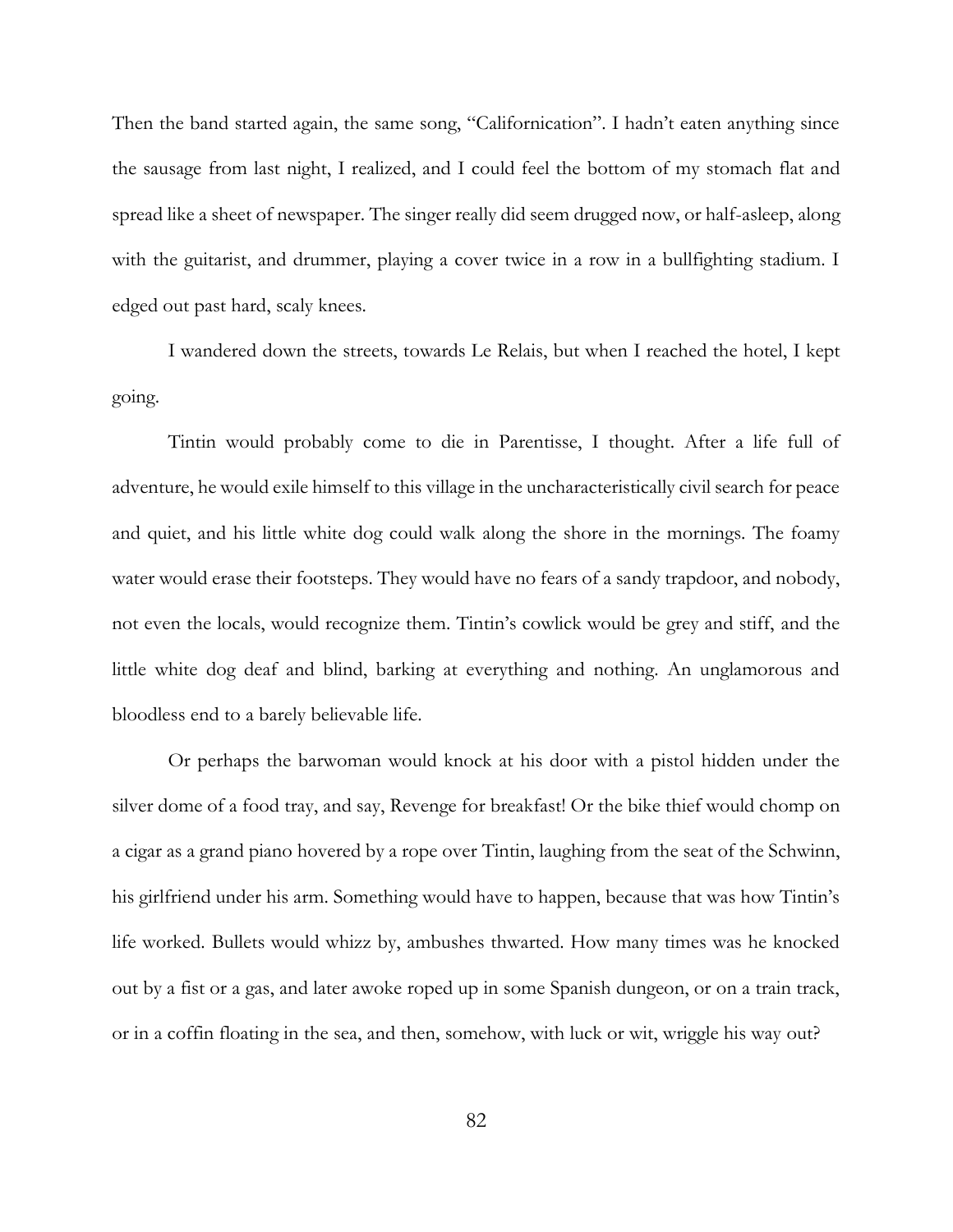Tintin would never have a life of peace and quiet. He would have to face the rest of the world.

At the shore, I looked across the water. I could see the small glint of light from the sun hitting off the seaplane museum. The pine trees swayed along the road like snakes crawling up towards the sky. I could even see myself, sitting on a bench, alone, eating an expired bag of wasabi peanuts until my mouth burned. I could see myself choking on a walnut. I could see my great-grandfather on a dirt path, asking me to go find his hands. And I could even see tomorrow, when I would finally arrive to my apartment, and climb up the stairs and almost bump into the piñata, but at the last second, as always, duck.

I could see, inside my kitchen, those Languedoc bottles crowded together like bowling pins, waiting to be taken to the recycling depot. I could see me looking at the red couch and thinking it was the color of congealed blood. Me, taking a couch cushion and throwing it on the living room floor. Me, lying down on the floor, opening my tablet. The emptiness of the entire apartment building around me, the only spot radiating on a heat map.

I could see Ela's face over the screen.

I could see myself saying, Happy birthday.

Her saying, Thanks.

Me saying, I'm not sure if I'll stay in New York after Italy.

Ela cutting me off. Ela becoming jagged, the pixels crisscrossing one another, her eyes no longer the color of her eyes, her face made of chunks of ice drifts, sliding this way and that, in the slowing Wi-Fi.

I sat down in the sand. For the first time in years, I cried.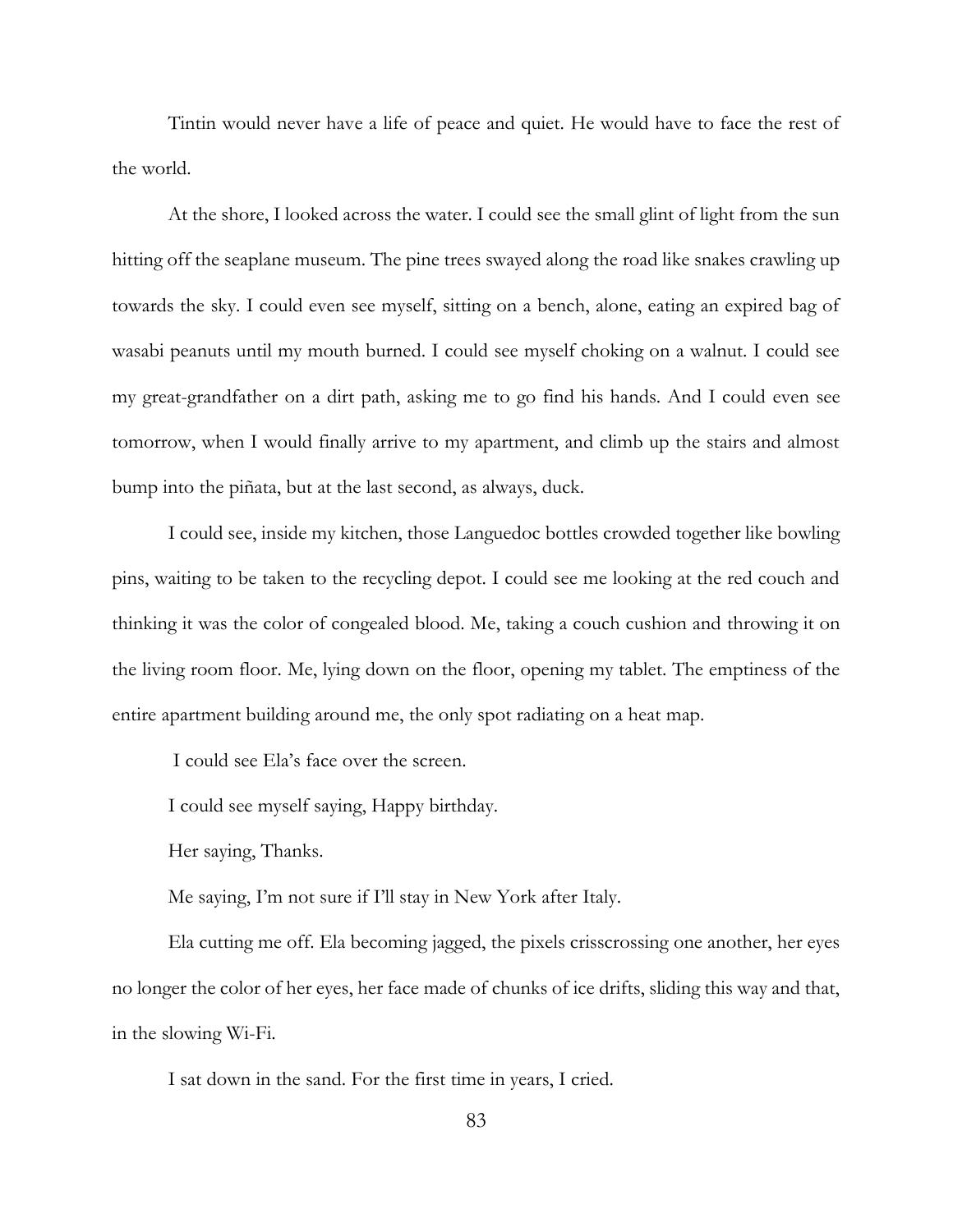Go do this to another woman, Ela said. Then she hung up on my face. Nine minutes and nine seconds. I rated the call five stars, and close my tablet. I lied motionless on my living room floor, a red couch cushion under my chin. The abrupt end to the conversation made me realize how prostrate I was. It felt like waking up in a knocked-over telephone booth.

## I lit a cigarette.

It didn't feel like she'd left me, regardless of the things she'd said. Perhaps it would've felt different if she'd shut a door and walked right out of this apartment. Or perhaps I'd prepared myself for this—I'd been preparing myself for this for ten months. As I stood up, some ash tumbled onto my khakis. Trying to rub out the stain only made a ghastly greyness over my crotch.

The only tangible thing between us was stuck in limbo: the letter. By then, it had to be on its way back to my hands. It only depended on how fast it got there, on how soon I packed my bags. Either way, I hoped the soldiers—not me—would receive it.

## I opened a window.

Once, Franz had held a cigarette butt like a piece of chalk and drawn a vortex on the concrete ledge. Then he'd stood back from his spiraling, crumbly circle, and declared that life had no beginnings or endings, and we were merely repeating the actions of people before us. The other day, I'd learned that centuries ago, Bordeaux had been a marshland. The first inhabitants wore berets and moved on stilts, then planted pine trees to suck out the swamps.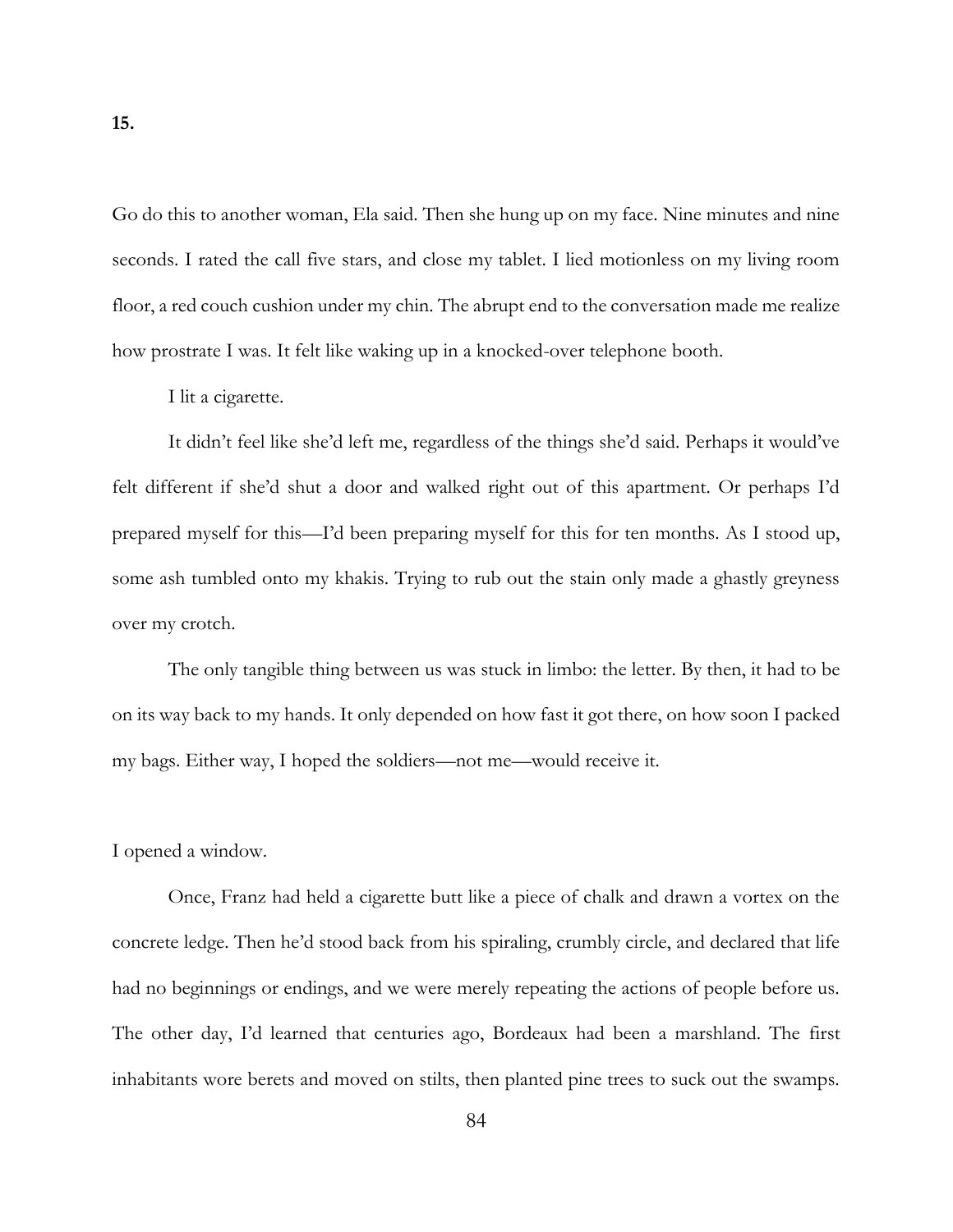I reckoned they were the same trees that my great-grandfather later chopped down. But if Franz was right, I probably would've walked right out the window, out over the air, my footsteps ten feet high. I didn't want to be my great-grandfather because I didn't want to lose my hands, and I didn't want to haunt anyone. It would've been better to disappear. To move without a trace, with legs long enough to be a giant, an unfollowable giant moving above the sinking earth.

Biscarrosse was silent, but the air was not. The sky had a mechanical hum, the noise of city traffic carrying through the countryside, up to the coastal towns, where it then probably vanished in the slap of waves. Along the sidewalk, lampposts glowed weakly in the dark like the helmets of miners marching down an endless tunnel. Some clods of soil remained on the ledge from where a few days ago a gust of wind pushed the geraniums. Two floors down the clay pot tilted over the grass, somehow unbroken, as if it had yet to land. The day before her flight, Consuelo mysteriously brought over the red flowers. When I asked her why—everyone was leaving—she said it was unlucky to leave a home empty.

The clods of soil bore into my palm, stretched out the window. How soon could a man fall in love with another woman? I picked up my tablet and typed her name into Google search. There was a song called "Consuelo" by Ricardo. I clicked on the music video and watched Ricardo sing on stage in a bar in some European city. With a woosh his spirit stepped out of his body, and suddenly, there was Ricardo singing at the bar, and a second Ricardo stepping out the backdoor. The second Ricardo hopped on a venomously blue moped, drove up a thin, puddled alley, then turned left onto a street. The original Ricardo kept on singing at the bar, and the only words I understood were Consuelo. I tried to catch *naranja* in the lyrics while the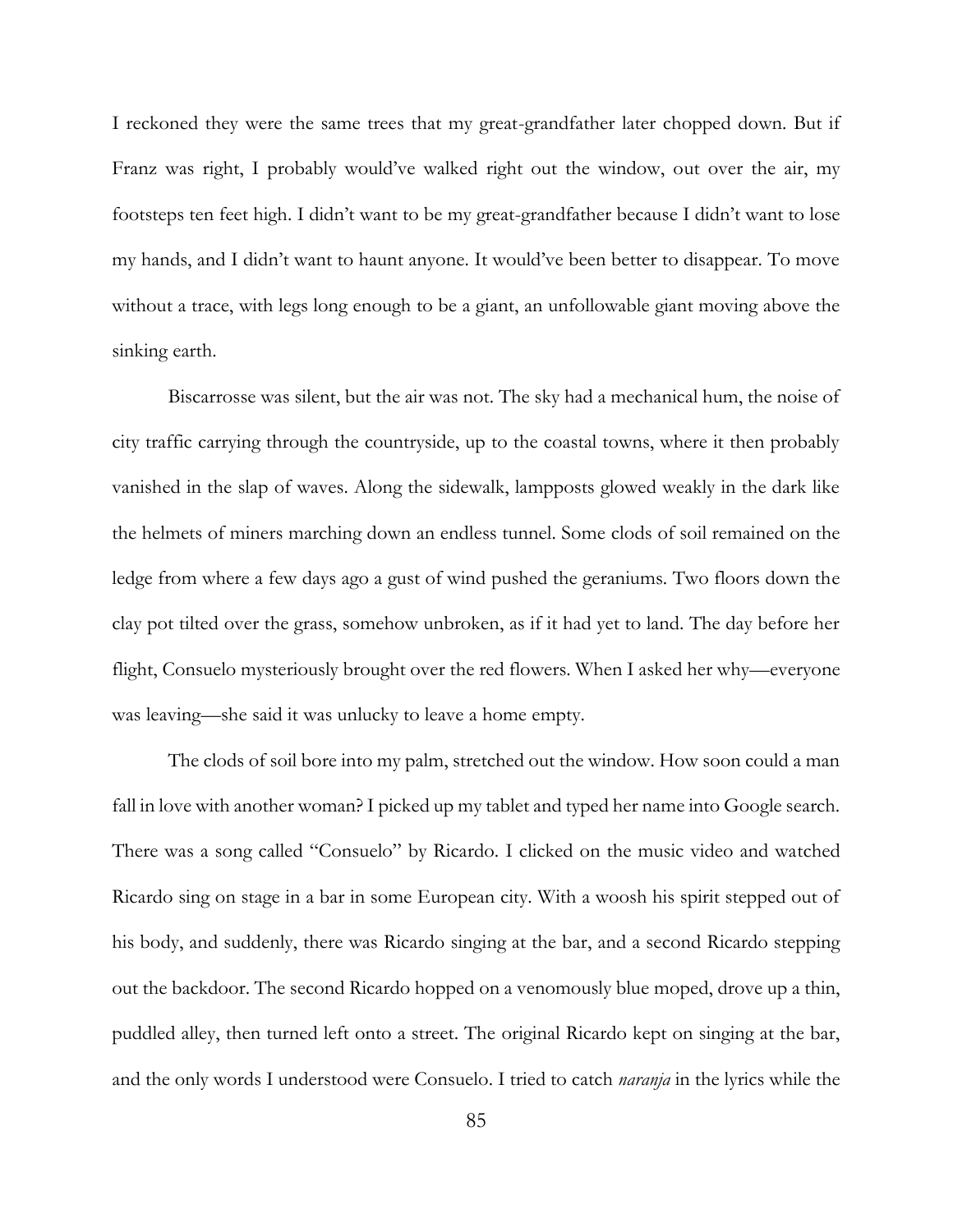second Ricardo hopped off the moped to help a man cut some dead fronds off a palm tree, then took a detour to buy a bottle of rum, and two lottery tickets, one for himself, and one for the liquor store owner. They scratched them together, and both lost. The original Ricardo kept singing, now more desperately, his spit flying over the microphone, as he chanted Consuelo, Consuelo, Consuelo. The second Ricardo arrived, finally, to the beach, and bought a blanket from a thin boy, then laid the blanket over the sand, sat in front of the waves. Both the first and second Ricardo began to sing together, at once, belligerently. I tried not to sing aloud with the chorus, but I couldn't stop myself. Instead of geraniums, I wished I also had a venomously blue moped waiting for my second self. I played the song again.

I put the soil into my pocket. Above, fruit flies began clinging to the ceiling, but I didn't close the window.

I refreshed my inbox.

There was an email from Ela, sent twenty minutes ago. Short enough to read without clicking. No subject, only six words: Do not contact me again.

For a moment, I held still. So still I could feel all of my selves packed inside of me, with nowhere to go. Then I got up to go look for something to drink.

All I had was rosé.

I gave the glass a little shake. Back on the couch cushion, I braced myself, though for what I was no longer sure—for Ela's word to sink in, to leave this apartment once and for all, for this smoky stain on my crotch to come out, for the night to end. Whichever one it was, I lingered there, legs loosely crossed like a disheveled monk, wondering what, if I had one more phone call, I would've said.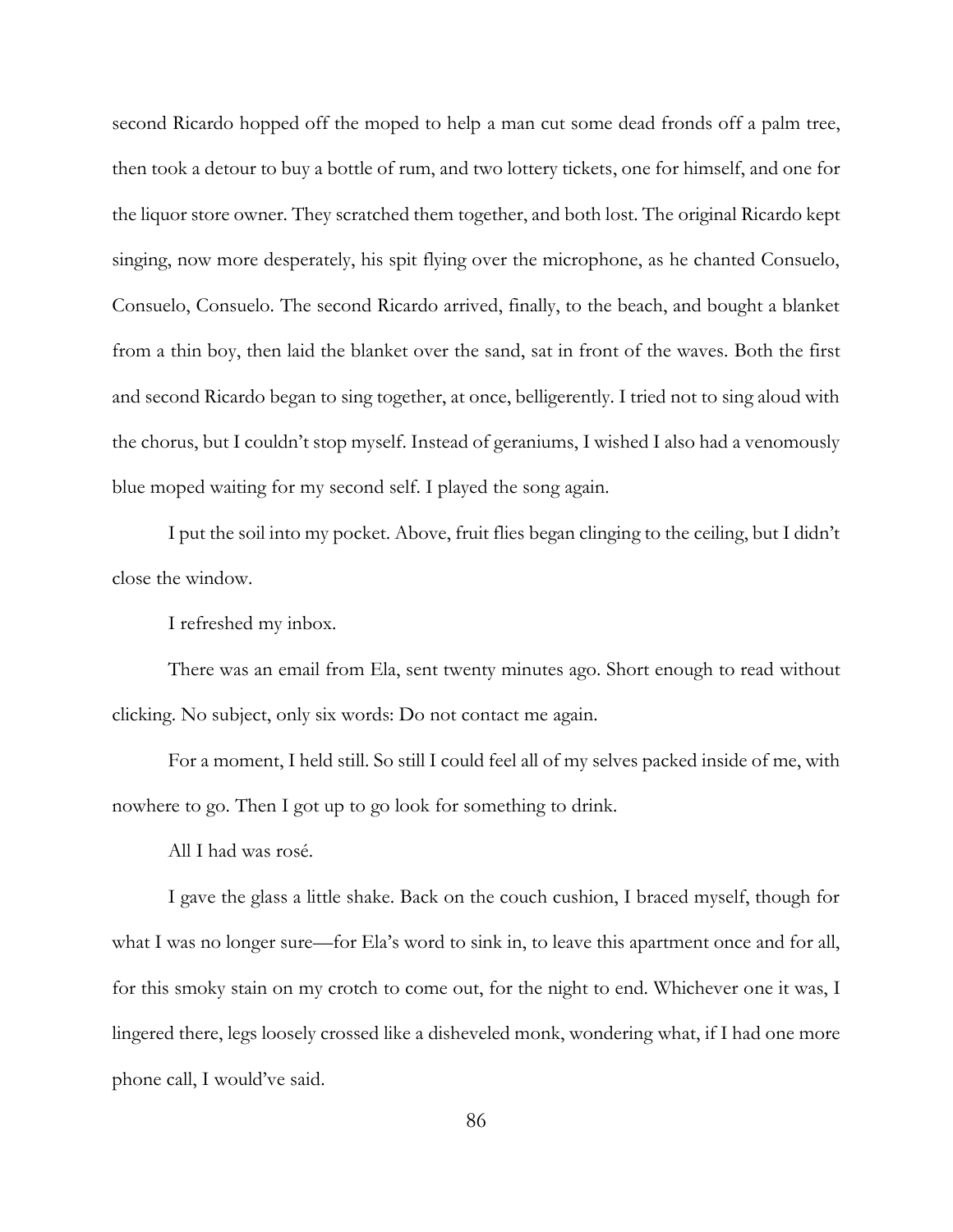You know, there's a forest where I go running. Down a dirt road to the hunting sign. There, before turning around, I always stretch and imagine two possibilities: the first, a stray bullet tearing through the wilderness and making a sucking sound into my chest; the second, the stray bullet likewise tearing past the pine trees but at the hunting sign plunks to the ground. I imagine a shotgun slug, still hot when I pick it up. But it's always the first possibility—the writhing in the mud, waiting for someone to come save me—that makes me turn and run fast as I can back to where I came from.

I guess I'm telling you this, Ela—I must have at least until nightfall in Brooklyn, until our time zones meet in the middle—because on your birthday I walked through that forest. From the other side, where the hunting happens, a story perfect for your suicidal hotline shift. The telephone is probably already ringing. Pretend it's me, and I first tell you about leaving her, then about the train that only went so far, and how my shoes seemed ready to crack and split under me, and how the shadows of trees swam over the pétanque courts, the sand choppy enough to have sucked down the men who toss small silver balls that glint even on cloudy days. The twenty-three kilometer sign was the same number after ten months. How many miles that was, I still couldn't say, making me unequivocally American. But at least I had legs and feet. And a thumb to limply stick out whenever a car came up the road. But now I know nobody should pick up a man walking away from a woman.

Let him walk. Let him be afraid of the dark, and let him light a cigarette to ward off any boars. Let him step onto the same dirt road the hunters step on at dawn. And Ela, every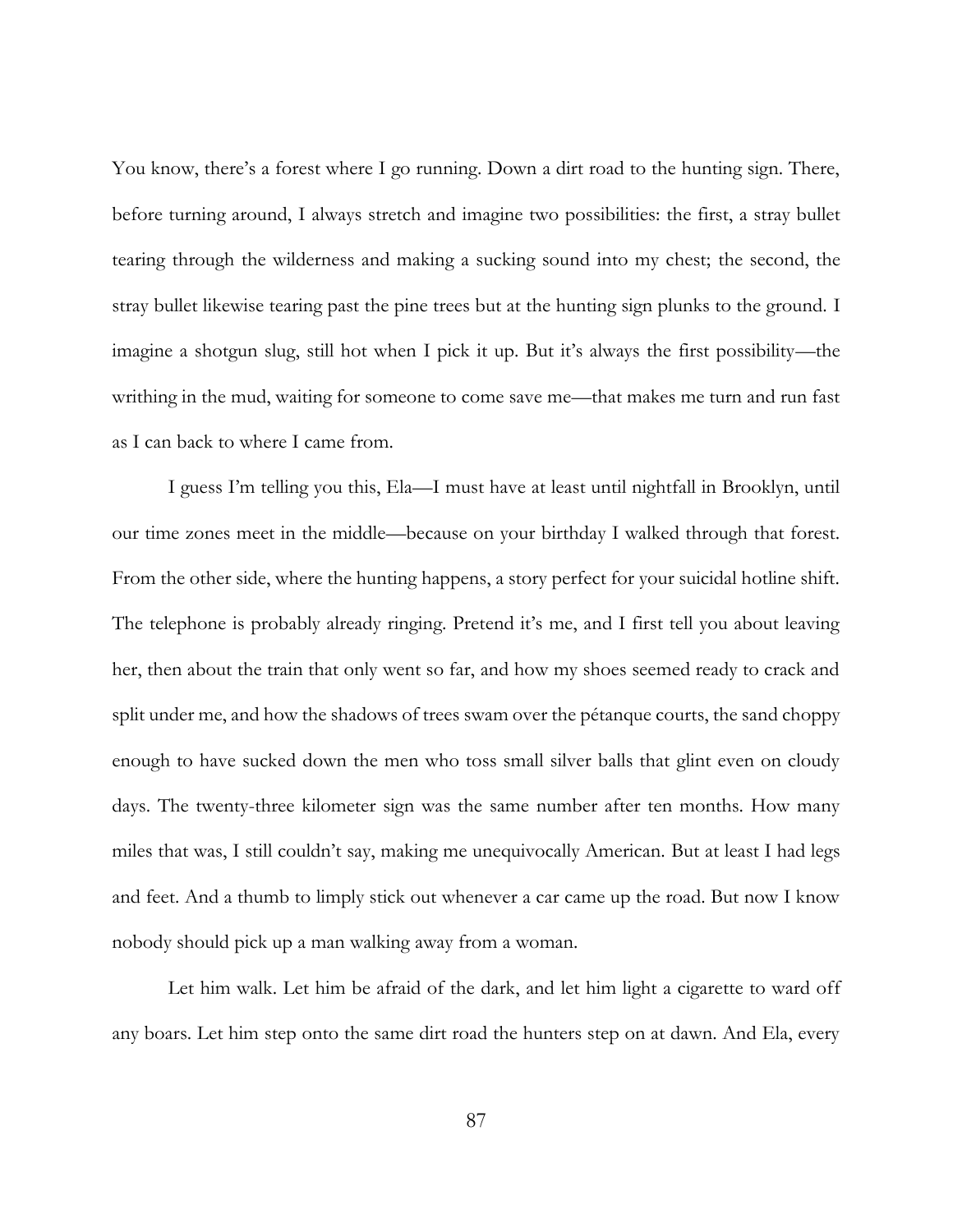few paces, let him look over his shoulder, hoping, somehow, the sound of his footsteps belong to you.

You almost hang up. I get it—you don't want to hear about me leaving another woman, but I promise it's not about her. You hold the telephone out to make my voice small. You have other callers, mostly men, I remember you saying, who threaten to kill themselves if you don't listen to their sexual fantasy. Keep them on hold and bring the telephone closer, make my voice big as the countryside, how the sudden emptiness of the world gave me the impression of wandering through myself, or across the distance between us. Tractors in fields, a wood factory on the horizon, the sway of pine trees, and the path never taken from you now a dirt road to take until my knees could no longer bend. As if instead of her I was walking away from you.

Your ears hurts, and the blood has drained out of your pinky from wrapping the telephone cord around it. How can I continue this conversation? How much longer before you become someone I never speak to again? Before I talk about you as a woman I once knew? Out your window, have you noticed the floors dimming in the office buildings? Somewhere in that forest in Bordeaux, just as traces of sunlight spread across the sky, a hunter pulled a trigger. For a brief moment, the gunshot compressed the air into the only sound. I wished you could have heard it, from somewhere safe, Ela, where there was no need to run, where at last I stood on pavement.

A glittering marble flew in hard and fast. It shot in, skidded across the floor, then stopped and buzzed.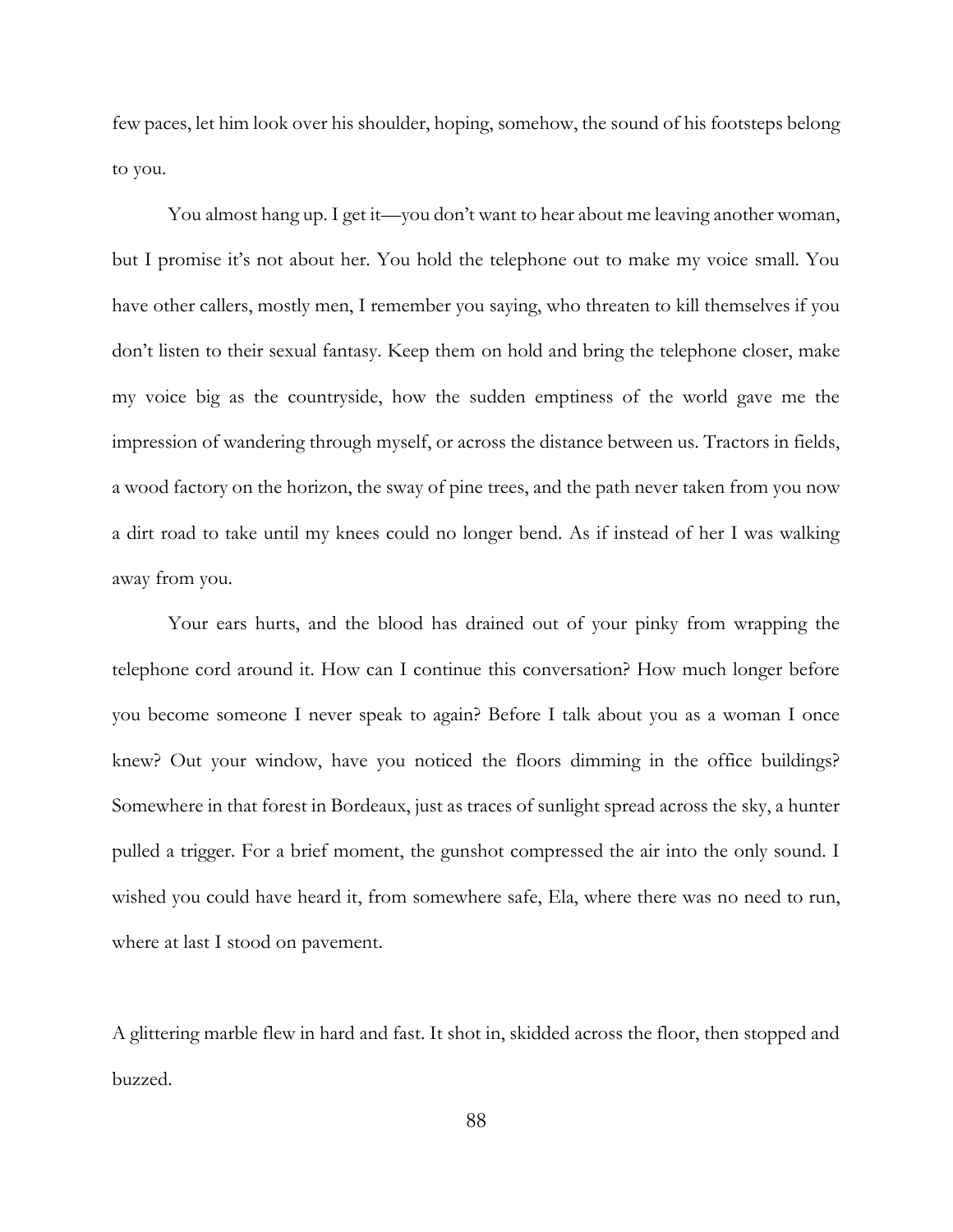Another shot in, whirred around the room, hit a wall. Five floorboards apart, two beetles writhed helplessly on their backs. I'd never seen them before, but they were fat and orange.

Fat and *naranja*. They kicked their tiny legs against the air. I picked one up, felt it kicking in my fist, and walked to the window.

I knew, now, it was dark on both sides of the Atlantic Ocean, and yet I still couldn't understand what would happen to all the things I'd never said to Ela. Where does all our unsaid go? It was as if she'd died, I thought. To never be able to contact her again—what would be the difference between that and death? That she would continue living, of course, breathing, cooking, walking, loving. But not with me.

I chucked the beetles out into the night. Then I shut the window.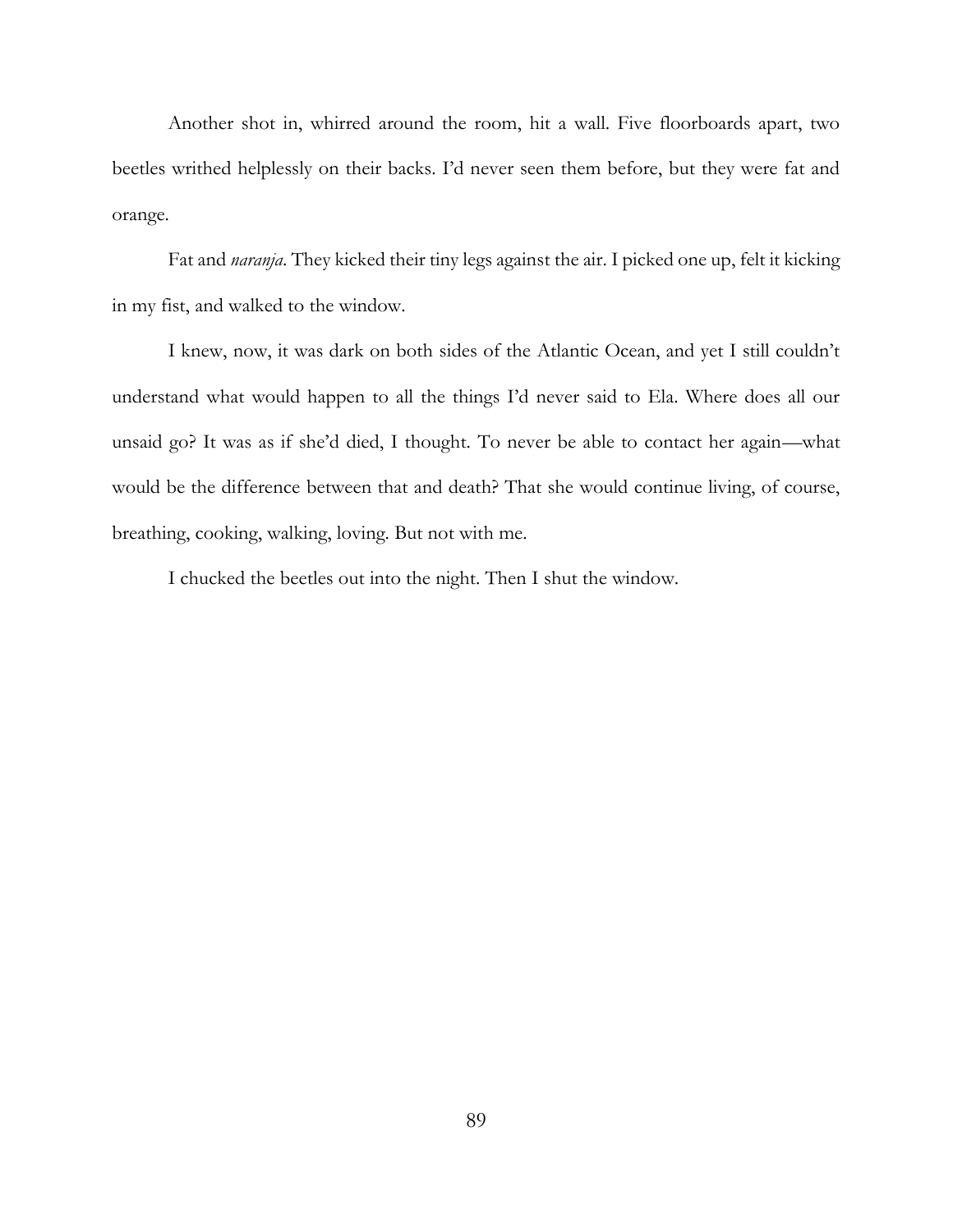**16.**

I spent three days in Bordeaux. I took a room in an old hotel with big keys, clunky in my pocket as I drifted around the city, avoiding Place de la Victoire, and Rue Saint-Catherine, letting the wind chew down my cigarettes, then holding onto the butts until I hit a trashcan, my fingertips by then stained, dark and yellow like sick bumblebees. My first afternoon I braved a chess café Alphonse used to go to. I won a couple games, lost a few, and for the next two days I walked by like a smear across its windows, half-hoping someone would come out and invite me in, half-hoping nobody would remember me, only to end up down the street, sitting by a fountain in the plaza. On my last night, I lay spreadeagle on my bed, watching the news, ready to rot there until my Paris-bound bus tomorrow afternoon, when my cellphone buzzed on my bed, buzzing as if trying to burrow into the mattress, as if below the fluff and the springs there was something worth recovering.

Where are you? Alphonse said, the wind humming from a cracked window on his side of the line. On my side, he couldn't hear a thing, even the news on mute, yet the cold French fries seemed to noisily ooze oil at the bottom of a to-go box on the corner of the bed. On the news, the president had escaped on a moped with his mistress, and the footage kept repeating itself, him wearing a black helmet, his mistress's hands wrapped around his stomach.

Ibis Budget Hotel, room 203, I said.

We'll be there in ten minutes, he said, and he said something to someone else, someone sitting with him in his Renault van, and I could even hear him step on it, as he began to speed towards Bordeaux.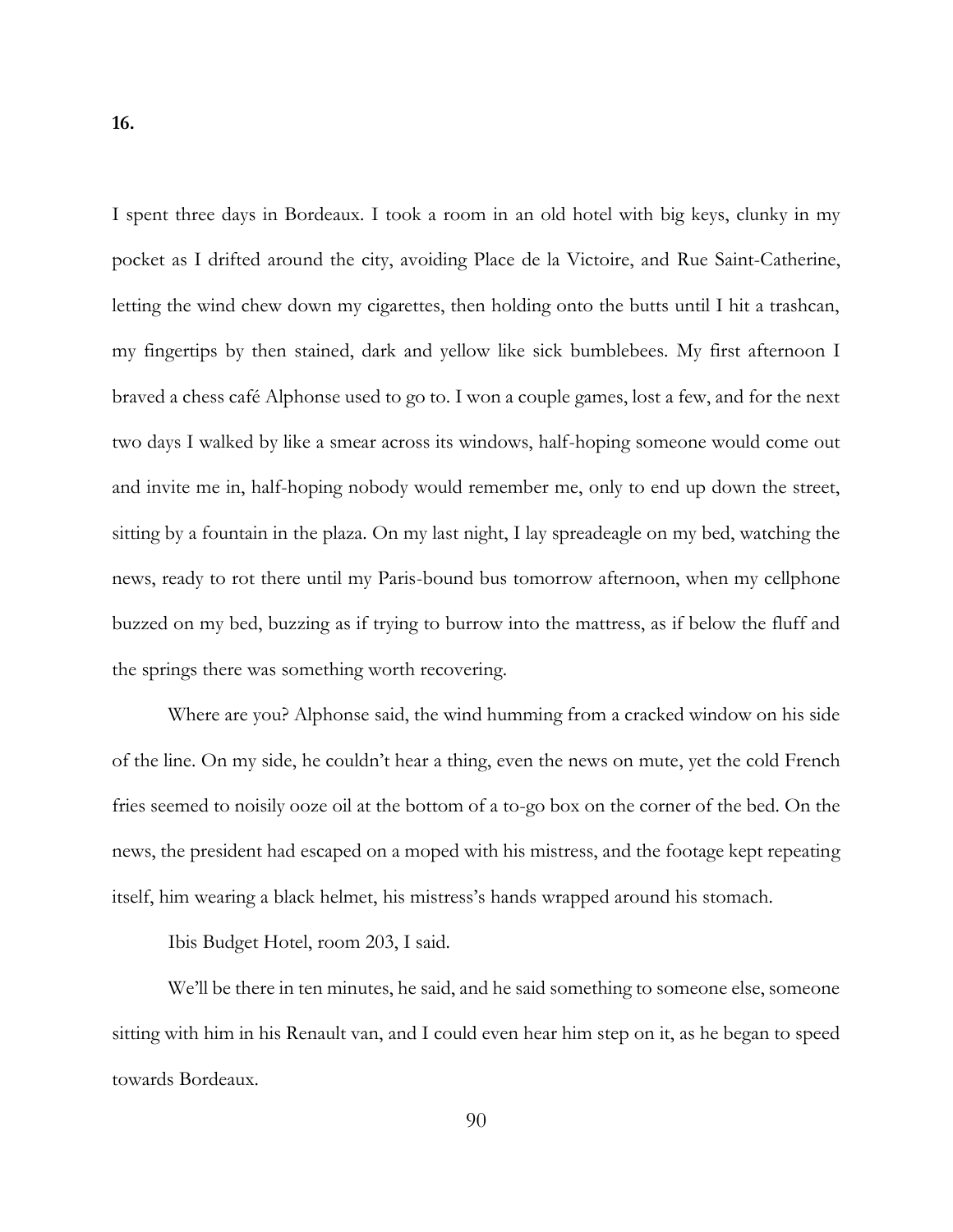About two hours later, I opened the door to Alphonse and his girlfriend. Alphonse winked at me and pulled out a full bottle of chartreuse from behind his back.

To celebrate your last night, he said. We pecked on the cheeks and he slyly introduced me to Charlotte. She wore loose jeans, the same long coat from the last time I'd seen her, and white heels. I said it was a pleasure to meet her. It was as if I'd seen her from different angles, the side of her face in Ciné Belgrand, the back of her as she walked with the poet, and now, finally, she was whole before me, her cheeks rubbed with vanilla beans, the scent so strong, as we pecked hello. My room was dim, and none of us made a move to turn on the lights. The air, I realized, must have smelled like me, like too many body cells, like the walls themselves were taking on my hair and skin.

Behind us, Alphonse was already pouring us three paper cups of chartreuse.

Just a little for me, my dove, Charlotte said, before turning to me. So why do they call you Tintin? You don't have any Belgian blood, do you?

No. It's my hair, I said.

That's not enough to make you Tintin, she said.

You can call me by another name, if you like, I said.

Your real name, please, she said.

Lay off, Charlotte, Alphonse said, from the bed. Charlotte narrowed her gaze on him, then looked back at me.

Is this a nonsmoking room? she said.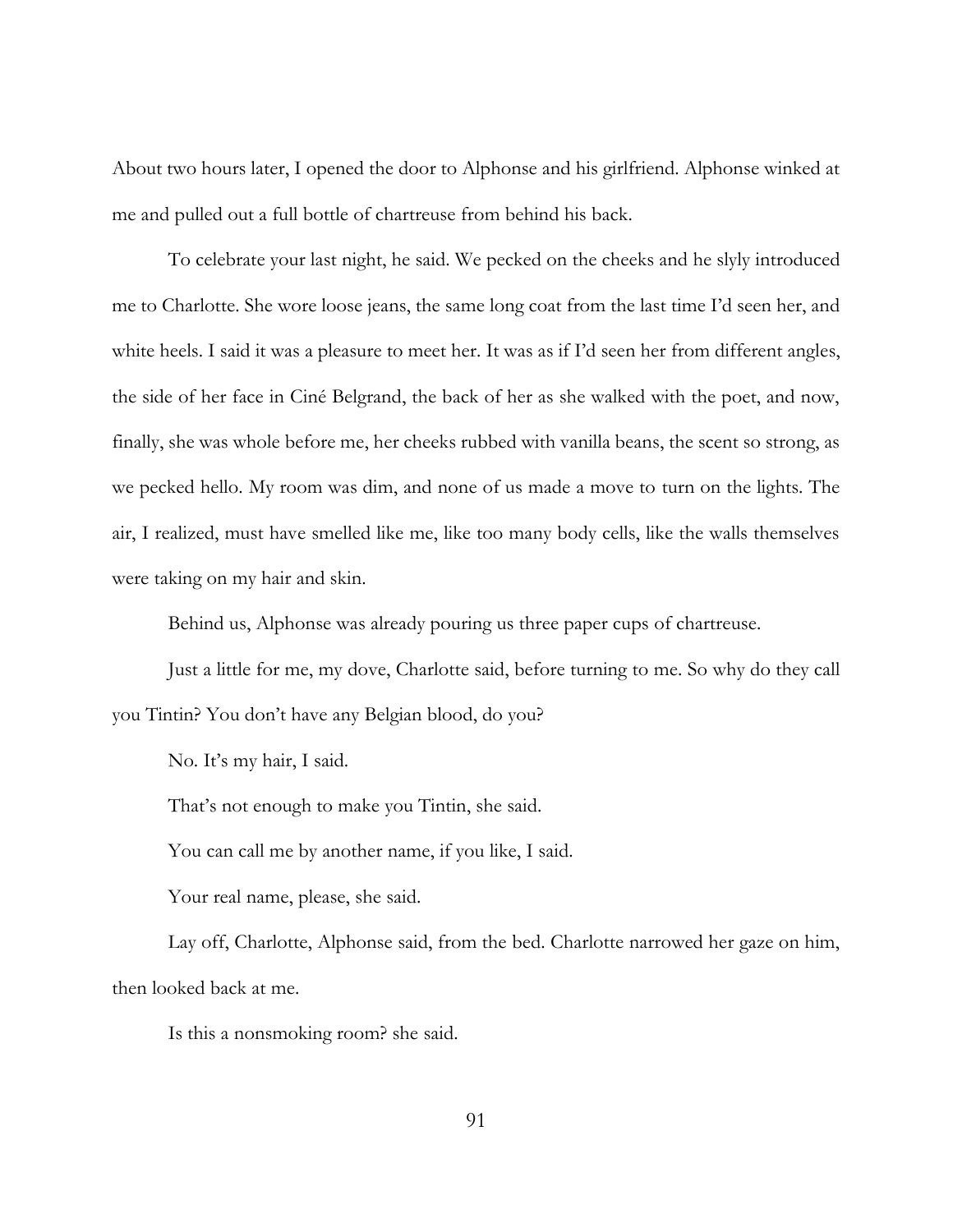You can crack the window, I said. Alphonse took a sip, and closed his eyes for a moment. The chartreuse softening the edges of my paper cup, I watched Charlotte lean against the wall, her hand out the window. It was like a magic trick, how her hand disappeared, then reappeared with the cigarette at her lips.

I've heard quite a bit about you, Tintin, she said. It's a shame that you're leaving tomorrow. The conversation continued on politely. Charlotte kept smoking by the window, Alphonse lay in bed, and I sat in a chair. I told them about my Schwinn getting stolen.

I used to want to be a criminal, Charlotte said. She leveled her gaze on me. Alphonse pointed the remote control at the television and flipped through channels.

I could unlock doors with bobby pins, she said. I raised an eyebrow and waited for her to go on.

You can ask Alphonse. At the hotel in the Pyrenees, the doors were like these. I used to unlock his door whenever I wanted, Charlotte said, giggling.

It's true. It's her hidden talent, Alphonse said. From the cracked window, the typewriter click of rain began, and I felt suddenly adventurous.

Let's go out, I said.

In this weather? Alphonse said.

It's his last night, my dove.

That's true. And Tintin can leave the keys, and you can show him how you unlock those doors.

A beautiful idea, Charlotte said, as she looked around the room, at the stain on the wall under the ventilation, and back at me. I dropped the big key on the bed.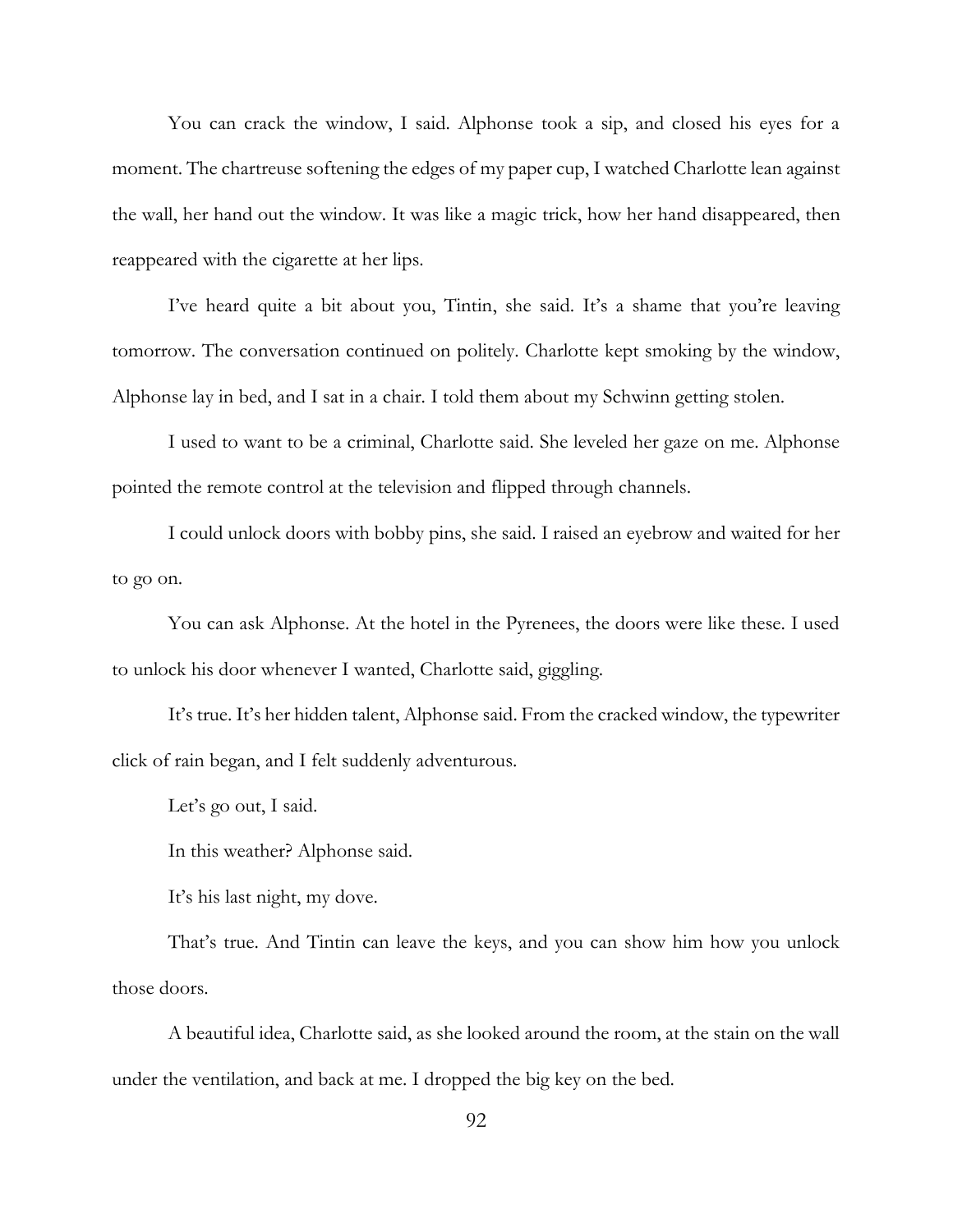Are you sure you can open a door like this?

I'm sure, Charlotte said.

We marched out onto the wet streets, past the Renault van glistening on the corner. We set out on foot to a nightclub called Le Coq. Alphonse and Charlotte walked quickly, and I had to stretch my legs to keep up with them. Charlotte's heels shot in and out of view beneath her coat.

At Le Coq, I stood in the smoking room, and watched Charlotte and Alphonse dance through the glass. Fragments of people around me stuck out in the smoke the way they do in a Turkish bath. Charlotte and Alphonse looked happy, dancing in that club, as the burning tip of a cigarette inched its way to my fingers. Eventually Charlotte came in and pulled me out onto the dance floor, and all three of us danced. I hadn't checked my trench coat in, and there I was dancing wildly, as if I'd lost control of my limbs.

When we got back to the hotel, the hallway creaked like a thousand violins under us. We stood in front of the keyhole while Charlotte got her bobby pin. I was nervous, as if we were about to actually break into a room. She busied herself in front of the keyhole, while Alphonse and I leaned against the wall, and finally, my door clicked opened.

We stood in front of the bed. Charlotte went into the bathroom, and came out still wearing, to my relief, her jeans and shirt. Alphonse complained about the heat, even though it was just early spring, and slid off his pants. I went under the sheets, turned on my side, and tried to get to sleep as soon as possible. Alphonse got into bed on the other side, and Charlotte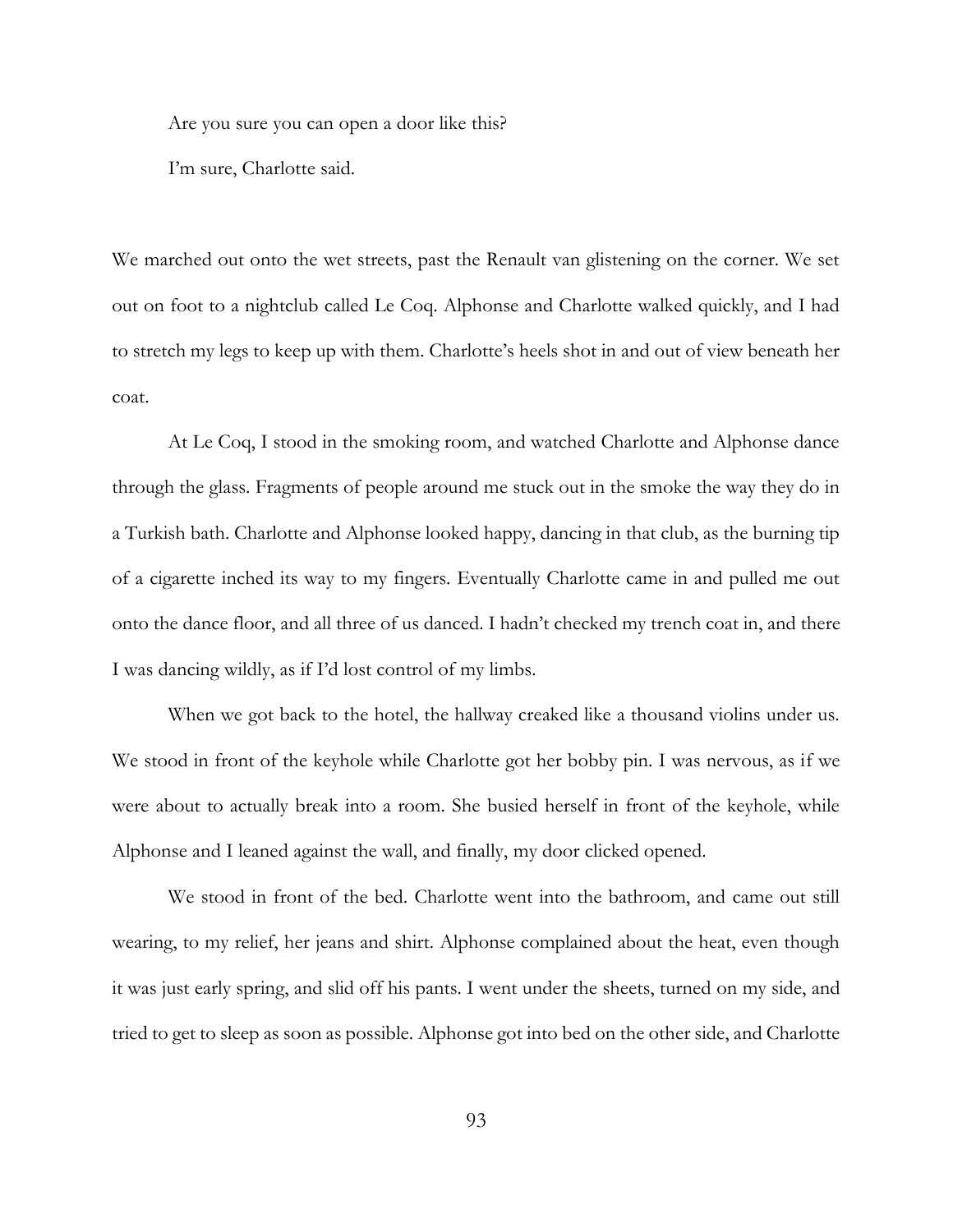in the middle. I didn't move. I could feel the definiteness of the edges of the bed, and if I moved an inch further away, I'd fall off.

I could hear both of them breathing. Charlotte's vanilla perfume hung above the bed, above both of us. I made sure there was at least an inch between us, and felt the friction there, and tried to stay away, as if I were on the very edge of an abyss. It was the closest I'd ever gotten to a Frenchwoman, and now, I wanted only miles between us, on that mattress.

Charlotte left early in the morning. She kissed Alphonse and then kissed me on the cheeks, and left. Alphonse and I had about eight hours to kill in Bordeaux, until my bus to Paris. He promised to stay with me until the end. After leaving my baggage in a locker at the train station, we went to a Steak and Frites place just across the plaza from the Place de la Victoire. The archway seemed to decay under the sun, its existential question gone unanswered. Just after we ordered, Alphonse fished out a folded-up envelope from the pocket inside his leather jacket.

I forgot to give you this last night, he said. I bumped into your landlord in Biscarrosse the other day.

I recognized my handwriting, the ballpoint, and its heavy black ink that spread from the tip when I poised it on the page, to end all those sentences.

How did you get your hands on this? I said, grabbing the letter.

Your landlord, I just told you, Alphonse said. The stamps were postmarked New York City, which meant the letter had been within a train ride to Ela, tumbled in the back of a post office. I was surprised by the letter's lightness, never read by Ela, invisible for six months,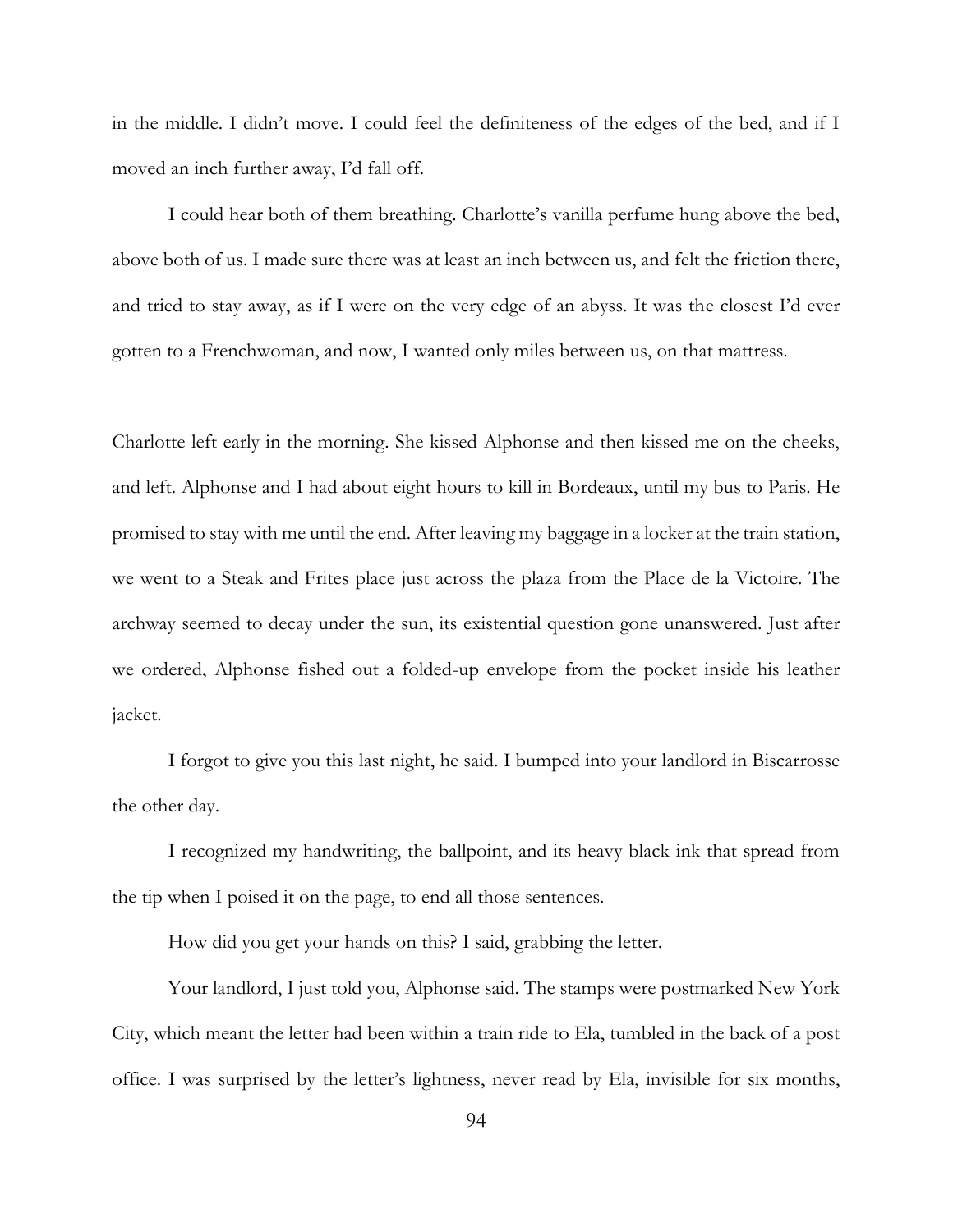somewhere between Ela and I, now fattening between my fingers, slowly taking on the weight of our failed correspondence.

Who is Ela? Alphonse said, wagging a cigarette between his lips as he leaned back to light up.

She's from New York, I said.

That's obvious, Alphonse said, giving me one of those looks he gave during chess games when I made a foolish move. I wanted to bring the letter to my nose, to know if it carried the scent of gingko pods crushed on sidewalks, but not in front of Alphonse. The only thing my nostrils could detect was the frying oil wafting from the French fries on my plate.

What did you write?

Nothing, I said.

Alphonse paused, and let out a puff, then said, I almost opened it, but then I realized how impossible it would be to read your chicken scratch. But I do have an English-French dictionary in the van.

Are you serious? I could feel my cheeks burning, and my stomach suddenly became a block of ice.

I'm just kidding, Tintin. I'm just curious. It's a thick letter, Alphonse said.

I wrote it a long time ago. It's not important anymore, I said.

Why not?

Because it's not true anymore. I would have to rewrite everything I wrote for any of it to be true, I said. Alphonse calmly cut his steak into symmetric pieces.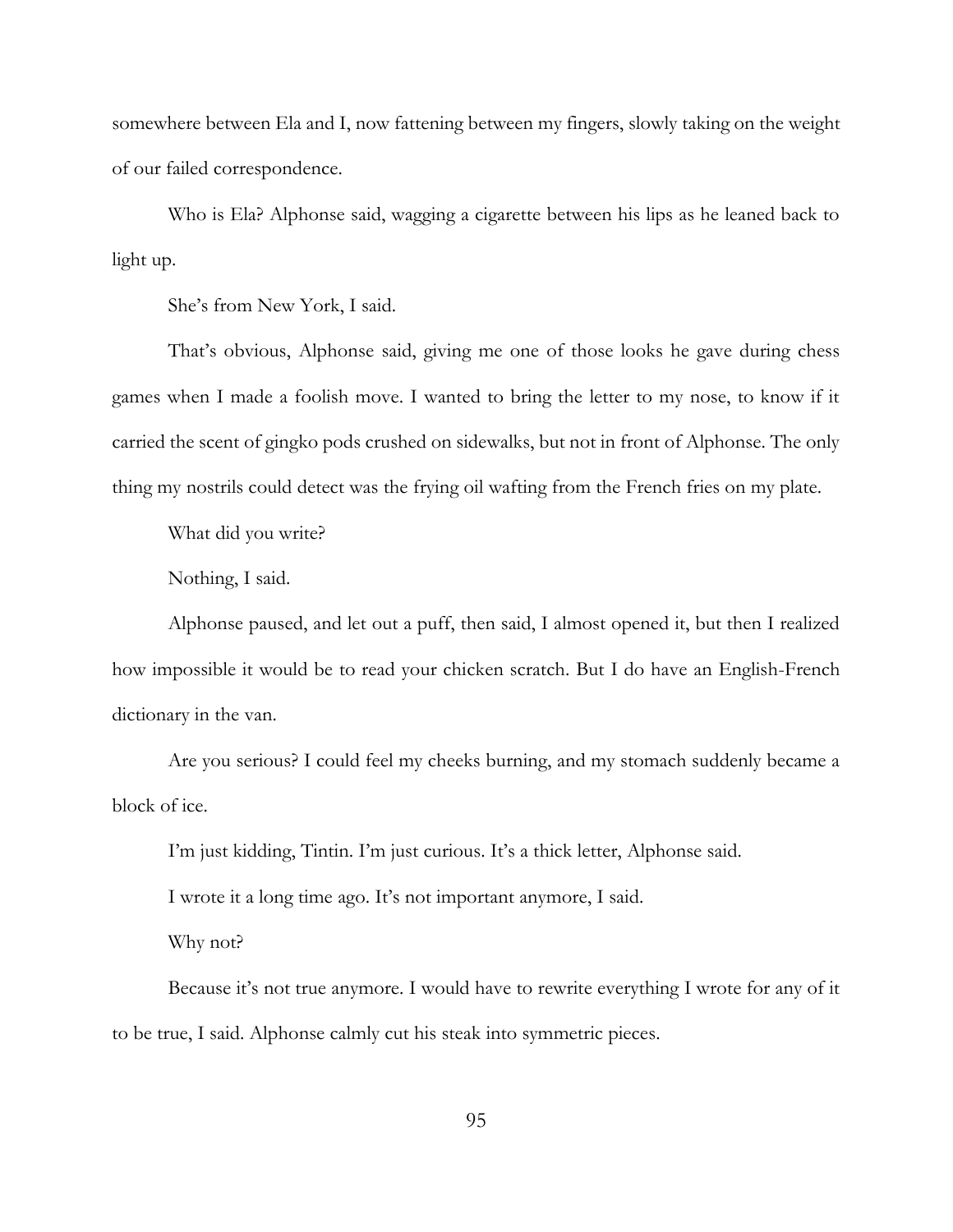Tintin, I think you're one of those old guys at the chess park who keep on playing even after losing their queen in the first ten moves.

Why do you say that?

You're the only guy I know who writes letters, Alphonse said.

I couldn't blame him for thinking like this. The only time Alphonse had left the Bordeaux region, he'd come back, after only a few months in Paris. He didn't know what it was like to live too far away to drive his Renault van to see Charlotte. How many times had I had that vision of Ela opening this letter? Tearing it open, her chewed-up nails holding both sides of the pages, flipping one after another? To prove to her that I could be part of her life— I could arrive, I could clench my hand around a pen until my entire arm was numb, and that effort could reach her, even if I didn't.

A forkful of steak dropped to my stomach, and I felt full.

What about Consuelo? Alphonse said.

She's in Buenos Aires, I said.

Are you going to write her a letter?

I don't know, I said, even though I'd already begun to write long, Ela-like emails to her.

If you do, make sure you write the correct address, Alphonse said, chewing his steak in the corner of his mouth, his right cheek bulging.

I will, I said. We sat there, at that table, on the edge of the Place de la Victoire, for another hour or so, then went to the bus stop.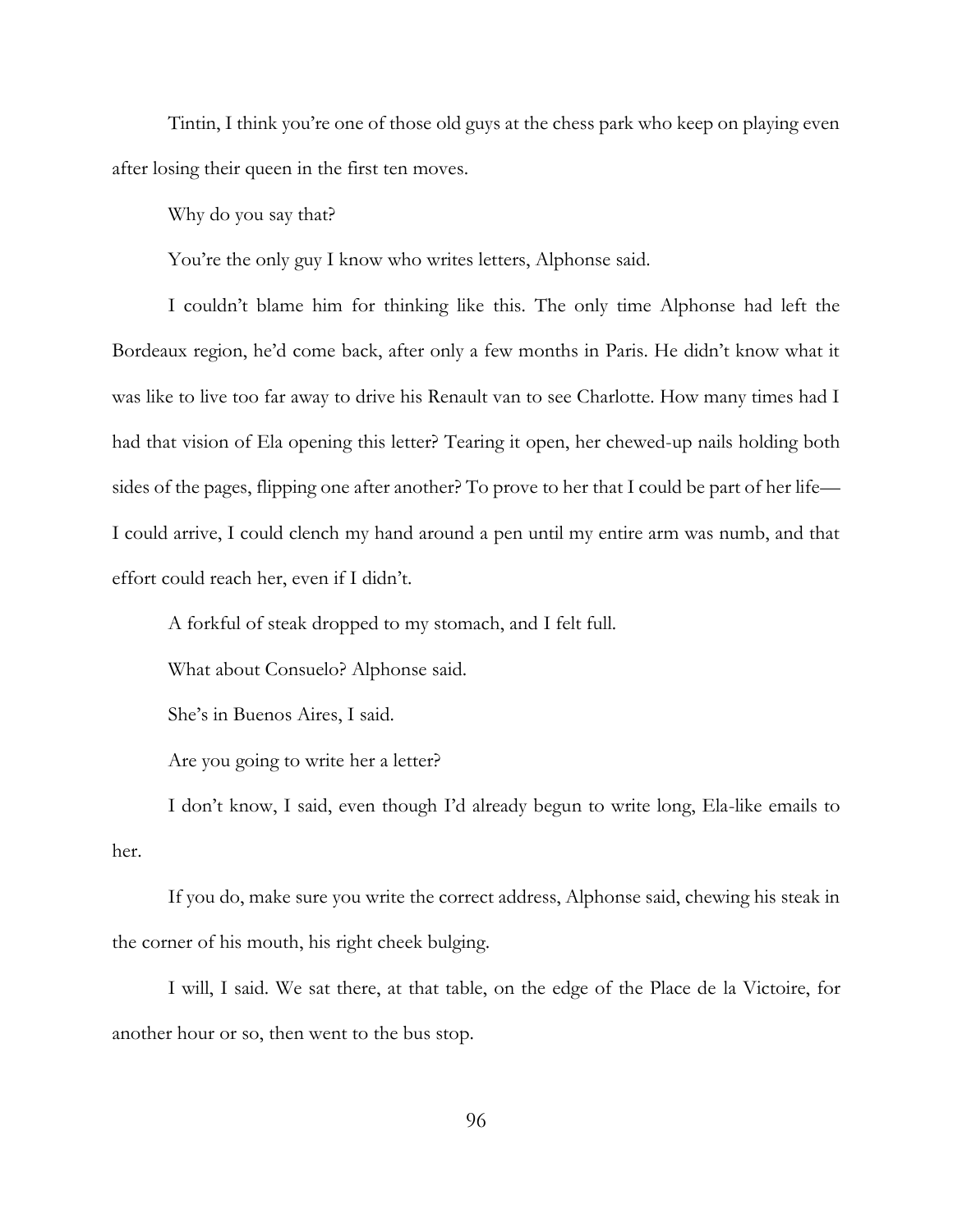I slid the letter into my luggage, and as soon as I was out of sight, would jam it down the throat of a trashcan. I lamented the fact that we hadn't played chess, not since that last time, when I decided to stay in Biscarrosse until the end. And now I'd lost two women. Perhaps what I had to do was write another letter. That was the only way I could convince Ela of anything—but of what did I want to convince her? I wasn't even sure, not at that moment at least. Our last conversation had been nine minutes and nine seconds. I would've at least wanted to continue it. To explain things.

Alphonse helped me push my luggage into the bottom of the bus, and he stood back on the sidewalk. His black hair was combed back, and he had a quirky expression, the corners of his lips trembling. I gave him a hug, and he slapped me hard on the back. Then we kissed on the cheeks. The bristle of his five o'clock shadow against mine seemed to tangle together briefly, like straps of Velcro, before we pulled apart. He smelled like an old sweatshirt. I grabbed ahold of his neck with one hand, and said a few last words, then turned around, and climbed into the bus, which seemed to be waiting there like a giant organism, its tongue lapped out, waiting to swallow me up.

From its window, I looked down at him.

He also looked down, as if my gaze weighed his head down, his chin to his chest. As the bus motor rumbled, I could feel the entire Bordeaux region about to disappear. Along with all of the Sud-Ouest, I felt, along with all of this country, soon. The bus lurched from the curb, and I rapped the window with my knuckles, but Alphonse didn't look up. He just shook his head and covered his face with his hands.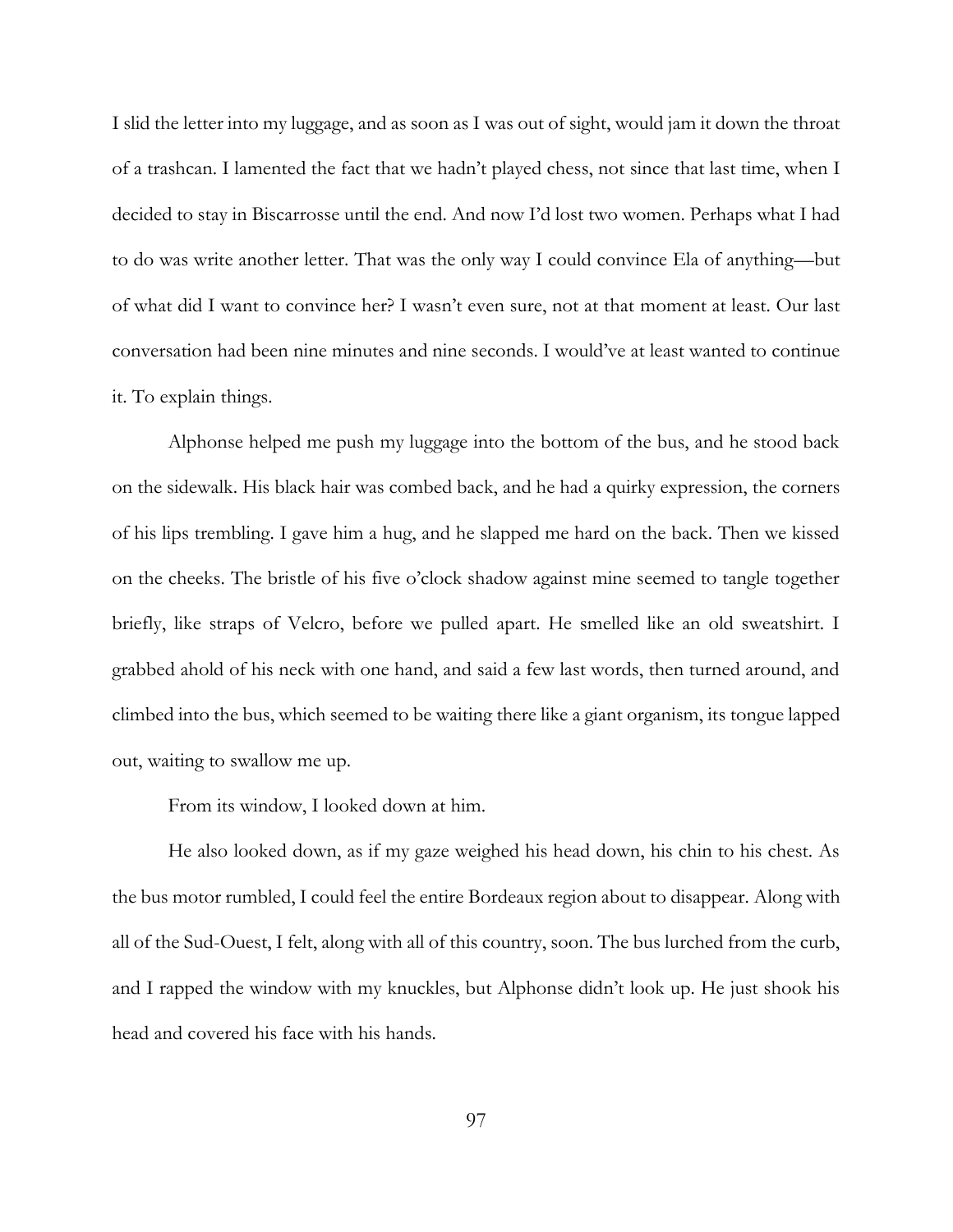I didn't expect him to cry. He began to walk fast, the length of his stride long, clipping up the sidewalk. I realized at once that Alphonse would miss me. In traffic, still in Bordeaux, the headlights shimmered off a construction sign, making it seem ringed in the fast flickers of a fire. I put my hand over my heart, and wondered why the beat was so normal. Why none of this seemed to grab hold of my heart and wring the feelings from it. It was as if ever since I'd left Biscarrosse, I could barely feel a thing. I'd left behind all of my foolish intentions, all of my desires, somewhere between the lake and the ocean.

Everything was travelling with me, in the trunk of the bus. Everything but the people I'd met. And it was better like that. It was best to leave behind everything at once, in one clean swoop. To Paris, I thought. To Paris one more time.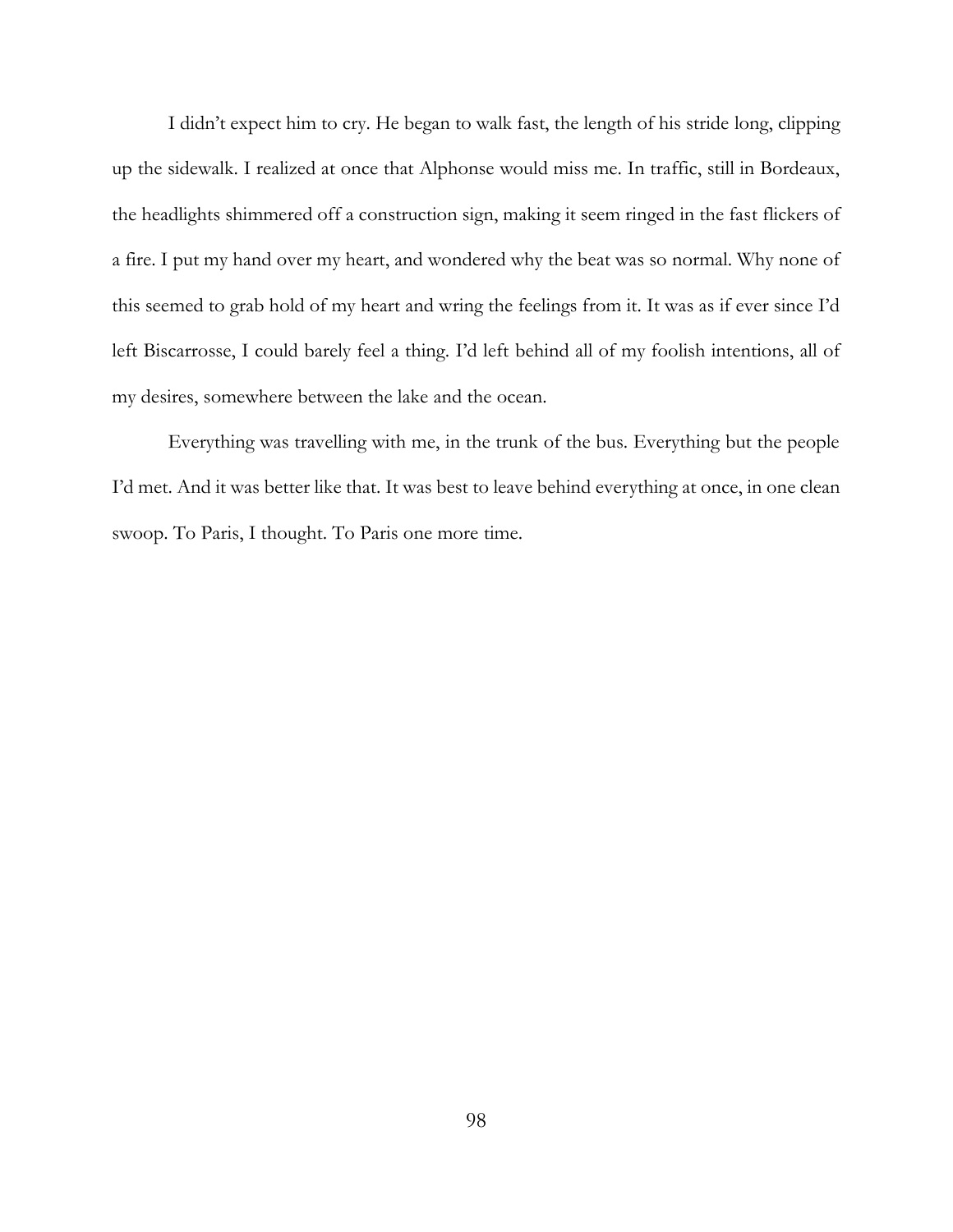Pretend I'm calling you again, one more time. This time on your cellphone. But let it ring. Let it ring and I'll leave you this message, about the airport traffic controllers on strike in Paris, and how I'm stuck on the runway. By the way the air hostesses at the end of the corridor talk out of the corner of their mouths, I know I have at least ten minutes.

Ten minutes to tell you as much as I can.

To start off, we're flying to Florence. I don't know where your grandmother was from. I know it's too late to ask. Too late for an answer, too, but that's why I'm calling, so I—not you— can give answers. Not about Paris. Even though at the Louvre, I stared at the sphinx statues, at that jagged flatness where their noses tumbled off centuries ago, and thought of you. The cruelest thing to happen to a man would be to forget a woman's nose, especially one that casts a shadow above her lips. Like yours. I would rather forget your hazel eyes, even your voice, and the rest of you, before your nose.

Maybe I can't help but think about you because my brain is working again in English. The first words that come to mind are in English, always, and I keep stuttering, as if my tongue wants to be back in New York. The other day, by the Seine, my mother said my voice had changed, but perhaps because she's never heard me speak so fluently in French. She's sitting next to me, already fast asleep after taking this little pill for anxiety.

Listen, the pilot is talking, mumbling something incoherently as if he doesn't want anyone to actually understand him, but that must mean I still have time.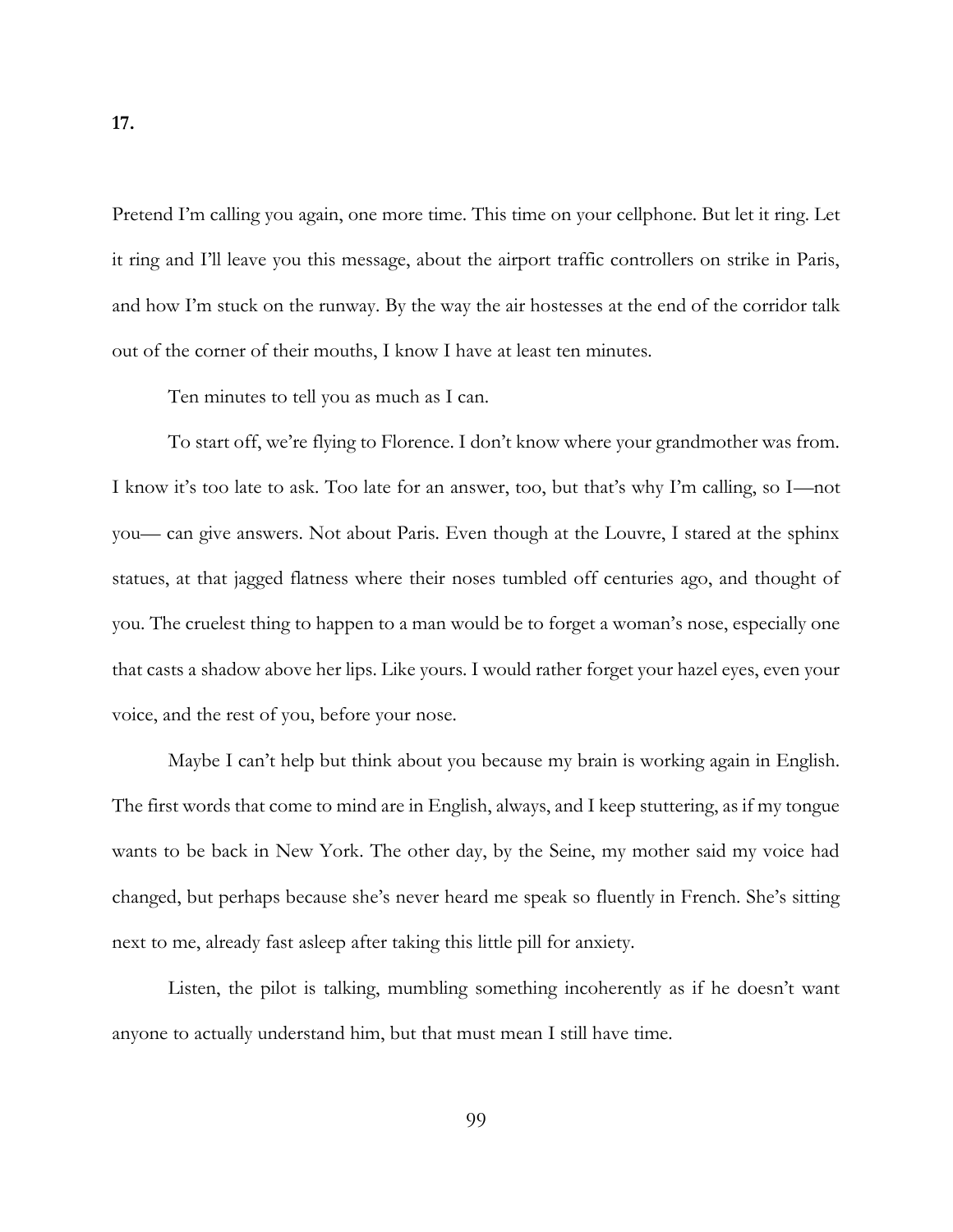I just want to tell you how it all ended. How I truly did walk away from you, that night, after our skype call. You know the piñata my roommate made? I didn't have any trash bags left. I had all those Languedoc bottles to bring to the recycling depot. I got down on my knees, in the kitchen, and stuffed that frilly star to the tips. Then I walked out the door. That was what you did, too, right? On opposite sides of the ocean, we walked out, and we left each other.

Darling, I want to say—darling, what a word, it sounds like a pearl earring laying on the street, waiting to be found—but I'll resist.

So there I was. Dogs were sleeping behind the short stone walls, and the clay shingles seemed to snore on the cottages, the whole darkness of Europe undisturbed. So of course I lit a cigarette, and let it dangle from my lip. Like Ryan Gosling, just like in the movies—he's the best cigarette dangler of our time, don't you think? I started walking up the middle of the street as quietly as possible. The bottles kept clinking against each other. Think of that: I was walking away from you on Avenue Dousse, you and only you, with a piñata full of Languedoc bottles. I sounded like a rusty suit of armor taking a midnight stroll.

Then a dog barked.

Of course. Then another, and another. And the shudders started whipping open, the neighbors hushing their Max, Jack, Jazz, and French people name their dogs after us, if you didn't know, and I just kept going. Those sidewalk-shitting-machines kept on yapping and I just went on. I needed to get to the seaplane museum. That's where the cottages ended. Where I would be out of earshot, or at least out of view, of all the ruckus I caused.

You should've seen the lake, Ela.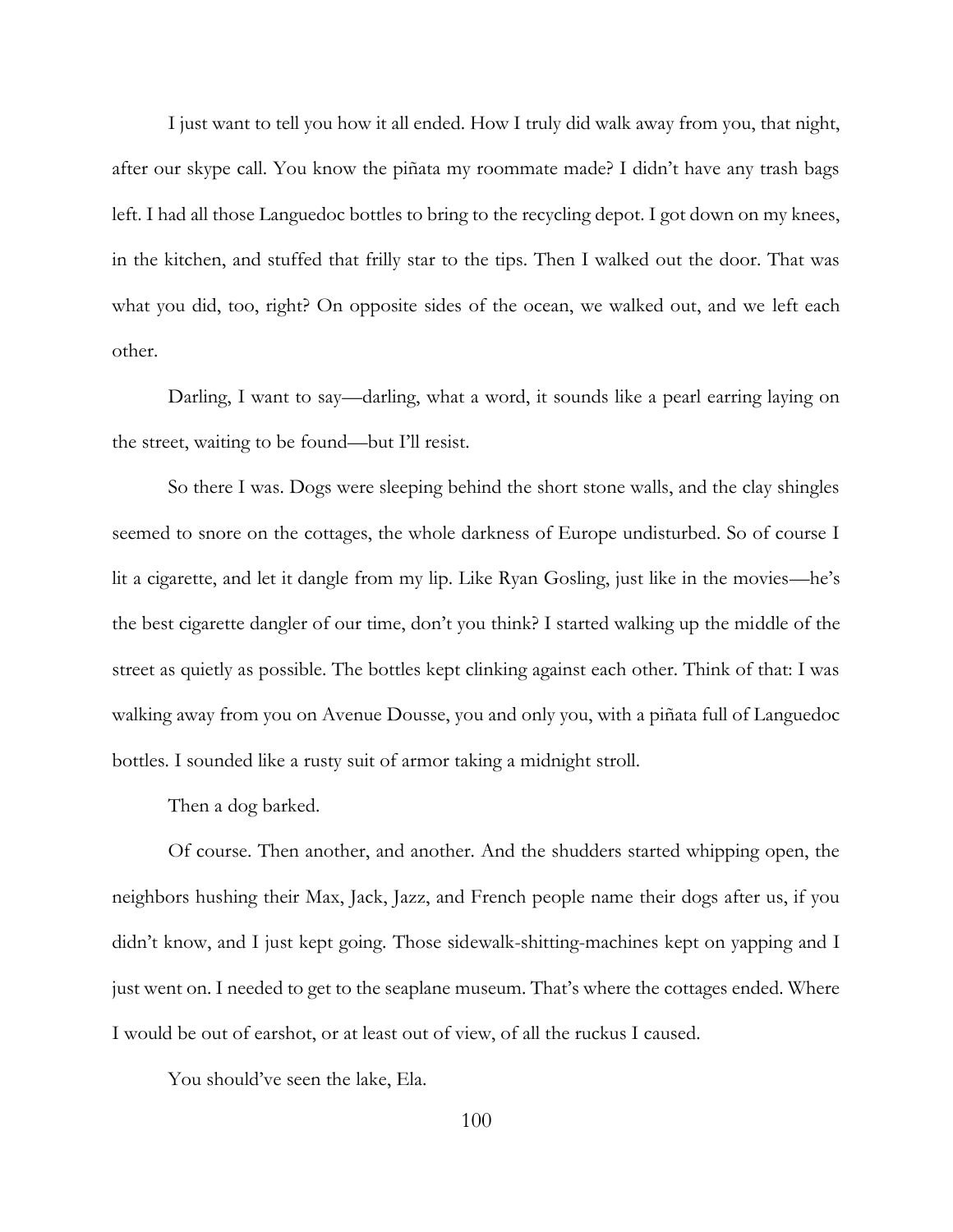I mean, you should've seen the way it generated moonlight and flung it through the glass walls, making this glow around the seaplane wings. It was then I realized that this was how they looked at night, probably, when the pilots ran out of fuel, and the propellers stopped spinning. Did I ever tell you that Antoine Saint-Éxupery used to fly from there? The French writer. He was one of the first airmail pilots to cross the Atlantic. Perhaps I should've entrusted my letter to him, you might think. Perhaps he could've rewritten the entire thing and made a story out of my ridiculous inability to tell you what I'm feeling. But he died, mysteriously probably due to a Luftwaffe pilot—on a flight over the Mediterranean Sea. He'd come back during the second World War to fight the Germans. But, then again, maybe he never got struck down.

A fisherman found his silver bracelet miles away from his flight path, and then later, a diver found parts of his plane spread apart under the water, off the coast of Marseille. But who knows, there's a lot of theories out there. Maybe he was just as hauntingly beautiful as those seaplanes, drifting in the air, floating above earth for as long as he could, under the cold stars.

Okay, the hostesses are on the move. They're talking about shutting cellphones, and buckling up, and soon this is going to end, it will, but listen. They'll have to snatch this out of my hand. I need to finish this.

Behind me, I heard steps.

I turned around to a big, black dog. No collar on its neck. I got my hand under the top of the piñata, and grabbed a bottle. I was ready to defend myself, but the mutt just went on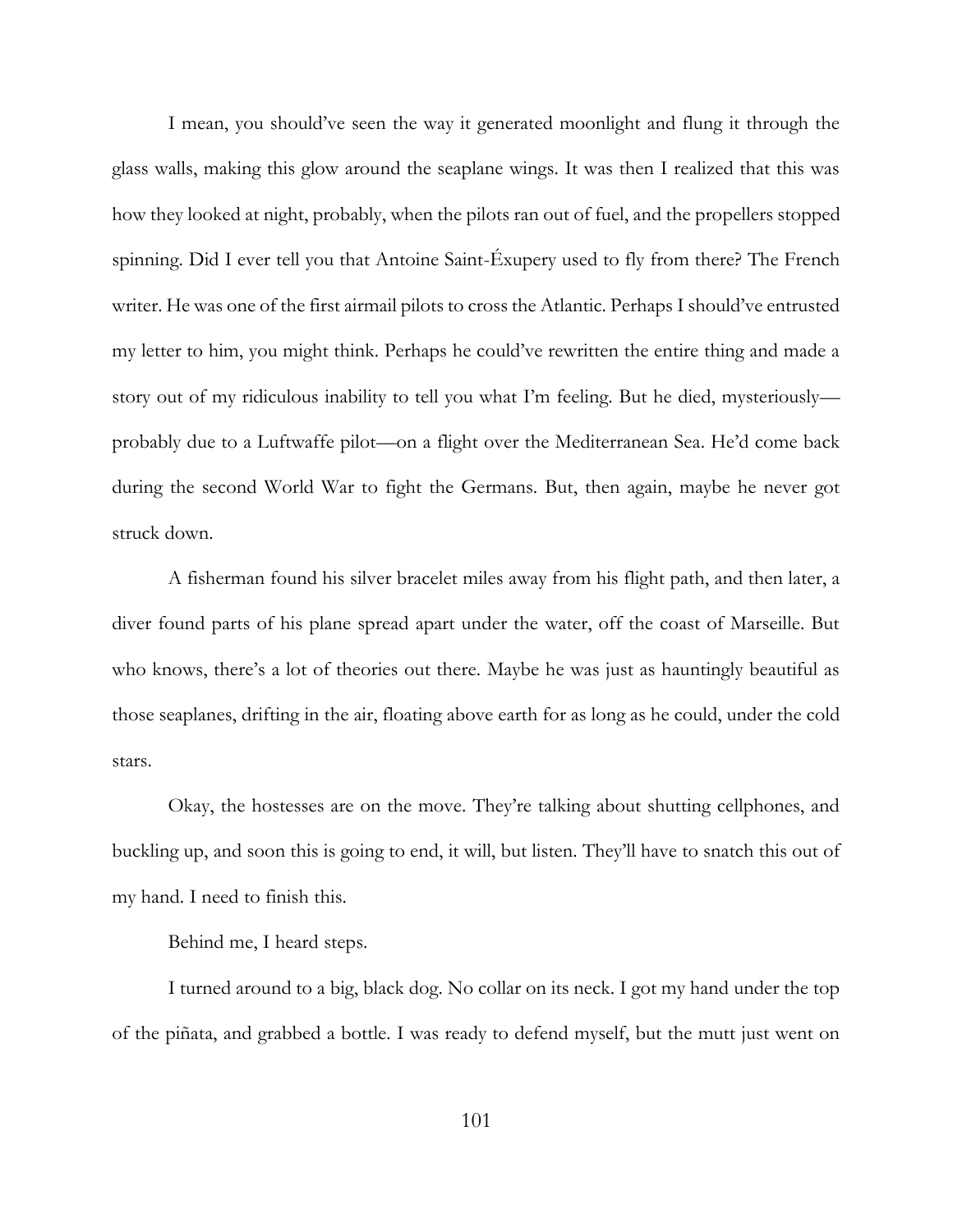standing there. When I turned around, it started to follow me, up the empty road, through the empty courtyard, and I could hear its puttering steps, scraping along the pavement.

Meanwhile, I couldn't help but wonder where you were going. In Brooklyn, the cars were covered in pollen, so yellow they all looked like taxis, didn't they? Did you stop in a café, darling? Why do I feel so awful, using that word, when I mean every bit of definition in it? Why can't I resist using that word? Were you wearing tennis shoes? Did you miss the bus? Did the air smell like salt, even though it never does, anywhere, in Brooklyn?

It smelled like salt in Biscarrosse.

I got to that recycling depot. Those three green tanks under the trees. I set down the piñata, and started dropping in the bottles into the hole, one by one. The mutt was still there, standing ten feet behind me. The bottles crashed in, against all the other empty bottles. Perhaps it scared the mutt, because when I turned around, it was gone. The mutt was gone, and no matter where I looked, I couldn't see it, and I was alone. I could feel all of Europe, again undisturbed, beyond me, like a haunted mansion, waiting for me.

We're about to leave now. I'm not afraid. I've never been afraid of liftoff. I never said goodbye to you in Brooklyn. The airport traffic controllers waved below. They weren't on strike. Saying goodbye would've made the voyage realer. If I'd seen you one last time, I might never have even left. All I ever wanted was to keep you who and where you were, and to come back. For us to stay suspended.

Let me tell you one last thing: I left the geraniums in the grass. I left them out there, even if they looked like they were crawling their way to the little stone path around my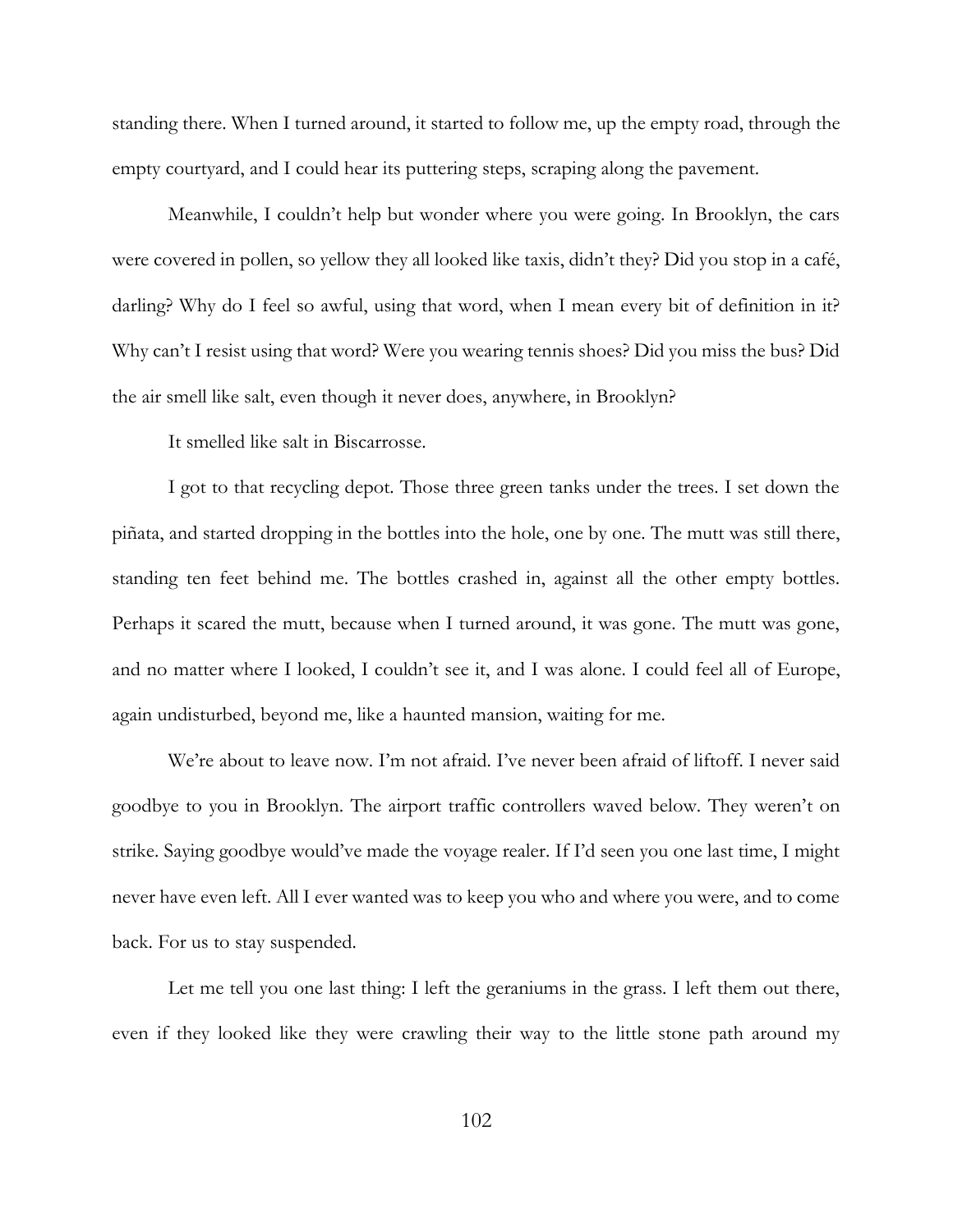apartment. I didn't pick them up, and I didn't bring them back up to my apartment. Their little red heads craning up to the dark sky.

Can you imagine a soundless engine over the Mediterranean Sea? I don't want to crash—that's not what I'm saying, but I do want that moment without gravity, that gliding in the dark, when you can't tell up from down. I've always hated landing, Ela. That's why I always shut my eyes when the wheel clunk out. It's hard to believe anything could soften the impact of flying out of the sky. I always think the bolts are going to shoot out of the wheels, that the bottom of the plane is going to burst into fire. I always have to bite down hard on my teeth, bracing for the moment we touch down.

I always think that once I arrive, everything will be ruined. Perhaps that was why I left Brooklyn ten months ago. Because I knew that—I knew it would ruin us, once I got to where I was going.

I've always wanted to leave with grace.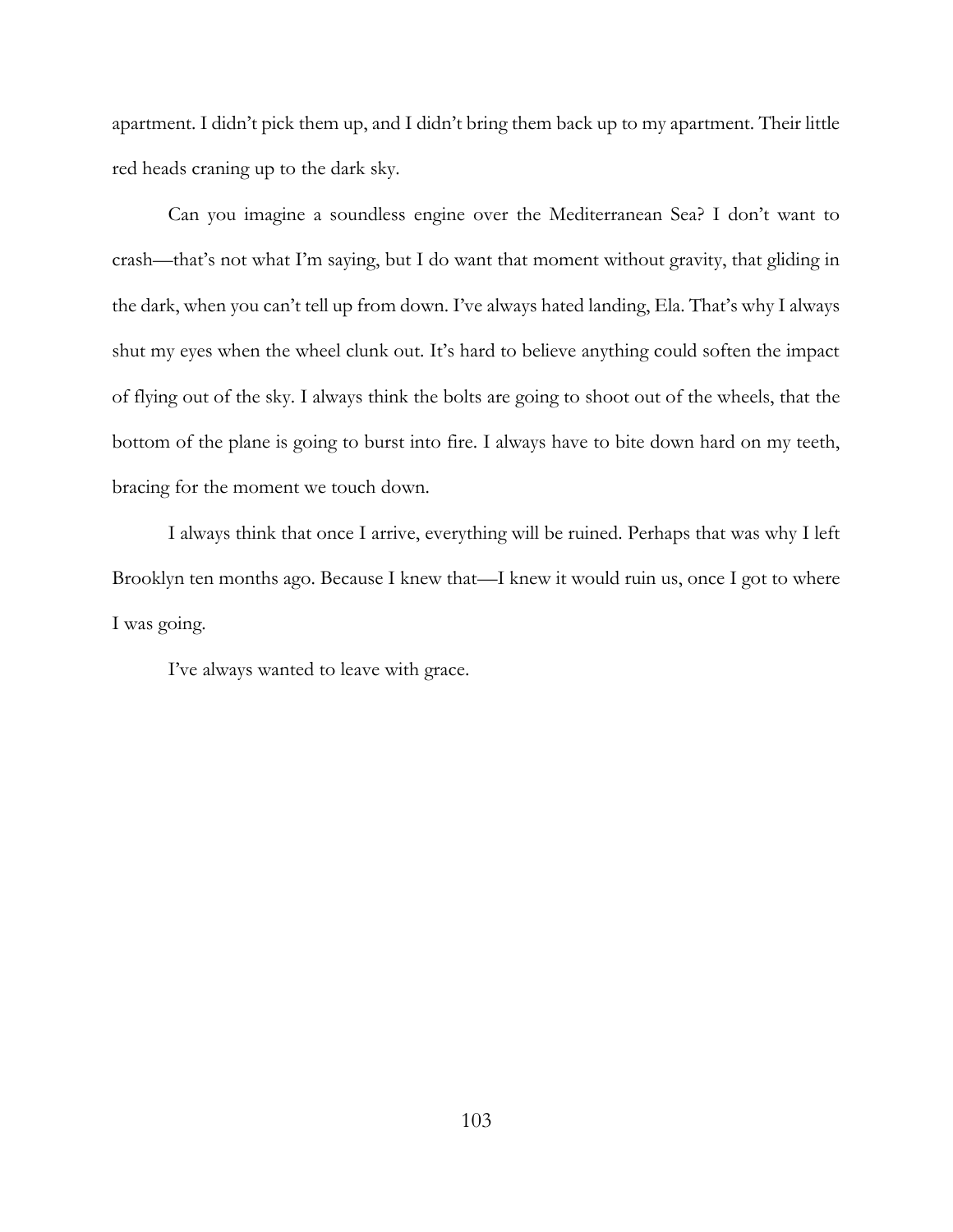Somewhere between Paris and Florence, our baggage disappeared. My mother blamed the air traffic controller strike, and every morning took an hour to call the airlines. All she had was a blouse and jeans, and me, a faded chess tournament shirt, and a pair of khakis. At the end of our days, we washed our one set of clothes in the sink of that Airbnb in Florence, while ambulance sirens rang out the windows. We tried to keep our spirits up, because we still had Vico Equense, and Rome, on my mother's itinerary, before we would finally fly back to New York. My mother was especially bothered about the luggage, but as for me, it came as a relief, to know that my luggage, and that letter, was stuck in some hidden fourth dimension of international flights.

At a cybercafé, I looked up how long it would take to get to Verona: two hours and change, but I didn't write to Giovanna. She was probably finishing her thesis, as she'd said in the few messages we exchanged since meeting in Paris. You can stay here, but I'll be too busy to see you, she'd said, in an English she probably translated over Google. Still, two hours away from Verona, I kept a look out for her, or for anyone who might resemble in the slightest a blood relative of Ela. I was in the country from which all her past generations came, all of her ghosts. This was the closest I would get to meeting her family.

In Florence, I marveled at the number of people that could fit on a single bicycle. Two, sometimes three, people clinging to the slender body, and only the bike spokes and wheels suggested they were piled on a bike, and not a wheelbarrow. Nights, I walked alone, along the streets. I tried to buy cigarettes from a vending machine, but it swallowed my bills. I thumbed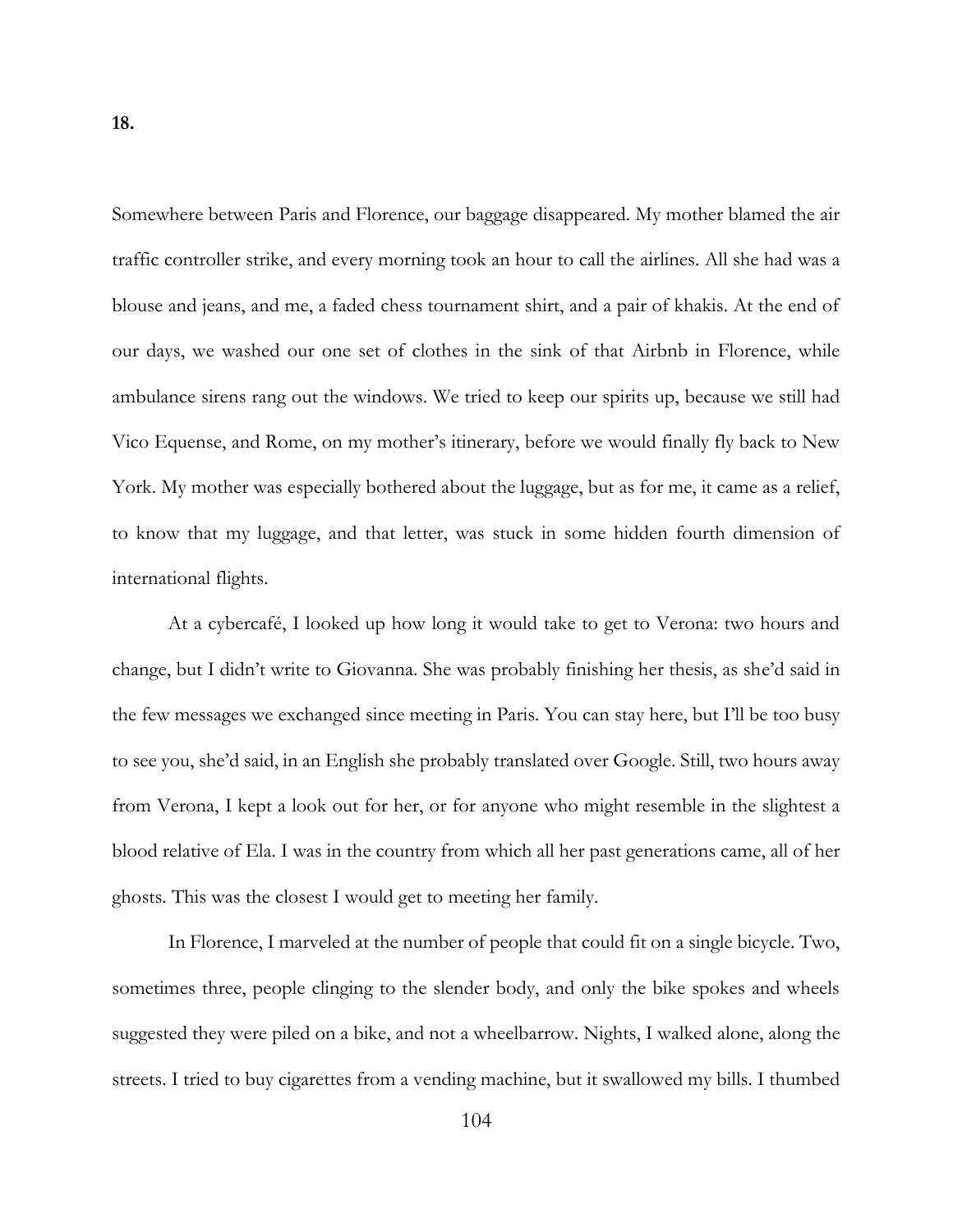the button a few more times, more disappointed by my own disinterest than by the machine— I had built this addiction, and now, it seemed to be disappearing, bit by bit, and I no longer truly wanted a cigarette. I'd given my lighter to a homeless man on the metro in Paris, and realized, in that moment, that I would no longer need it, and that I couldn't even fall in love with cigarettes. I could feel myself becoming the man I had been all along, the man I'd been in New York, the man I'd tried to escape. When my mother spoke to me in French, I could feel myself wanting to respond in English, the easy vocabulary and seamlessness of my voice beckoning me like the song of evil mermaids.

The one thing that stuck with me after Florence was the Leonardo da Vinci museum. It was a depressingly small room, given all I'd heard about him over my life—da Vinci the renaissance man, da Vinci the artist, da Vinci who invented flight—but there was a hexagonal mirror room that I stood in for at least five minutes, looking at myself from every angle, much more effective than using my mother's vanity case, back when I was a boy. I used to flash it in the bathroom to get a view of the back of my head. The red hair sleeked down my neck never seemed to belong to me, as if in that little reflection, I were spying on someone else. But now, in that hexagonal mirror room, I could see all of me, from heel to greasy hair, and I was just one person, in khakis and a faded chess tournament shirt. This was how I looked to the rest of Italy. This was what my great-grandfather looked like. If there weren't other tourists, waiting for their turn, I could've stayed there for hours.

The last night in Florence, my mother tried out her Italian by making a reservation over the phone. The voice on the other end of the line said, Pronto, pronto, pronto? I watched my mother struggle to get a word out, and then hang up, visibly shaken by this encounter with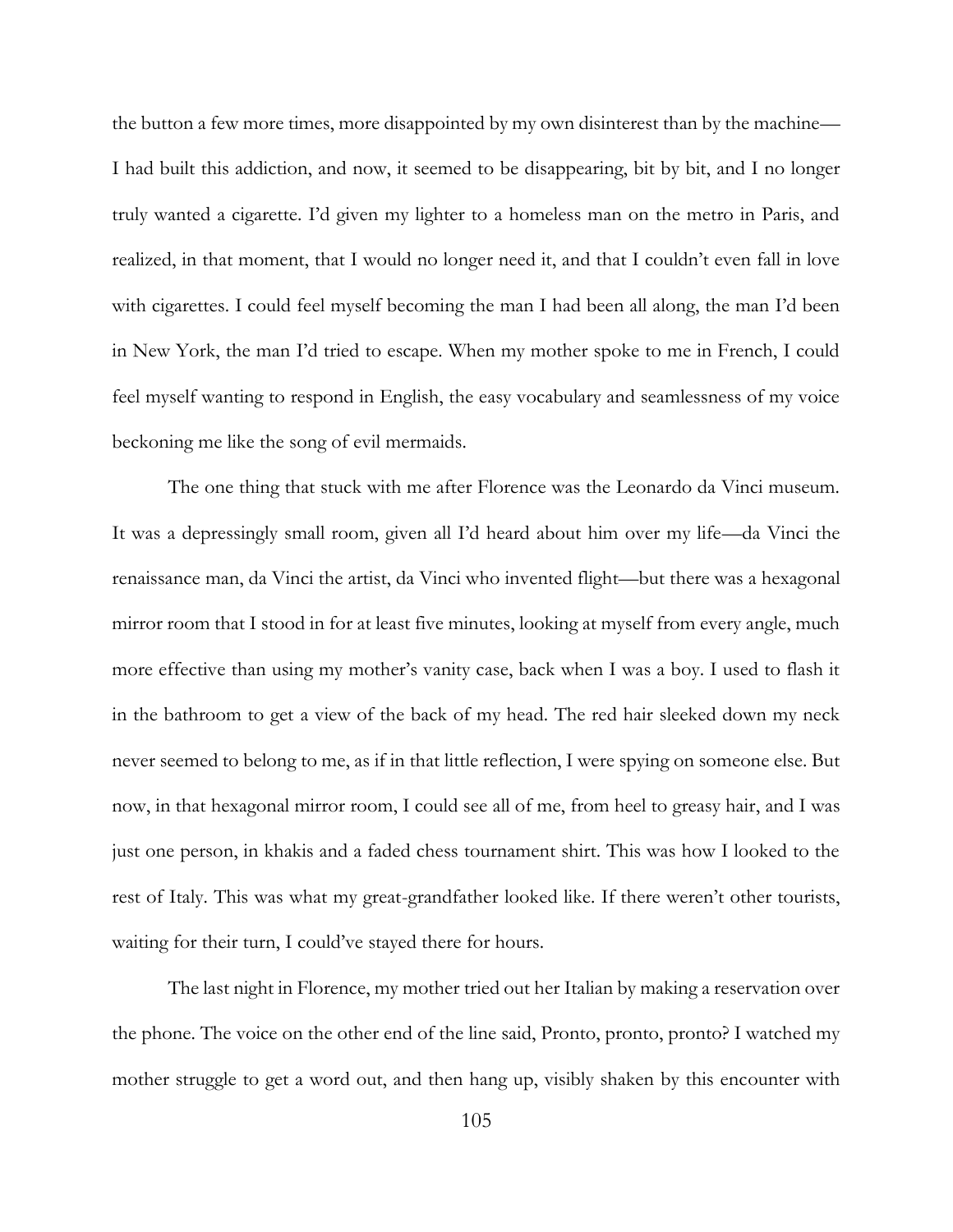her inability to communicate. We went to a pizza place below our Airbnb, and again accidently paid for water. Later, knowing it would be my final chance before our next stop—apparently we wouldn't have Wi-Fi in Vico Equense—I went to a cybercafé. It took me a few tries to remember my email password. In my inbox, I had an email from Consuelo. It was long, and I enjoyed scrolling down perhaps even more than reading about her return to Buenos Aires, where she'd shared all of her Gauloises with her friends, and partied until the sun went down in a park. She said she would call me in a few days, if my phone worked in Italy. I wrote back to her and then checked the prices for flights from New York to Buenos Aires. Absurd, ridiculous, and yet, I couldn't stop myself.

My mother wrote down eleven different departure times for Vico Equense, and still, we somehow missed our train. We ended up riding first class, the only tickets available, and at the little Airbnb cottage, we sat and looked at the hills across the inlet of the Mediterranean Sea. They looked like the humps of a furry green camel, asleep. Cars moved along its ridge. My mother sighed and said it was wonderful to finally be without distractions, without Wi-Fi. We went to the sea, where I watched her collect seashells. She bathed in the water and told me to come on in, but I stayed on the shore. I didn't want to step foot in the sea.

It was the same sea that Consuelo had bathed in, back in Marseille, in the middle of winter. I'd gone in with her and we'd shivered on the pebbly beach afterwards. I'd even thought about making love to her that morning, at 6 a.m., but there'd been a man in the distance, picking up trash along the shore.

I went on a run for the first time since those runs in the forest of Biscarrosse. I ran hard, into town, across a bridge, and I took a breather across the street from a café, leaning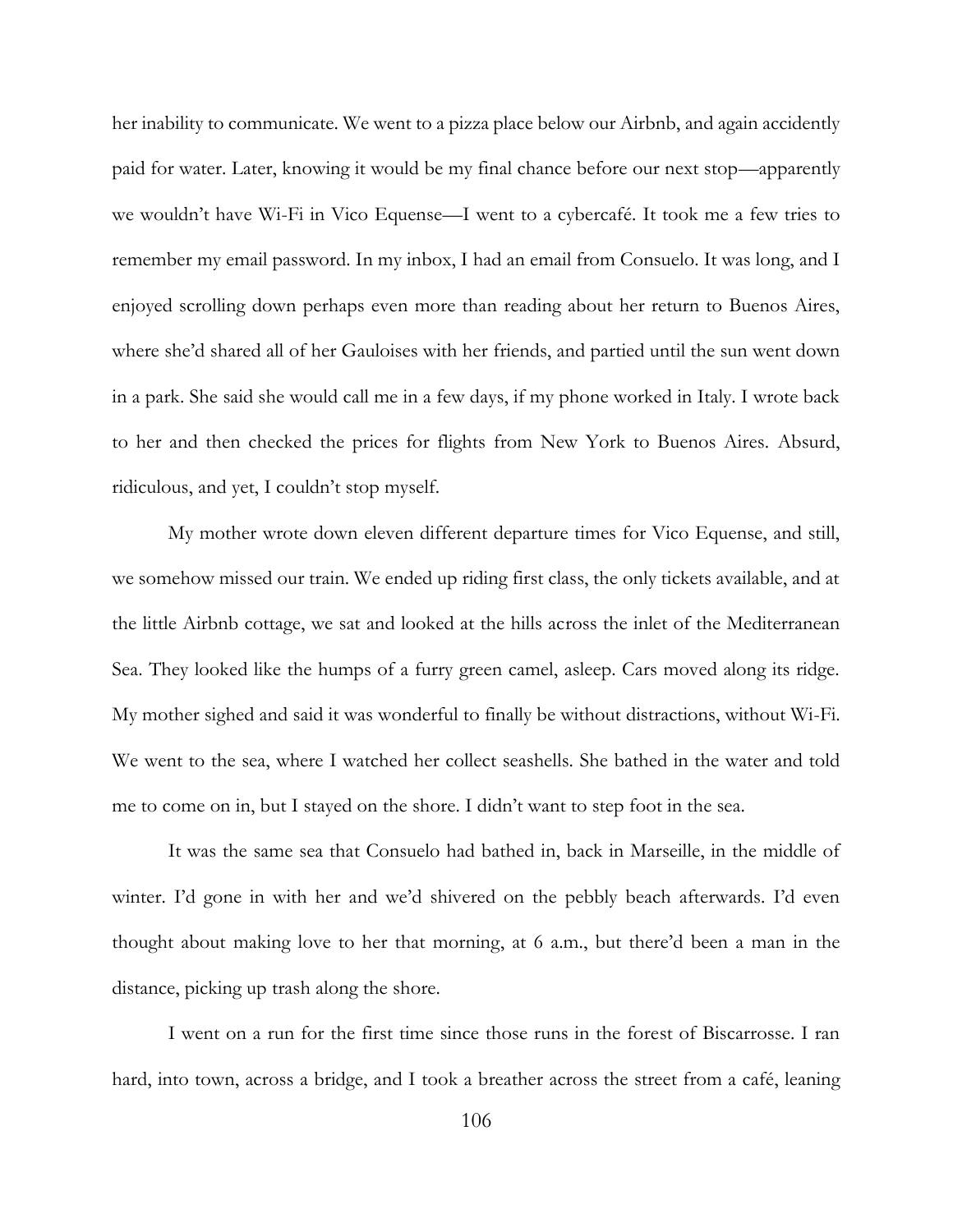against the wall, my chest rising and dipping against my t-shirt. In the café window, past my reflection, a server with a bowtie stacked a tray with a bottle of soda water and glasses. He was the pale blue of my chess tournament shirt, and the knight on the front was likewise stamped across his white shirt. I'd always thought I was a bit like a knight, out of all the pieces. Always cutting a corner at the last minute, I thought, as the server slewed out of my reflection, leaving just me to stare at. I looked away, to the limestone wall, where a word was written in black paint on the wall. I took a step backwards to examine the graffiti. Ela, it said, the A dragged out, down, almost to the bottom of the wall. I sat down against the wall, my head beside the graffiti. I closed my eyes and felt the breeze ride through my hair. I felt woozy, and I stayed there, without moving, for little while. When I opened my eyes, the tall thin server was stooped over me and asking something in Italian. I gave him a thumbs up, and he nodded his head, then went back across the street, his shirt puffy as if filled with air, like a kite.

We went to Pompeii. My mother loved that sunbaked sewer system, the brown chunk of a stove, as we walked through the rubble of the city. The leftovers of reddish walls rose to our hips, and it was hard for me to imagine that Pompeii had ever been a city at all, as other families wandered around us. We stopped in front of some statues modeled after the statues that once stood in Pompeii, and I felt immensely bored. It would be a lie, a filthy lie, to say that I thought about Brooklyn—Brooklyn after a volcano eruption, or better yet, Brooklyn after a tidal wave so high it blocked the sun. Perhaps if I had already known what would happen on all of my future visits to the city, I would've wished destruction on the borough. That chronic condition of expecting Ela to appear out of any shop, any café, any corner of any street, would dog me for years. Out of tens of millions of inhabitants, I would prepare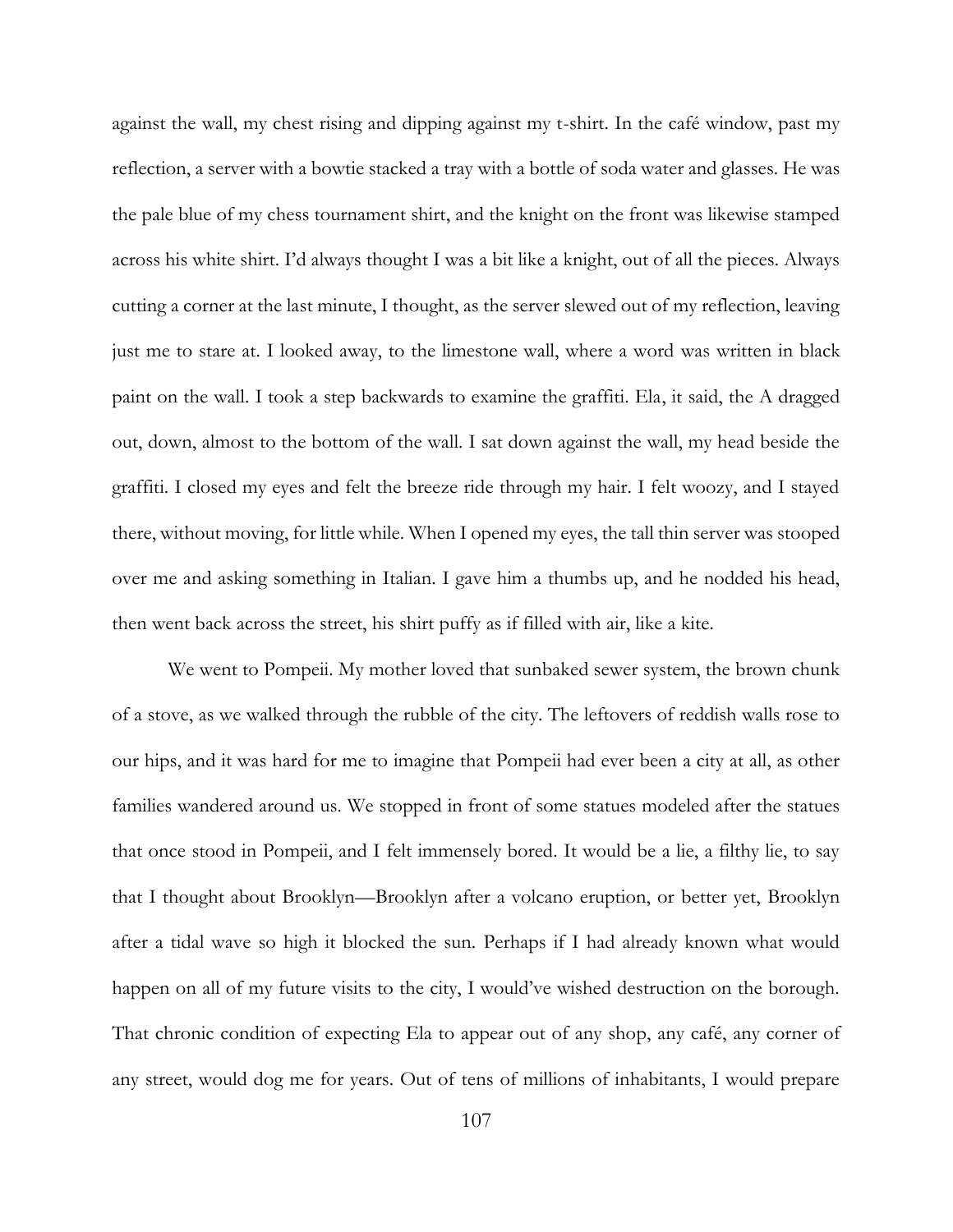myself to bump into her, spinning entire conversations from an imaginary encounter. Or worse, that I would search for her online, and find a grey profile avatar of hers at a clinic website, and realize that I'd forgotten what she looked like. For years, whenever I would see someone who reminded me of her, that woman's face would superimpose hers, and it would happen so many times that she would have a thousand faces. And yet I would still be certain that in thirty years, if I were to bump into her, I would recognize her.

It would take a while to realize what I most loved about her was her absence. Or rather, the suspense before she filled it, before she became amazingly whole. Could a man love a woman's absence more than her presence? Was that love? For the longest time, we used to talk about taking a bath together. I imagined myself tapping a cigarette, and watching the ash, plump and intact, sink through the hot water, explode gently against the bottom. I could so fiercely imagine her there, with me, in the bath, watching the ash, that I could hear the water lap over the edge.

But imagination was never enough.

I could never make myself feel like anything but a tourist in Brooklyn, just like this destroyed city I was standing in, wearing the same dirty shirt, bewildered, disoriented, under the sun. Even if at that very moment, I'd have been in Brooklyn, and I'd somehow gotten the address of Ela's new apartment, I would've gotten lost on the subway. The map always looked like a Hydra, except instead of wherever a head was cut off, two or three new trainlines grew.

Perhaps the tidal wave was the best option. After all, I didn't know how to swim. The more water between Ela and me, the better, it seemed, for both of us. Of course, I didn't know how she was living our definite separation. I thought about writing her another letter, as I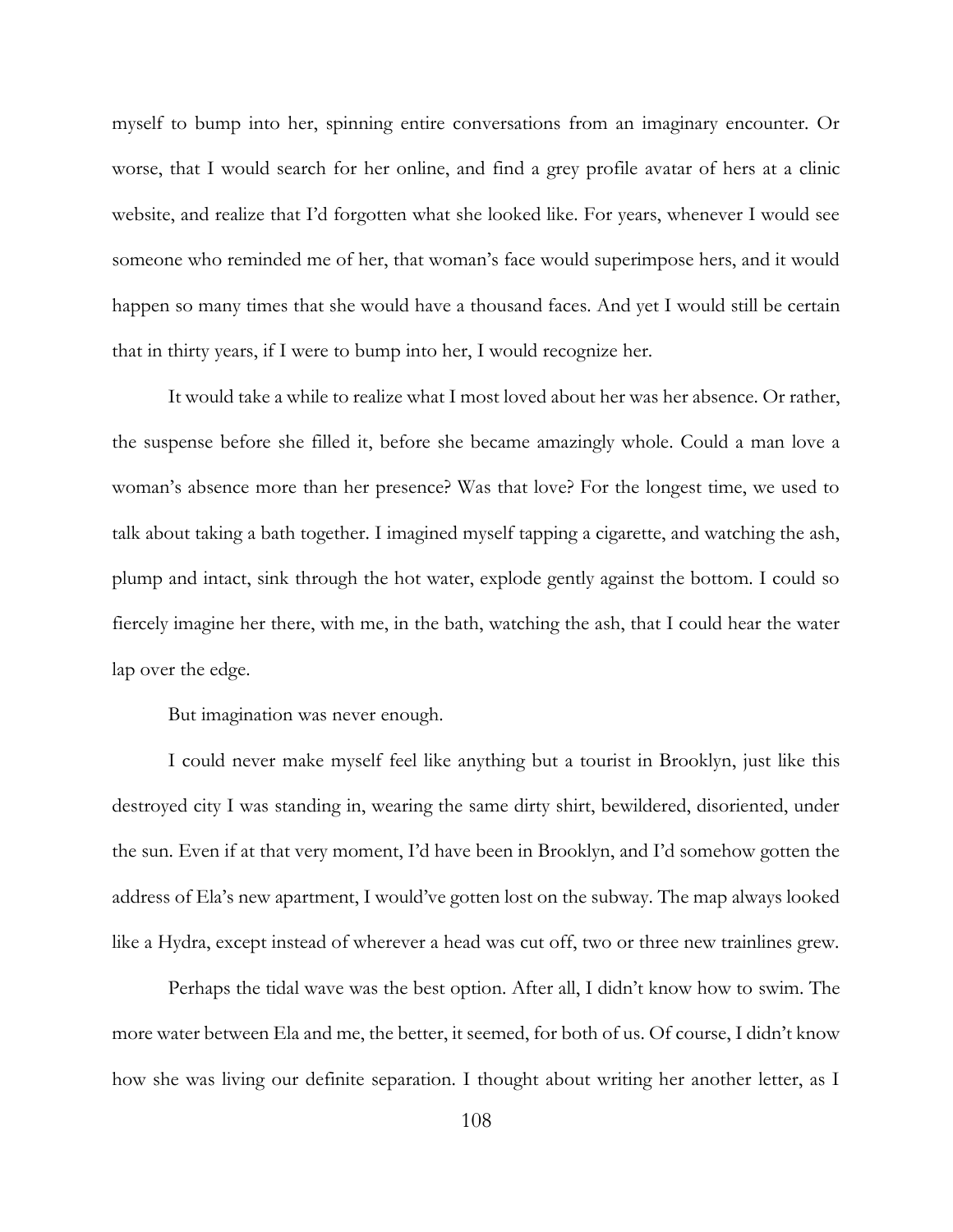stood there, holding a Pompeii pamphlet, sweat on my neck, as my mother asked another tourist to take a photo of us.

We're going to look like we spent one day in Italy, she said, rubbing my shirt between her fingers.

In Rome, we walked up and down the Via dei Fori Imperiali. Atop of the coliseum, a seagull perched, unaware of what its orange, webbed feet stood atop of, of all the blood spilt on the sands below. Later, at the Airbnb, I kept replaying that moment, as I thought about what I should type to Consuelo. All of this history under the feet of a seagull, and in one fell swoop, it could lift off, unweighted by time. That was what I most wanted: to move swiftly, and upwards, away from the wooden floorboards of this apartment in the Italian capital. Consuelo's icon turned green, and I messaged her to see if she wanted to skype.

My mother was in the next room, and surely, she would hear us speaking in French. Consuelo appeared on the screen, her dark hair and blue eyes emerging in a storm of pixels. I felt a desire to lean closely to the screen, but I resisted. I told her about the coliseum, and the Roman Forum, and those ruins, and I talked loudly. I clicked the volume button up, even, and took off my headphones, so my mother would hear Consuelo.

At the Leonardo da Vinci-Fiumicino Airport, to stretch my legs, I wandered away from our gate. I found myself at the gate for a flight back to Paris, and then suddenly found myself sitting amongst French people, listening to the conversations, watching them watch their phones. But I wasn't going back to Paris. I stood up, and went back to the gate for New York City.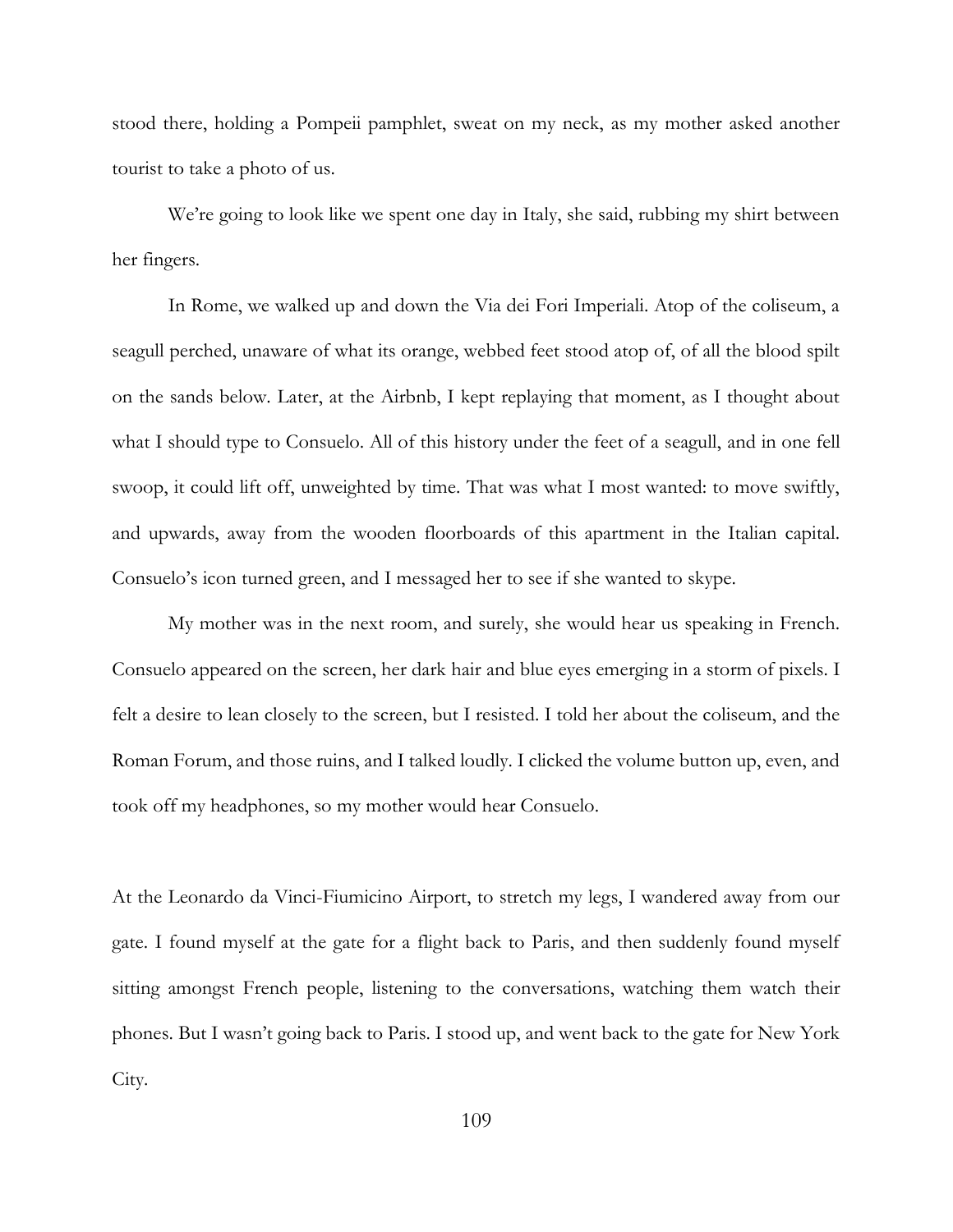As we settled into our seats on the plane, my mother finally asked me who I was talking to the other night. I told her, proudly, and then said, as a sidenote, that Consuelo and I always spoke in French. On the plane, people spoke in Italian, or in English around us. The pilot murmured over the loudspeaker about our estimated time of arrival in New York City, and the current weather, sunny, seventy-two degrees, and that we should turn off our phones. And then, we slid upwards, and left Rome tilting sideways behind us. As we flew over the Mediterranean Sea, out my window, dark shapes floated over the water. For a moment, I thought it might be the silhouettes of humungous fish beneath the surface. I'd never seen shade from this height, spotting the surface of the world. I'd never seen the shape of clouds, and as the plane rose higher, into the maker of shadows, I remembered the letter. It was still in my luggage, lost somewhere between Paris and Florence. And it would be years before I began again.